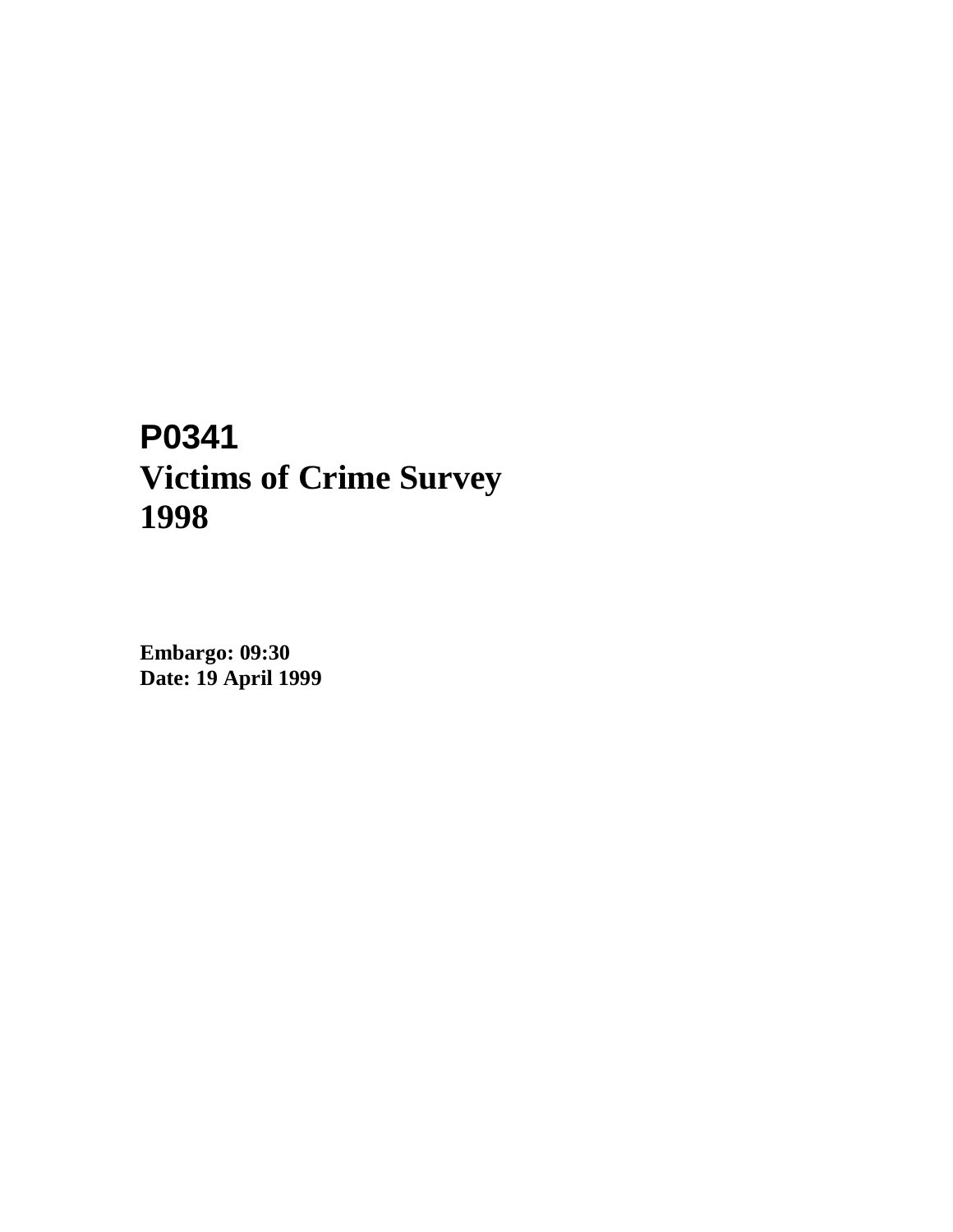## **CONTENTS**

#### **Key findings**

## **Technical notes**

## **Tables**

- 1. Description of the population of the country aged 16 years and above
- 2. Household crimes, 1993 1997
- 3. Household crimes, 1997
- 4. Non-violent household crime, 1997
- 5. Violent household crimes, 1997
- 6. Individual crimes, 1993 1997
- 7. Individual crimes, 1997
- 8. Individual non-violent crimes, 1997
- 9. Individual violent crimes, 1997
- 10. Household crime reporting, 1993 1997
- 11. Individual crime reporting, 1993 1997
- 12. Overall satisfaction with the police

**During 1997, Statistics South Africa was commissioned by the Secretariat for Safety and Security to undertake a comprehensive survey on victims of crime in South Africa.**

**The survey was conducted during March 1998 and a report analysing the data gathered published by Statistics South Africa in December 1998. This is available on request, or can be accessed on the Stats SA website, situated at** *www.statssa.gov.za***.**

**This statistical release provides the results of the survey in tabular format. It is intended mainly for specialist users of statistics intending to explore the data for purposes of further research.**

**As indicated overleaf, the data and metadata set from this survey has also been made available**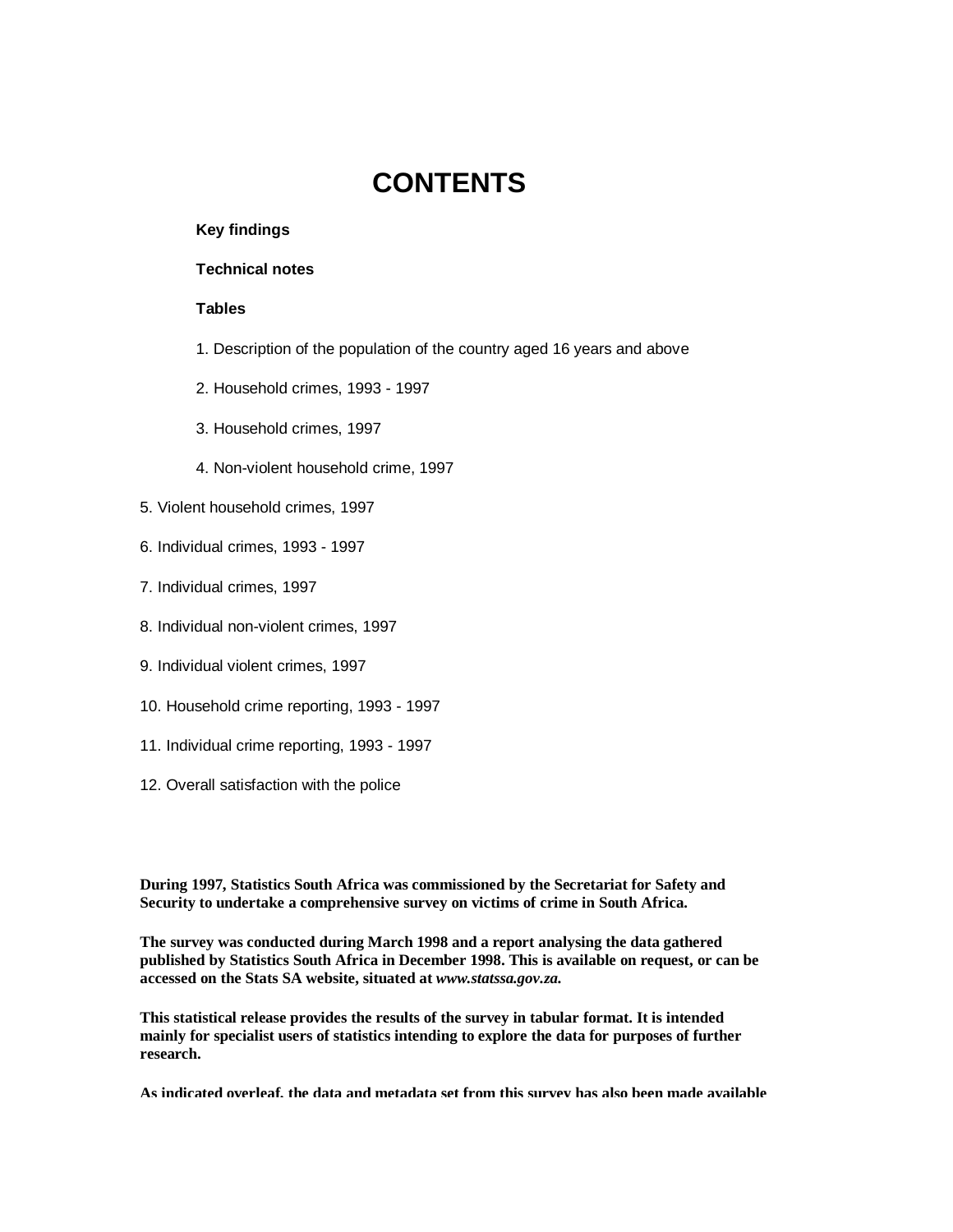**to those who require it.**

## **Victims of crime survey**

## **Data and metadata set**

The data and metadata set from the *Victims of crime* survey is available on CD-ROM at the following prices:

## **Africa Elsewhere**

| <b>Students</b>                              | R 400              | R 800              |
|----------------------------------------------|--------------------|--------------------|
| Academic<br>researchers                      | R1 600             | R <sub>3</sub> 200 |
| Non-profit<br>institutions                   | R1 600             | R <sub>3</sub> 200 |
| Consultants and<br>researchers for<br>profit | R <sub>3</sub> 200 | R <sub>6</sub> 400 |
| Institutions<br>for profit                   | R <sub>3</sub> 200 | R <sub>6</sub> 400 |

For more details, and to place orders, contact

**Users Enquiries Statistics South Africa Private Bag X44 Pretoria 0001 South Africa**

**Tel: (012) 310-8600 Fax: (012) 310-8500 E-mail: info@statssa.pwv.gov.za**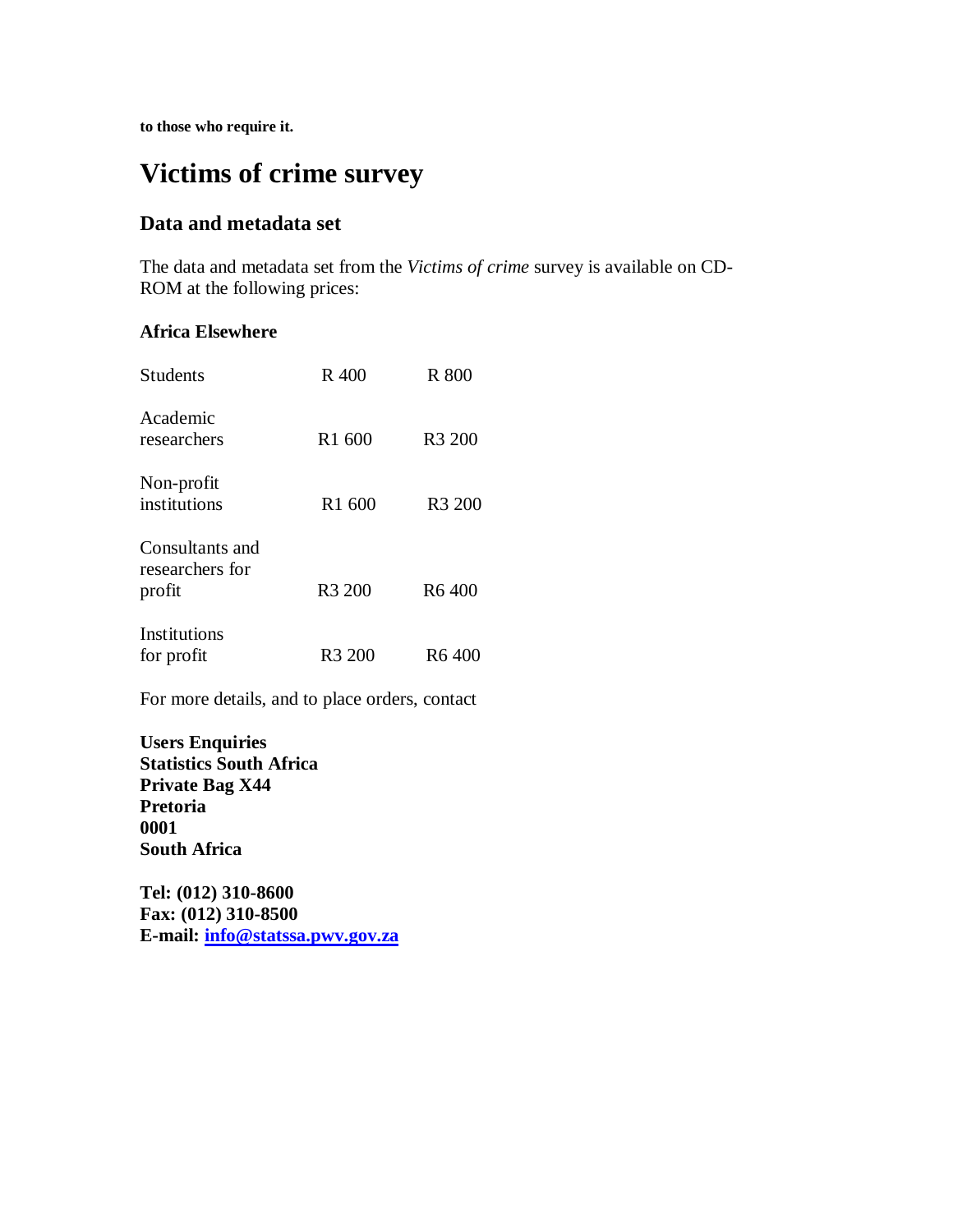#### **Section 1: Description of the population of the country aged 16 years and above**

- 1.0 Population 16 years and above, in urban and non-urban areas, by province
- 1.1 Population 16 years and above, in urban and non-urban areas, by province and gender
- 1.2 Population 16 years and above, in urban and non-urban areas, by police area

#### **Section 2: Household crimes, 1993-1997**

- 2.0 Households which experienced crime for the 5 year period (1993-1997), by type of crime RSA.Households which experienced crime for the 5 year period (1993-1997), by type of
- 2.1 2.2 crime Western Cape Households which experienced crime for the 5 year period (1993-1997), by type of crime Eastern Cape
- 2.3 Households which experienced crime for the 5 year period (1993-1997), by type of crime Northern Cape
- 2.4 Households which experienced crime for the 5 year period (1993-1997), by type of crime Free State
- 2.5 Households which experienced crime for the 5 year period (1993-1997), by type of crime KwaZulu-Natal
- 2.6 Households which experienced crime for the 5 year period (1993-1997), by type of crime North West
- 2.7

2.8

Households which experienced crime for the 5 year period (1993-1997), by type of crime Gauteng

- 2.9 Households which experienced crime for the 5 year period (1993-1997), by type of crime Mpumalanga
- 2.10
- 2.11 Households which experienced crime for the 5 year period (1993-1997), by type of crime Northern Prov
- Households which experienced at least one crime for the 5 year period (1993-1997) including livestock theft, by province
- 2.12 Households which experienced at least one crime for the 5 year period (1993-1997) excluding livestock theft, by province
- 2.13 Households which experienced at least one crime for the 5 year period (1993-1997) including livestock theft in urban and non-urban areas, by province Households which experienced at least one crime for the 5 year period (1993-1997) including livestock theft, by police area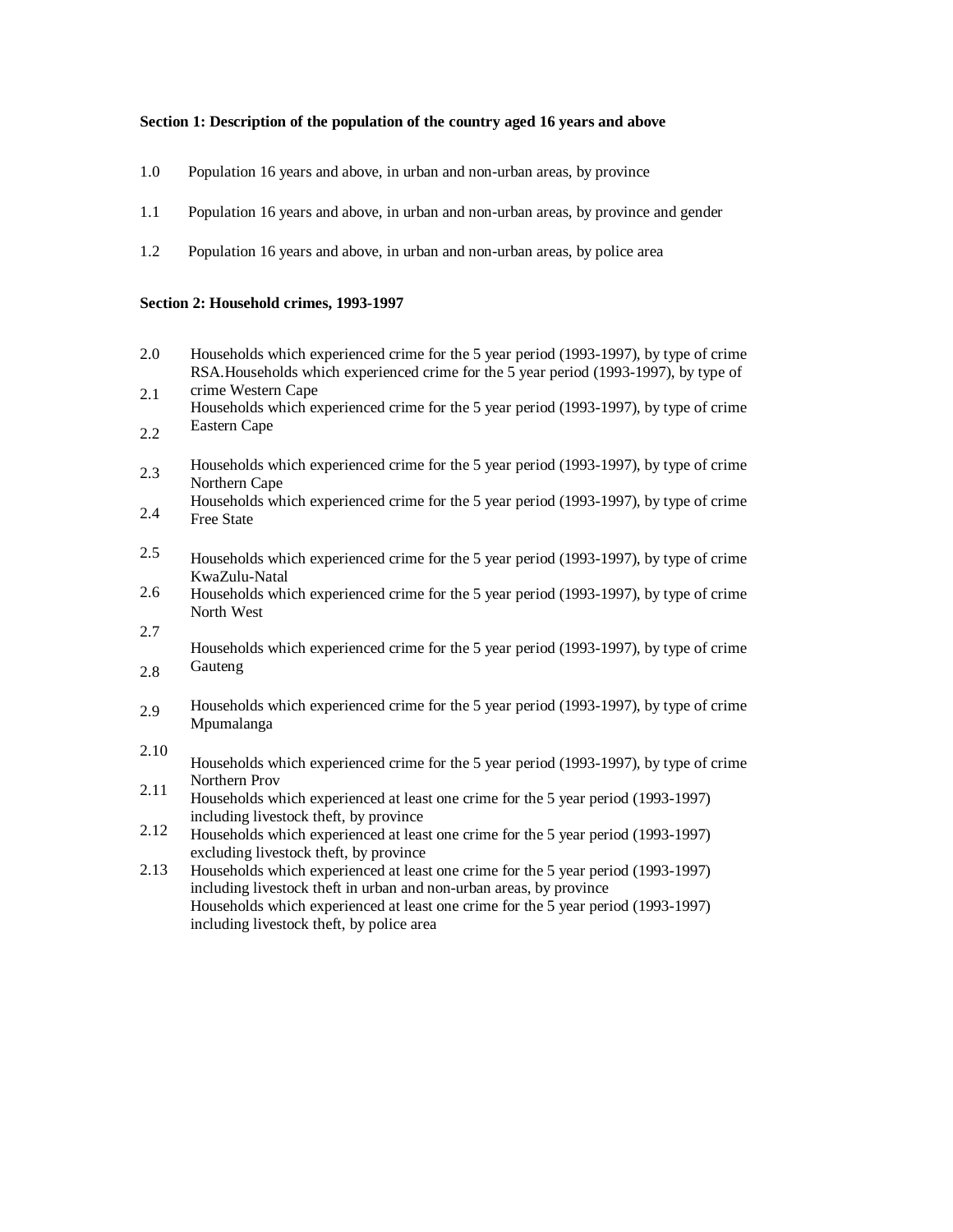#### **Section 3: Household crimes, 1997**

| 3.0          | Households which experienced crime in 1997, by type of crime RSA                                                                                                                                                 |  |  |  |  |
|--------------|------------------------------------------------------------------------------------------------------------------------------------------------------------------------------------------------------------------|--|--|--|--|
| 3.1          | Households which experienced crime in 1997, by type of crime Western Cape                                                                                                                                        |  |  |  |  |
| 3.2          | Households which experienced crime in 1997, by type of crime Eastern Cape                                                                                                                                        |  |  |  |  |
| 3.3          | Households which experienced crime in 1997, by type of crime Northern Cape                                                                                                                                       |  |  |  |  |
| 3.4          | Households which experienced crime in 1997, by type of crime Free State                                                                                                                                          |  |  |  |  |
| 3.5          | Households which experienced crime in 1997, by type of crime KwaZulu-Natal                                                                                                                                       |  |  |  |  |
| 3.6          | Households which experienced crime in 1997, by type of crime North West                                                                                                                                          |  |  |  |  |
| 3.7          | Households which experienced crime in 1997, by type of crime Gauteng                                                                                                                                             |  |  |  |  |
| 3.8          | Households which experienced crime in 1997, by type of crime Mpumalanga                                                                                                                                          |  |  |  |  |
| 3.9          | Households which experienced crime in 1997, by type of crime Northern Province                                                                                                                                   |  |  |  |  |
| 3.10         | Households which experienced at least one crime in 1997 including livestock theft, by<br>province                                                                                                                |  |  |  |  |
| 3.11<br>3.12 | Households which experienced at least one crime in 1997 excluding livestock theft, by<br>province                                                                                                                |  |  |  |  |
|              | Households which experienced at least one crime in 1997 including livestock theft, by<br>type of settlement                                                                                                      |  |  |  |  |
| 3.13         | Number of households in urban and non-urban areas which experience at least one crime<br>in 1997 including livestock theft, by province                                                                          |  |  |  |  |
| 3.13.1       | Proportion of households in urban and non-urban areas which experience at least one<br>crime in 1997, including livestock theft, by province                                                                     |  |  |  |  |
| 3.14         | Number of households in urban and non-urban areas which experienced at least one<br>crime in 1997 excluding livestock theft, by province                                                                         |  |  |  |  |
| 3.14.1       | Proportion of households in urban and non-urban areas which experienced at least one<br>crime in 1997, excluding livestock theft, by province                                                                    |  |  |  |  |
| 3.15         | Households which experienced at least one crime in 1997 including livestock theft, by<br>total annual household income<br>Households which experienced at least one crime in 1997 including livestock, by police |  |  |  |  |
| 3.16         | area                                                                                                                                                                                                             |  |  |  |  |

## **Section 4: Non-violent household crime, 1997**

4.0 Households which experienced at least one non-violent crime in 1997 including livestock theft, by province Households which experienced at least one non-violent crime in 1997 excluding livestock theft, by province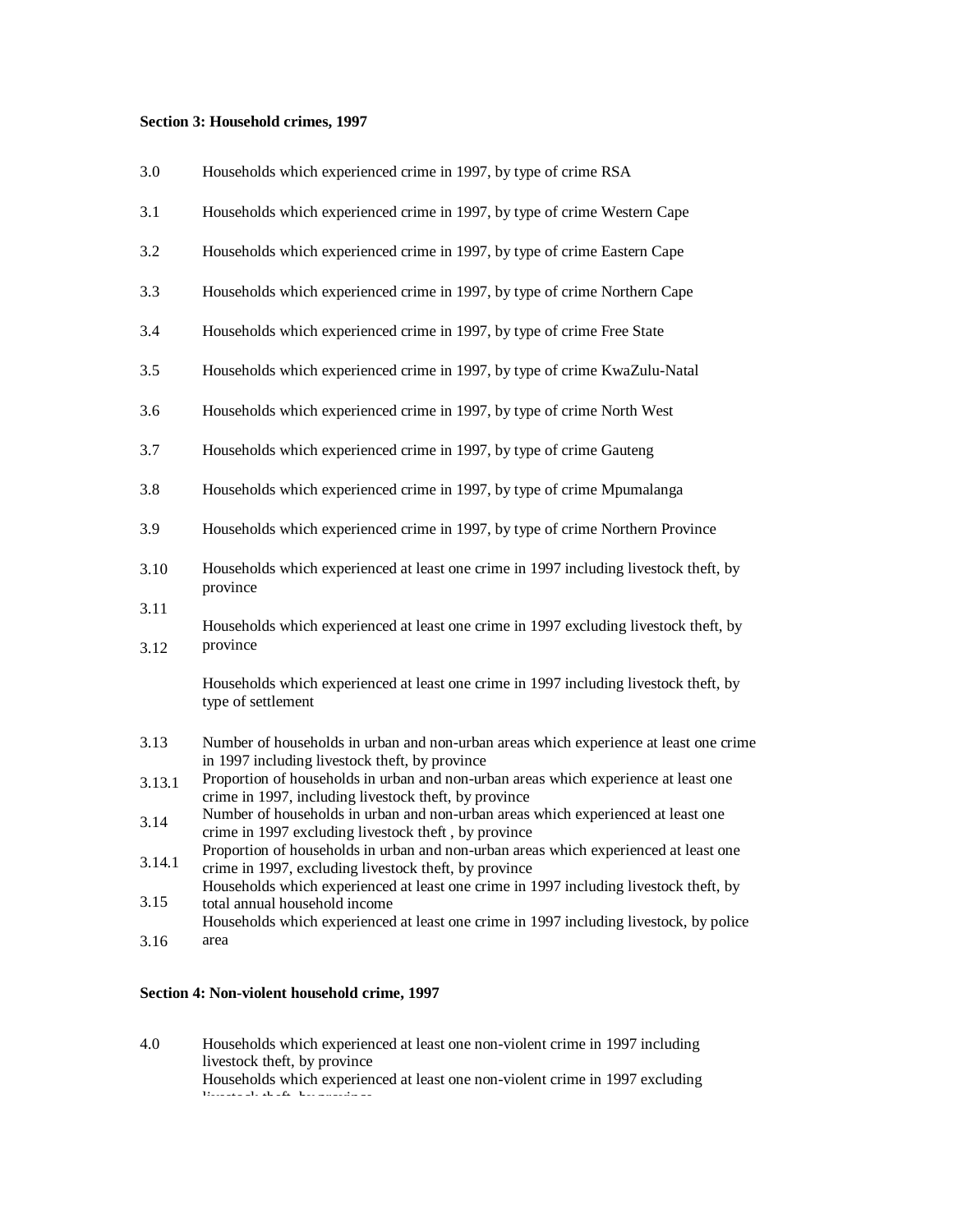| 4.1                 | Number of households in urban and non-urban areas which experienced at least one non-<br>violent crime in 1997 including livestock theft, by province                                                                           |
|---------------------|---------------------------------------------------------------------------------------------------------------------------------------------------------------------------------------------------------------------------------|
|                     | Proportion of households in urban and non-urban areas which experienced at least one                                                                                                                                            |
| 4.2                 | non-violent crime in 1997 including livestock theft, by province<br>Number of households in urban and non-urban areas which experienced at least one non-                                                                       |
| 4.2.1               | violent crime in 1997 excluding livestock theft, by province<br>Proportion of households in urban and non-urban areas which experienced at least one                                                                            |
| 4.3                 | non-violent crime in 1997 excluding livestock theft, by province<br>Households which experienced at least one non-violent crime in 1997 including<br>livestock theft, by total annual household income                          |
| 4.3.1               | Households which experienced at least one non-violent crime in 1997 excluding<br>livestock theft, by total annual household income                                                                                              |
| 4.4                 | Households which experienced at least one non-violent crime in 1997 including<br>livestock theft, by type of settlement                                                                                                         |
| 4.5                 | Households which experienced at least one non-violent crime in 1997 excluding<br>livestock theft, by type of settlement                                                                                                         |
| 4.6                 | Households which experienced at least one non-violent crime in 1997 including<br>livestock theft, by population group                                                                                                           |
| 4.7                 | Households which experienced at least one non-violent crime in 1997 excluding<br>livestock theft, by population group<br>Households which experienced at least one non-violent crime in 1997 including                          |
| 4.8                 | livestock theft, by age of household head<br>Households which experienced at least one non-violent crime in 1997 excluding                                                                                                      |
| 4.9                 | livestock theft, by age of household head<br>Number of households which experienced at least one non-violent crime in 1997                                                                                                      |
| 4.10                | including livestock theft, by province and gender of household head<br>Proportion of households which experienced at least one non-violent crime in 1997,                                                                       |
| 4.11                | including livestock theft, by province and gender of household head<br>Number of households which experienced at least one non-violent crime in 1997<br>excluding livestock theft, by province and gender of the household head |
| 4.12                | Proportion of households which experienced at least one non-violent crime in 1997<br>excluding livestock theft, by province and gender of the household head                                                                    |
| 4.12.1              |                                                                                                                                                                                                                                 |
| $\lambda$ $\lambda$ |                                                                                                                                                                                                                                 |

- 4.13
- 4.13.1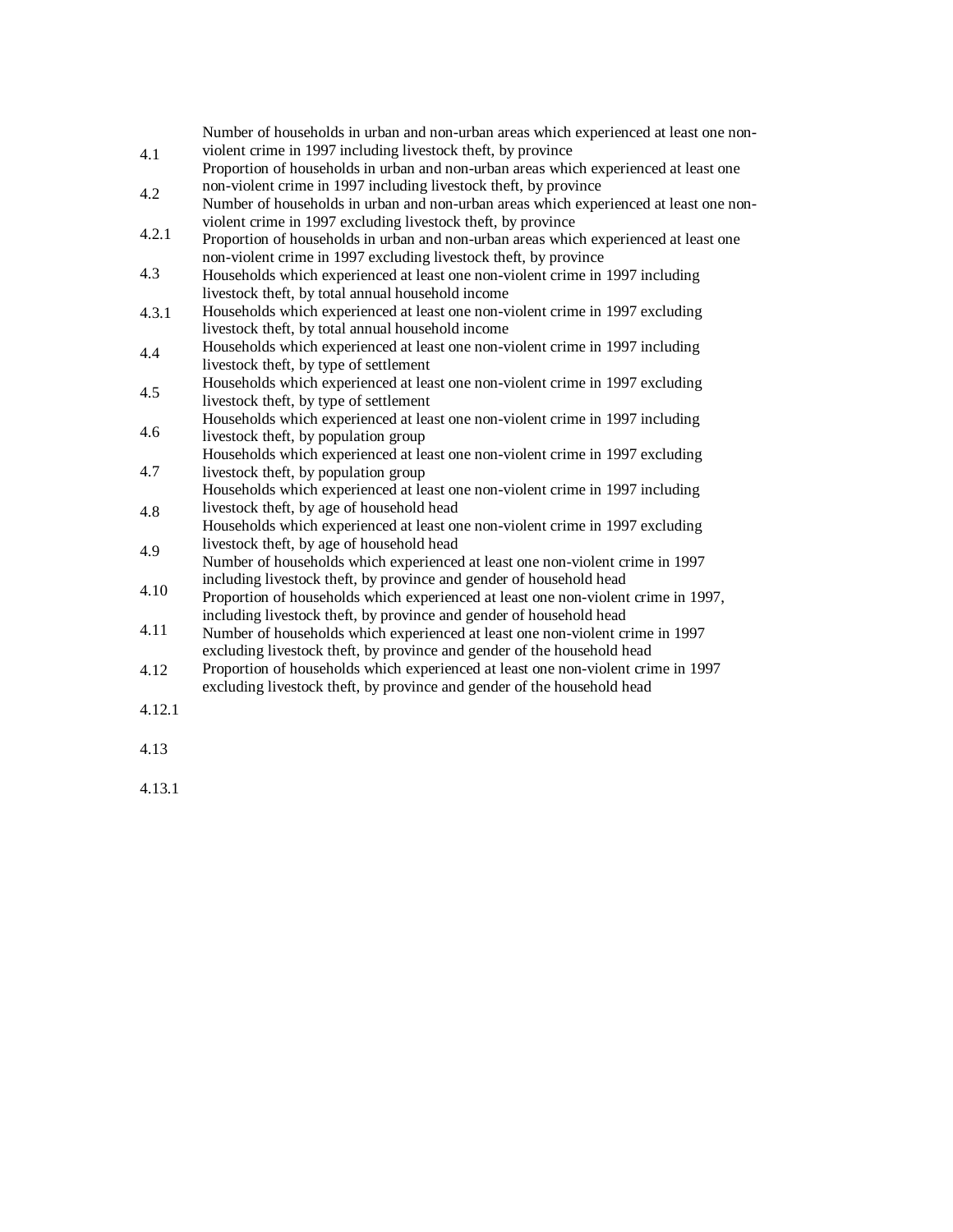## **Section 5: Violent household crimes, 1997**

| 5.0   | Households which experienced at least one violent crime in 1997, by province                                               |
|-------|----------------------------------------------------------------------------------------------------------------------------|
| 5.1   | Number of households in urban and non-urban areas which experienced at least one<br>violent crime in 1997, by province     |
| 5.1.1 | Proportion of households in urban and non-urban areas which experienced at least one<br>violent crime in 1997, by province |
| 5.2   | Households which experienced at least one violent crime in 1997, by total annual<br>household income                       |
| 5.3   | Households which experienced at least one violent crime in 1997, by type of settlement                                     |
| 5.4   | Households which experienced at least one violent crime in 1997, by population group                                       |
| 5.5   | Households which experienced at least one violent crime in 1997, by age of household                                       |
| 5.6   | head                                                                                                                       |
|       | Number of households which experienced at least one violent crime in 1997, by province<br>and gender of the household head |
| 5.6.1 |                                                                                                                            |

Proportion of households which experienced at least one violent crime in 1997, by province and gender of the household head

## **Section 6: Individual crimes, 1993-1997**

| 6.0  | Individuals who experienced at least one crime in the 5 year period (1993-1997), by type<br>of crime RSA |  |  |  |  |
|------|----------------------------------------------------------------------------------------------------------|--|--|--|--|
| 6.1  | Individuals who experienced at least one crime in the 5 year period (1993-1997), by type                 |  |  |  |  |
| 6.2  | of crime WC.                                                                                             |  |  |  |  |
| 6.3  | Individuals who experienced at least one crime in the 5 year period (1993-1997), by type<br>of crime EC  |  |  |  |  |
| 6.4  | Individuals who experienced at least one crime in the 5 year period (1993-1997), by type                 |  |  |  |  |
| 6.5  | of crime NC                                                                                              |  |  |  |  |
| 6.6  | Individuals who experienced at least one crime in the 5 year period (1993-1997), by type<br>of crime FS. |  |  |  |  |
| 6.7  | Individuals who experienced at least one crime in the 5 year period (1993-1997), by type                 |  |  |  |  |
| 6.8  | of crime KN                                                                                              |  |  |  |  |
| 6.9  | Individuals who experienced at least one crime in the 5 year period (1993-1997), by type<br>of crime NW  |  |  |  |  |
| 6.10 | Individuals who experienced at least one crime in the 5 year period (1993-1997), by type<br>of crime GT  |  |  |  |  |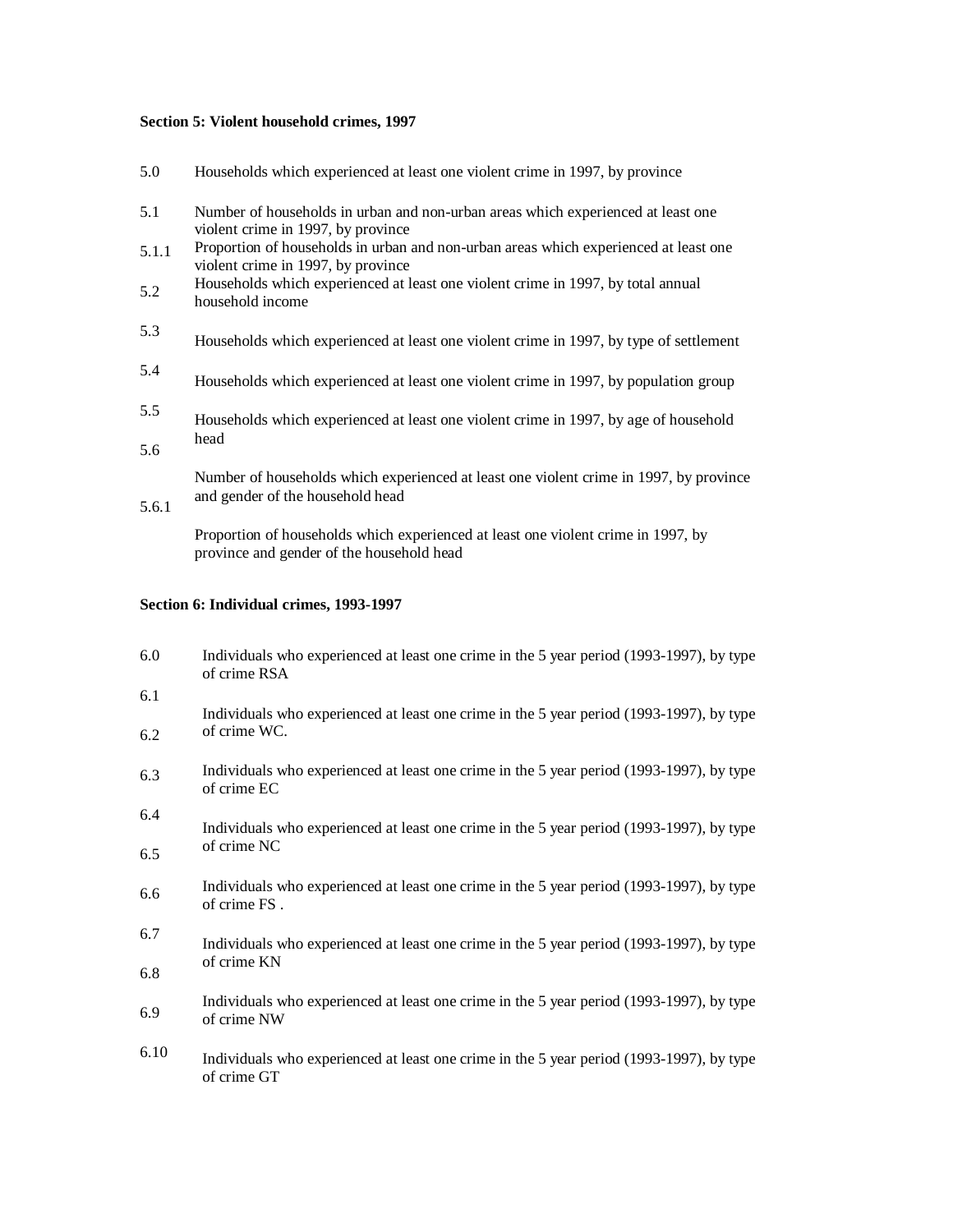- 6.10.1 Individuals who experienced at least one crime in the 5 year period (1993-1997), by type of crime MP
- 6.11
- 6.12 Individuals who experienced at least one crime in the 5 year period (1993-1997), by type of crime NP
- 6.13 Number of individuals in urban and non-urban areas who experienced at least one crime for the 5 year period (1993-1997), by province Proportion of individuals in urban and non-urban areas who experienced at least one crime for the 5 year period (1993-1997), by province Individuals who experienced at least one crime in the 5 year period (1993-1997), by type of crime and gender Type of crime, by age of the victim and identity of the offender, 1993-1997

Type of crime, by actual place of occurrence, 1993-1997

#### **Section 7: Individual crimes, 1997**

| 7.0  | Individuals who experienced at least one crime in 1997, by type of crime RSA                  |
|------|-----------------------------------------------------------------------------------------------|
| 7.1  | Individuals who experienced at least one crime in 1997, by type of crime Western Cape         |
| 7.2  | Individuals who experienced at least one crime in 1997, by type of crime Eastern Cape         |
| 7.3  | Individuals who experienced at least one crime in 1997, by type of crime Northern Cape        |
| 7.4  | Individuals who experienced at least one crime in 1997, by type of crime Free State           |
| 7.5  | Individuals who experienced at least one crime in 1997, by type of crime KwaZulu-Natal        |
| 7.6  | Individuals who experienced at least one crime in 1997, by type of crime North West           |
| 7.7  | Individuals who experienced at least one crime in 1997, by type of crime Gauteng              |
| 7.8  | Individuals who experienced at least one crime in 1997, by type of crime Mpumalanga           |
| 7.9  | Individuals who experienced at least one crime in 1997, by type of crime Northern<br>Province |
| 7.10 | Individuals who experienced at least one crime in 1997, by type of crime and gender           |
| 7.11 | Individuals who experienced at least one crime in 1997, by province                           |
| 7.12 | Individuals who experienced at least one crime in 1997, by population group                   |
| 7.13 |                                                                                               |
| 7.14 | Individuals who experienced at least one crime in 1997, by total annual household<br>income   |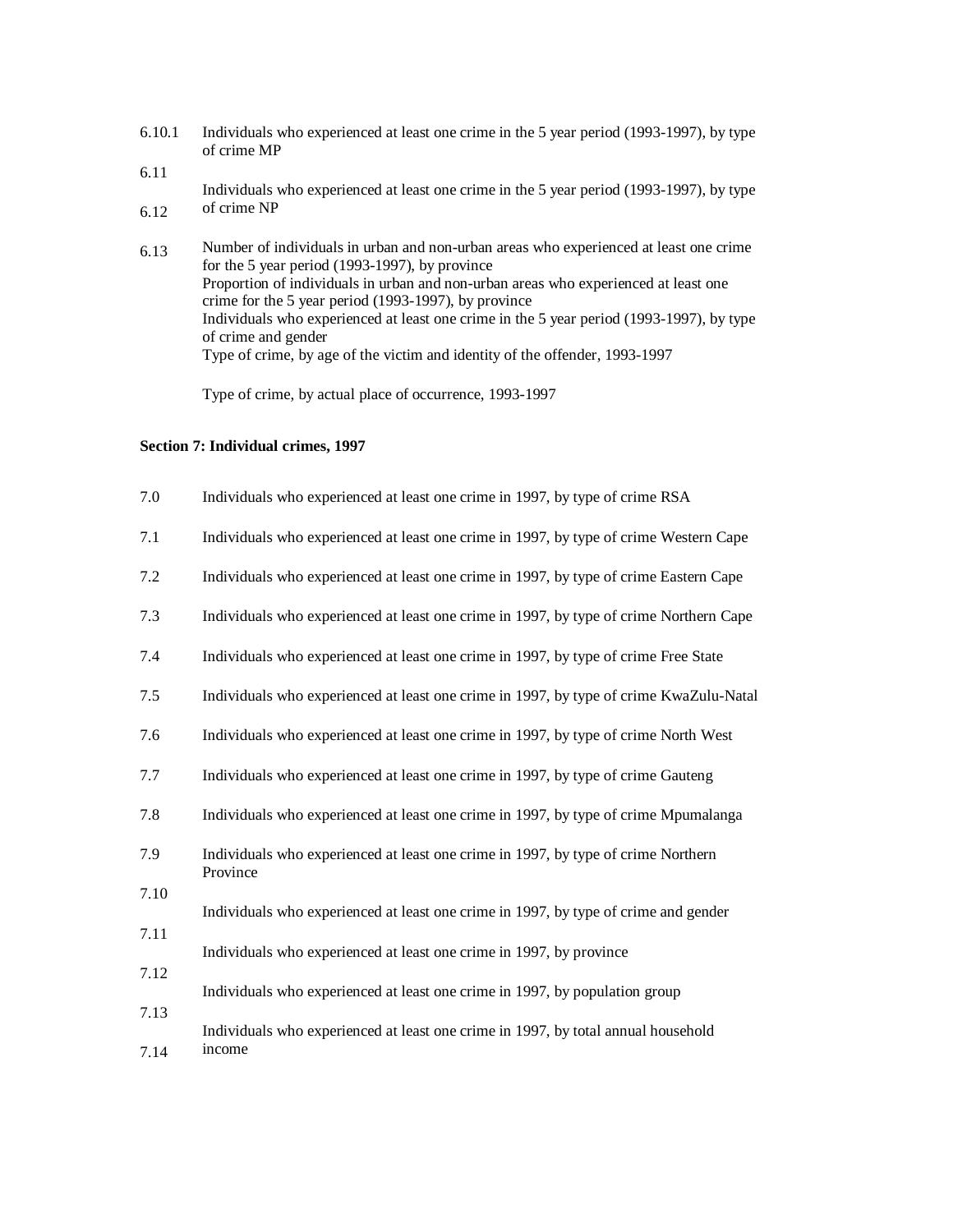| 7.15.1 | Number of individuals who experienced at least one crime in 1997, by province and<br>gender          |  |  |  |  |
|--------|------------------------------------------------------------------------------------------------------|--|--|--|--|
| 7.16   | Proportion of individuals who experienced at least one crime in 1997, by province and                |  |  |  |  |
| 7.16.1 | gender                                                                                               |  |  |  |  |
| 7.17   | Number of individuals who experienced at least one crime in 1997, by educational level<br>and gender |  |  |  |  |
| 7.18   | Proportion of individuals who experienced at least one crime in 1997, by educational                 |  |  |  |  |
| 7.19   | level and gender                                                                                     |  |  |  |  |
|        | Individuals who experienced at least one crime in 1997, by educational level                         |  |  |  |  |
|        | Individuals who experienced at least one crime in 1997, by age of the victim                         |  |  |  |  |
|        | Whether or not an individual experienced a particular crime in 1997, and if yes, how                 |  |  |  |  |

Individuals who experienced at least one crime in 1997, by gender

## **Section 8: Individual non-violent crimes, 1997**

often

7.15

| 8.0 |  | Individuals who experienced at least one non-violent crime in 1997, by province |
|-----|--|---------------------------------------------------------------------------------|
|-----|--|---------------------------------------------------------------------------------|

- 8.1 Number of individuals in urban and non-urban areas who experienced at least one nonviolent crime in 1997, by province
- 8.1.1 Proportion of individuals in urban and non-urban areas who experienced at least one nonviolent crime in 1997, by province
- 8.2 Proportion of individuals who experienced at least one non-violent crime in 1997, by total annual household income
- 8.3 Individuals who experienced at least one non-violent crime in 1997, by type of settlement
- 8.4 Individuals who experienced at least one non-violent crime in 1997, by population group
- 8.5 Individuals who experienced at least one non-violent crime in 1997, by age
- 8.6 Individuals who experienced at least one non-violent crime in 1997, by educational level of the victim
- 8.7 Individuals who experienced at least one non-violent crime in 1997, by gender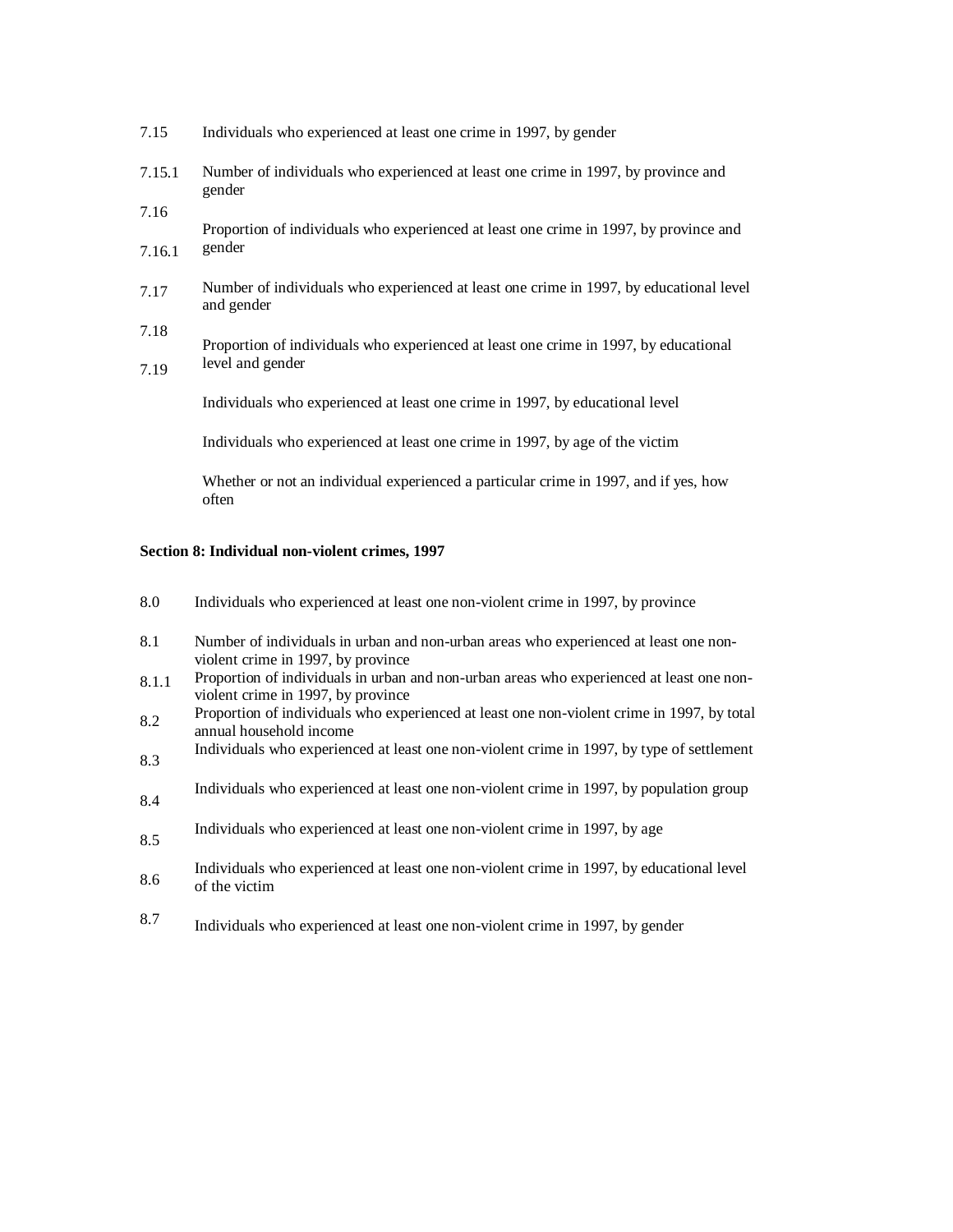#### **Section 9: Individual violent crimes, 1997**

| 9.0   | Individuals who experienced at least one violent crime in 1997, by province                                               |
|-------|---------------------------------------------------------------------------------------------------------------------------|
| 9.1   | Number of individuals in urban and non-urban areas who experienced at least one violent<br>crime in 1997, by province     |
| 9.1.1 | Proportion of individuals in urban and non-urban areas who experienced at least one<br>violent crime in 1997, by province |
| 9.2   | Individuals who experienced at least one violent crime in 1997, by total annual household<br>income                       |
| 9.3   | Individuals who experienced at least one violent crime in 1997, by type of settlement                                     |
| 9.4   | Individuals who experienced at least one violent crime in 1997, by population group                                       |
| 9.5   | Individuals who experienced at least one violent crime in 1997, by age                                                    |
| 9.6   | Individuals who experienced at least one violent crime in 1997, by educational level of the                               |
| 9.7   | victim                                                                                                                    |
|       | Individuals who experienced at least one violent crime in 1997, by gender                                                 |

#### **Section 10: Household crime reporting, 1993-1997**

|  | 10.0 |  |  |  | Household crime reporting, by type of crime |  |  |
|--|------|--|--|--|---------------------------------------------|--|--|
|--|------|--|--|--|---------------------------------------------|--|--|

- 10.1 Household crime reporting in urban areas, by type of crime, 1993-1997
- 10.2 Household crime reporting in non-urban areas, by type of crime, 1993-1997
- 10.3 Household crime reporting in formal urban areas, by type of crime, 1993-1997
- 10.4 Household crime reporting in informal urban areas, by type of crime, 1993-1997
- 10.5 Household crime reporting in non-urban traditional areas, by type of crime, 1993-1997
- 10.6 Household crime reporting on commercial farms, by type of crime, 1993-1997
- 10.7 Household crime reporting in other non-urban areas (excluding commercial farms), by type of crime, 1993-1997
- 10.8 Extent of satisfaction with the police amongst those who reported a household crime, by type of crime, 1993-1997
- 10.9 Reasons for dissatisfaction amongst those who reported a household crime to the police and were dissatisfied with the outcome, 1993-1997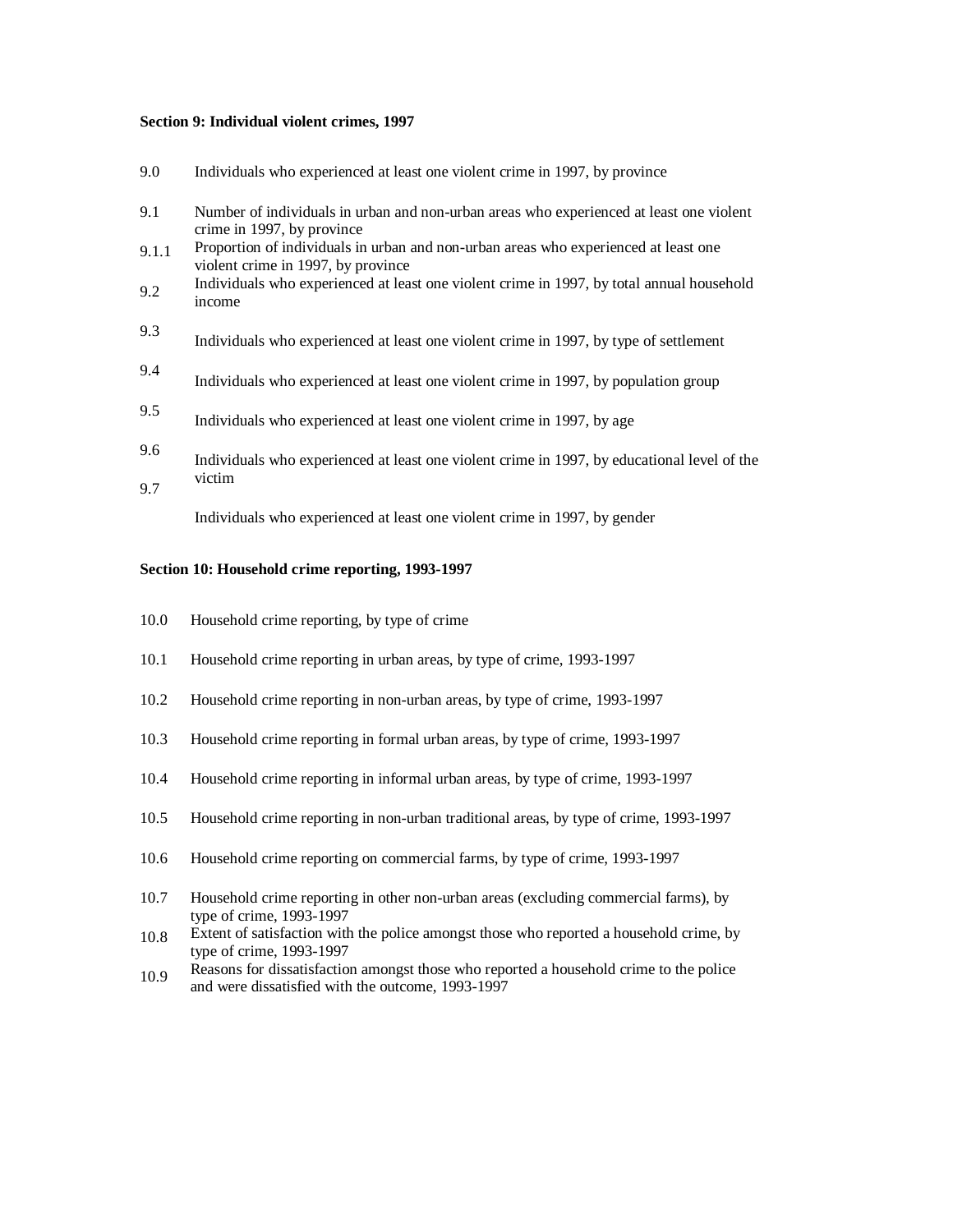## **Section 11: Individual crime reporting, 1993-1997**

| 11.0   | Individual crimes reported, by type of crime and gender                                                                                                                                                                |  |  |  |
|--------|------------------------------------------------------------------------------------------------------------------------------------------------------------------------------------------------------------------------|--|--|--|
| 11.1   | Number of individual crimes reported, by type of crime and age, 1993-1997                                                                                                                                              |  |  |  |
| 11.1.1 | Proportion of individual crimes reported, by type of crime and age, 1993-1997                                                                                                                                          |  |  |  |
| 11.2   | Number of individual crimes reported, by type of crime and education level, 1993-1997                                                                                                                                  |  |  |  |
| 11.2.1 | Proportion of individual crimes reported, by type of crime and education level, 1993-<br>1997                                                                                                                          |  |  |  |
| 11.3   | Individual crimes reported among the African/black population, by type of crime, 1993-                                                                                                                                 |  |  |  |
| 11.4   | 1997                                                                                                                                                                                                                   |  |  |  |
| 11.5   | Individual crimes reported among the coloured population, by type of crime, 1993-1997                                                                                                                                  |  |  |  |
| 11.6   | Individual crimes reported among the Indian population, by type of crime, 1993-1997                                                                                                                                    |  |  |  |
| 11.7   | Individual crimes reported among the White population, by type of crime, 1993-1997                                                                                                                                     |  |  |  |
| 11.8   | Individual crimes reported in formal urban areas, by type of crime, 1993-1997                                                                                                                                          |  |  |  |
| 11.9   | Individual crimes reported in informal urban areas, by type of crime, 1993-1997                                                                                                                                        |  |  |  |
| 11.10  | Individual crimes reported in traditional non-urban areas, by type of crime, 1993-1997                                                                                                                                 |  |  |  |
| 11.11  | Individual crimes reported on commercial farms, by type of crime, 1993-1997                                                                                                                                            |  |  |  |
| 11.12  | Individual crimes reported in other non-urban areas, (excluding commercial farms), by<br>type of crime, 1993-1997                                                                                                      |  |  |  |
| 11.13  | Reasons for dissatisfaction with the police amongst those who reported a crime to the<br>police and were dissatisfied with the outcome<br>Reasons for not reporting amongst those who did not report individual crimes |  |  |  |

## **Section 12: Overall satisfaction with the police**

- 12.0 Satisfaction with the police, by police area
- 12.1 Satisfaction with the police, by population group
- 12.2 Satisfaction with the police, by province
- 12.3 Satisfaction with the police, by type of settlement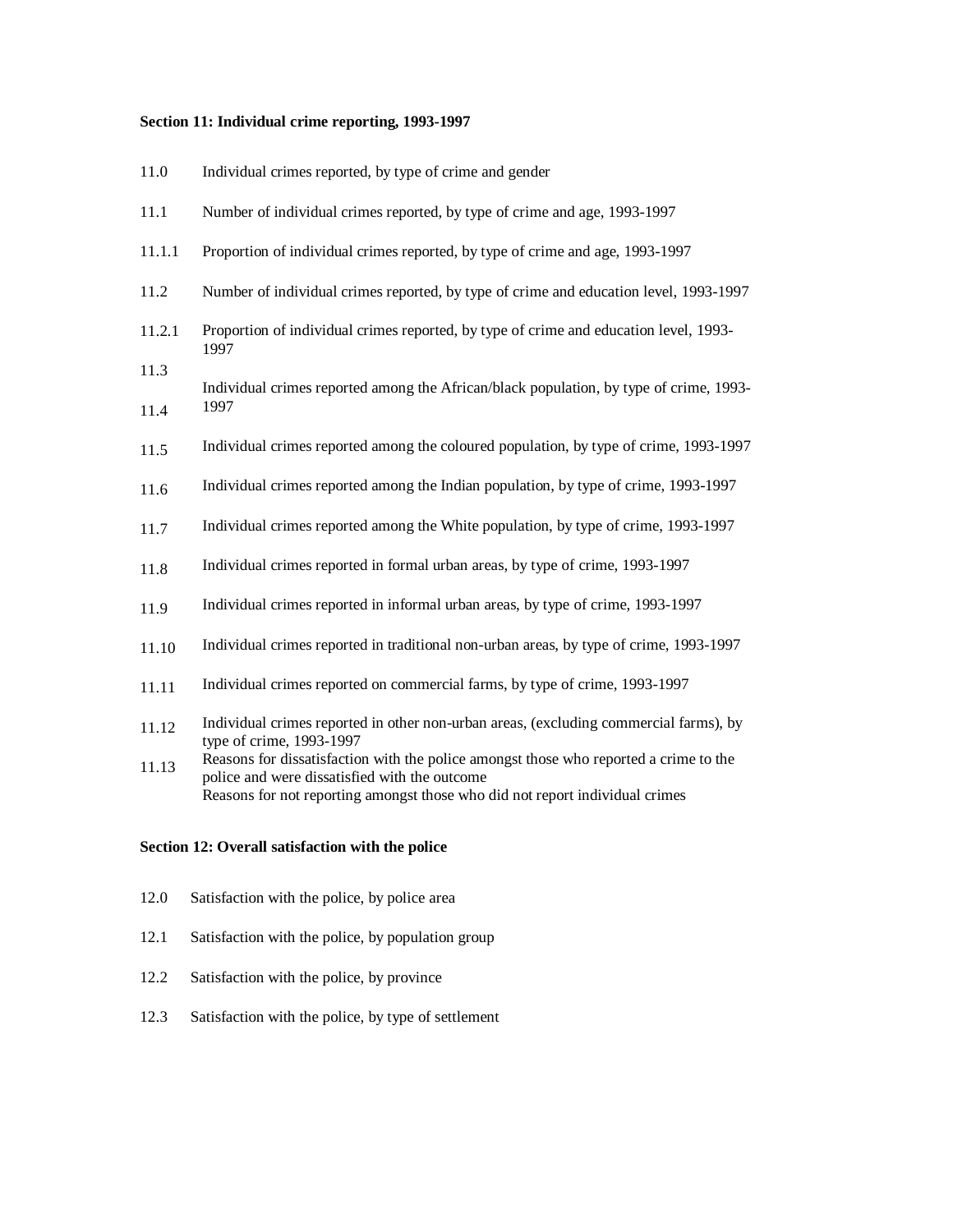#### **VICTIMS OF CRIME SURVEY, 1998: KEY FINDINGS**

**In the developing world, including South Africa, inhabitants are at a high risk of experiencing incidents of crime. The victims of crime survey has revealed that during 1997, 21% of all households had experienced at least one household crime, and 15% of individuals aged 16 years or more had experienced one individual crime (see Definitions of Crimes on page 9). The most common household crime in South Africa, in common with most other countries, is housebreaking and burglary, experienced by 7% of the households during 1997. What is surprising is the high incidence of livestock theft (15%) experienced among households which have access to livestock.**

Table A summarizes the main findings regarding household crimes during 1997. It shows the percentage of all households that had experienced a particular crime, as well as households which owned or had access to specific property. For example, Table A shows that among the 2.4 million households which owned or had access to motor vehicles during 1997 (see column 3), approximately 105 thousand (see column 4) had experienced at least one incident of motor vehicle theft (4%; see column 6). The shaded blocks in the table indicate that access is irrelevant since all households can be victims of the particular crime indicated in column 1. For example, all households can be victims of attempted housebreaking.

Table A shows that 300 thousand households (3%) of the total number of 9,1 million households in the country had experienced attempted housebreaking. An interesting feature of the table is the higher incidence of bicycle theft (11%), compared with theft of motor vehicles (4%) among households which had access to bicycles and motor vehicles respectively.

#### **Table A: Proportion of households which had experienced at least one incident of crime during 1997, by type of crime**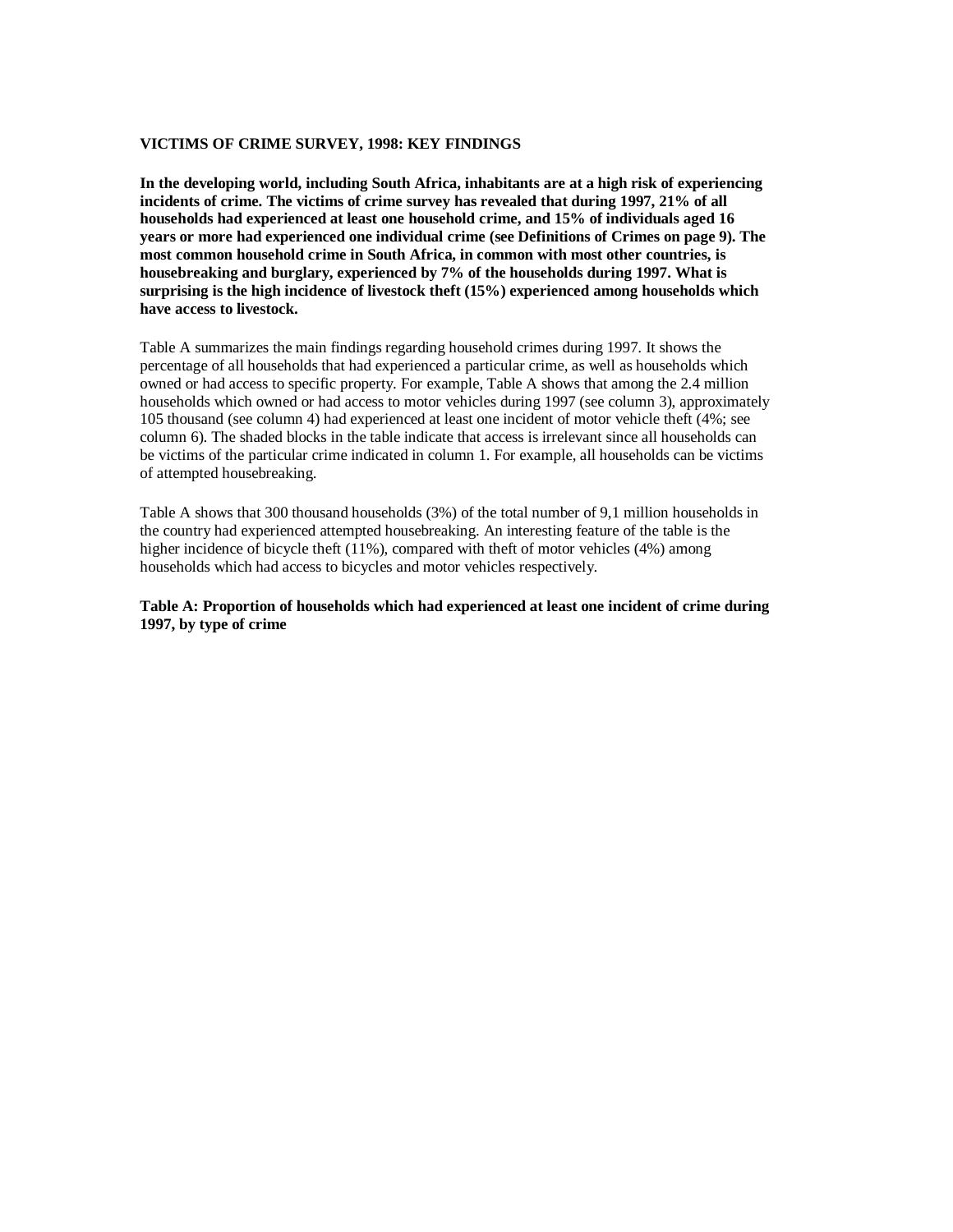| Type of household<br>crime                   | Total<br>number of<br>households | Households<br>with access<br>to or<br>ownership<br>of | Households<br>which<br>experienced<br>at least one<br>incident | Proportion of households<br>which experienced at<br>least one incident of<br>crime, as a percentage of: |                                                          |
|----------------------------------------------|----------------------------------|-------------------------------------------------------|----------------------------------------------------------------|---------------------------------------------------------------------------------------------------------|----------------------------------------------------------|
| (1)                                          | (2)                              | concerned<br>property                                 | during 1997<br>(4)                                             | total<br>households<br>(5)                                                                              | households<br>which had<br>access or<br>ownership<br>(6) |
|                                              |                                  | (3)                                                   |                                                                |                                                                                                         |                                                          |
| Theft of motor<br>vehicles                   | 9 0 69 4 47                      | 2 386 136                                             | 105 193                                                        | 1.2                                                                                                     | 4.4                                                      |
| Theft of goods from<br>motor vehicles        | 9 0 69 4 47                      | 2 386 136                                             | 224 908                                                        | 2.5                                                                                                     | 9.4                                                      |
| Motor vehicle<br>vandalism                   | 9 0 69 4 47                      | 2 386 136                                             | 113 708                                                        | 1.3                                                                                                     | 4.8                                                      |
| Theft of bicycles                            | 9 0 69 4 47                      | 1 604 267                                             | 174 930                                                        | 1.9                                                                                                     | 10.9                                                     |
| Theft of livestock,<br>poultry etc           | 9 0 69 4 47                      | 2 977 364                                             | 447 248                                                        | 4.9                                                                                                     | 15.0                                                     |
| Deliberate damage<br>to dwelling             | 9 0 69 4 47                      |                                                       | 104 179                                                        | 1.1                                                                                                     |                                                          |
| Attempted<br>housebreaking                   | 9 0 69 4 47                      |                                                       | 299 725                                                        | 3.3                                                                                                     |                                                          |
| Hijacking/Attempted<br>hijacking of vehicles | 9 0 69 4 47                      |                                                       | 123 003                                                        | 1.4                                                                                                     |                                                          |
| Deliberate killing or<br>murder              | 9 0 69 4 47                      |                                                       | 44 814                                                         | 0.5                                                                                                     |                                                          |
| Housebreaking and<br>burglary                | 9 0 69 4 47                      |                                                       | 652 254                                                        | 7.2                                                                                                     |                                                          |
| Any crime                                    | 9 0 69 4 47                      |                                                       | 1 864 917                                                      | 20.6                                                                                                    |                                                          |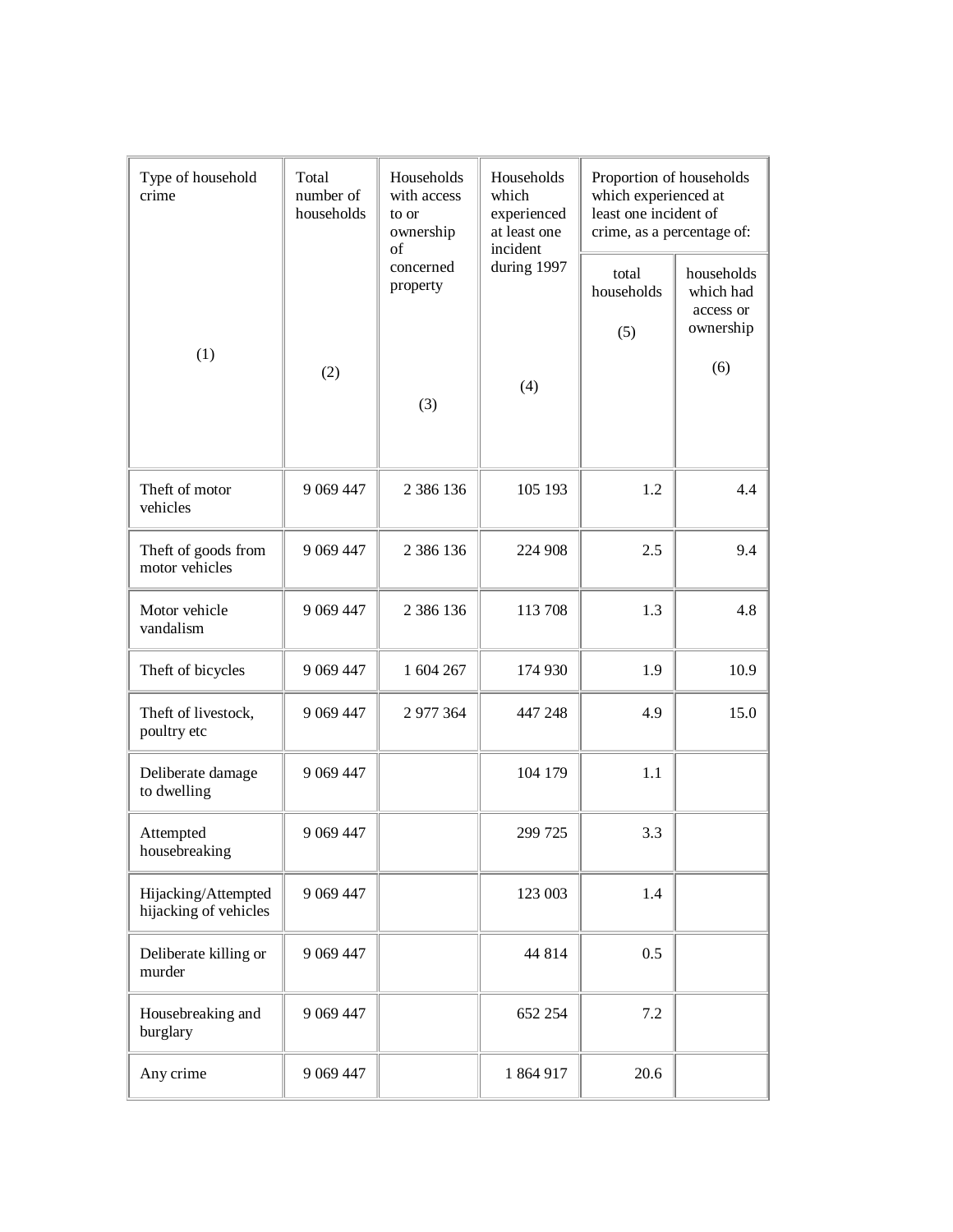Table B summarizes the findings regarding individual crimes for 1997. For example, it shows that 3% of individuals aged 16 years or more (809 thousand) had experienced at least one incident of fraud; while just one in every fifty (2%) individuals had experienced at least one incident of corruption during 1997.

| Type of individual<br>crime | Number of<br>individuals | Individuals that<br>experienced at least<br>one incident in 1997 | Percentage<br>$\frac{0}{0}$ |  |
|-----------------------------|--------------------------|------------------------------------------------------------------|-----------------------------|--|
| Assault                     | 26 708 918               | 1 127 327                                                        | 4.2                         |  |
| Corruption                  | 26 708 918               | 521 336                                                          | 2.0                         |  |
| Fraud                       | 26 708 918               | 808 523                                                          | 3.0                         |  |
| Robbery                     | 26 708 918               | 638 792                                                          | 2.4                         |  |
| Sexual offence              | 26 708 918               | 119 378                                                          | 0.4                         |  |
| Theft of property           | 26 708 918               | 1 278 313                                                        | 4.8                         |  |
| Any crime                   | 26 708 918               | 3 886 893                                                        | 14.6                        |  |

**Table B: Proportion of individuals aged 16 years and over who had experienced at least one incident of crime during 1997, by type of crime.**

Figure 1 shows that 21% of households in South Africa had experienced at least one crime in 1997. Housebreaking and burglary was the most common crime, experienced at least once during this time by 7% (652 thousand) of the households. One in every two hundred households had experienced at least one incident of deliberate killing or murder during 1997. Almost 5% of households (447 thousand) had experienced at least one incident of livestock theft during the same year.

Figure 2 shows that during 1997, 15% of people aged 16 years or more (about 3,8 million) had experienced at least one individual crime. The most common type of crime against individuals was theft of personal property, since 5% (1,3 million) had experienced at least one incident of this kind. More than 4% (1,1 million) of individuals aged 16 years or more experienced at least one incident of assault, which makes it the second most common individual crime during 1997.

One in every 250 individuals (0,4%), aged 16 years or more had experienced at least one sexual offense during 1997.

### **TECHNICAL NOTES**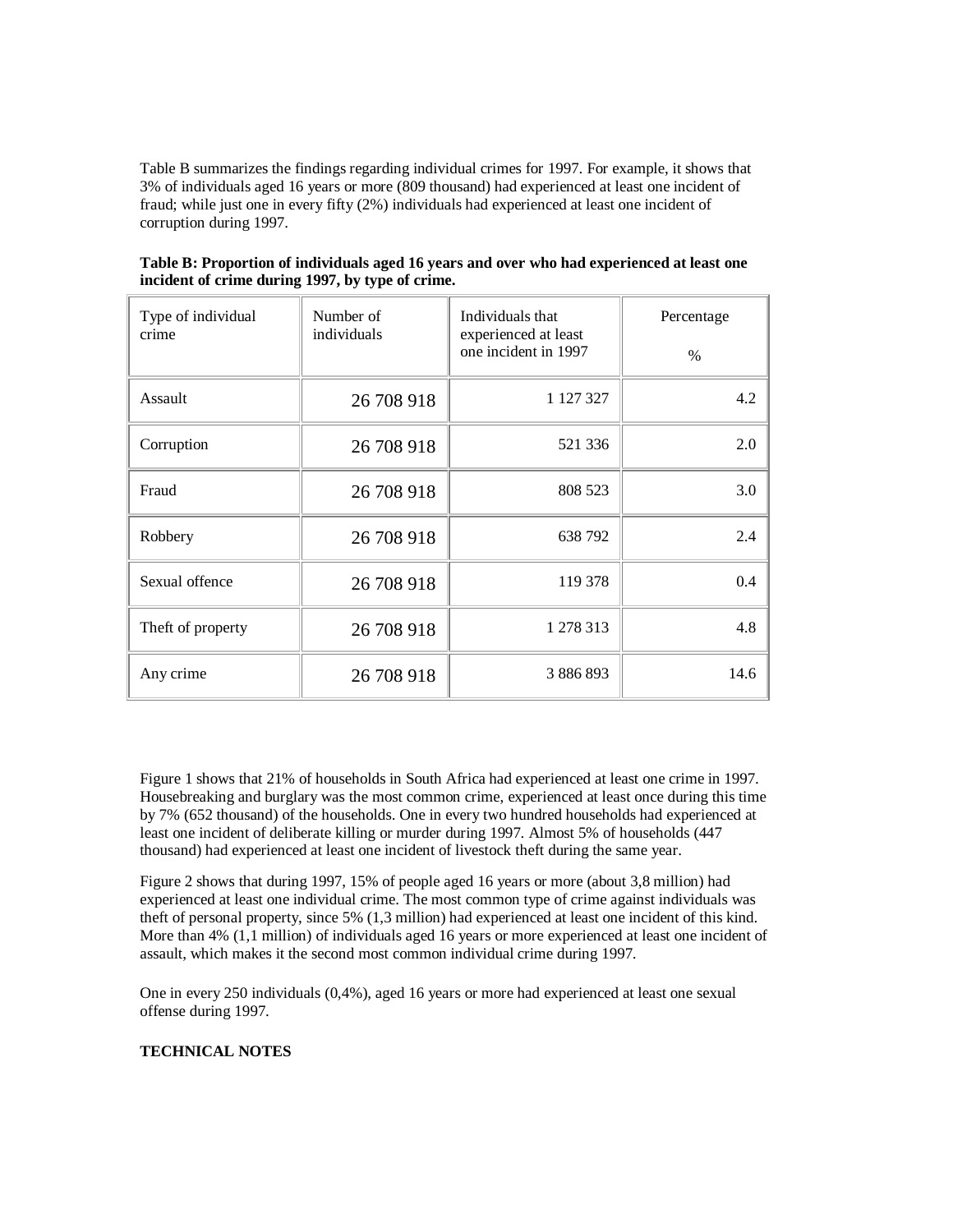#### **The survey**

The Victims of Crime Survey is the first national survey of its kind in South Africa. It can be used as a benchmark against which future surveys of the same nature can be compared. Quite a number of victimization surveys have been conducted in the country in the past. None of these surveys covered the whole country and most of them were not household surveys. This particular survey focused on the household, thereby enabling us to link the characteristics of the household, the victim and the crime. Household surveys of victimization are conducted the world over to inform policy on crime prevention and to gauge people's perceptions of the efficiency of the criminal justice system.

Crime statistics compiled from police records are unable to paint the full picture of crime and victimization, as many crimes go unreported. Whereas victimization surveys cannot replace police statistics, they provide supplementary information on the total picture of crime from the point of view of the victim.

The Survey was conducted by adapting the methodology and questionnaire of the United Nations Interregional Crime Research Institute (UNICRI) to meet South African requirements.

#### **Purposes of the survey**

The purposes of the survey were to:

- o provide an accurate picture on the nature, extent and patterns of crime in the country, from the victim's perspective;
- o determine victim risk and victim proneness, so as to inform the development of crime prevention and public education programmes; and
- o assess people's perceptions of services provided by the police and the courts as components of the criminal justice system.

#### **Methodology**

The survey was conducted by administering a questionnaire in face-to-face interviews to a randomly selected member of a sampled household (see below). From each household, a person aged 16 years and over was randomly selected to be the respondent. The selected individual was referred to as the target person. Once a respondent had been selected, interviewers had to make sure that only him/herself was interviewed. In case of noncontact, repeated callbacks (at least three) were made before the questionnaire could be returned as a non-contact. There was no substitution done in case of refusals or confirmed non-contact.

#### **Sampling**

A total sample made up of 4 000 people, each aged 16 years and above was obtained as follows:

- o A probability sample of 800 enumerator areas was drawn from a sampling frame of 86 000 enumerator areas as demarcated in the 1996 population census.
- o The sample was explicitly stratified by the nine provinces and implicitly stratified by the 42 police areas in the country.
- o From each of the 800 enumerator areas, a systematic sample of five households was selected for interviewing.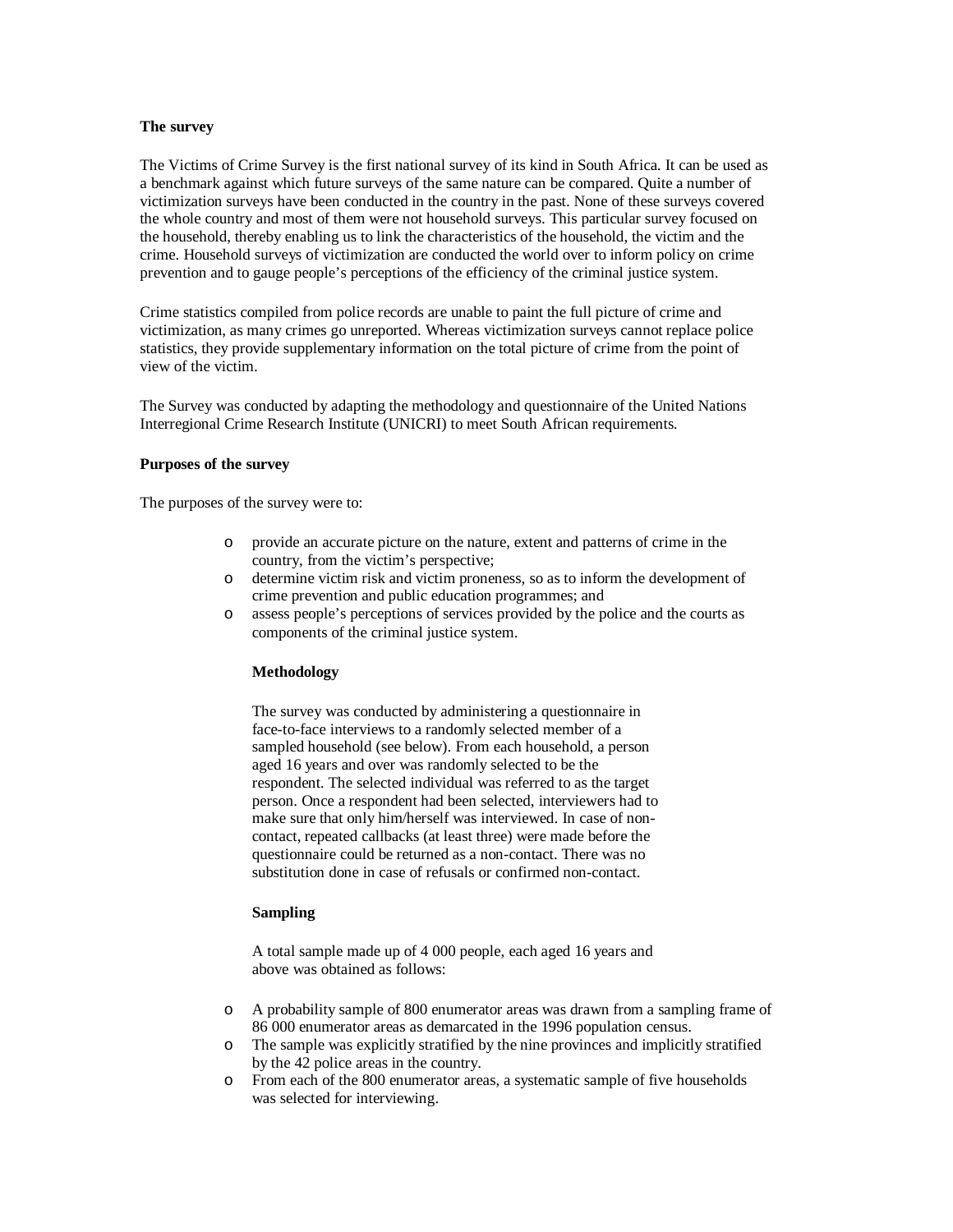o One respondent aged 16 years and above was selected from each of the five households. Once a respondent had been selected, the interviewers made sure the he/she was the only one interviewed in the household and not someone else. There were no substitutions in case of non-contact or refusals.

#### **Weighting of the results**

The results of the survey were weighted to the total population of the country using the 1996 population census figures as a base. Two different sets of weights were used, i.e. household weights and individual weights. These two sets of weights were used to raise the household and individual questions in the questionnaire to the relevant target population, respectively.

- o Questions asked on crimes committed against households were weighted to the population of households in the country, while those asked of crimes committed against individuals were weighted to the total population of individuals aged 16 years or more.
- o When weighting household crimes a couple other factors were also taken into consideration, i.e. police area and EA type (urban formal, urban informal, nonurban traditional, commercial farms and other types of non-urban areas, for example, small villages or mission stations).
- o Additional factors taken into account for individual weights were population group, age, gender and population growth.

#### **DEFINITIONS OF CRIMES**

The definitions of the crimes covered by this survey are based on the terminology used by UNICRI in other international victimization surveys. They differ to some extent from the vocabulary used by the South African Police Services when recording crimes, or from the terms used to describe crime in the South African criminal justice system.

A clear advantage of using the UNICRI terminology is the ability to compare the results of this survey with those of similar surveys conducted in other countries. The other advantage is that the terms used in the classification of crimes for the international victimization surveys are more easily understood than the complicated legal phrases used in the criminal justice system.

For the purposes of this survey, crimes have been divided into 2 major categories: household crimes and individual crimes. Each of the two categories is further divided into violent and nonviolent crimes.

#### **Household crimes:**

These are crimes committed against a household. For example, burglary of property from a dwelling is a crime that is committed against the whole household rather than an individual, since all members usually share household goods.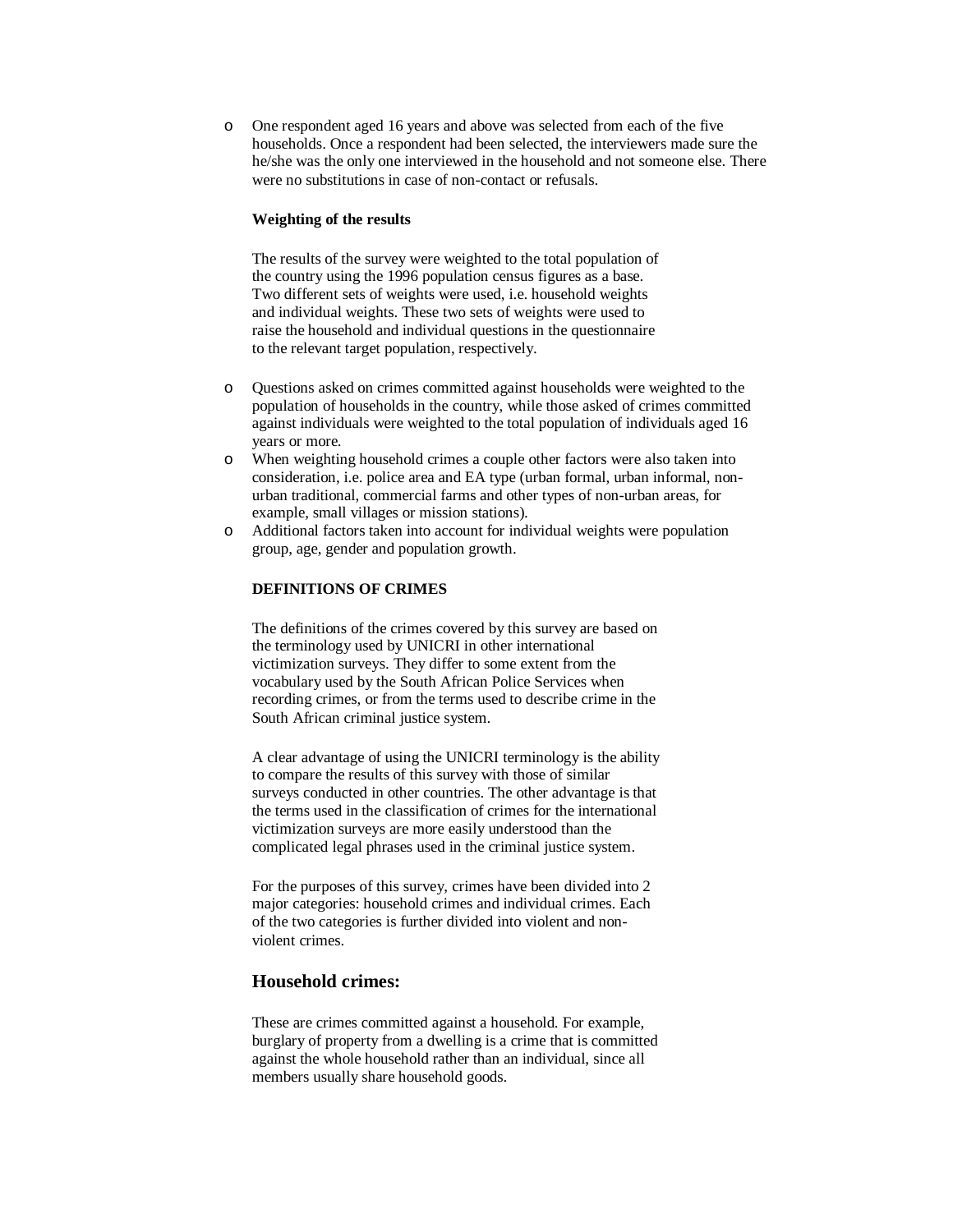#### **Violent household crimes**

- o *Deliberate damage, burning or destruction of dwellings:* Includes acts of deliberately damaging, setting fire to, or destroying other people's dwelling/s for political or other reasons; but excludes forced removals.
- o *Deliberate killing or murder:* Includes deliberately inflicted death which could have happened during the act of committing another crime. It is regarded as a household crime because the individual to whom it happened cannot report the occurrence
- o *Hijacking/Attempted hijacking of motor vehicles:* occurs when someone steals or attempts to steal a car, van, truck or bakkie by force, when any member of the household is inside or just outside the vehicle.

All violent household crimes are 'contact' crimes (where the perpetrator comes into contact with the victim), except for deliberate damage to dwellings.

#### **Non-violent household crimes**

- o *Housebreaking and burglary:* includes getting into someone's dwelling without permission and stealing or try to steal something; *but excludes:* thefts from holiday houses, garages, sheds or lock-ups, unless these are used as dwellings (places where people actually live).
- o *Attempted housebreaking and burglary:* occurs when there is evidence that someone tried to gain access into the dwelling unsuccessfully, with the intention of stealing, eg. damage to locks, doors or windows, or scratches around the locks.
- o *Theft of livestock, poultry and other animals:* involves actual stealing of animals such as cattle, sheep, goats, donkeys, rabbits and chickens or pets.
- o *Theft of motor vehicles (excluding hijacking):* involves the stealing of a vehicle such as a car, van, truck or bakkie, when nobody is present in the vehicle.
- o *Theft of goods from vehicles:* includes theft of car radios or goods which have been left in the car, or theft of a part of the car, such as a car mirror or steering wheel.
- o *Motor vehicle vandalism:* includes deliberate damage to parts of a motor vehicle, such as a car, van, truck or bakkie. (usually occurs when things are stolen from vehicles)
- o *Theft of motor cycles, motor scooters:* includes the stealing of a motor cycle, motor scooter or similar vehicle that any member of the household had access to, made regular use of or owned.
- o *Theft of bicycles:* occurs when a bicycle owned by any member of the household is stolen.

All non-violent household crimes are property crimes.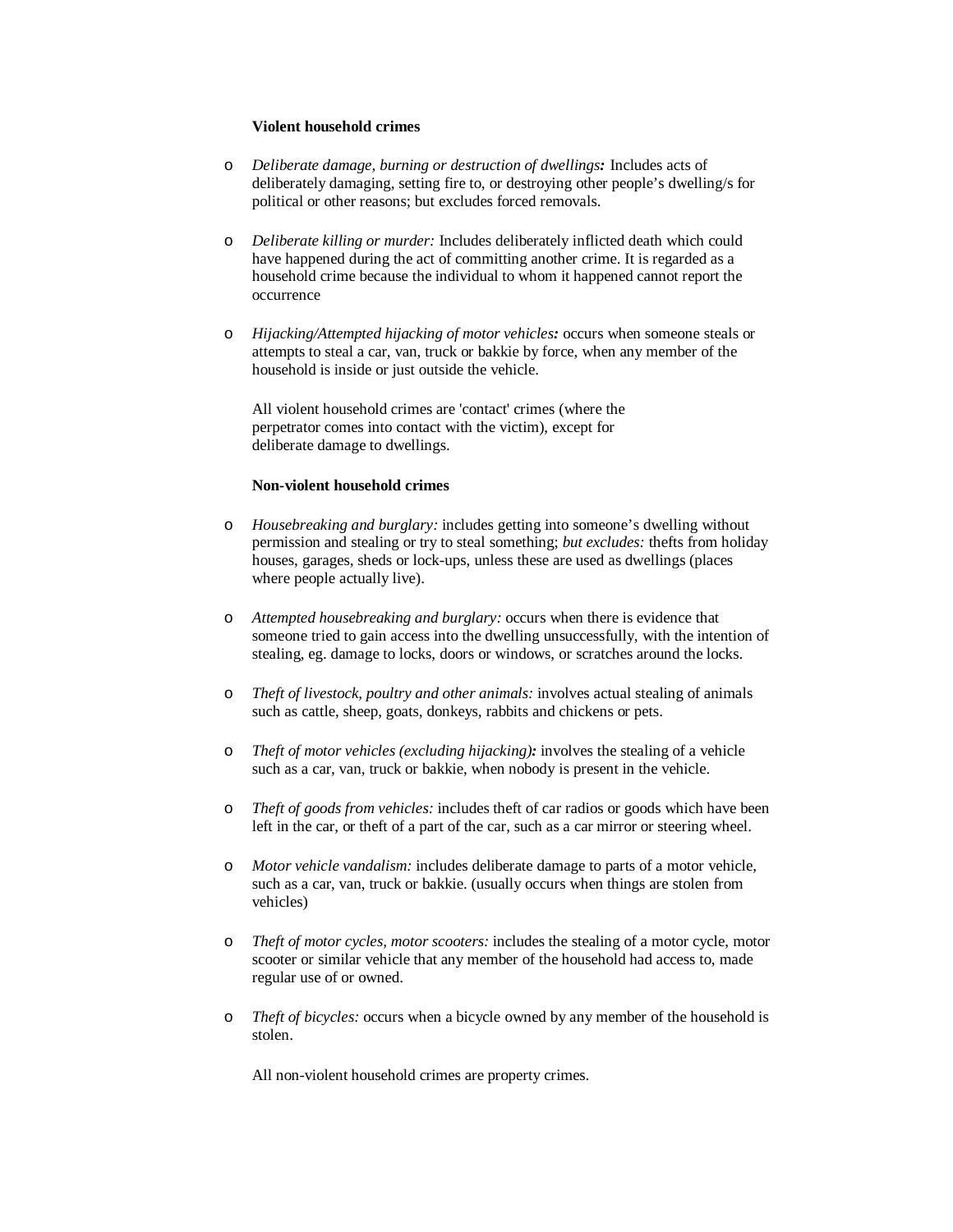## **Individual crimes:**

These are crimes committed against an individual, and they affect the individual rather than the whole household. For example, pickpocketing or theft of a purse.

#### **Violent individual crimes**

- o *Sexual offences (including rape and domestic sexual abuse):* includes grabbing, touching or sexually assaulting or raping someone
- o *Robbery involving force:* includes taking something from someone by using force or threatening him/her. For example, pointing a knife at someone and robbing them.
- o *Assaults and threats of assault (including domestic violence and sexual abuse):* occurs when a person is attacked, physically beaten or threatened by someone in a way that is really frightening, without the attacker taking anything from the victim.

All violent individual crimes are 'contact' crimes

#### **Non-violent individual crimes**

- o *Fraud*: means consumer fraud or someone cheating another by selling him or her something inferior, or delivering a service of inferior quality, or selling the wrong quality.
- o *Corruption by public officials:* involves public officials such as police officers or customs officials accepting payment for services rendered.
- o *Theft of personal property:* includes pickpocketing, stealing of a purse, wallet, clothing, jewelry or sports equipment, without the use of force.

All non-violent individual crimes are property crimes.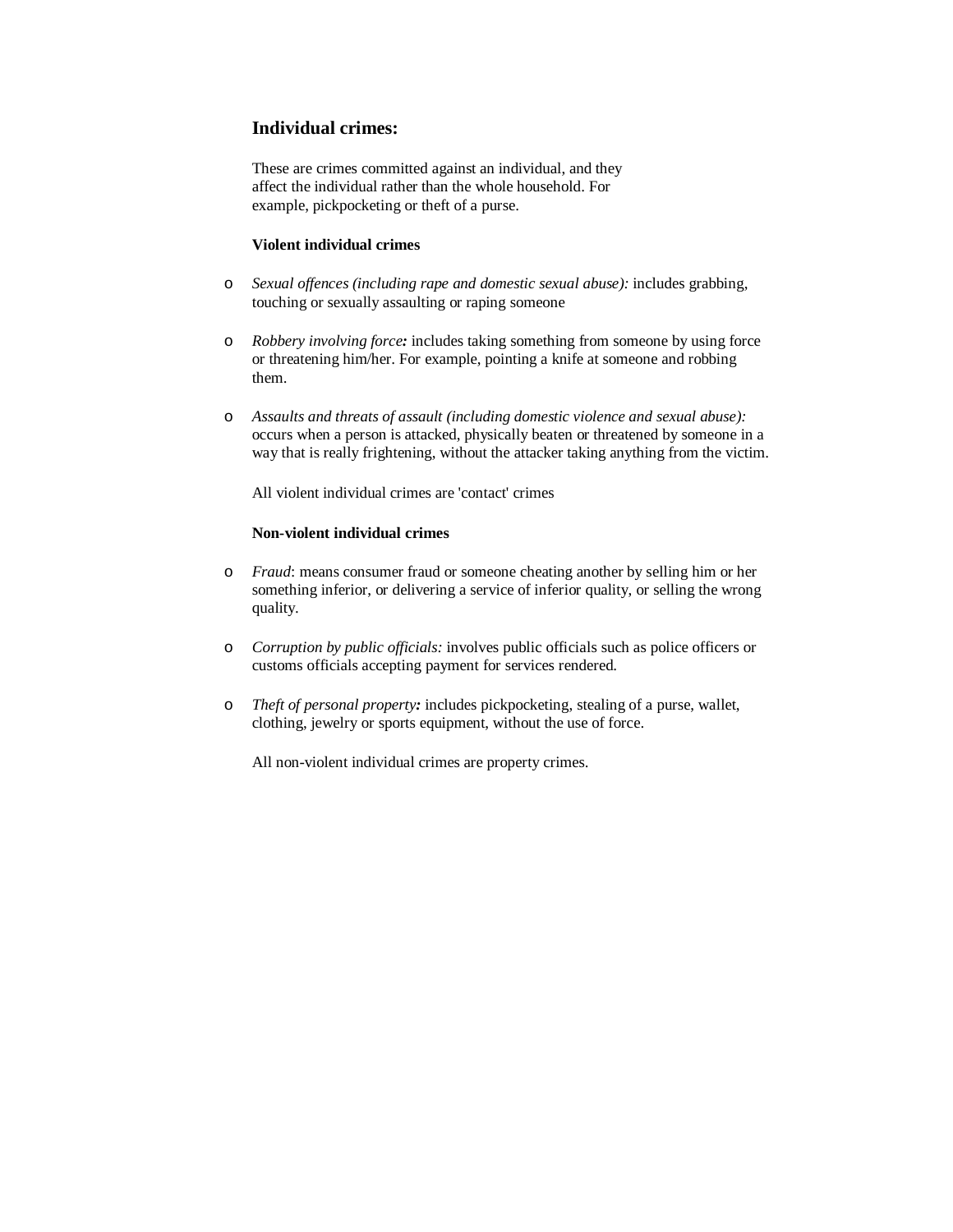### **SECTION 1: DESCRIPTION OF THE POPULATION OF THE COUNTRY AGED 16 YEARS AND ABOVE 1.0 - Population 16 years and above, in urban and non-urban areas, by province**

| Province            | Urban      | %    | Non-urban     | %    | Total         | $\%$  |
|---------------------|------------|------|---------------|------|---------------|-------|
| Eastern Cape        | 648 950    | 43.7 | 2 120 397     | 56.3 | 3 769 347     | 100.0 |
| <b>Free State</b>   | 1274035    | 70.5 | 533 955       | 29.5 | 807989        | 100.0 |
| Gauteng             | 5 248 206  | 94.4 | 312 072       | 5.6  | 5 5 6 2 2 7 8 | 100.0 |
| KwaZulu-Natal       | 3 171 798  | 58.7 | 2 2 3 4 5 8 8 | 41.3 | 5406386       | 100.0 |
| Mpumalanga          | 754 074    | 42.2 | 1033888       | 57.8 | 1787963       | 100.0 |
| North West          | 068 955    | 48.4 | 1 138 743     | 51.6 | 2 207 698     | 100.0 |
| Northern Cape       | 451 817    | 80.6 | 108 823       | 19.4 | 560 639       | 100.0 |
| Northern Province   | 322 551    | 11.5 | 2 488 009     | 88.5 | 2 810 560     | 100.0 |
| <b>Western Cape</b> | 2 580 090  | 92.2 | 217 967       | 7.8  | 2 798 058     | 100.0 |
| Total               | 16 520 476 | 61.9 | 10 188 442    | 38.1 | 26 708 918    | 100.0 |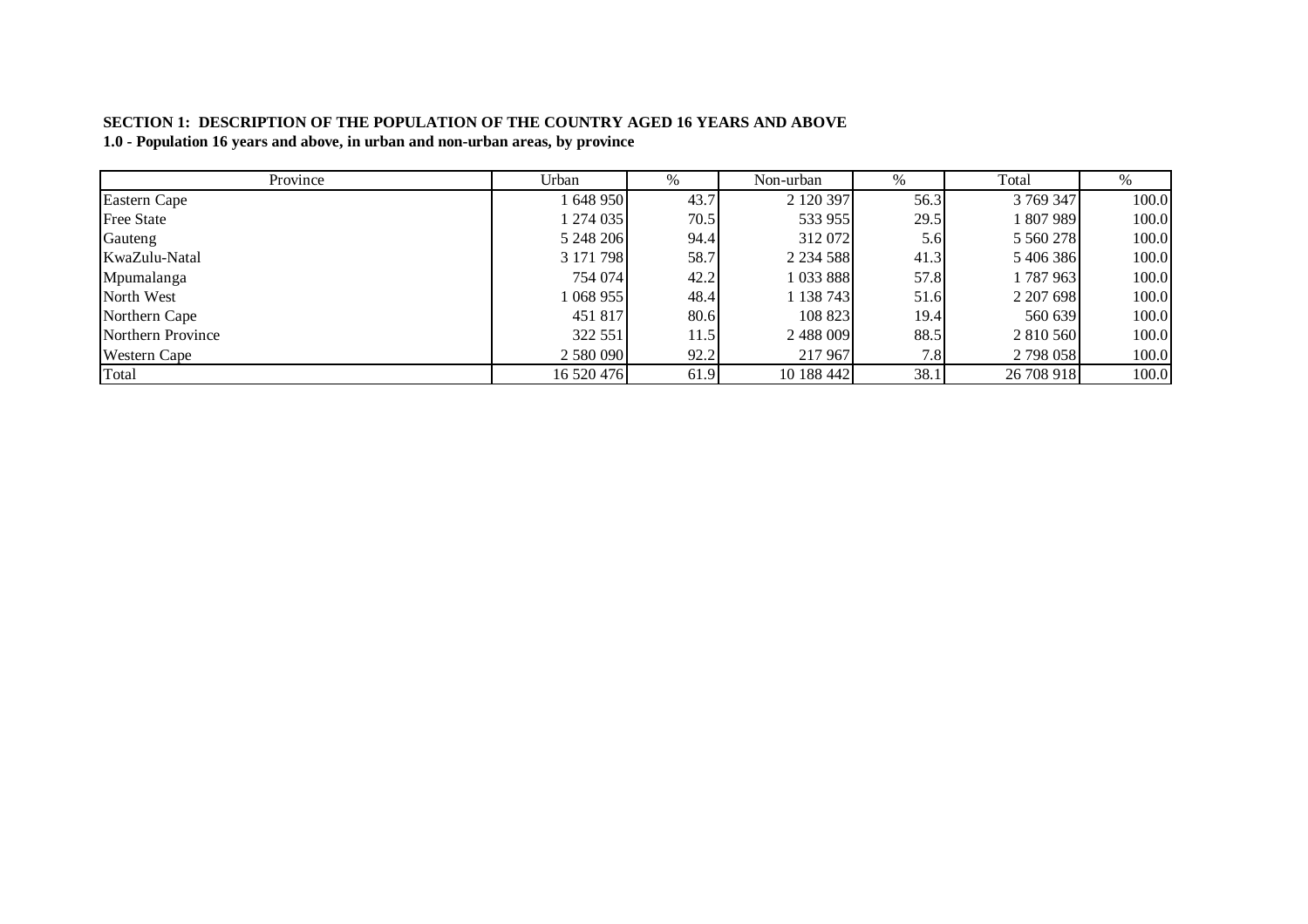|                     |           | Urban       |          |            |           |               | Non-urban |               | Grand      |
|---------------------|-----------|-------------|----------|------------|-----------|---------------|-----------|---------------|------------|
| Province            | Female    | Male        | Unstated | Total      | Female    | Male          | Unstated  | Total         | Total      |
| Eastern Cape        | 879 370   | 769 579     |          | 648 950    | 1 264 007 | 856 390       |           | 2 120 397     | 3 769 347  |
| <b>Free State</b>   | 718 041   | 555 993     |          | l 274 035  | 203 533   | 330 422       |           | 533 955       | 1807989    |
| Gauteng             | 2 615 535 | 2 621 644   | 11 028   | 5 248 206  | 74 220    | 237 852       |           | 312 072       | 5 5 6 278  |
| KwaZulu-Natal       | 555 122   | 599 675     | 17 000   | 3 171 798  | 404 272   | 830 317       |           | 2 2 3 4 5 8 8 | 5406386    |
| Mpumalanga          | 366 049   | 388 025     |          | 754 074    | 563 378   | 470 510       |           | 1033888       | 1787963    |
| North West          | 549 956   | 518 999     |          | 068955     | 579 434   | 559 309       |           | 1 138 743     | 2 207 698  |
| Northern Cape       | 250 891   | 200 926     |          | 451 817    | 38 031    | 70 791        |           | 108 823       | 560 639    |
| Northern Province   | 174 450   | 148 101     |          | 322 551    | 438 552   | 1 039 747     | 9 7 1 0   | 2 488 009     | 2 810 560  |
| <b>Western Cape</b> | 349 576   | 230 514     |          | 2 580 090  | 99 427    | 118 540       |           | 217 967       | 2798058    |
| Total               | 8 458 992 | 8 0 3 4 5 6 | 28 0 28  | 16 520 476 | 5 664 854 | 4 5 1 3 8 7 8 | 9 7 1 0   | 10 188 442    | 26 708 918 |

**1.1 - Population 16 years and above, in urban and non-urban areas, by province and gender**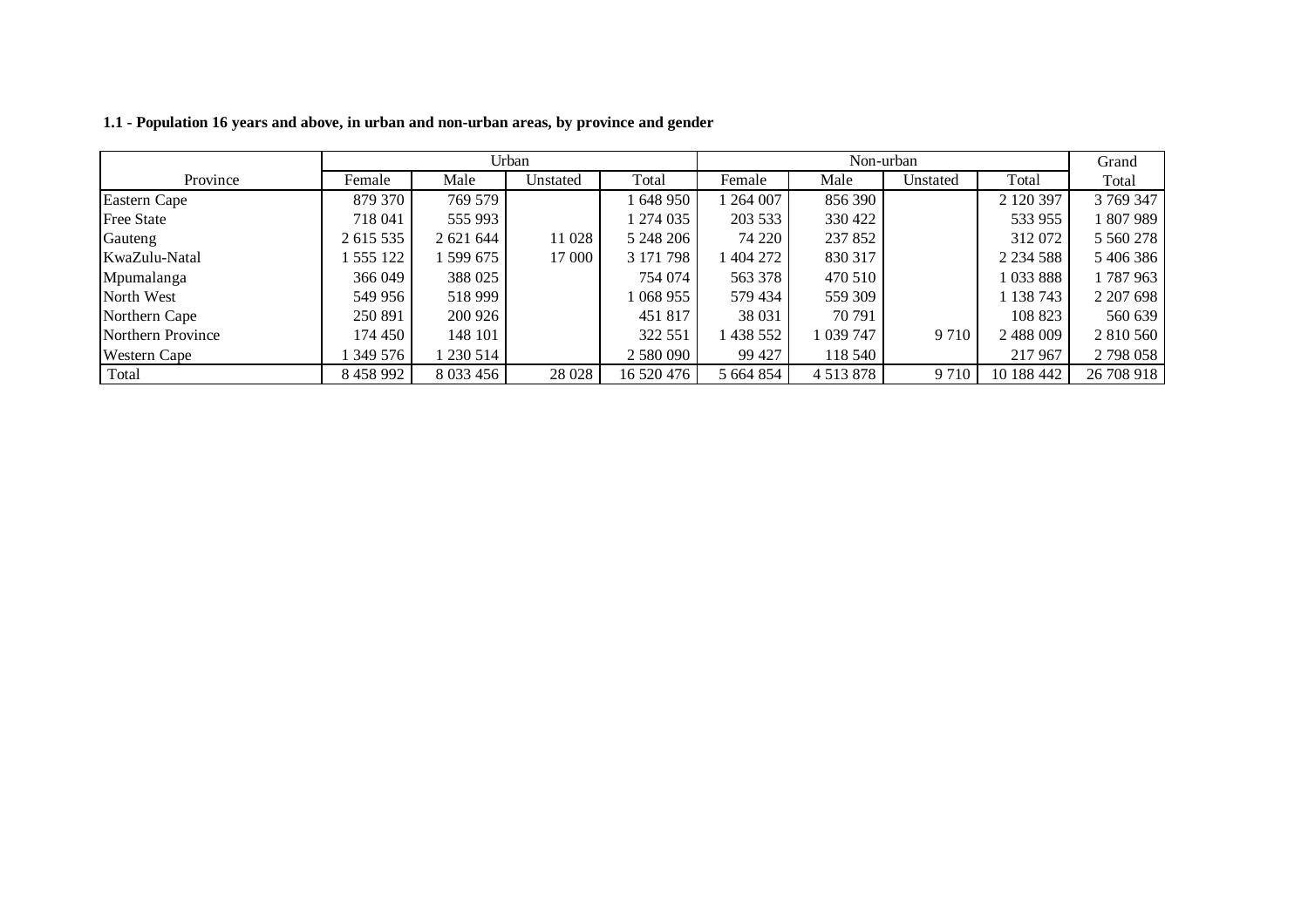| Police Area               | Urban     | %     | Non-urban | $\%$ | Total     | %     | Police Area               | Urban      | %     | Non-urban  | $\%$ | Total           | $\%$  |
|---------------------------|-----------|-------|-----------|------|-----------|-------|---------------------------|------------|-------|------------|------|-----------------|-------|
|                           |           |       |           |      |           |       |                           |            |       |            |      |                 |       |
| Boland                    | 535 481   | 76.9  | 160 720   | 23.1 | 696 201   |       | 100.0 Molopo              | 87 238     | 25.6  | 252 994    | 74.4 | 340 232         | 100.0 |
| Bushveld                  | 103 979   | 26.7  | 285 431   | 73.3 | 389 411   |       | 100.0 Mooi River          | 440 746    | 56.9  | 334 258    | 43.1 | 775 003         | 100.0 |
| Central                   | 94 4 65   | 10.4  | 809 935   | 89.6 | 904 400   |       | 100.0 Namaqualand         | 56818      | 86.5  | 8 9 0 2    | 13.5 | 65 720          | 100.0 |
| Diamond Fields            | 248 451   | 87.7  | 34 985    | 12.3 | 283 437   |       | 100.0 Northern Free State | 545 388    | 71.8  | 214 579    | 28.2 | 759 966         | 100.0 |
| Drakensburg               | 39 910    | 15.0  | 226 541   | 85.0 | 266 451   |       | 100.0 North Rand          | 602 168    | 100.0 |            | 0.0  | 602 168         | 100.0 |
| Durban                    | 1 842 843 | 85.7  | 306 746   | 14.3 | 2 149 589 |       | 100.0 Port Elizabeth      | 560 962    | 100.0 |            | 0.0  | 560 962         | 100.0 |
| East London               | 424 017   | 74.7  | 143 439   | 25.3 | 567456    |       | 100.0 Pretoria            | 970 512    | 92.3  | 80 9 20    | 7.7  | 051432          | 100.0 |
| <b>East Rand</b>          | 1 008 913 | 100.0 |           | 0.0  | 1 008 913 |       | 100.0 Oueenstown          | 98 4 83    | 17.2  | 472 559    | 82.8 | 571 042         | 100.0 |
| <b>Eastern Free State</b> | 249 852   | 50.8  | 242 048   | 49.2 | 491 900   | 100.0 | Southern Cape             | 248 015    | 83.0  | 50 821     | 17.0 | 298 836         | 100.0 |
| Eastern Highveld          | 355 711   | 64.5  | 196 183   | 35.5 | 551 894   | 100.0 | Southern Free State       | 478 795    | 86.1  | 77 328     | 13.9 | 556 123         | 100.0 |
| <b>Eastern Metropole</b>  | 685 378   | 99.1  | 6427      | 0.9  | 691 805   |       | 100.0 Soweto              | 656 060    | 99.1  | 5 641      | 0.9  | 661 701         | 100.0 |
| Far North                 | 51 634    | 9.3   | 505 075   | 90.7 | 556 708   | 100.0 | Tugela                    | 278 720    | 52.0  | 257 553    | 48.0 | 536 273         | 100.0 |
| Giyani                    | 72 473    | 7.5   | 887 568   | 92.5 | 960 040   |       | 100.0 Uitenhage           | 201 239    | 83.4  | 40 0 82    | 16.6 | 241 321         | 100.0 |
| Gordonia                  | 89 764    | 69.1  | 40 220    | 30.9 | 129 983   |       | 100.0 Ulundi              | 106 692    | 18.7  | 464 227    | 81.3 | 570919          | 100.0 |
| Grahamstown               | 92 117    | 37.2  | 155 717   | 62.8 | 247 834   |       | 100.0 Umfolozi            | 242 377    | 31.5  | 526 531    | 68.5 | 768 909         | 100.0 |
| Highveld                  | 248 517   | 34.6  | 470 138   | 65.4 | 718 655   |       | 100.0 Umtata              | 112 067    | 9.6   | 058 982    | 90.4 | 171 049         | 100.0 |
| Johannesburg              | 916415    | 100.0 |           | 0.0  | 916 415   |       | 100.0 Umzimkulu           | 134 928    | 26.4  | 376 845    | 73.6 | 511 772         | 100.0 |
| Karoo                     | 120 154   | 83.9  | 23 079    | 16.1 | 143 233   |       | 100.0 Upper Karoo         | 56 784     | 69.7  | 24 7 16    | 30.3 | 81 500          | 100.0 |
| Lowveld                   | 149 846   | 29.0  | 367 567   | 71.0 | 517413    |       | 100.0 Vaal Rand           | 526 535    | 90.0  | 58 4 67    | 10.0 | 585 002         | 100.0 |
| Marico                    | 540 971   | 49.5  | 551 492   | 50.5 | 1 092 463 |       | 100.0 West Rand           | 567 603    | 77.3  | 167 043    | 22.7 | 734 647         | 100.0 |
| Midlands                  | 566 238   | 65.2  | 302 686   | 34.8 | 868 923   | 100.0 | <b>Western Metropole</b>  | 1 111 217  | 100.0 |            | 0.0  | 1 111 217       | 100.0 |
|                           |           |       |           |      |           |       | Total                     | 16 520 476 | 61.9  | 10 188 442 |      | 38.1 26 708 918 | 100.0 |

#### **1.2 - Population 16 years and above, in urban and non-urban areas, by police area**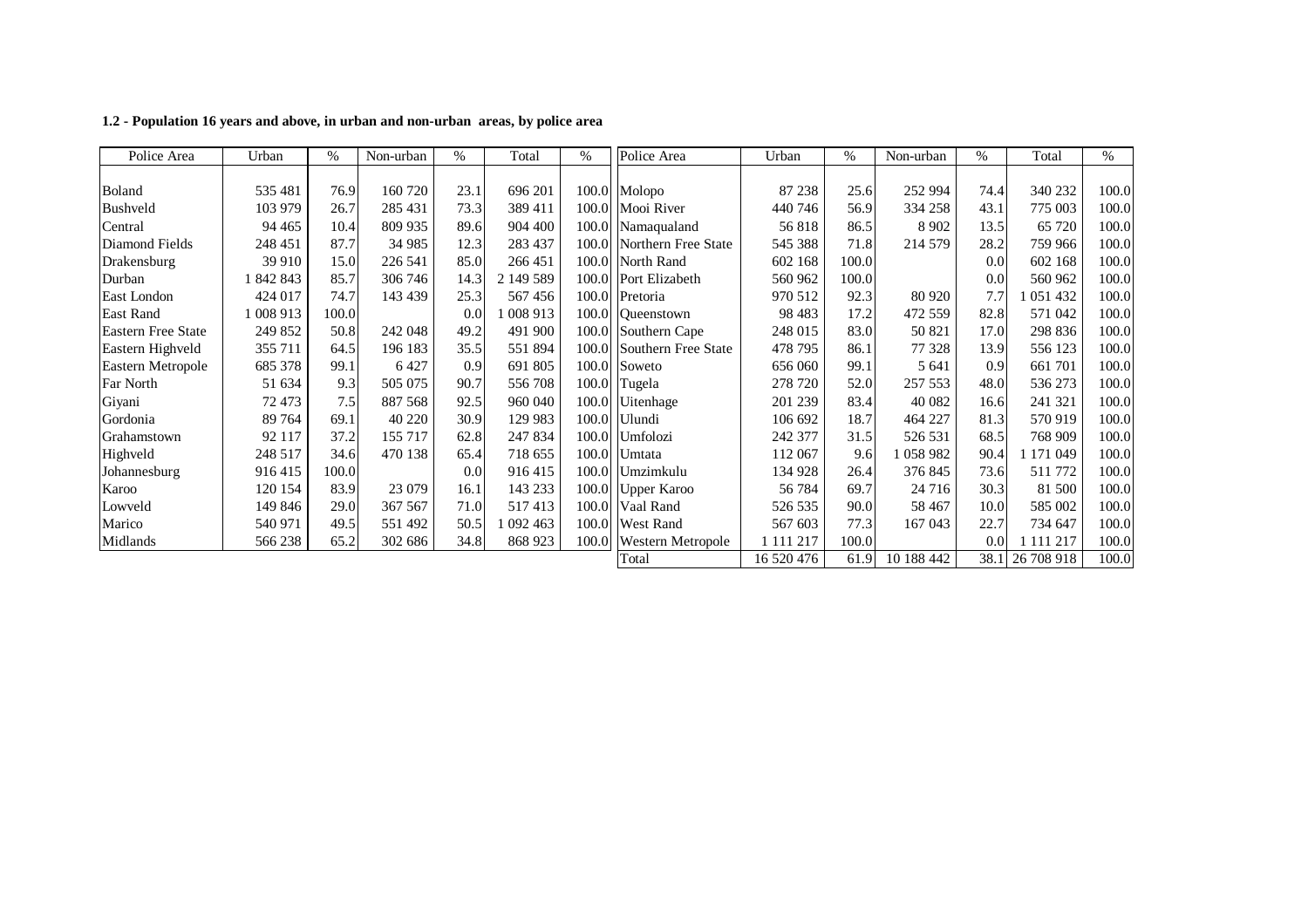#### **SECTION 8: INDIVIDUAL NON-VIOLENT CRIMES, 1997 \***

#### **8.0 - Individuals who experienced at least one non-violent crime in 1997, by province**

| Province            | At least one non-violent crime | %    | No crime      | $\%$ | Total      | %     |
|---------------------|--------------------------------|------|---------------|------|------------|-------|
| Eastern Cape        | 372 199                        | 9.9  | 3 3 9 7 1 4 9 | 90.1 | 3 769 347  | 100.0 |
| <b>Free State</b>   | 180 258                        | 10.0 | 627 731       | 90.0 | 1 807 989  | 100.0 |
| Gauteng             | 659 225                        | 11.9 | 4 901 053     | 88.1 | 5 5 6 278  | 100.0 |
| KwaZulu-Natal       | 408 522                        | 7.6  | 4 9 97 8 64   | 92.4 | 5 406 386  | 100.0 |
| Mpumalanga          | 176 787                        | 9.9  | 611 176       | 90.1 | 1787963    | 100.0 |
| North West          | 182 180                        | 8.3  | 2 0 25 5 18   | 91.7 | 2 207 698  | 100.0 |
| Northen Cape        | 54 307                         | 9.7  | 506 332       | 90.3 | 560 639    | 100.0 |
| Northern Province   | 112 275                        | 4.0  | 2 698 285     | 96.0 | 2 810 560  | 100.0 |
| <b>Western Cape</b> | 343 474                        | 12.3 | 2 4 5 4 5 8 3 | 87.7 | 2 798 058  | 100.0 |
| Total               | 2 489 227                      | 9.3  | 24 219 691    | 90.7 | 26 708 918 | 100.0 |

\* Non-violent individual crimes include:

- Theft of personal property excluding robbery involving force

- Fraud

- Corruption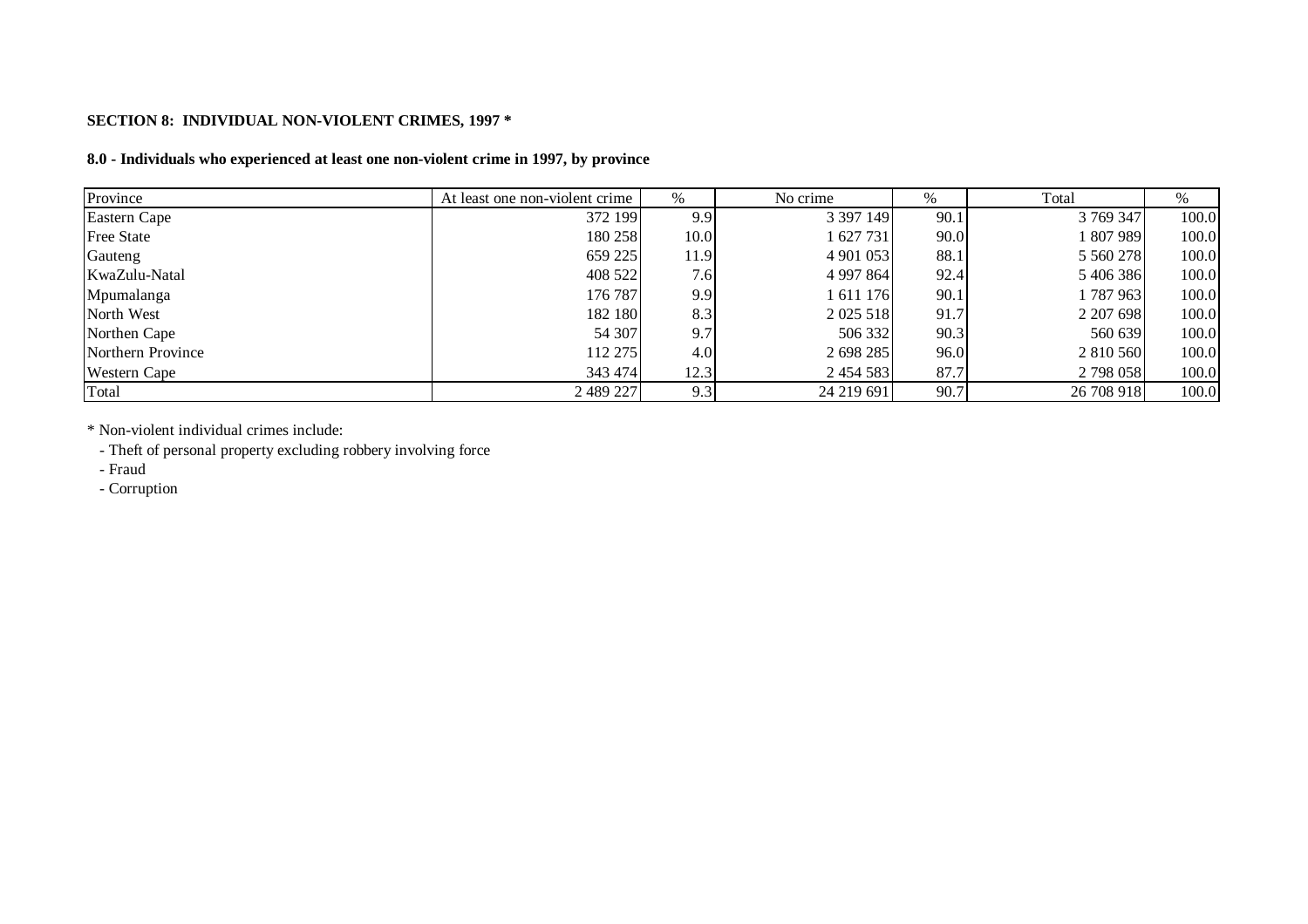#### 8.1 - Number of individuals in urban and non-urban areas who experienced at least one non-violent crime in 1997, by province

|                     |                                | Urban         |            |                                | Non-urban     |               |
|---------------------|--------------------------------|---------------|------------|--------------------------------|---------------|---------------|
| Province            | At least one non-violent crime | No crime      | Total      | At least one non-violent crime | No crime      | Total         |
| Eastern Cape        | 138 993                        | 1 509 957     | 1 648 950  | 233 205                        | 1887192       | 2 1 2 0 3 9 7 |
| <b>Free State</b>   | 117460                         | 1 156 575     | 1 274 035  | 62798                          | 471 156       | 533 955       |
| Gauteng             | 633 276                        | 4 6 14 9 31   | 5 248 206  | 25 9 49                        | 286 122       | 312 072       |
| KwaZulu-Natal       | 309 505                        | 2 862 293     | 3 171 798  | 99 018                         | 2 135 571     | 2 2 3 4 5 8 8 |
| Mpumalanga          | 83 670                         | 670405        | 754 074    | 93 117                         | 940 771       | 1033888       |
| North West          | 134 539                        | 934 416       | 1 068 955  | 47 641                         | 1 091 102     | 1 138 743     |
| Northern Cape       | 50 357                         | 401459        | 451 817    | 3 9 5 0                        | 104 873       | 108 823       |
| Northern Province   | 17 614                         | 304 937       | 322 551    | 94 661                         | 2 3 9 3 3 4 8 | 2488009       |
| <b>Western Cape</b> | 318 275                        | 2 2 6 1 8 1 5 | 2 580 090  | 25 199                         | 192768        | 217 967       |
| Total               | 803 688                        | 14 716 788    | 16 520 476 | 685 539                        | 9 502 903     | 10 188 442    |

#### 8.1.1 - Proportion of individuals in urban and non-urban areas who experienced at least one non-violent crime in 1997, by province

|                     |                                | Urban    |       |                                | Non-urban |       |
|---------------------|--------------------------------|----------|-------|--------------------------------|-----------|-------|
| Province            | At least one non-violent crime | No crime | Total | At least one non-violent crime | No crime  | Total |
| <b>Eastern Cape</b> | 8.4                            | 91.6     | 100.0 | 11.0                           | 89.0      | 100.0 |
| <b>Free State</b>   | 9.2                            | 90.8     | 100.0 | 11.8                           | 88.2      | 100.0 |
| Gauteng             | 12.1                           | 87.9     | 100.0 | 8.3                            | 91.7      | 100.0 |
| KwaZulu-Natal       | 9.8                            | 90.2     | 100.0 | 4.4                            | 95.6      | 100.0 |
| Mpumalanga          | 11.1                           | 88.9     | 100.0 | 9.0                            | 91.0      | 100.0 |
| North West          | 12.6                           | 87.4     | 100.0 | 4.2                            | 95.8      | 100.0 |
| Northern Cape       | 11.1                           | 88.9     | 100.0 | 3.6                            | 96.4      | 100.0 |
| Northern Province   | 5.5                            | 94.5     | 100.0 | 3.8                            | 96.2      | 100.0 |
| <b>Western Cape</b> | 12.3                           | 87.7     | 100.0 | 11.6                           | 88.4      | 100.0 |
| Total               | 10.9                           | 89.1     | 100.0 | 6.7                            | 93.3      | 100.0 |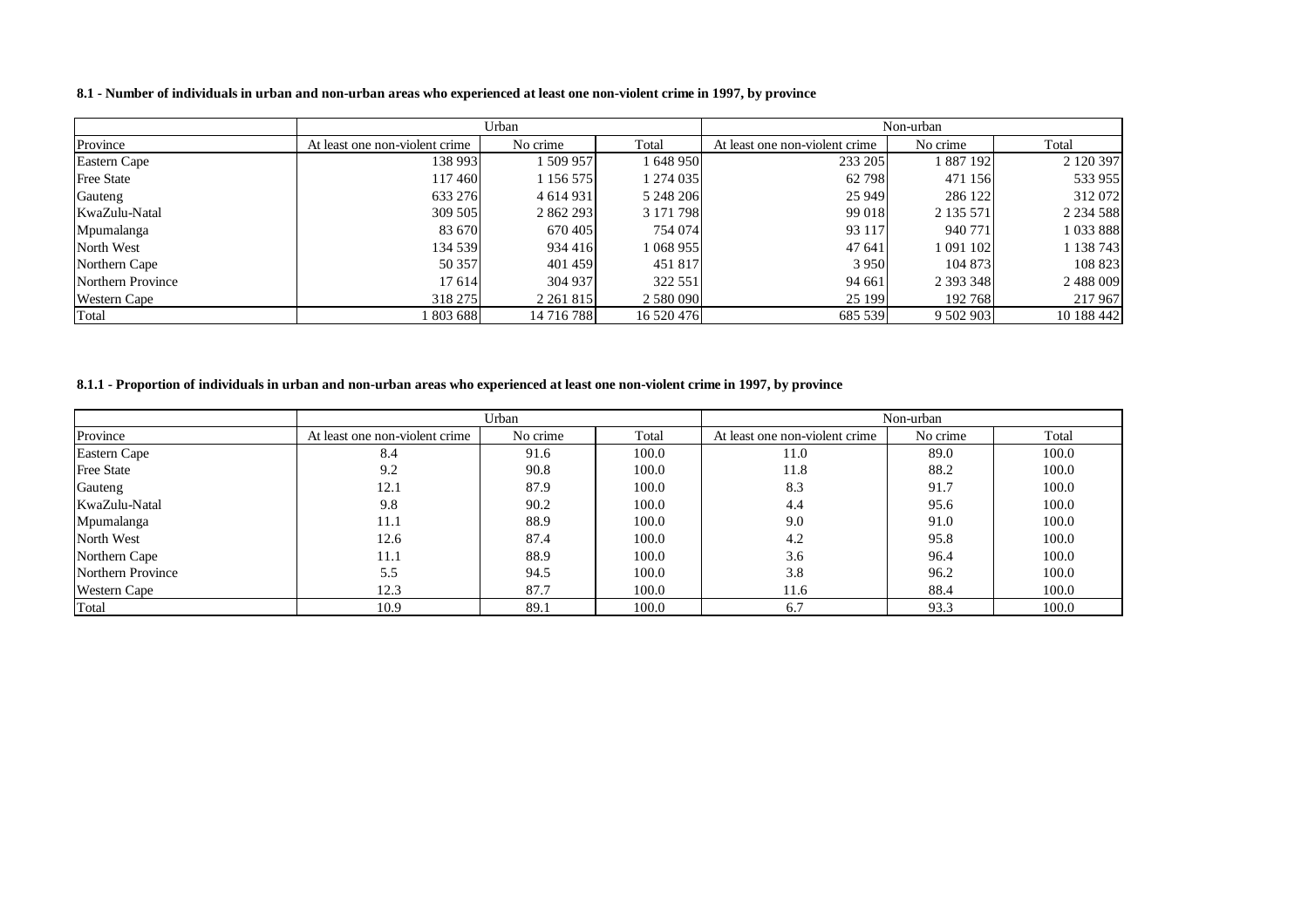|  |  |  |  |  |  |  | 8.2 - Proportion of individuals who experienced at least one non-violent crime in 1997, by total annual household income |
|--|--|--|--|--|--|--|--------------------------------------------------------------------------------------------------------------------------|
|--|--|--|--|--|--|--|--------------------------------------------------------------------------------------------------------------------------|

| Total annual household income in rands | At least one non-violent crime | %    | No crime      | %    | Total         |       |
|----------------------------------------|--------------------------------|------|---------------|------|---------------|-------|
| $0 - 2999$                             | 326 186                        | 6.4  | 4 736 997     | 93.6 | 5 063 183     | 100.0 |
| $3000 - 5999$                          | 337 905                        | 6.4  | 4 970 336     | 93.6 | 5 308 242     | 100.0 |
| $6000 - 11999$                         | 330 565                        | 8.2  | 3 694 208     | 91.8 | 4 0 24 7 73   | 100.0 |
| $12000 - 23999$                        | 358 278                        | 10.0 | 3 2 1 4 3 5 4 | 90.0 | 3 572 632     | 100.0 |
| $24000 - 47999$                        | 395 873                        | 13.5 | 2 5 29 5 15   | 86.5 | 2 9 2 5 3 8 8 | 100.0 |
| 48 000 - 95 999                        | 244 490                        | 12.8 | 669 891       | 87.2 | 1 914 380     | 100.0 |
| $96000 +$                              | 231 029                        | 21.8 | 827 291       | 78.2 | 058321        | 100.0 |
| Unstated                               | 264 901                        | 9.3  | 2 577 098     | 90.7 | 2 841 999     | 100.0 |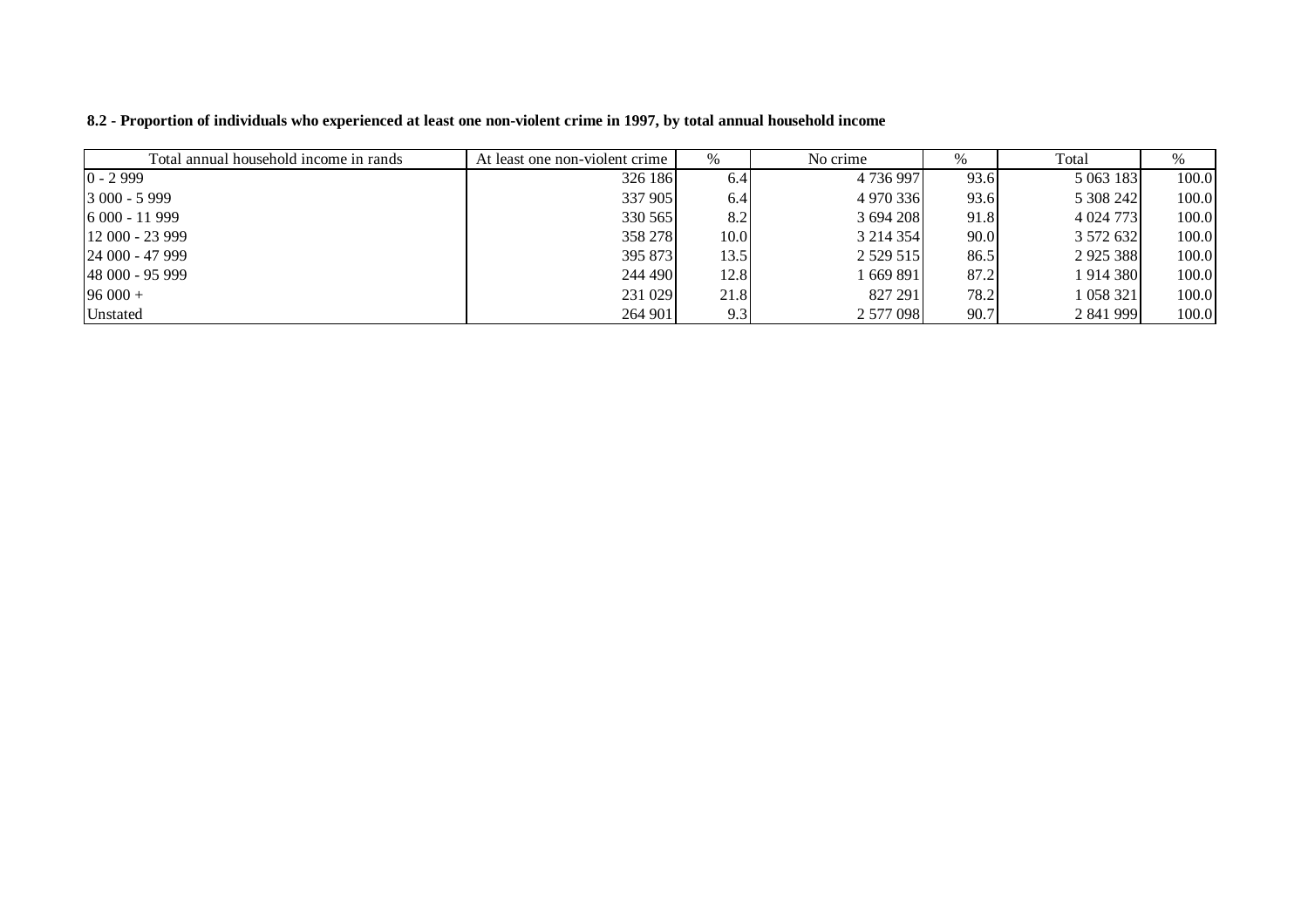|  |  | 8.3 - Individuals who experienced at least one non-violent crime in 1997, by type of settlement |  |
|--|--|-------------------------------------------------------------------------------------------------|--|
|  |  |                                                                                                 |  |

| Type of settlement    | At least one non-violent crime | $\%$ | No crime      | %     | Total      | %     |
|-----------------------|--------------------------------|------|---------------|-------|------------|-------|
| Urban, formal         | .519511                        | 11.9 | 11 293 384    | 88.1  | 12 812 895 | 100.0 |
| Urban, informal       | 284 177                        | 7.7  | 3 4 2 3 4 0 4 | 92.3  | 3 707 581  | 100.0 |
| Non-urban traditional | 520 577                        | 6.3  | 7 777 428     | 93.7  | 8 298 005  | 100.0 |
| Commercial farms      | 108 901                        | 7.9  | 1 275 245     | 92.1  | 384 146    | 100.0 |
| Non-urban, other      | 56 061                         | 13.0 | 375 073       | 87.0  | 431 134    | 100.0 |
| Unstated              |                                |      | 75 157        | 100.0 | 75 157     | 100.0 |
| Total                 | 2 489 227                      | 9.3  | 24 219 691    | 90.7  | 26 708 918 | 100.0 |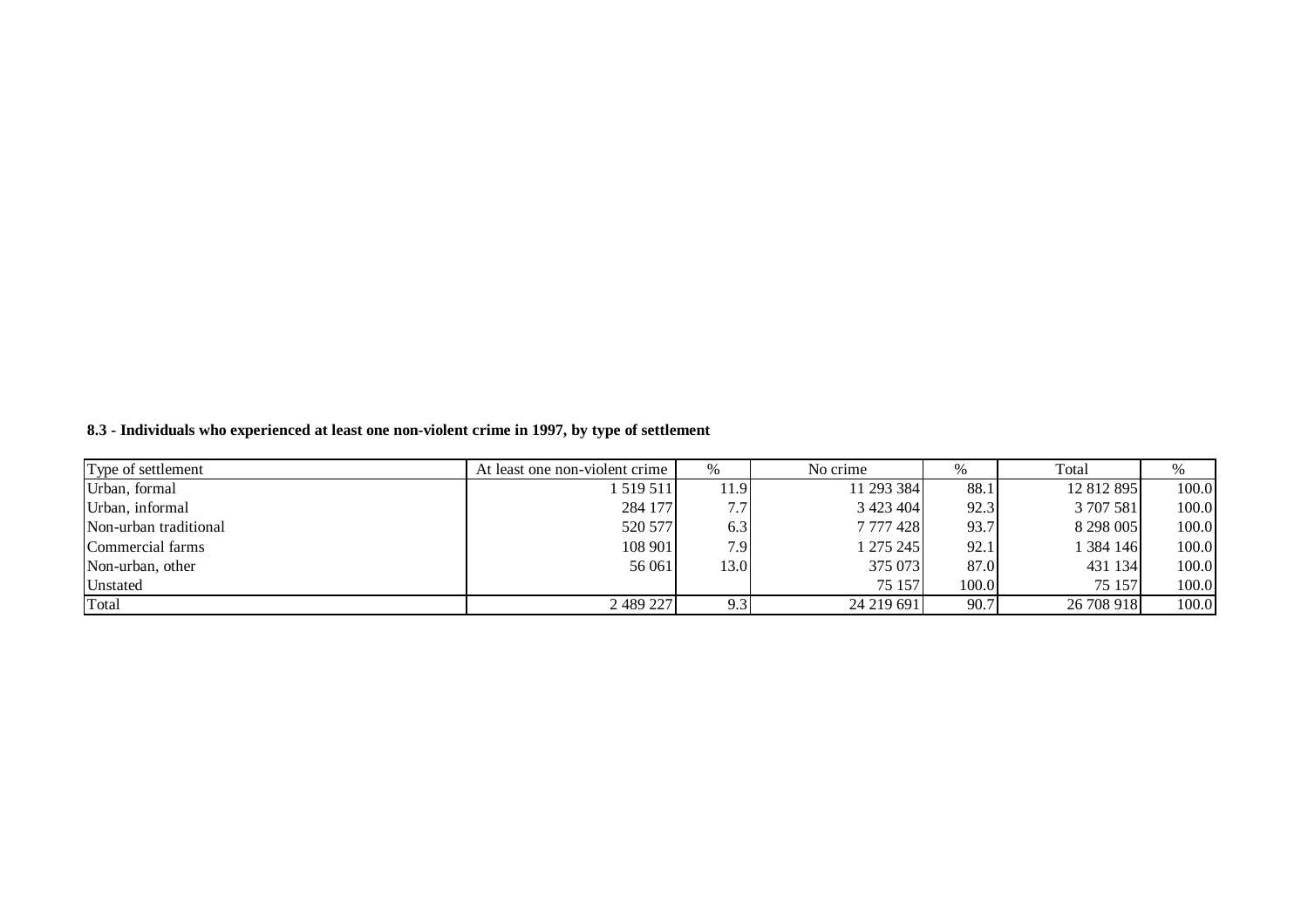#### **8.4 - Individuals who experienced at least one non-violent crime in 1997, by population group**

| Population Group | At least one non-violent crime | $\%$ | No crime      |       | Total      | $\%$  |
|------------------|--------------------------------|------|---------------|-------|------------|-------|
| African/Black    | 1 618 323                      | 8.3  | 17 914 647    | 91.7  | 19 532 970 | 100.0 |
| Coloured         | 253 147                        | 11.3 | 1 988 340     | 88.7  | 2 241 487  | 100.0 |
| Indian/Asian     | 89 789                         | 8.6  | 951 064       | 91.4  | 1 040 853  | 100.0 |
| White            | 513714                         | 13.7 | 3 2 2 6 3 6 8 | 86.3  | 3 740 081  | 100.0 |
| Other            |                                |      | 38 375        | 100.0 | 38 375     | 100.0 |
| Unstated         | 14 254                         | 12.4 | 100 898       | 87.6  | 115 152    | 100.0 |
| Total            | 2 489 227                      | 9.3  | 24 219 691    | 90.7  | 26 708 918 | 100.0 |

#### **8.5 - Individuals who experienced at least one non-violent crime in 1997, by age**

| Age of the victim | At least one non-violent crime | $\%$ | No crime      | %    | Total      |       |
|-------------------|--------------------------------|------|---------------|------|------------|-------|
| $16 - 25$         | 636 273                        | 9.81 | 5 864 605     | 90.2 | 6 500 878  | 100.0 |
| $26 - 35$         | 749 423                        | 11.7 | 5 641 309     | 88.3 | 6 390 732  | 100.0 |
| $36 - 45$         | 456 274                        | 8.8  | 4 7 1 7 8 4 8 | 91.2 | 5 174 122  | 100.0 |
| $46 - 55$         | 290 373                        | 9.0  | 2 9 3 0 8 2 9 | 91.0 | 3 221 202  | 100.0 |
| $56 - 65$         | 205 523                        | 7.51 | 2 543 868     | 92.5 | 2 749 391  | 100.0 |
| $65+$             | 144 024                        | 6.0  | 2 266 200     | 94.0 | 2 410 224  | 100.0 |
| Unstated          | 7 3 3 8                        | 2.8  | 255 032       | 97.2 | 262 370    | 100.0 |
| Total             | 2 489 227                      | 9.3  | 24 219 691    | 90.7 | 26 708 918 | 100.0 |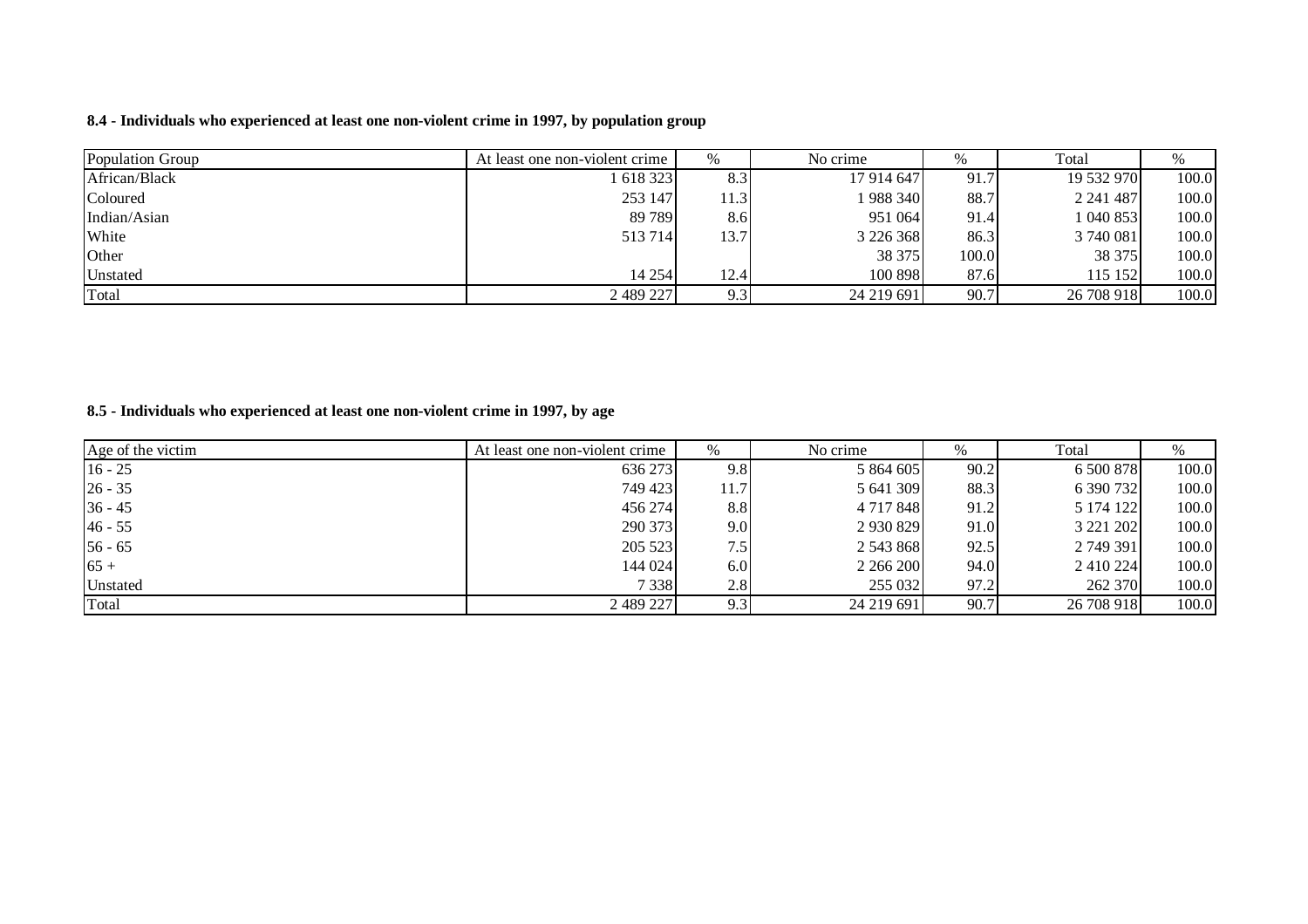| <b>Education</b> level | At least one non-violent crime | %    | No crime      | %    | Total         | %     |
|------------------------|--------------------------------|------|---------------|------|---------------|-------|
| None                   | 61 677                         | 2.0  | 2 9 9 8 6 8 3 | 98.0 | 3 060 360     | 100.0 |
| Grade 1 - 4            | 143 195                        | 5.7  | 2 3 4 8 7 4 1 | 94.3 | 2491936       | 100.0 |
| Grade 5 - 7            | 389 983                        | 8.2  | 4 373 283     | 91.8 | 4 763 266     | 100.0 |
| Grade 8 - 11           | 957 806                        | 10.9 | 7 857 663     | 89.1 | 8 8 1 5 4 6 9 | 100.0 |
| Diploma                | 145 869                        | 13.6 | 930 647       | 86.4 | 1 076 516     | 100.0 |
| Grade 12               | 409 164                        | 10.3 | 3 546 369     | 89.7 | 3 955 534     | 100.0 |
| Higher                 | 364 402                        | 14.6 | 2 129 825     | 85.4 | 2 494 227     | 100.0 |
| Unstated               | 17 132                         | 33.2 | 34 480        | 66.8 | 51 612        | 100.0 |
| Total                  | 2 489 227                      | 9.3  | 24 219 691    | 90.7 | 26 708 918    | 100.0 |

8.6 - Individuals who experienced at least one non-violent crime in 1997, by educational level of the victim

**8.7 - Individuals who experienced at least one non-violent crime in 1997, by gender**

| Gender      | At least one non-violent crime | $\%$ | No crime   |       | Total      |       |
|-------------|--------------------------------|------|------------|-------|------------|-------|
| Female      | 150 084                        | 0. 1 | 12 973 762 | 91.9  | 14 123 846 | 100.0 |
| Male        | 339 143                        | 10.7 | 11 208 191 | 89.3  | 12 547 335 | 100.0 |
| Unspecified |                                |      | 37 738     | 100.0 | 37 738     | 100.0 |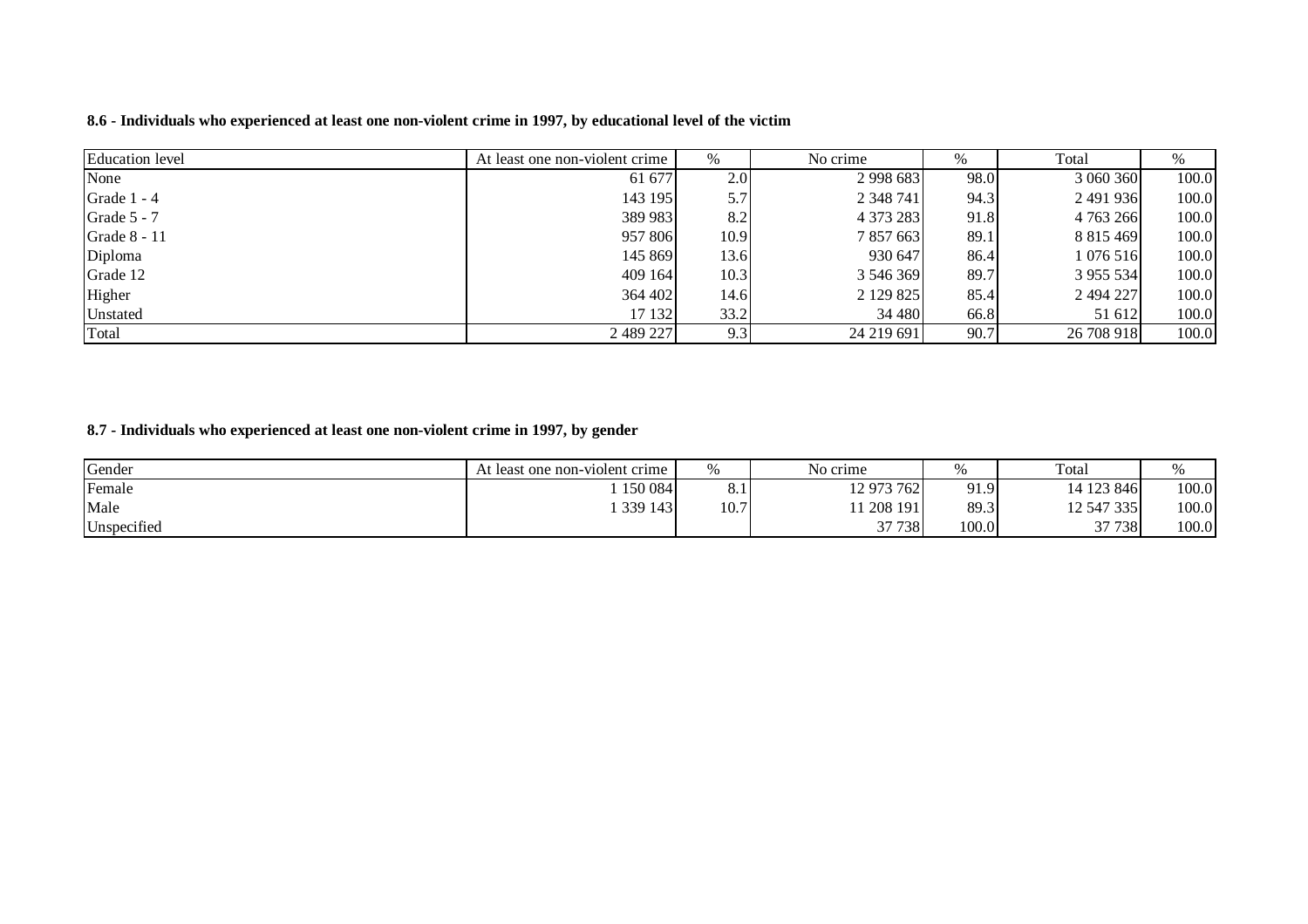#### **SECTION 7: INDIVIDUAL CRIMES, 1997**

| Type of crime     | At least one incident | %    | No incident |      | Total      |       |
|-------------------|-----------------------|------|-------------|------|------------|-------|
| Assault           | 127 327               | 4.2  | 25 581 592  | 95.8 | 26 708 918 | 100.0 |
| Corruption        | 521 336               | 2.0  | 26 187 582  | 98.0 | 26 708 918 | 100.0 |
| Fraud             | 808 523               | 3.0  | 25 900 396  | 97.0 | 26 708 918 | 100.0 |
| Robbery           | 638 792               | 2.4  | 26 070 127  | 97.6 | 26 708 918 | 100.0 |
| Sexual offences   | 119 378               | 0.4  | 26 589 540  | 99.6 | 26 708 918 | 100.0 |
| Theft of property | 278 313               | 4.8  | 25 430 605  | 95.2 | 26 708 918 | 100.0 |
| Any crime         | 3 886 893             | 14.6 | 22 822 025  | 85.4 | 26 708 918 | 100.0 |

#### **7.0 - Individuals who experienced at least one crime in 1997, by type of crime (RSA)**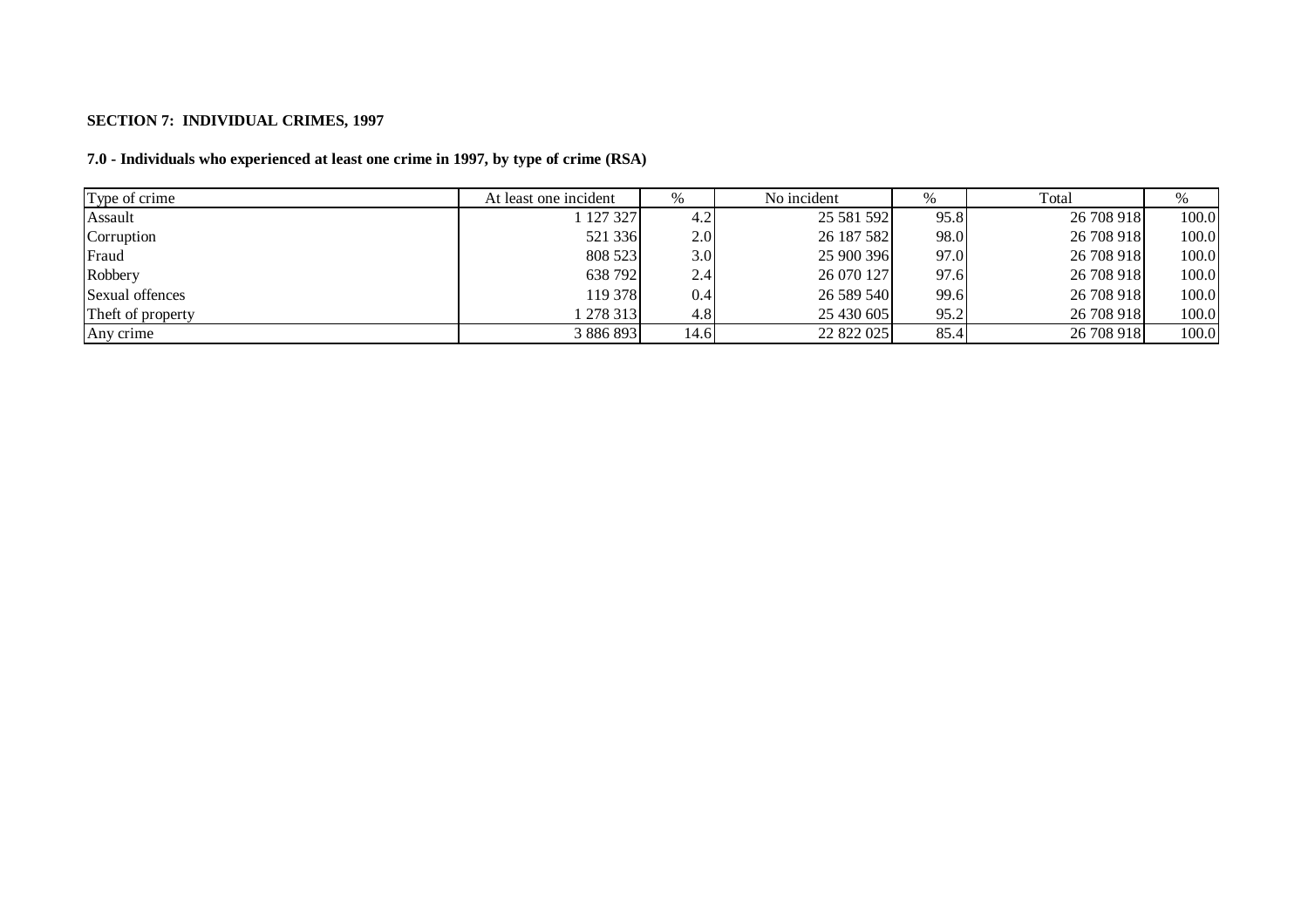#### **WESTERN CAPE**

#### **7.1 - Individuals who experienced at least one crime in 1997, by type of crime**

| Type of crime     | At least one incident | %                | No incident   | %     | Total     |       |
|-------------------|-----------------------|------------------|---------------|-------|-----------|-------|
| Assault           | 65 24 6               | 2.3              | 2 732 812     | 97.7  | 2798058   | 100.0 |
| Corruption        | 24 4 84               | 0.9              | 2 773 574     | 99.1  | 2798058   | 100.0 |
| Fraud             | 74 479                | 2.7              | 2 7 2 3 5 7 8 | 97.3  | 2798058   | 100.0 |
| Robbery           | 87 472                | 3.1              | 2 710 586     | 96.9  | 2798058   | 100.0 |
| Sexual offences   |                       | 0.0 <sub>l</sub> | 2 798 058     | 100.0 | 2 798 058 | 100.0 |
| Theft of property | 259 129               | 9.3              | 2 538 929     | 90.7  | 2798058   | 100.0 |
| Any crime         | 423 258               | 15.1             | 2 374 800     | 84.9  | 2798058   | 100.0 |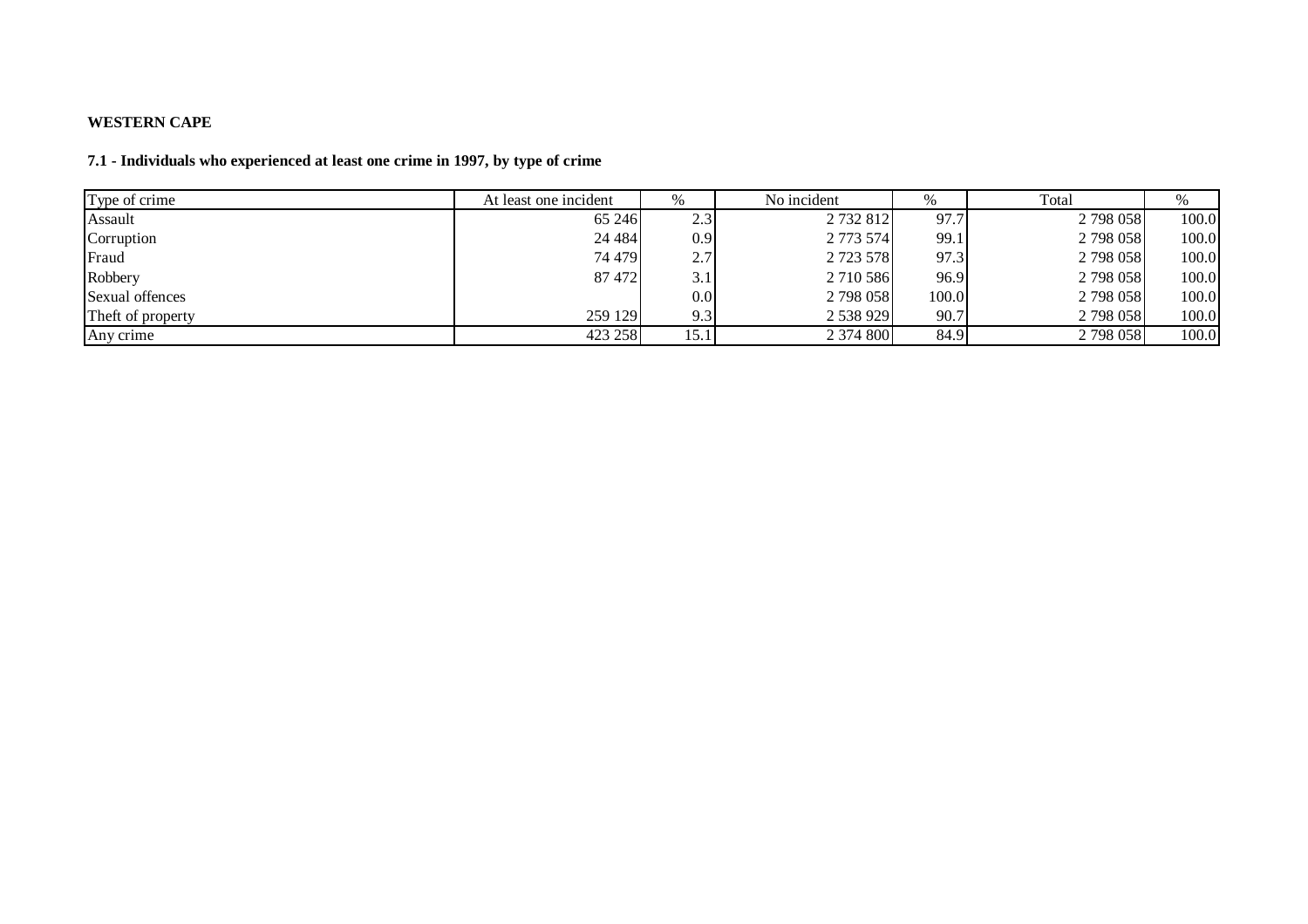#### **EASTERN CAPE**

#### **7.2 - Individuals who experienced at least one crime in 1997, by type of crime**

| Type of crime     | At least one incident |      | No incident   | %    | Total     | $\%$  |
|-------------------|-----------------------|------|---------------|------|-----------|-------|
| Assault           | 220 247               | 5.8  | 3 549 100     | 94.2 | 3 769 347 | 100.0 |
| Corruption        | 49 858                | 1.3  | 3719489       | 98.7 | 3 769 347 | 100.0 |
| Fraud             | 140 991               | 3.7  | 3 628 356     | 96.3 | 3 769 347 | 100.0 |
| Robbery           | 121 657               | 3.2  | 3 647 691     | 96.8 | 3 769 347 | 100.0 |
| Sexual offences   | 25 312                | 0.7  | 3 744 035     | 99.3 | 3 769 347 | 100.0 |
| Theft of property | 187 986               | 5.0  | 3 5 8 1 3 6 1 | 95.0 | 3 769 347 | 100.0 |
| Any crime         | 628 645               | 16.7 | 3 140 703     | 83.3 | 3 769 347 | 100.0 |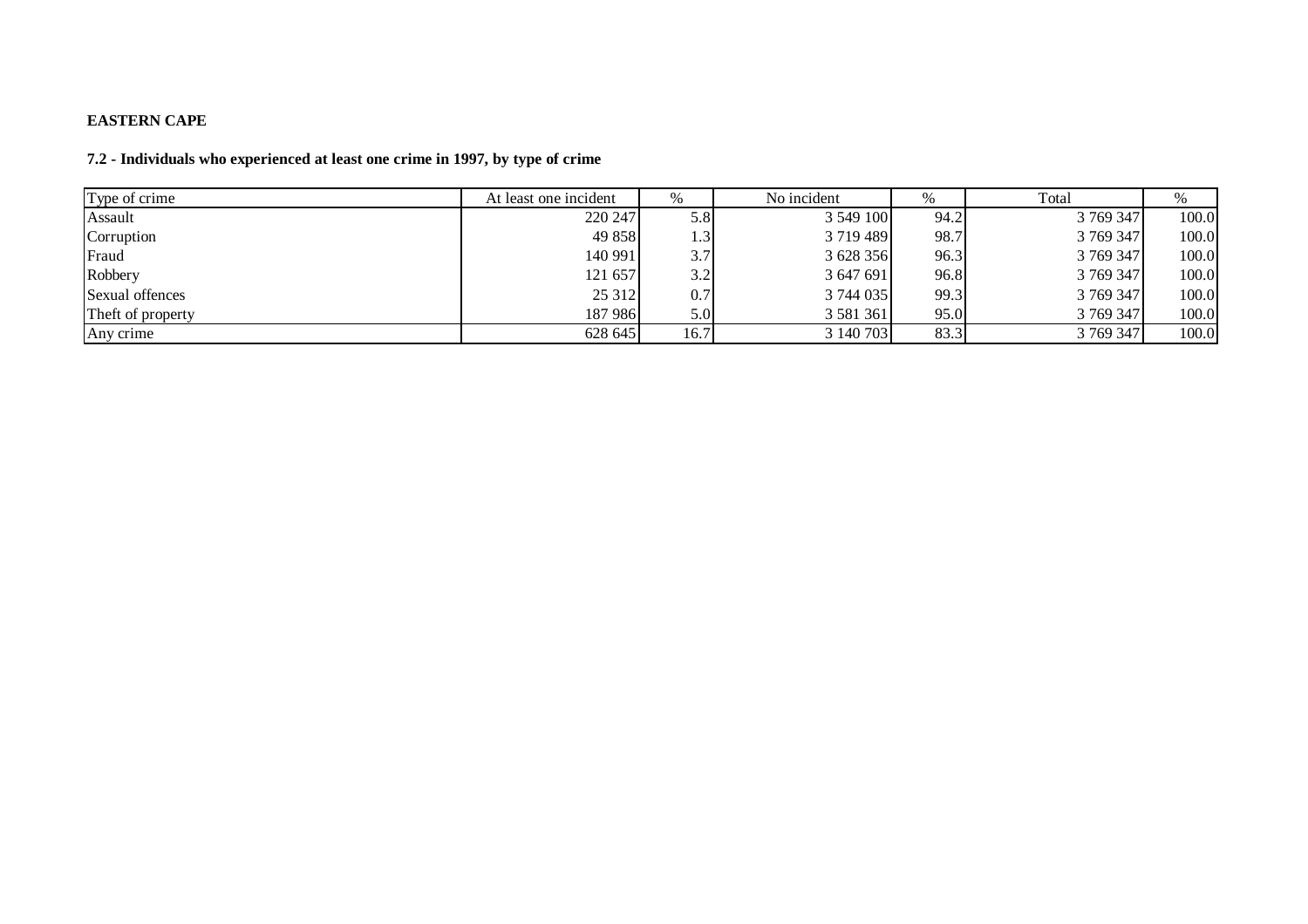#### **NORTHERN CAPE**

#### **7.3 - Individuals who experienced at least one crime in 1997, by type of crime**

| Type of crime     | At least one incident | %    | No incident | %     | Total   | %     |
|-------------------|-----------------------|------|-------------|-------|---------|-------|
| Assault           | 18 15 1               | 3.2  | 542 488     | 96.8  | 560 639 | 100.0 |
| Corruption        | 7 5 6 3               | 1.3' | 553 076     | 98.7  | 560 639 | 100.0 |
| Fraud             | 10 362                | 1.8  | 550 277     | 98.2  | 560 639 | 100.0 |
| Robbery           | 2491                  | 0.4  | 558 148     | 99.6  | 560 639 | 100.0 |
| Sexual offences   |                       | 0.0  | 560 639     | 100.0 | 560 639 | 100.0 |
| Theft of property | 41 003                | 7.3  | 519 636     | 92.7  | 560 639 | 100.0 |
| Any crime         | 72 763                | 13.0 | 487 876     | 87.0  | 560 639 | 100.0 |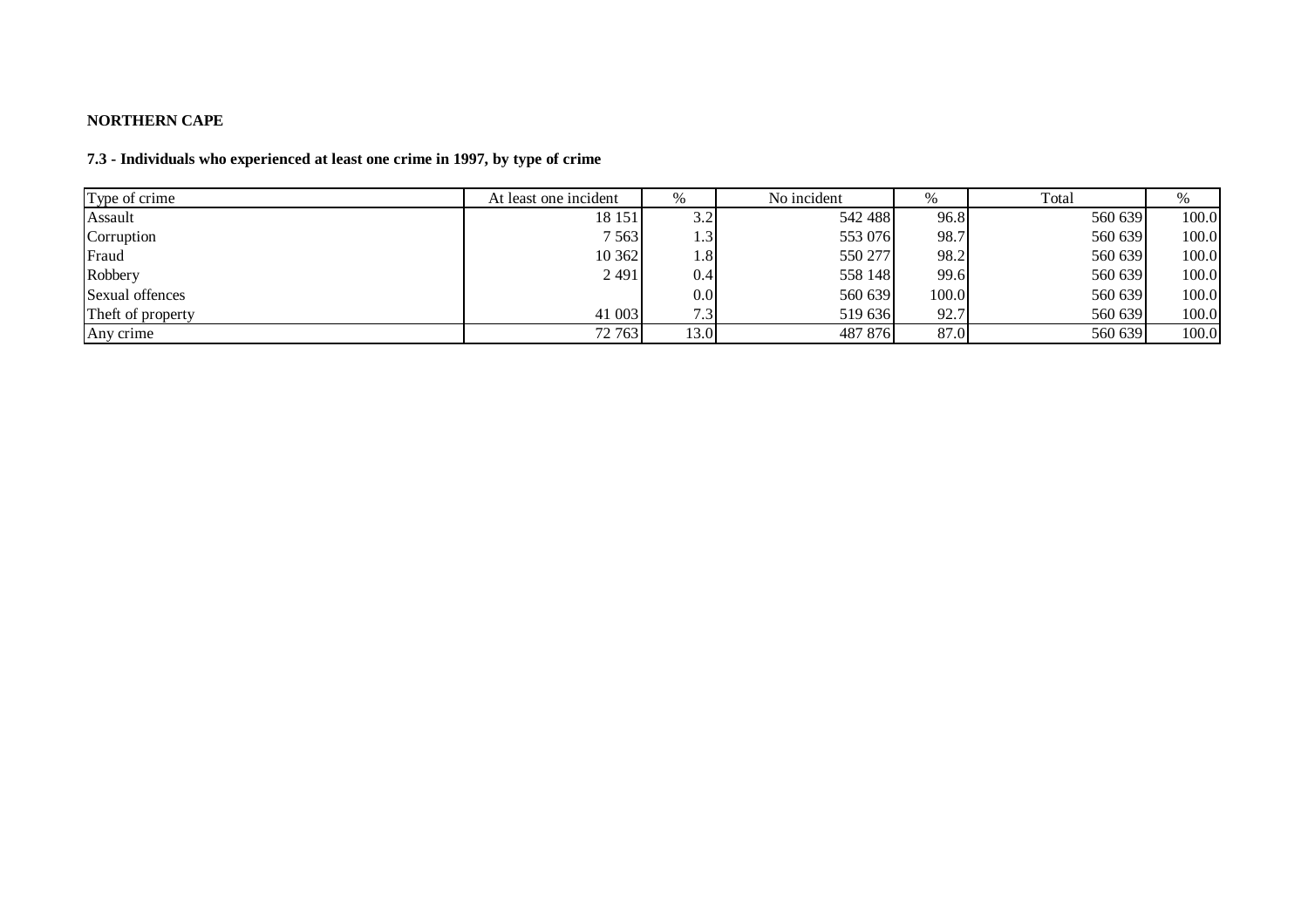#### **FREE STATE**

#### **7.4 - Individuals who experienced at least one crime in 1997, by type of crime**

| Type of crime     | At least one incident | %    | No incident | %     | Total   | %     |
|-------------------|-----------------------|------|-------------|-------|---------|-------|
| Assault           | 170 339               | 9.4  | 1 637 650   | 90.6  | 807 989 | 100.0 |
| Corruption        |                       | 0.0  | 1807989     | 100.0 | 807989  | 100.0 |
| Fraud             | 77 070                | 4.3  | 1730920     | 95.7  | 807 989 | 100.0 |
| Robbery           | 52 765                | 2.9  | 1 755 225   | 97.1  | 807 989 | 100.0 |
| Sexual offences   | 18 447                | 1.01 | 1 789 542   | 99.0  | 807 989 | 100.0 |
| Theft of property | 113 790               | 6.3  | 1 694 200   | 93.7  | 807989  | 100.0 |
| Any crime         | 378 394               | 20.9 | 1429596     | 79.1  | 807 989 | 100.0 |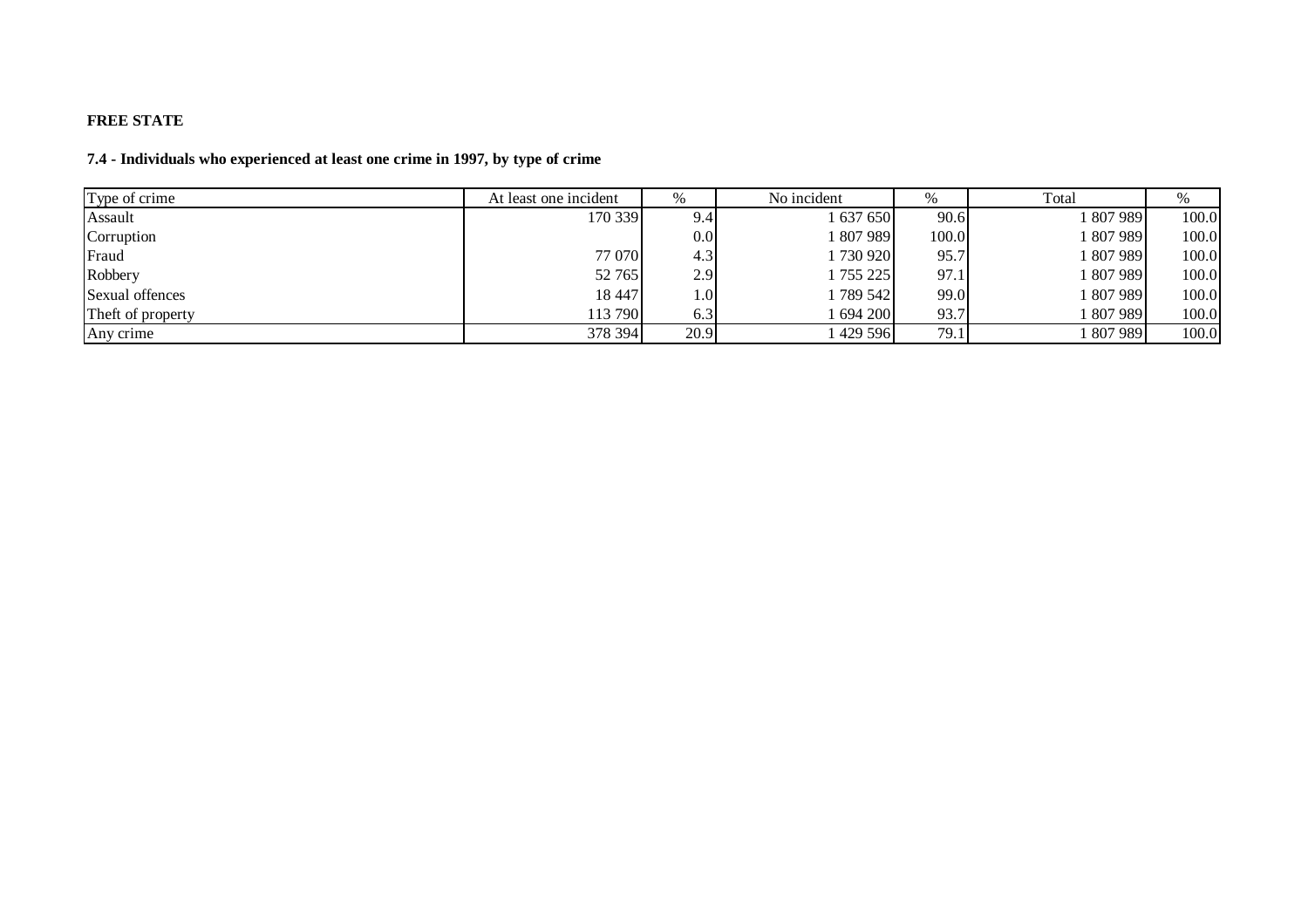#### **KWAZULU-NATAL**

#### **7.5 - Individuals who experienced at least one crime in 1997, by type of crime**

| Type of crime     | At least one incident | %    | No incident   | %    | Total     | %     |
|-------------------|-----------------------|------|---------------|------|-----------|-------|
| Assault           | 149 134               | 2.8  | 5 257 252     | 97.2 | 5 406 386 | 100.0 |
| Corruption        | 93 4 66               |      | 5 3 1 2 9 2 0 | 98.3 | 5 406 386 | 100.0 |
| Fraud             | 145 528               | 2.7  | 5 260 858     | 97.3 | 5 406 386 | 100.0 |
| Robbery           | 147 795               | 2.7  | 5 258 591     | 97.3 | 5 406 386 | 100.0 |
| Sexual offences   | 27 057                | 0.5  | 5 379 329     | 99.5 | 5 406 386 | 100.0 |
| Theft of property | 177 271               | 3.3  | 5 2 29 114    | 96.7 | 5 406 386 | 100.0 |
| Any crime         | 678 175               | 12.5 | 4728211       | 87.5 | 5 406 386 | 100.0 |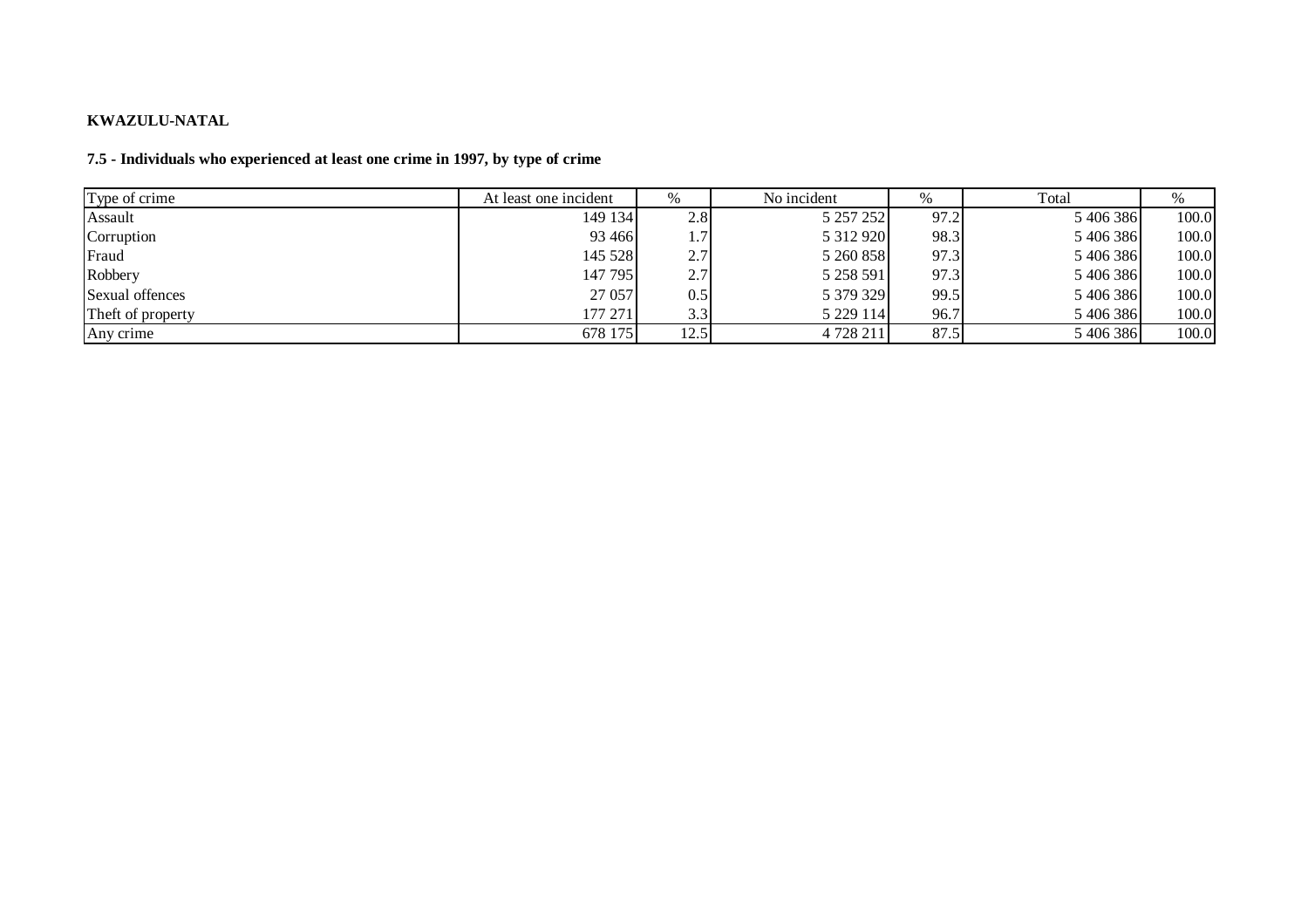#### **NORTH WEST**

#### **7.6 - Individuals who experienced at least one crime in 1997, by type of crime**

| Type of crime     | At least one incident | $\%$             | No incident   | %    | Total     | $\%$  |
|-------------------|-----------------------|------------------|---------------|------|-----------|-------|
| Assault           | 153 978               | 7.0              | 2 0 53 7 20   | 93.0 | 2 207 698 | 100.0 |
| Corruption        | 44 470                | 2.0              | 2 163 228     | 98.0 | 2 207 698 | 100.0 |
| Fraud             | 85 073                | 3.9              | 2 1 2 2 6 2 5 | 96.1 | 2 207 698 | 100.0 |
| Robbery           | 43 7 33               | 2.0              | 2 163 965     | 98.0 | 2 207 698 | 100.0 |
| Sexual offences   | 6 7 2 6               | 0.3              | 2 200 972     | 99.7 | 2 207 698 | 100.0 |
| Theft of property | 52 636                | 2.4 <sub>1</sub> | 2 155 062     | 97.6 | 2 207 698 | 100.0 |
| Any crime         | 355 056               | 16.1             | 852 642       | 83.9 | 2 207 698 | 100.0 |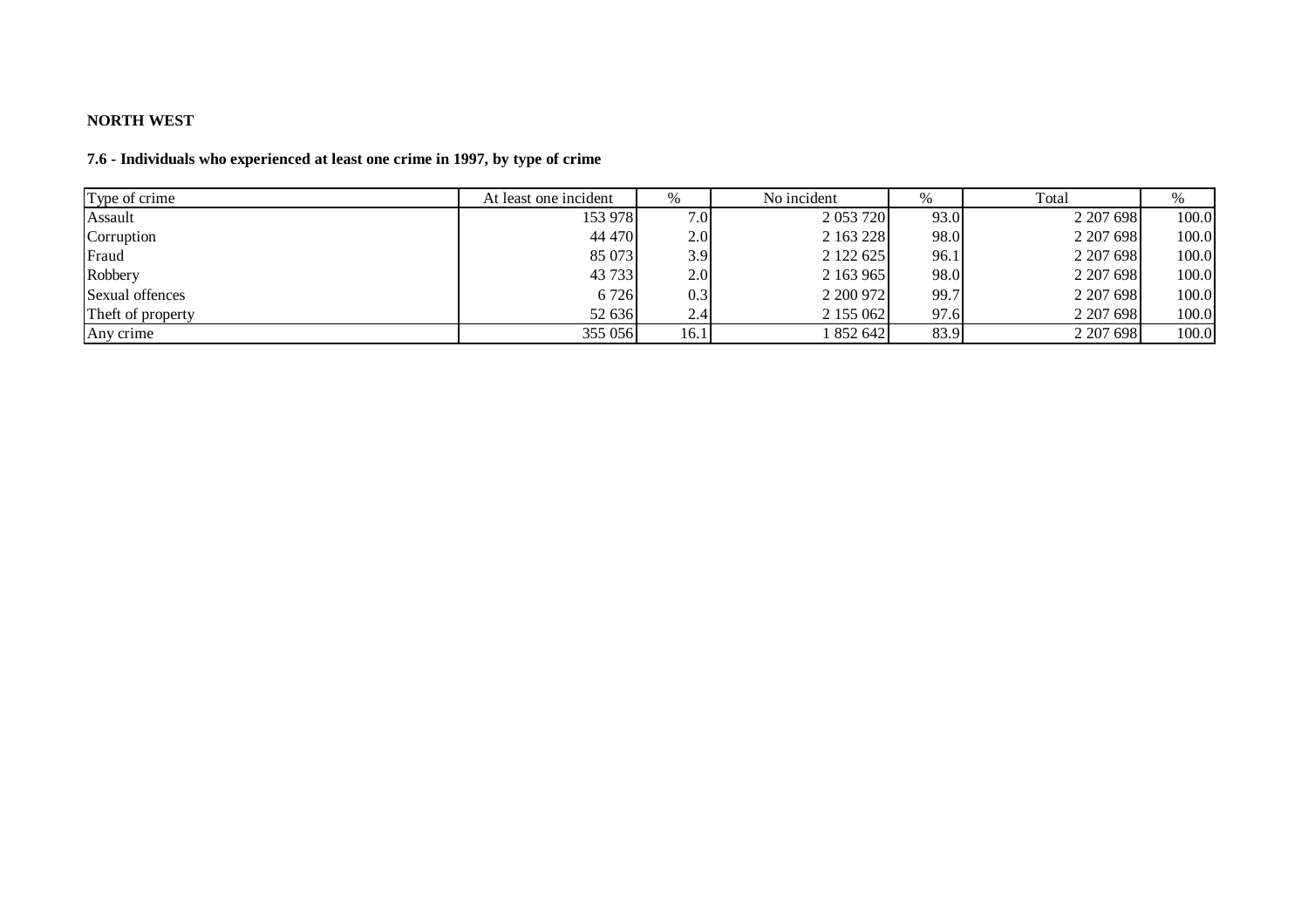#### **GAUTENG**

#### **7.7 - Individuals who experienced at least one crime in 1997, by type of crime**

| Type of crime     | At least one incident | $\%$             | No incident   | %    | Total         | $\%$  |
|-------------------|-----------------------|------------------|---------------|------|---------------|-------|
| Assault           | 142 140               | 2.61             | 5 4 1 8 1 3 8 | 97.4 | 5 5 6 0 2 7 8 | 100.0 |
| Corruption        | 230 484               | 4.1              | 5 329 794     | 95.9 | 5 5 6 0 2 7 8 | 100.0 |
| Fraud             | 208 226               | 3.7              | 5 352 052     | 96.3 | 5 5 6 27 8    | 100.0 |
| Robbery           | 135 089               | 2.4              | 5425189       | 97.6 | 5 5 6 0 2 7 8 | 100.0 |
| Sexual offences   | 7 0 0 7               | 0.1              | 5 5 5 3 2 7 1 | 99.9 | 5 5 6 0 2 7 8 | 100.0 |
| Theft of property | 277 600               | 5.0 <sub>l</sub> | 5 282 678     | 95.0 | 5 5 6 0 2 7 8 | 100.0 |
| Any crime         | 828 155               | 14.9             | 4 732 123     | 85.1 | 5 5 6 278     | 100.0 |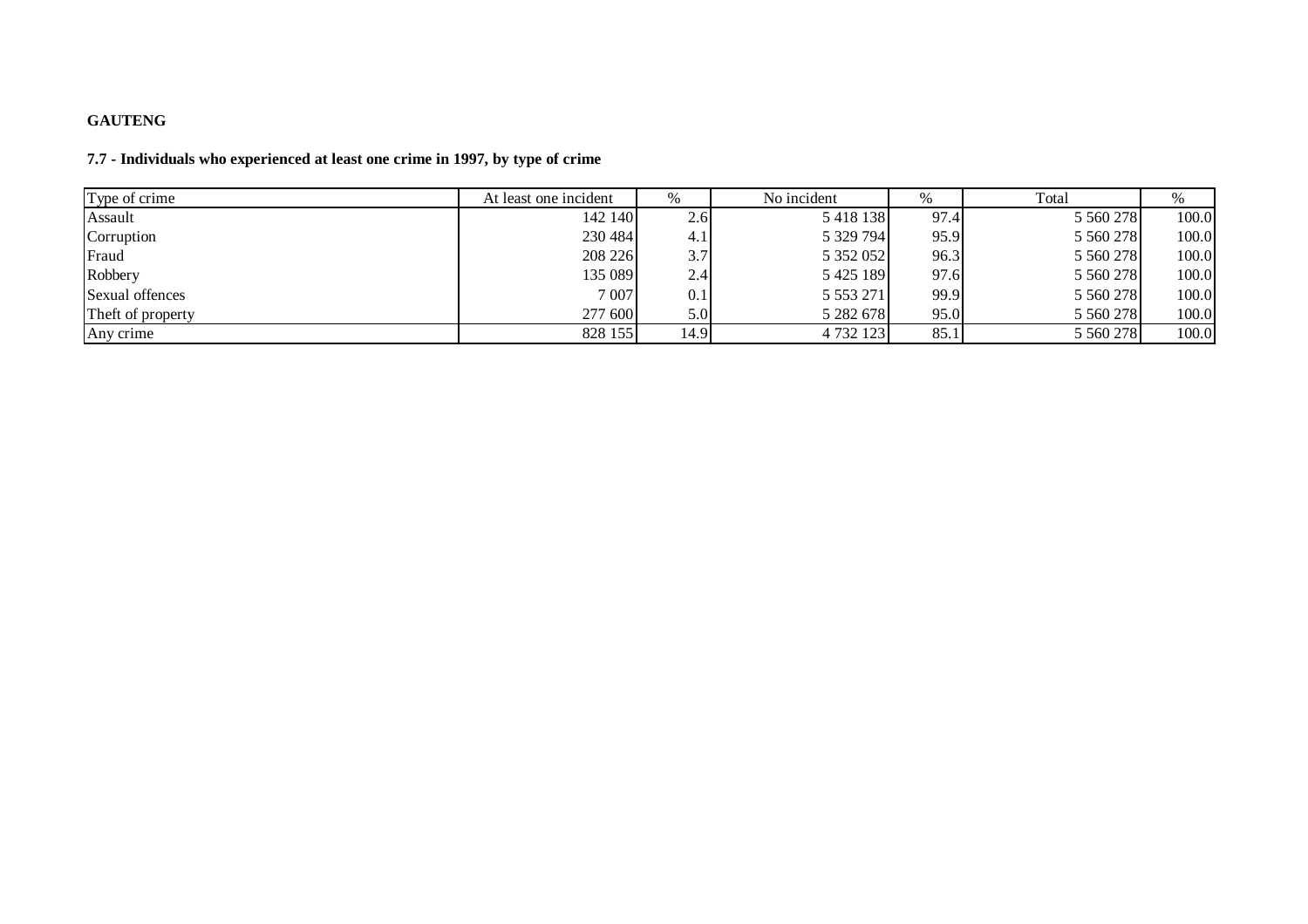#### **MPUMALANGA**

#### **7.8 - Individuals who experienced at least one crime in 1997, by type of crime**

| Type of crime     | At least no incident | %    | No incident | %    | Total       | $\%$  |
|-------------------|----------------------|------|-------------|------|-------------|-------|
| Assault           | 148 797              | 8.3  | 639 166     | 91.7 | 787 963     | 100.0 |
| Corruption        | 51 119               | 2.9  | 736843      | 97.1 | 787963      | 100.0 |
| Fraud             | 42 960               | 2.4  | 1745003     | 97.6 | 1787963     | 100.0 |
| Robbery           | 34 986               | 2.0  | 752 977     | 98.0 | 787963      | 100.0 |
| Sexual offences   | 17 422               | 1.0  | 1770541     | 99.0 | 787963      | 100.0 |
| Theft of property | 91 048               | 5.1  | 1696915     | 94.9 | l 787 963 l | 100.0 |
| Any crime         | 346 170              | 19.4 | 441 793     | 80.6 | 787 963     | 100.0 |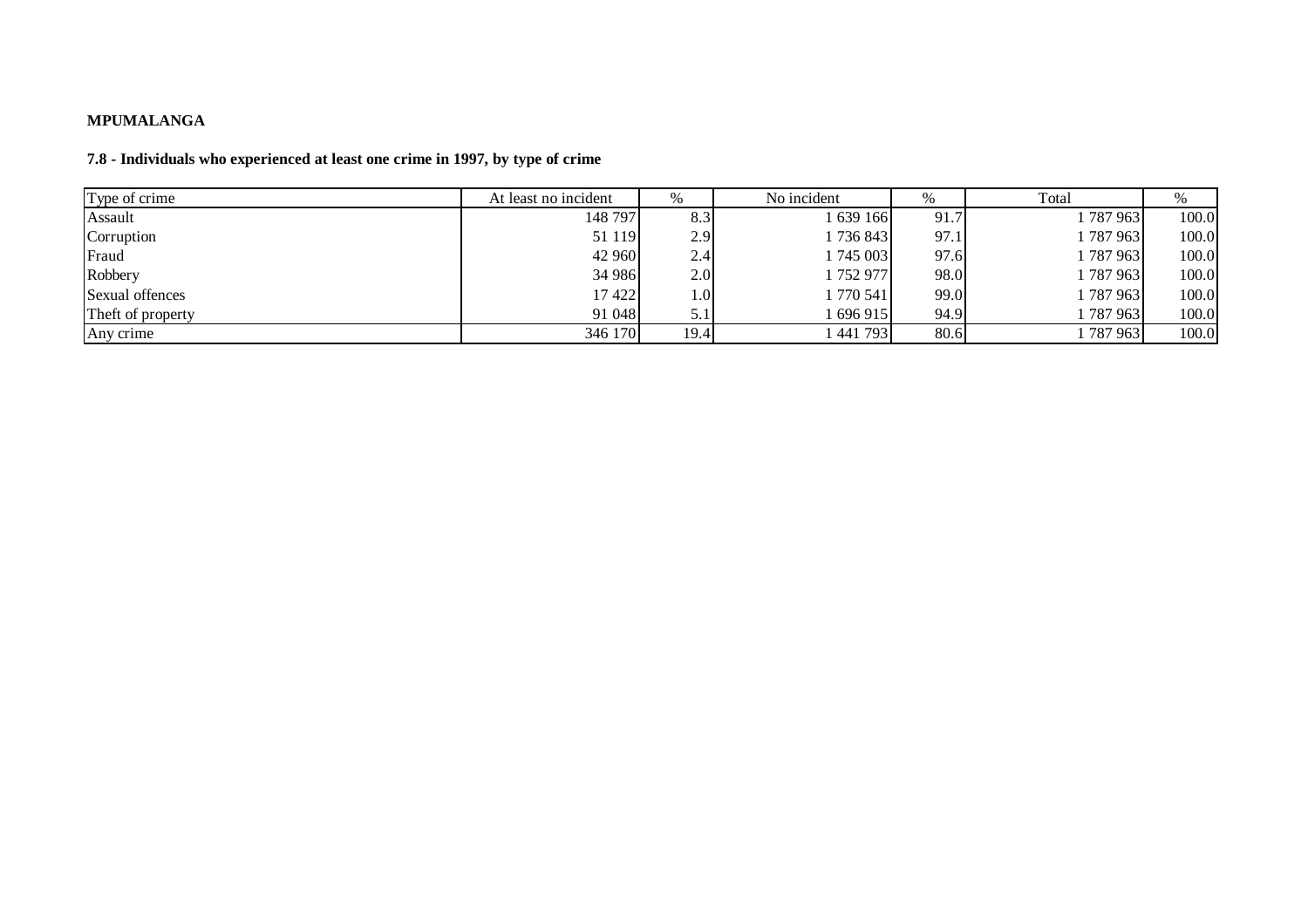#### **NORTHERN PROVINCE**

# **7.9 - Individuals who experienced at least one crime in 1997, by type of crime**

| Type of crime     | At least one incident | $\%$             | No incident | %    | Total     | %     |
|-------------------|-----------------------|------------------|-------------|------|-----------|-------|
| Assault           | 59 29 5               | 2.1              | 2 751 265   | 97.9 | 2 810 560 | 100.0 |
| Corruption        | 19 890                | 0.7              | 2 790 669   | 99.3 | 2 810 560 | 100.0 |
| Fraud             | 23 832                | 0.8              | 2 786 728   | 99.2 | 2 810 560 | 100.0 |
| Robbery           | 12 805                | 0.5              | 2 797 755   | 99.5 | 2 810 560 | 100.0 |
| Sexual offences   | 17407                 | 0.6 <sub>l</sub> | 2 793 153   | 99.4 | 2 810 560 | 100.0 |
| Theft of property | 77 849                | 2.8              | 2 732 711   | 97.2 | 2 810 560 | 100.0 |
| Any crime         | 176 279               | 6.3              | 2 634 281   | 93.7 | 2 810 560 | 100.0 |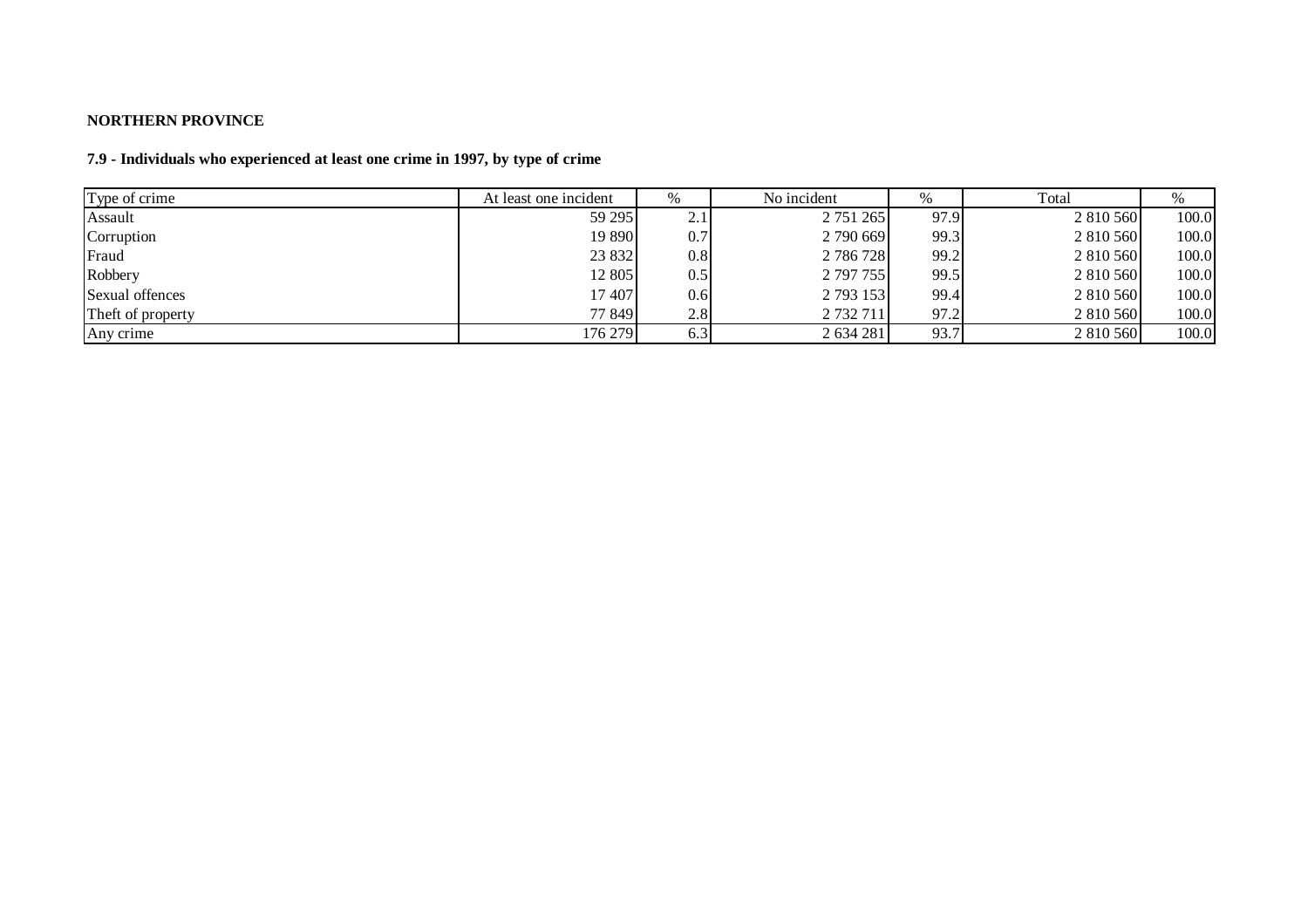# **7.10 - Individuals who experienced at least one crime in 1997, by type of crime and gender**

| Gender     | Type of crime     | At least one incident | %    | No incident | $\%$ | Total      | %     |
|------------|-------------------|-----------------------|------|-------------|------|------------|-------|
|            | Assault           | 570 890               | 4.5  | 11 976 445  | 95.5 | 12 547 335 | 100.0 |
|            | Corruption        | 362 678               | 2.9  | 12 184 657  | 97.1 | 12 547 335 | 100.0 |
| Male       | Fraud             | 412 665               | 3.3  | 12 134 670  | 96.7 | 12 547 335 | 100.0 |
|            | Robbery           | 399 132               | 3.2  | 12 148 203  | 96.8 | 12 547 335 | 100.0 |
|            | Sexual offences   | 26 162                | 0.2  | 12 521 172  | 99.8 | 12 547 335 | 100.0 |
|            | Theft of property | 674 383               | 5.4  | 11 872 952  | 94.6 | 12 547 335 | 100.0 |
|            | Assault           | 556437                | 3.9  | 13 567 409  | 96.1 | 14 123 846 | 100.0 |
|            | Corruption        | 158 658               | 1.1  | 13 965 188  | 98.9 | 14 123 846 | 100.0 |
| Female     | Fraud             | 395 858               | 2.8  | 13 727 988  | 97.2 | 14 123 846 | 100.0 |
|            | Robbery           | 239 660               | 1.7  | 13 884 186  | 98.3 | 14 123 846 | 100.0 |
|            | Sexual offences   | 93 216                | 0.7  | 14 030 630  | 99.3 | 14 123 846 | 100.0 |
|            | Theft of property | 603 930               | 4.3  | 13 519 915  | 95.7 | 14 123 846 | 100.0 |
| Any crime* |                   | 3 886 893             | 14.6 | 22 822 025  | 85.4 | 26 708 918 | 100.0 |

\* Includes unknown gender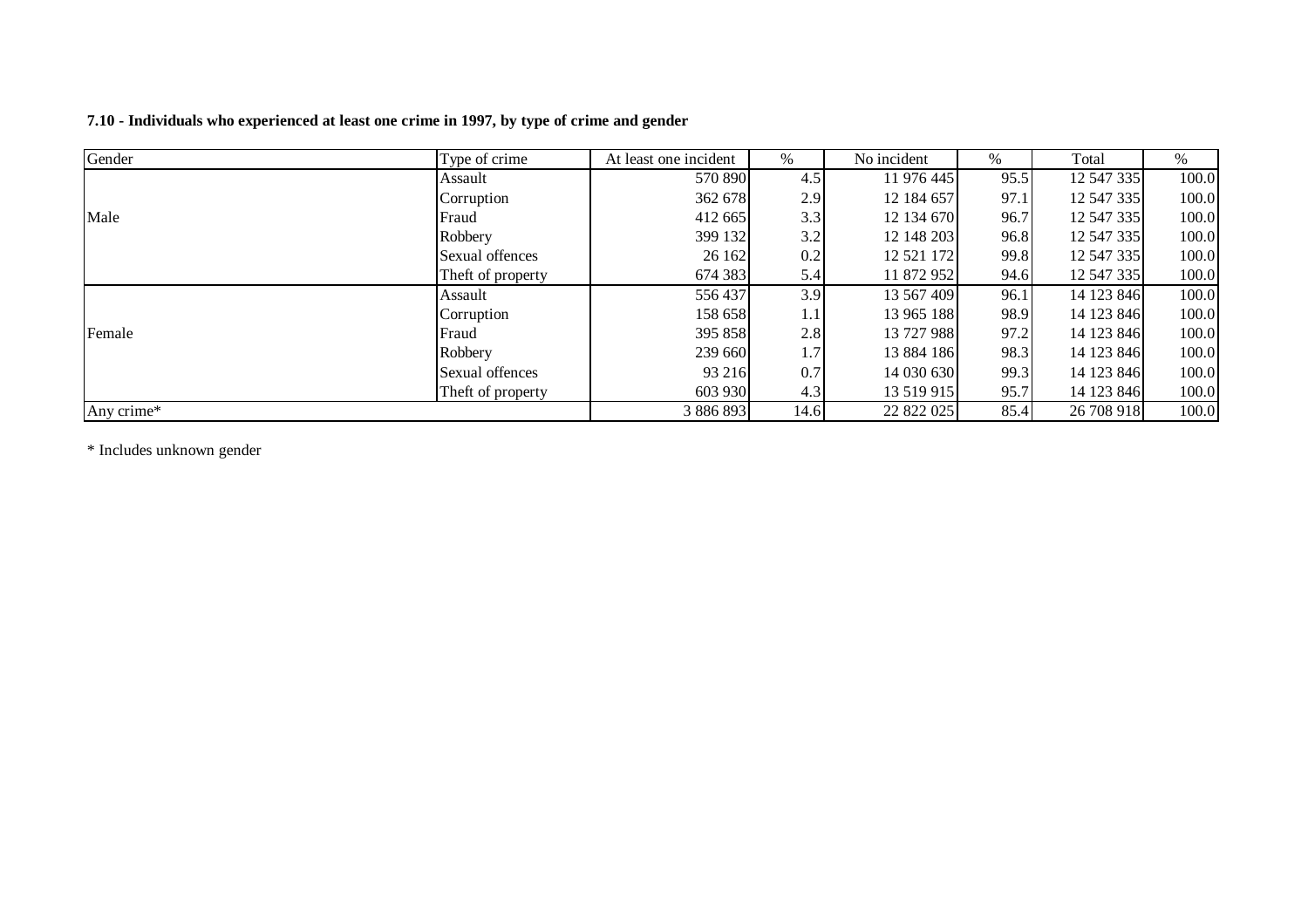| 7.11 - Individuals who experienced at least one crime in 1997, by province |  |
|----------------------------------------------------------------------------|--|
|----------------------------------------------------------------------------|--|

| Province            | At least one crime | %     | No crime   | %    | Total      | %   |
|---------------------|--------------------|-------|------------|------|------------|-----|
| Eastern Cape        | 628 645            | 16.7  | 3 140 703  | 83.3 | 3 769 347  | 100 |
| <b>Free State</b>   | 378 394            | 20.9  | 1429596    | 79.1 | 1 807 989  | 100 |
| Gauteng             | 828 155            | 14. 9 | 4 732 123  | 85.1 | 5 5 6 278  | 100 |
| KwaZulu-Natal       | 678 175            | 12.5  | 4 728 211  | 87.5 | 5 406 386  | 100 |
| Mpumalanga          | 346 170            | 19.4  | 441793     | 80.6 | 1787963    | 100 |
| North West          | 355 056            | 16.1  | 852 642    | 83.9 | 2 207 698  | 100 |
| Northern Cape       | 72 763             | 13.   | 487 876    | 87.  | 560 639    | 100 |
| Northern Province   | 176 279            | 6.3   | 2 634 281  | 93.7 | 2 810 560  | 100 |
| <b>Western Cape</b> | 423 258            | 15.1  | 2 374 800  | 84.9 | 2 798 058  | 100 |
| Total               | 3 886 893          | 14. 6 | 22 822 025 | 85.4 | 26 708 918 | 100 |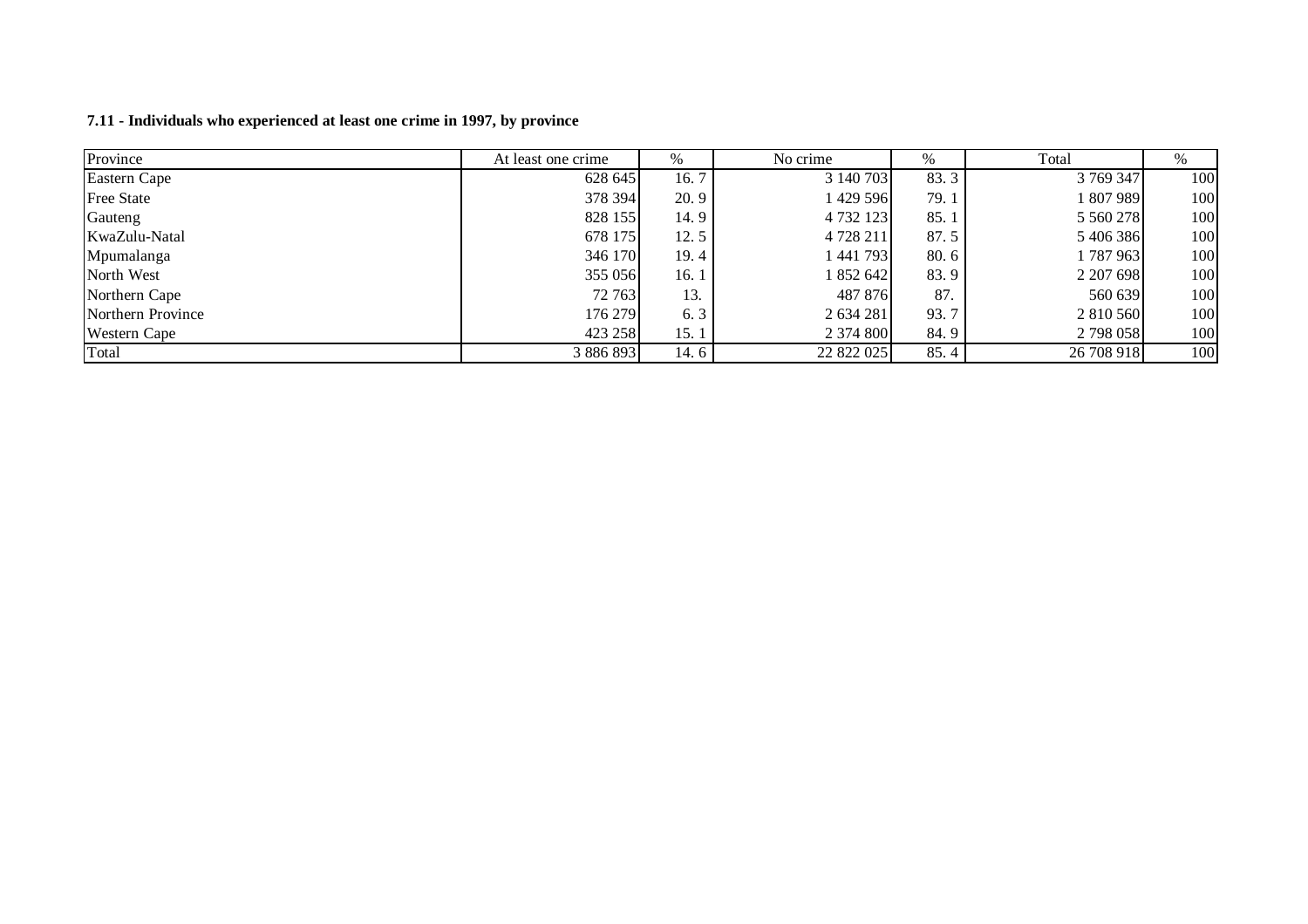| Population group | At least one crime | %    | No crime<br>$\%$ |       | Total      | %     |
|------------------|--------------------|------|------------------|-------|------------|-------|
| African/Black    | 2 760 383          | 14.1 | 16 772 587       | 85.9  | 19 532 970 | 100.0 |
| Coloured         | 376 949            | 16.8 | 1864538          | 83.2  | 2 241 487  | 100.0 |
| Indian/Asian     | 118 447            | 11.4 | 922 406          | 88.6  | 1040853    | 100.0 |
| White            | 616 860            | 16.5 | 3 123 221        | 83.5  | 3 740 081  | 100.0 |
| Other            |                    |      | 38 37 5          | 100.0 | 38 375     | 100.0 |
| Unstated         | 14 254             | 12.4 | 100 898          | 87.6  | 115 152    | 100.0 |
| Total            | 3 886 893          | 14.6 | 22 822 025       | 85.4  | 26 708 918 | 100.0 |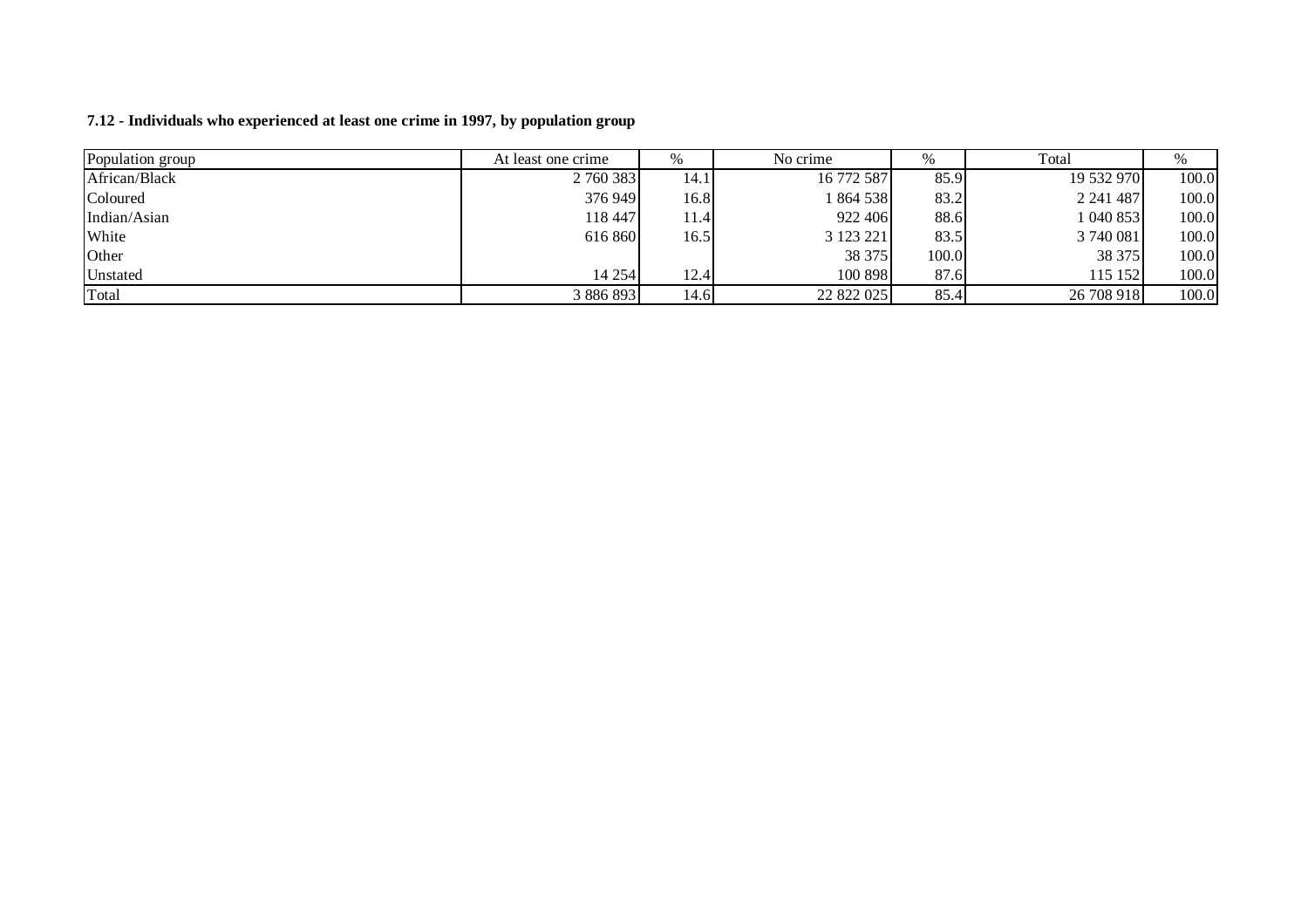| Annual household income in rands | At least one crime | %    | No crime      | %    | Total       |       |
|----------------------------------|--------------------|------|---------------|------|-------------|-------|
| $0 - 2999$                       | 672 946            | 13.3 | 4 390 236     | 86.7 | 5 063 183   | 100.0 |
| $3000 - 5999$                    | 647 206            | 12.2 | 4 661 036     | 87.8 | 5 308 242   | 100.0 |
| $16000 - 11999$                  | 562 537            | 14.0 | 3 462 236     | 86.0 | 4 0 24 7 73 | 100.0 |
| $12000 - 23999$                  | 573 117            | 16.0 | 2 9 9 5 15    | 84.0 | 3 572 632   | 100.0 |
| $124000 - 47999$                 | 500 192            | 17.1 | 2 4 2 5 1 9 6 | 82.9 | 2925388     | 100.0 |
| 48 000 - 95 999                  | 298 357            | 15.6 | 1 616 024     | 84.4 | 1 914 380   | 100.0 |
| $96000 +$                        | 231 029            | 21.8 | 827 291       | 78.2 | 1 058 321   | 100.0 |
| Unstated                         | 401 509            | 14.1 | 2 440 491     | 85.9 | 2 841 999   | 100.0 |
| Total                            | 3 886 893          | 14.6 | 22 822 025    | 85.4 | 26 708 918  | 100.0 |

**7.13 - Individuals who experienced at least one crime in 1997, by total annual household income**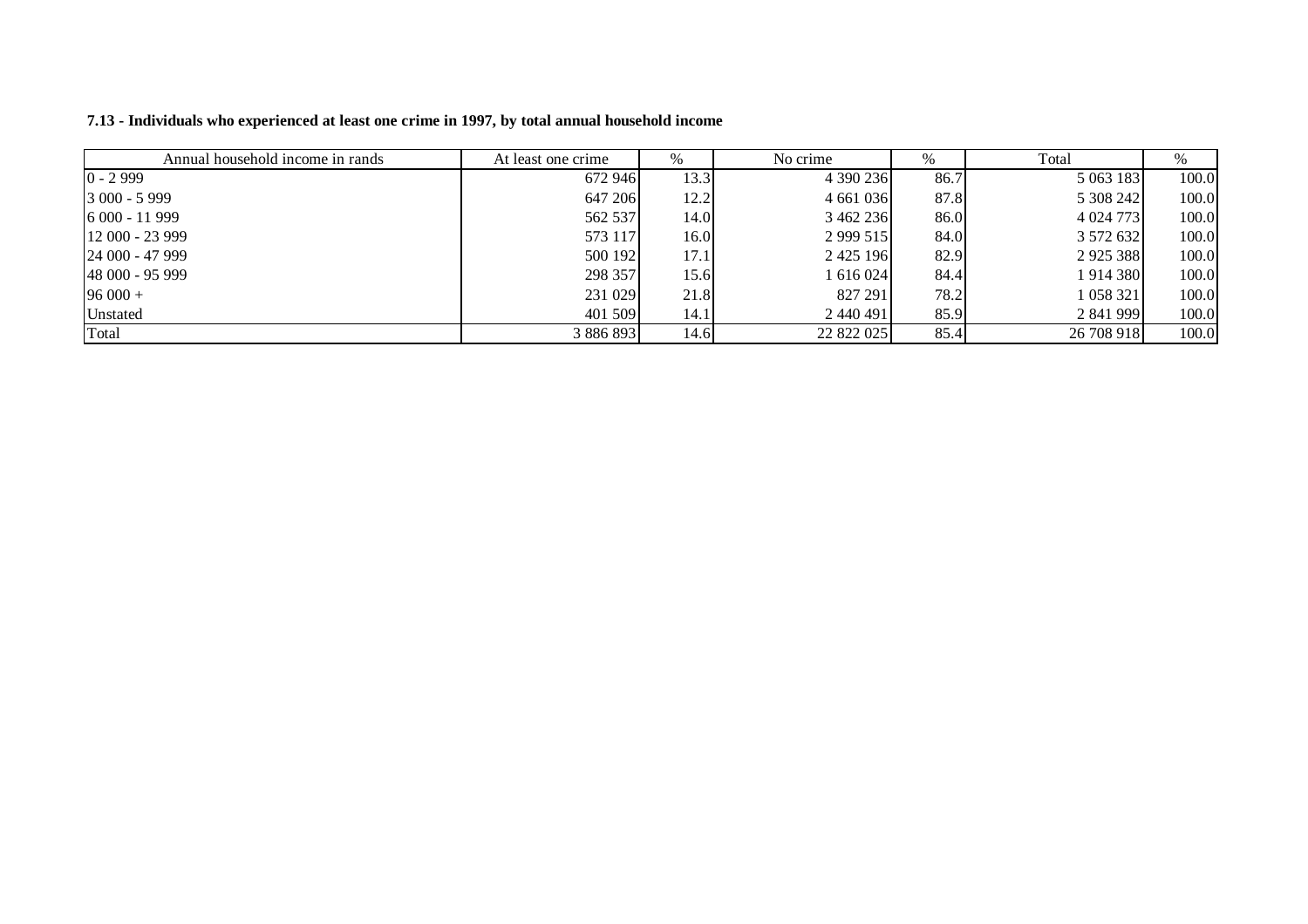#### **7.14 - Individuals who experienced at least one crime in 1997, by gender**

| Gender   | At least one crime |       | No crime   |       | Total      |       |
|----------|--------------------|-------|------------|-------|------------|-------|
| Female   | 822 932            | 12.9  | 12 300 914 | 87.1  | 14 123 846 | 100.0 |
| Male     | 2 063 962          | 16.4  | 10 483 373 | 83.6  | 12 547 335 | 100.0 |
| Unstated |                    |       | 37 738     | 100.0 | 37 738     | 100.0 |
| Total    | 3 886 893          | 14.61 | 22 822 025 | 85.4  | 26 708 918 | 100.0 |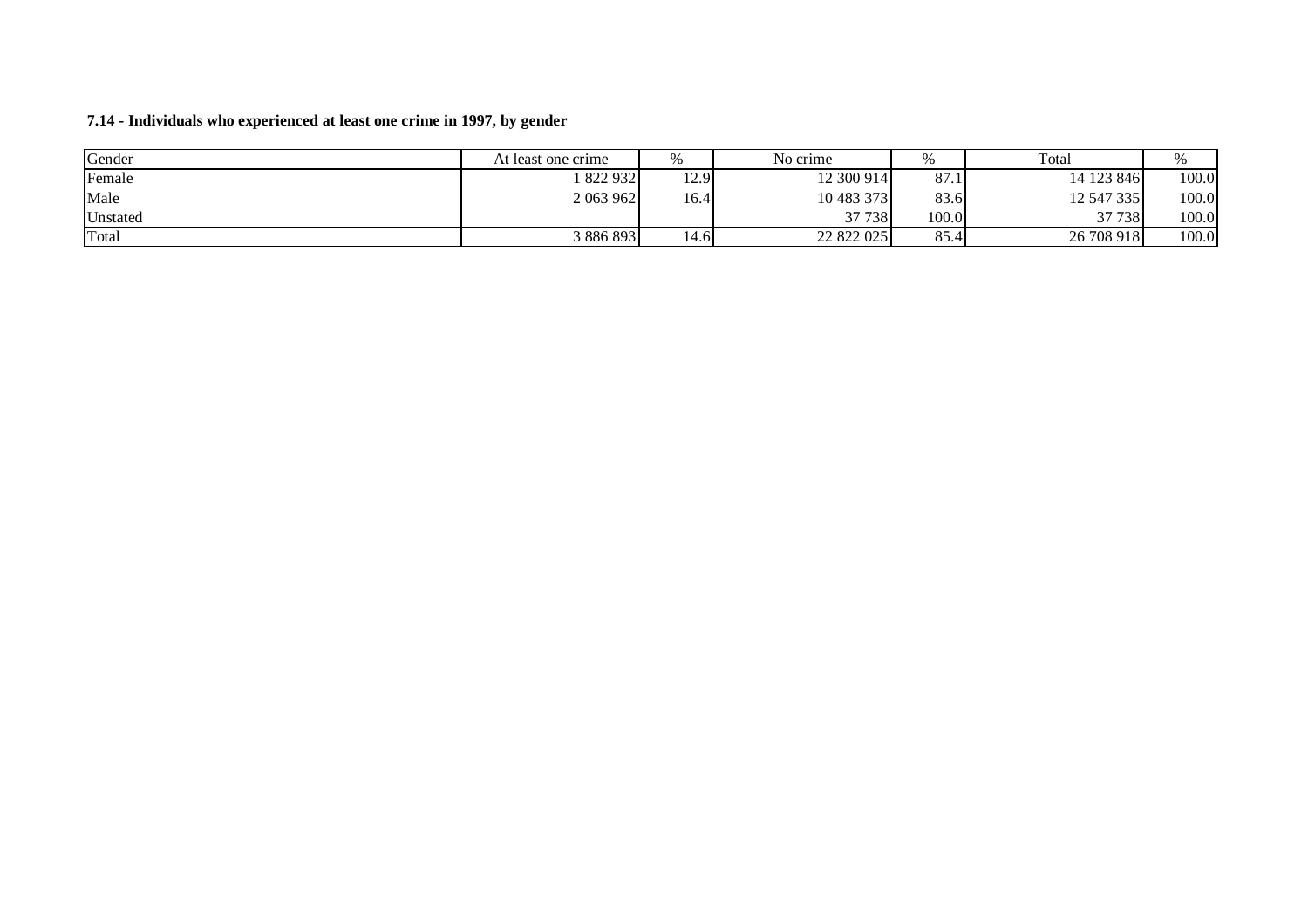|                     | Female             |               |            | Male               |               |            |  |
|---------------------|--------------------|---------------|------------|--------------------|---------------|------------|--|
| Province            | At least one crime | No crime      | Total      | At least one crime | No crime      | Total      |  |
| Eastern Cape        | 332 302            | 811 075       | 2 143 378  | 296 342            | 1 329 628     | 1 625 970  |  |
| <b>Free State</b>   | 190 006            | 731 568       | 921 574    | 188 387            | 698 028       | 886 415    |  |
| Gauteng             | 337 115            | 2 352 640     | 2 689 755  | 491 040            | 2 3 6 8 4 5 5 | 2 859 496  |  |
| KwaZulu-Natal       | 394 931            | 2 5 6 4 4 6 3 | 2 959 394  | 283 245            | 2 146 747     | 2 429 992  |  |
| Mpumalanga          | 146 576            | 782 851       | 929 427    | 199 594            | 658 942       | 858 536    |  |
| North West          | 128 488            | 1 000 903     | 1 129 391  | 226 568            | 851739        | 1 078 307  |  |
| Northern Cape       | 29 137             | 259 785       | 288 922    | 43 626             | 228 091       | 271 717    |  |
| Northern Province   | 61 394             | 1 551 608     | 1 613 002  | 114 884            | 1 072 964     | 187848     |  |
| <b>Western Cape</b> | 202 983            | 1246020       | 1449004    | 220 274            | 1 128 780     | 1 349 054  |  |
| Total               | 822 932            | 12 300 914    | 14 123 846 | 2 063 962          | 10 483 373    | 12 547 335 |  |

# 7.15 - Number of individuals who experienced at least one crime in 1997, by province and gender

#### 7.15.1 - Proportion of individuals who experienced at least one crime in 1997, by province and gender

|                     |                    | Female   |       | Male               |          |       |  |
|---------------------|--------------------|----------|-------|--------------------|----------|-------|--|
| Province            | At least one crime | No crime | Total | At least one crime | No crime | Total |  |
| <b>Eastern Cape</b> | 15.5               | 84.5     | 100.0 | 18.2               | 81.8     | 100.0 |  |
| <b>Free State</b>   | 20.6               | 79.4     | 100.0 | 21.3               | 78.7     | 100.0 |  |
| Gauteng             | 12.5               | 87.5     | 100.0 | 17.2               | 82.8     | 100.0 |  |
| KwaZulu-Natal       | 13.3               | 86.7     | 100.0 | 11.7               | 88.3     | 100.0 |  |
| Mpumalanga          | 15.8               | 84.2     | 100.0 | 23.2               | 76.8     | 100.0 |  |
| North West          | 11.4               | 88.6     | 100.0 | 21.0               | 79.0     | 100.0 |  |
| Northern Cape       | 10.1               | 89.9     | 100.0 | 16.1               | 83.9     | 100.0 |  |
| Northern Province   | 3.8                | 96.2     | 100.0 | 9.7                | 90.3     | 100.0 |  |
| <b>Western Cape</b> | 14.0               | 86.0     | 100.0 | 16.3               | 83.7     | 100.0 |  |
| Total               | 12.9               | 87.1     | 100.0 | 16.4               | 83.6     | 100.0 |  |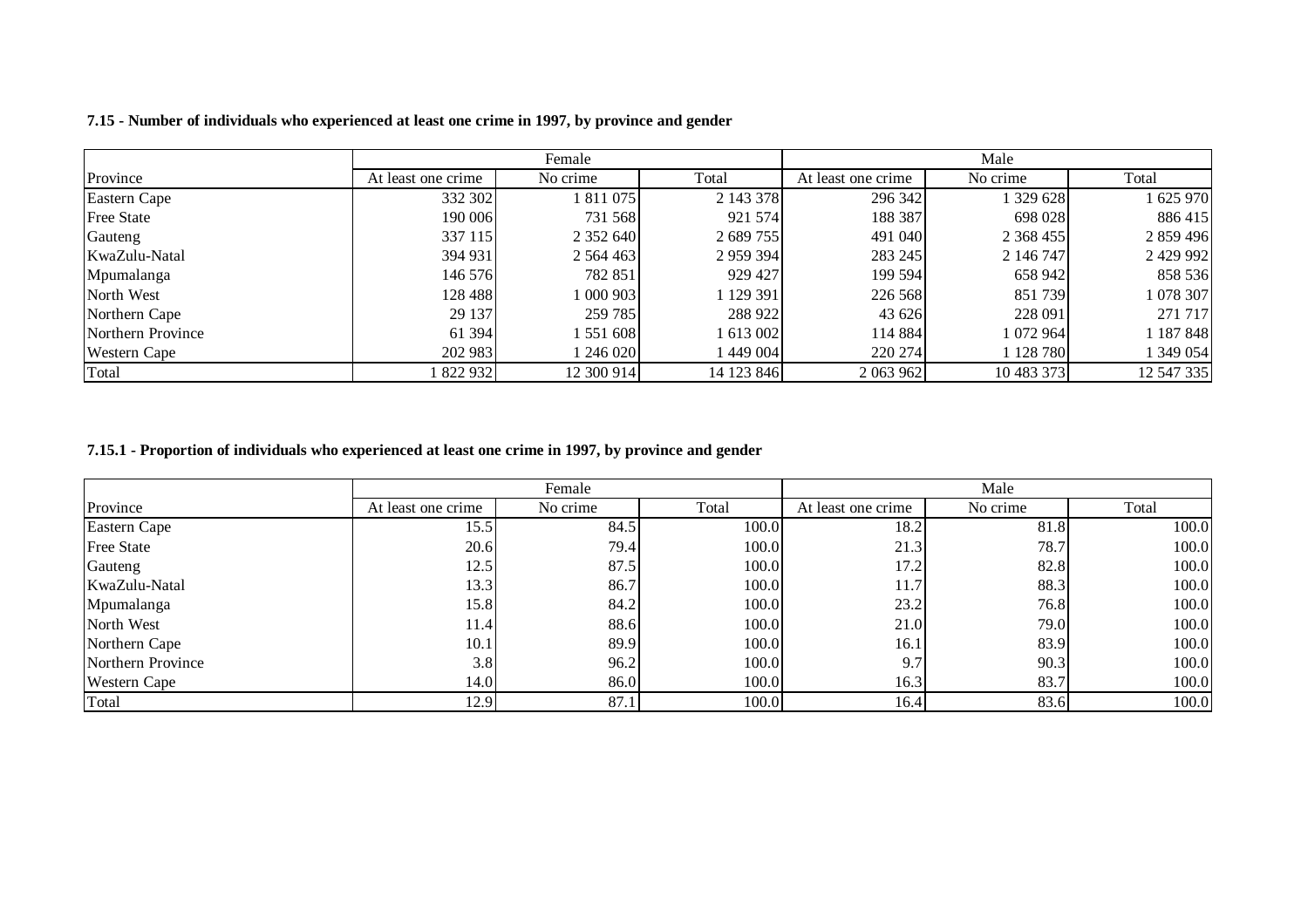|              |                    | Female      |            |                    |            |            |
|--------------|--------------------|-------------|------------|--------------------|------------|------------|
| Education    | At least one crime | No crime    | Total      | At least one crime | No crime   | Total      |
| None         | 87 762             | 1677065     | 764 827    | 128 030            | 1 167 502  | 1 295 533  |
| Grade 1 - 4  | 159 587            | 1266393     | 1 425 980  | 71 019             | 994 937    | 1 065 956  |
| Grade 5 - 7  | 335 971            | 2 272 092   | 2 608 062  | 384 926            | 1770 278   | 2 155 204  |
| Grade 8 - 11 | 726 114            | 4 0 26 6 24 | 4 752 739  | 737 889            | 3 307 840  | 4 045 730  |
| Diploma      | 84 689             | 477 964     | 562 653    | 96 352             | 417 511    | 513 863    |
| Grade 12     | 278 280            | 1723 048    | 2 001 328  | 331 544            | 1 601 924  | 1933468    |
| Higher       | 150 528            | 831 720     | 982 248    | 288 597            | 1 223 381  | 1511978    |
| Unstated     |                    | 26 009      | 26 009     | 25 603             |            | 25 603     |
| Total        | 822 932            | 12 300 914  | 14 123 846 | 2 063 962          | 10 483 373 | 12 547 335 |

7.16 - Number of individuals who experienced at least one crime in 1997, by educational level and gender

# 7.16.1 - Proportion of individuals who experienced at least one crime in 1997, by educational level and gender

|              |                    | Female   |       |                    |          |       |
|--------------|--------------------|----------|-------|--------------------|----------|-------|
| Education    | At least one crime | No crime | Total | At least one crime | No crime | Total |
| None         | 5.0                | 95.0     | 100.0 | 9.9                | 90.1     | 100.0 |
| Grade 1 - 4  | 11.2               | 88.8     | 100.0 | 6.7                | 93.3     | 100.0 |
| Grade 5 - 7  | 12.9               | 87.1     | 100.0 | 17.9               | 82.1     | 100.0 |
| Grade 8 - 11 | 15.3               | 84.7     | 100.0 | 18.2               | 81.8     | 100.0 |
| Diploma      | 15.1               | 84.9     | 100.0 | 18.8               | 81.2     | 100.0 |
| Grade 12     | 13.9               | 86.1     | 100.0 | 17.1               | 82.9     | 100.0 |
| Higher       | 15.3               | 84.7     | 100.0 | 19.1               | 80.9     | 100.0 |
| Unstated     |                    | 100.0    | 100.0 | 100.0              |          | 100.0 |
| Total        | 12.9               | 87.1     | 100.0 | 16.4               | 83.6     | 100.0 |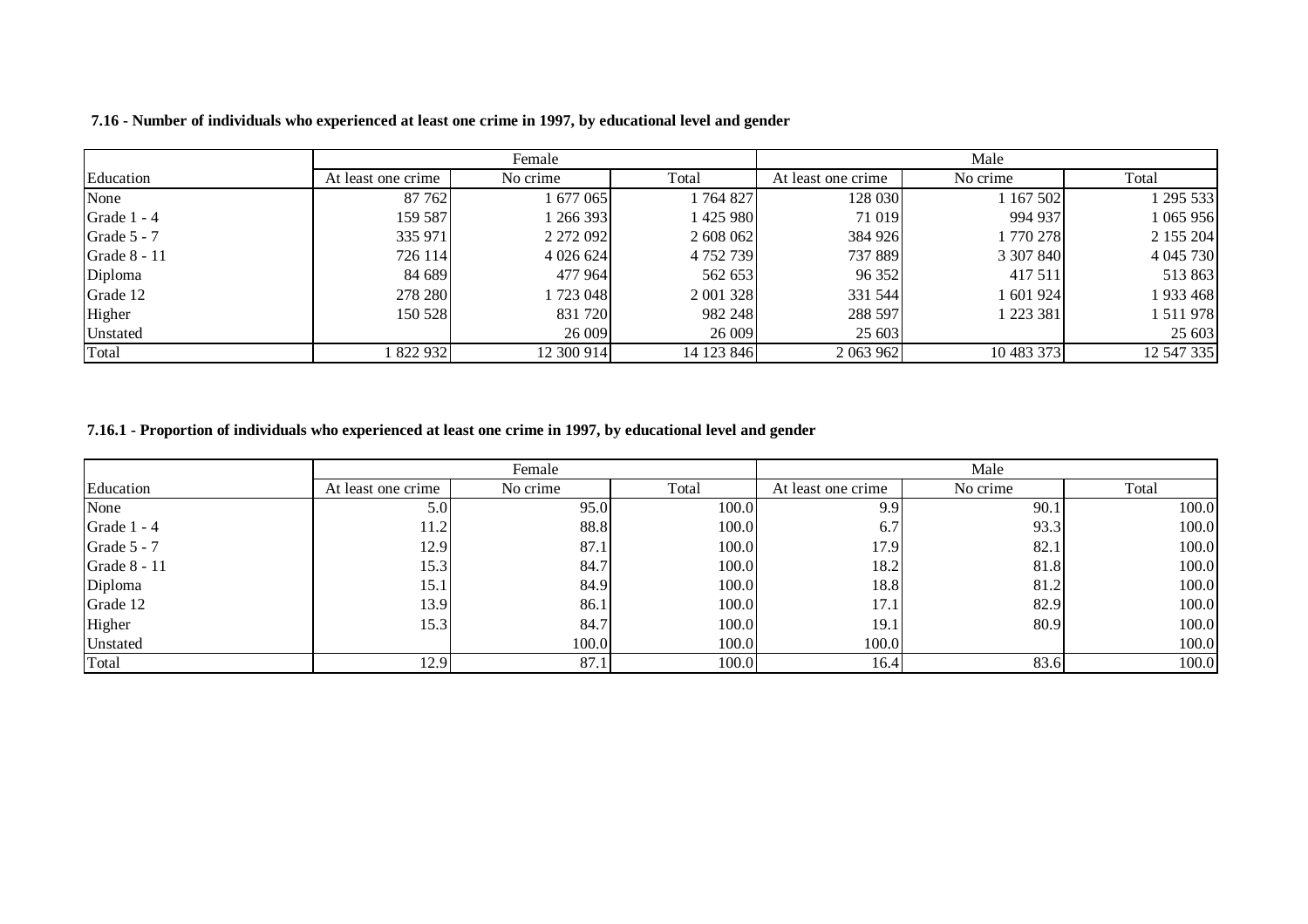| <b>Education</b> level | At least one crime | %    | No crime      | %    | Total           | %     |
|------------------------|--------------------|------|---------------|------|-----------------|-------|
| None                   | 215 793            | 7.1  | 2 844 567     | 92.9 | 3 060 360       | 100.0 |
| Grade 1-4              | 230 606            | 9.3  | 2 2 6 1 3 2 9 | 90.7 | 2491936         | 100.0 |
| Grade 5-7              | 720 897            | 15.1 | 4 042 370     | 84.9 | 4 763 266       | 100.0 |
| Grade 8-11             | $-464004$          | 16.6 | 7 351 465     | 83.4 | 8 8 1 5 4 6 9   | 100.0 |
| Diploma                | 181 041            | 16.8 | 895 475       | 83.2 | 1 076 516       | 100.0 |
| Grade 12               | 609 824            | 15.4 | 3 3 4 5 7 0 9 | 84.6 | 3 9 5 5 5 5 3 4 | 100.0 |
| Higher                 | 439 126            | 17.6 | 2 0 5 5 1 0 1 | 82.4 | 2494227         | 100.0 |
| Unstated               | 25 603             | 49.6 | 26 009        | 50.4 | 51 612          | 100.0 |
| Total                  | 3 886 893          | 14.6 | 22 822 025    | 85.4 | 26 708 918      | 100.0 |

**7.17 - Individuals who experienced at least one crime in 1997, by educational level**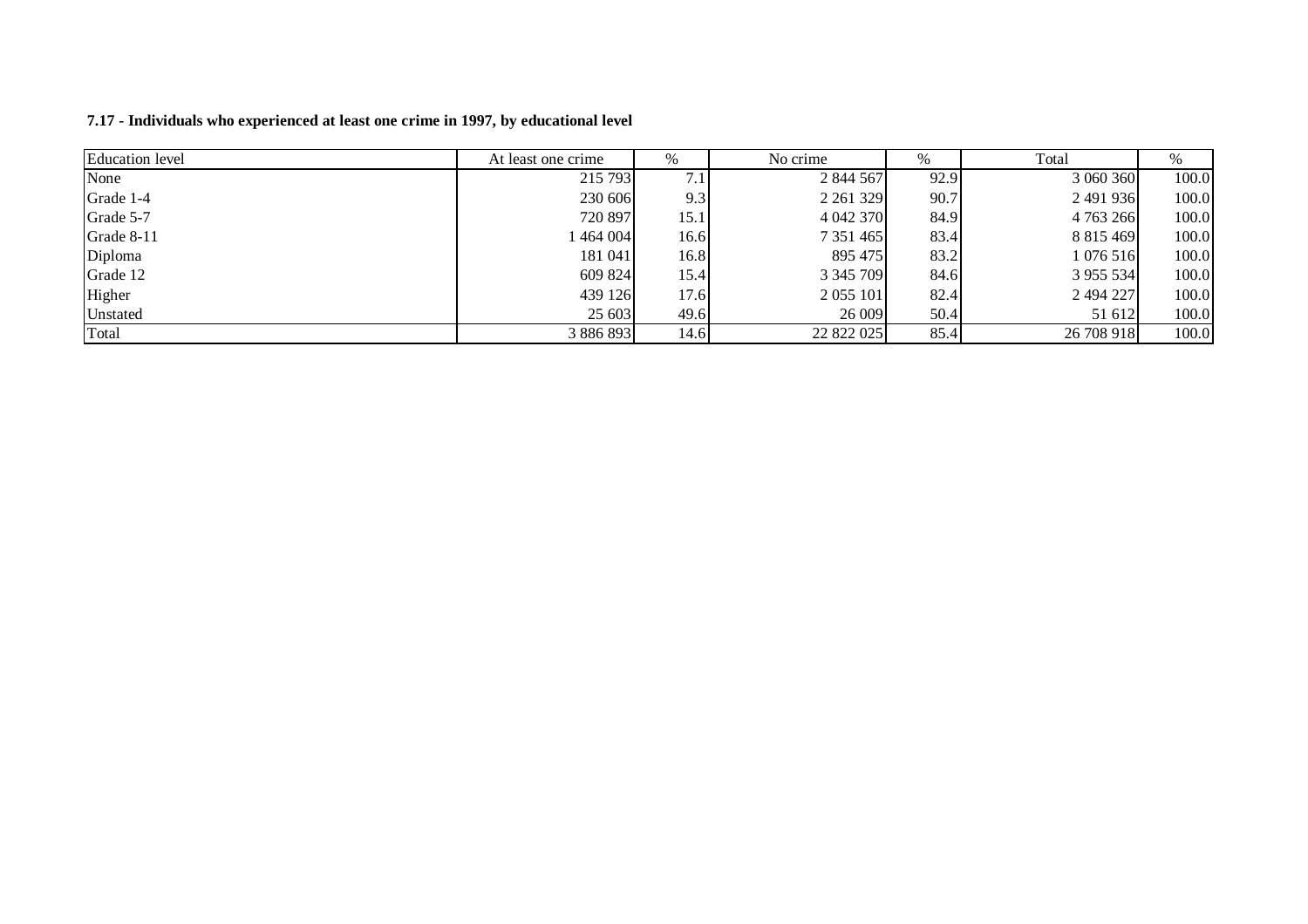| Age of the victim in years | At least one crime | %    | No crime      | %    | Total         | %     |
|----------------------------|--------------------|------|---------------|------|---------------|-------|
| $16 - 25$                  | 1 096 616          | 16.9 | 5 404 261     | 83.1 | 6 500 878     | 100.0 |
| $26 - 35$                  | 1 124 168          | 17.6 | 5 266 564     | 82.4 | 6 390 732     | 100.0 |
| $36 - 45$                  | 658 823            | 12.7 | 4 5 1 5 2 9 9 | 87.3 | 5 174 122     | 100.0 |
| $46 - 55$                  | 444 799            | 13.8 | 2 776 403     | 86.2 | 3 2 2 1 2 0 2 | 100.0 |
| $56 - 65$                  | 358 211            | 13.0 | 2 391 180     | 87.0 | 2 749 391     | 100.0 |
| $65+$                      | 188 598            | 7.8  | 2 2 2 1 6 2 6 | 92.2 | 2 4 10 2 24   | 100.0 |
| Unstated                   | 15 678             | 6.0  | 246 693       | 94.0 | 262 370       | 100.0 |
| Total                      | 3 886 893          | 14.6 | 22 822 025    | 85.4 | 26 708 918    | 100.0 |

#### **7.18 - Individuals who experienced at least one crime in 1997, by age of the victim**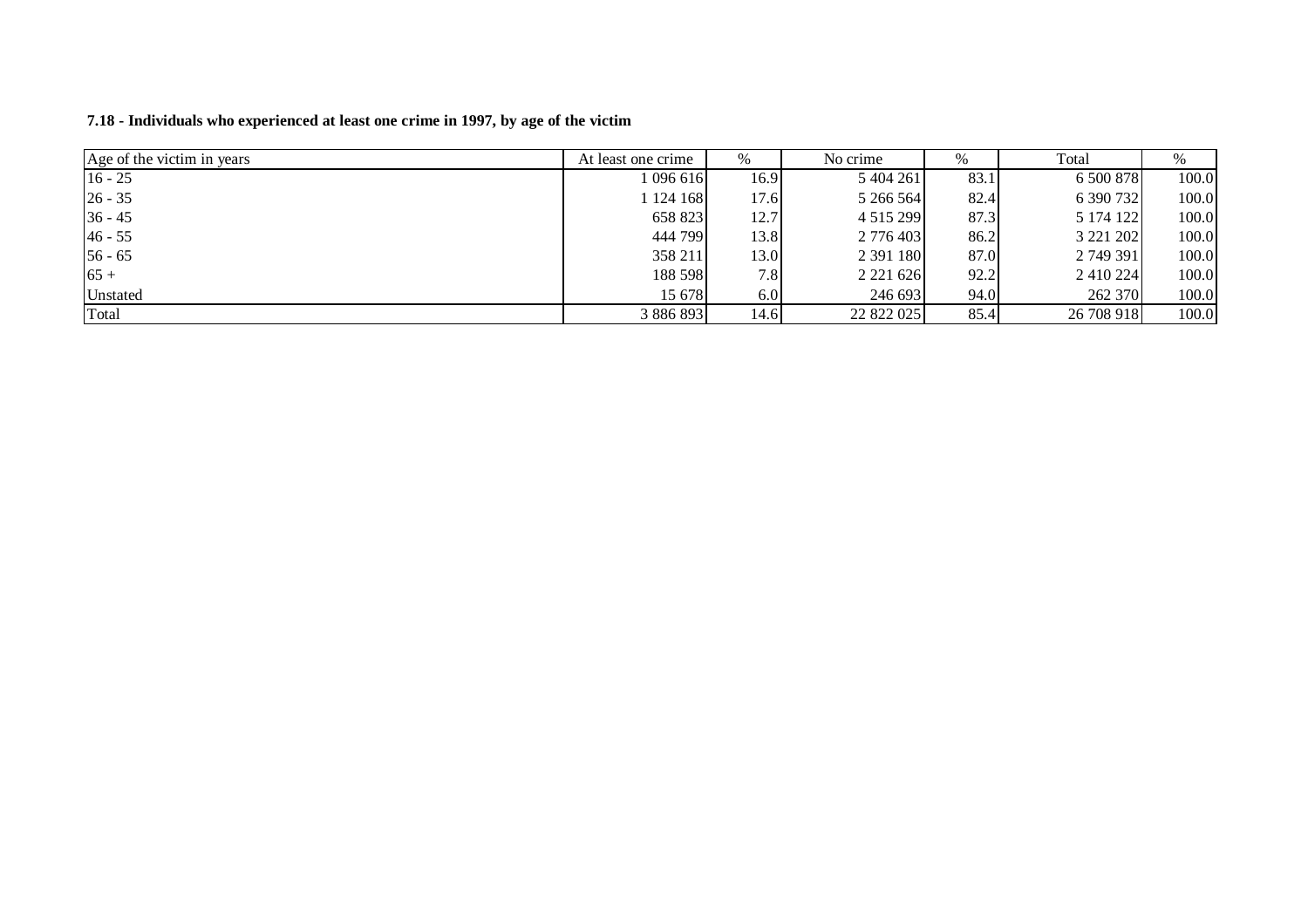|                            |             |      |           |                  |          |     | At least one incident |      |         |                       |             |      |            |
|----------------------------|-------------|------|-----------|------------------|----------|-----|-----------------------|------|---------|-----------------------|-------------|------|------------|
| Type of Crime              | No Incident |      | Once      |                  | Twice    |     | Thrice                |      |         | More than three times | Unspecified |      | Total      |
|                            | Number      | $\%$ | Number    | %                | Number   |     | Number                | $\%$ | Number  | $\%$                  | Number      | $\%$ |            |
| Assault                    | 25 581 592  | 95.8 | 725 906   | 2.7              | 179 8681 | 0.7 | 49 757                | 0.21 | 171 796 | 0.6                   |             |      | 26 708 918 |
| Corruption                 | 26 187 582  | 98.0 | 391 103   | $.5^{\circ}$     | 67401    | 0.3 | 24 690                | 0.1  | 38 141  | 0.1                   |             |      | 26 708 918 |
| Fraud                      | 25 888 849  | 96.9 | 631 840   | 2.4              | 49 172   | 0.2 | 31 7 16               | 0.1  | 95 795  | 0.4                   | 11 547      |      | 26 708 918 |
| Robbery involving force    | 26 070 127  | 97.6 | 515 123   | ا 9. ا           | 93 115   | 0.3 | 15 9 21               | 0.1  | 14 632  | 0.1                   |             |      | 26 708 918 |
| Sexual offences            | 26 589 540  | 99.6 | 65 656    | 0.2              | 5 7 3 0  |     | 14 066                | 0.1  | 33 926  | 0.1                   |             |      | 26 708 918 |
| Theft of personal property | 25 430 605  | 95.2 | 1 022 654 | 3.8 <sub>1</sub> | 130 654  | 0.5 | 60 327                | 0.2  | 64 678  | 0.2                   |             |      | 26 708 918 |

7.19 - Whether or not an individual experienced a particular crime in 1997, and if yes, how often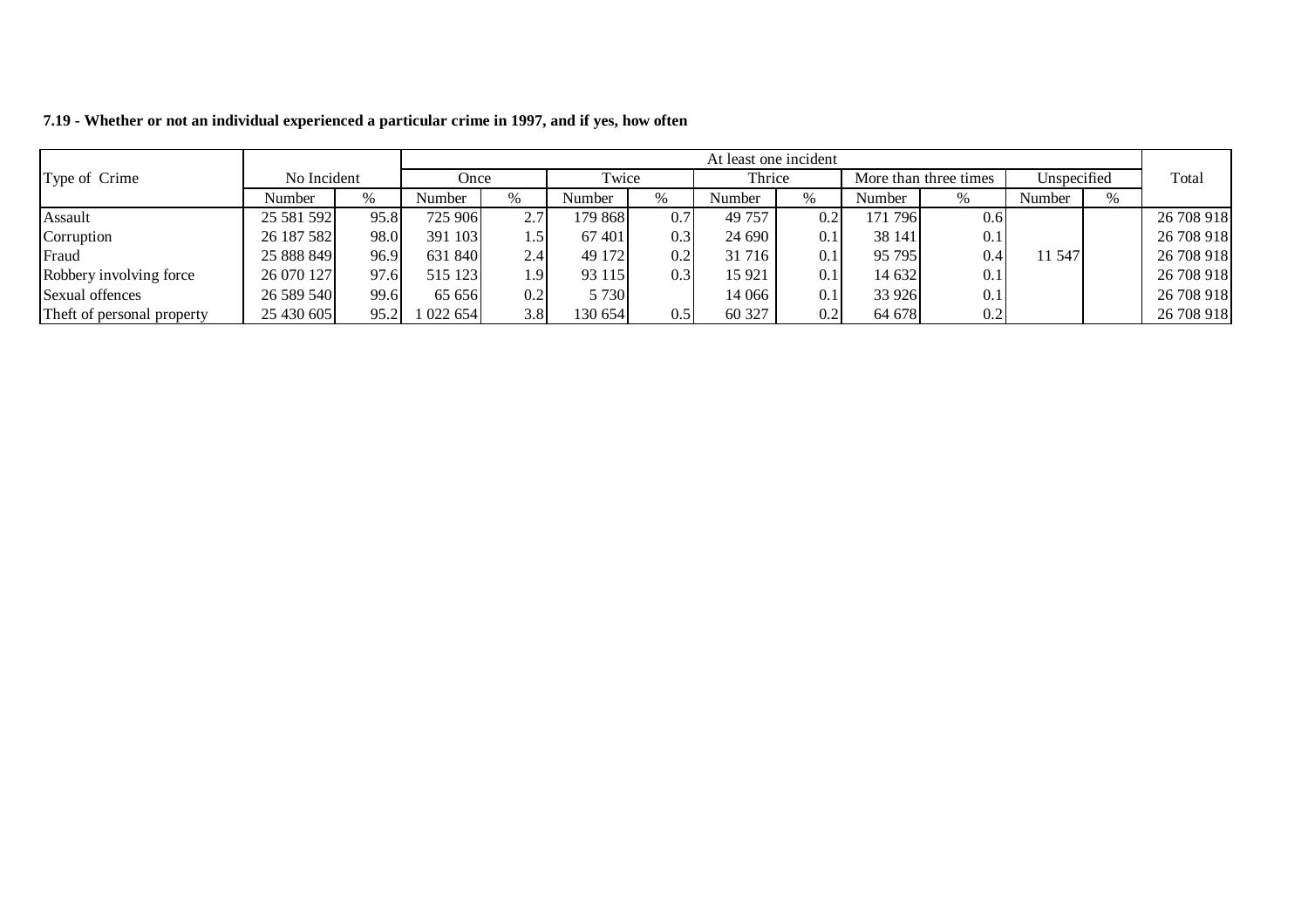#### **SECTION 6: INDIVIDUAL CRIMES, 1993-1997**

# 6.0 - Individuals who experienced at least one crime in the 5 year period (1993-1997), by type of crime (RSA)

| Type of crime     | At least one incident | $\%$ | No incident |      | Total      | %     |
|-------------------|-----------------------|------|-------------|------|------------|-------|
| Assault           | 2 861 828             | 10.7 | 23 847 090  | 89.3 | 26 708 918 | 100.0 |
| Corruption        | 115 725               | 4.2  | 25 593 194  | 95.8 | 26 708 918 | 100.0 |
| Fraud             | 1624889               | 6.1  | 25 084 030  | 93.9 | 26 708 918 | 100.0 |
| Robbery           | 429 429               | 5.4  | 25 279 489  | 94.6 | 26 708 918 | 100.0 |
| Sexual offences   | 373 889               | 1.4  | 26 335 030  | 98.6 | 26 708 918 | 100.0 |
| Theft of property | 2 883 079             | 10.8 | 23 825 839  | 89.2 | 26 708 918 | 100.0 |
| Any crime         | 7 605 715             | 28.5 | 19 103 204  | 71.5 | 26 708 918 | 100.0 |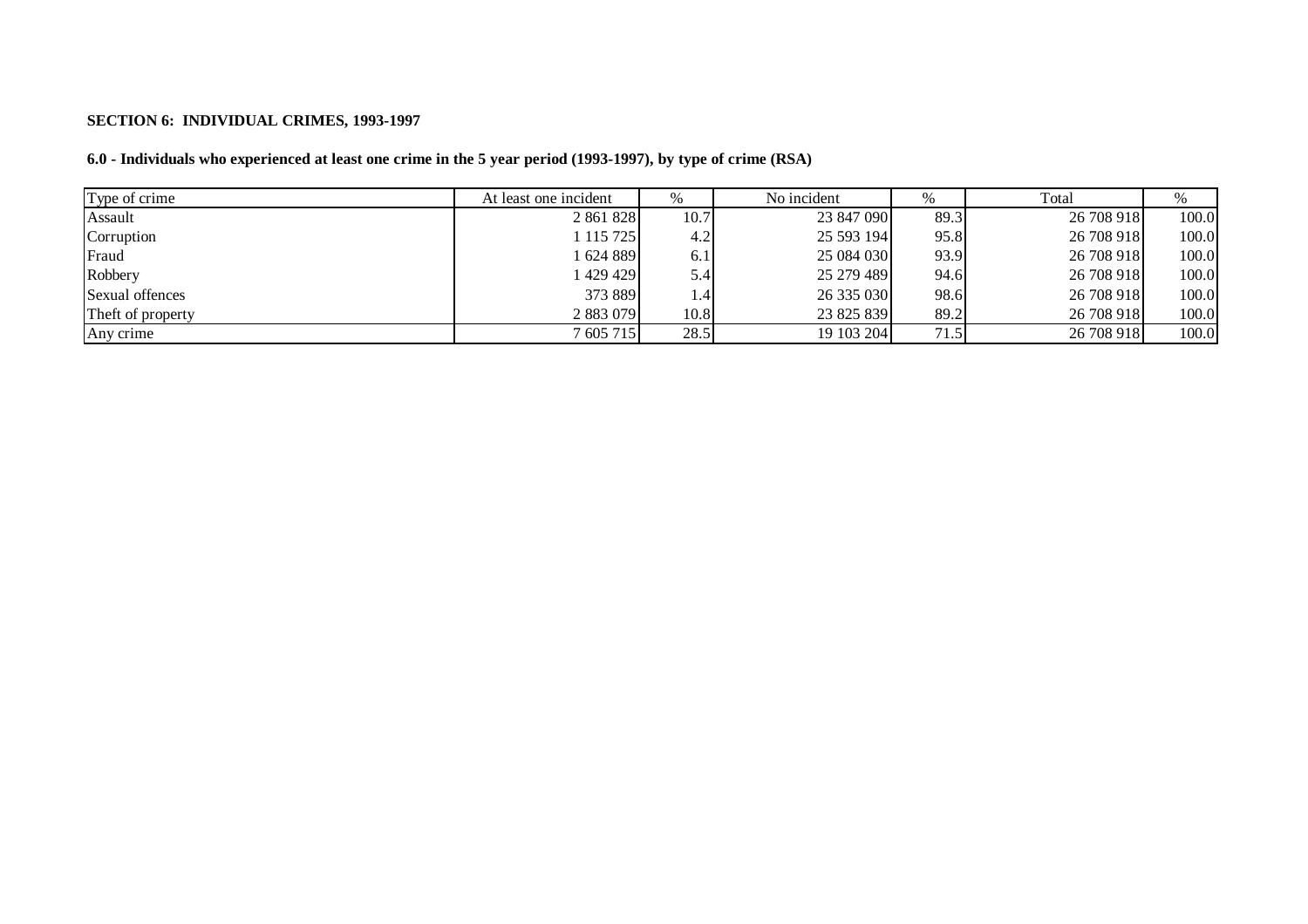### **WESTERN CAPE**

# 6.1 - Individuals who experienced at least one crime in the 5 year period (1993-1997), by type of crime

| Type of crime     | At least one incident | %    | No incident | %    | Total     | %     |
|-------------------|-----------------------|------|-------------|------|-----------|-------|
| Assault           | 191 720               | 6.9  | 2 606 337   | 93.1 | 2 798 058 | 100.0 |
| Corruption        | 49 030                | 1.81 | 2 749 028   | 98.2 | 2 798 058 | 100.0 |
| Fraud             | 150 942               | 5.4  | 2 647 115   | 94.6 | 2 798 058 | 100.0 |
| Robbery           | 116 539               | 4.2  | 2 681 519   | 95.8 | 2 798 058 | 100.0 |
| Sexual offences   | 8 8 2 1               | 0.3  | 2 789 236   | 99.7 | 2 798 058 | 100.0 |
| Theft of property | 402 778               | 14.4 | 2 395 280   | 85.6 | 2 798 058 | 100.0 |
| Any crime         | 638 337               | 22.8 | 2 159 721   | 77.2 | 2 798 058 | 100.0 |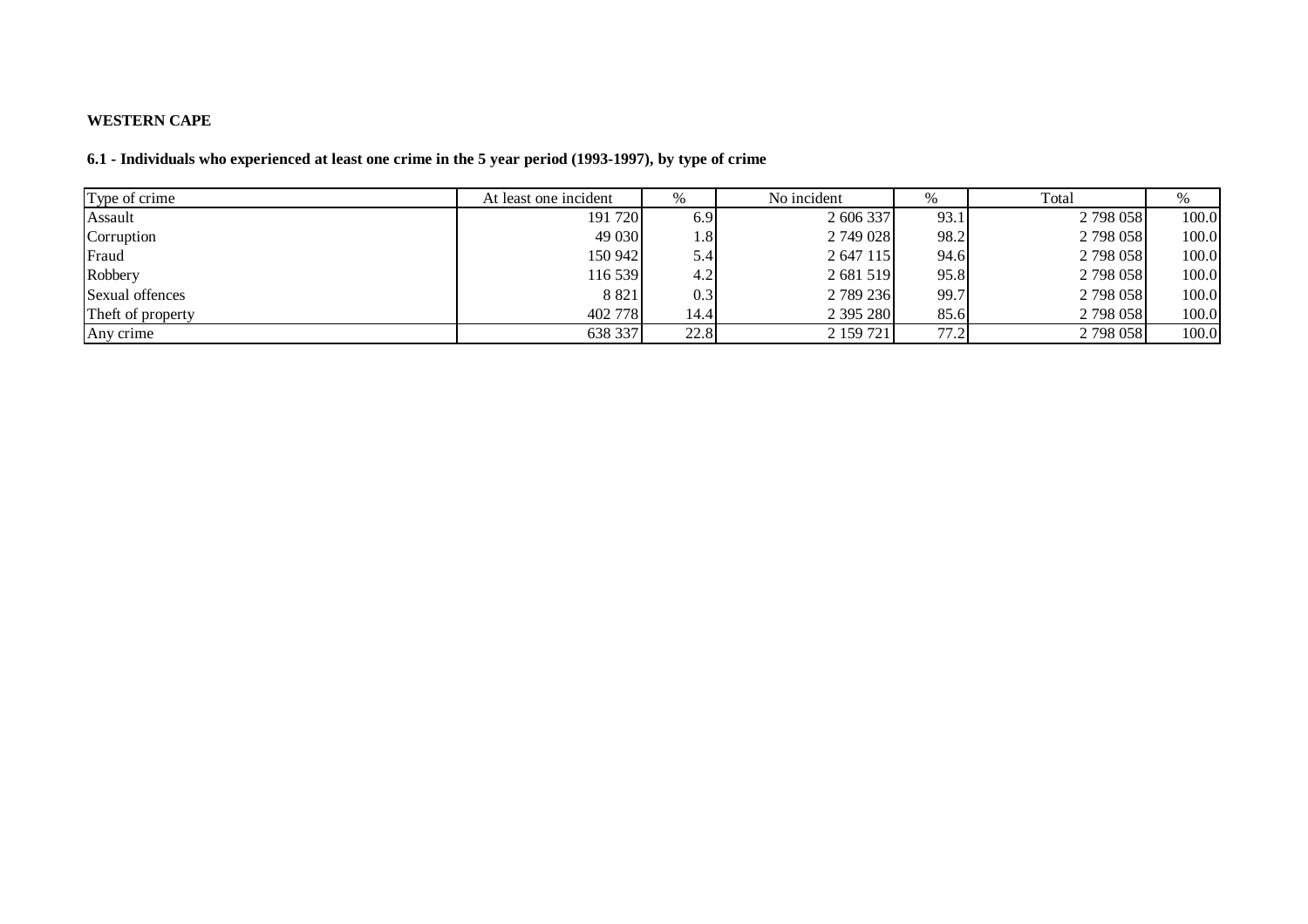# **EASTERN CAPE**

# 6.2 - Individuals who experienced at least one crime in the 5 year period (1993-1997), by type of crime

| Type of crime     | At least one incident | $\%$ | No incident   | %    | Total     |       |
|-------------------|-----------------------|------|---------------|------|-----------|-------|
| Assault           | 531 711               | 14.1 | 3 237 637     | 85.9 | 3 769 347 | 100.0 |
| Corruption        | 104 709               | 2.8  | 3 664 639     | 97.2 | 3 769 347 | 100.0 |
| Fraud             | 317 283               | 8.4  | 3 452 064     | 91.6 | 3 769 347 | 100.0 |
| Robbery           | 255 715               | 6.8  | 3 5 1 3 6 3 3 | 93.2 | 3 769 347 | 100.0 |
| Sexual offences   | 80 713                | 2.1  | 3 688 634     | 97.9 | 3 769 347 | 100.0 |
| Theft of property | 509 585               | 13.5 | 3 259 763     | 86.5 | 3 769 347 | 100.0 |
| Any crime         | 249 126               | 33.1 | 2 5 2 0 2 2 2 | 66.9 | 3 769 347 | 100.0 |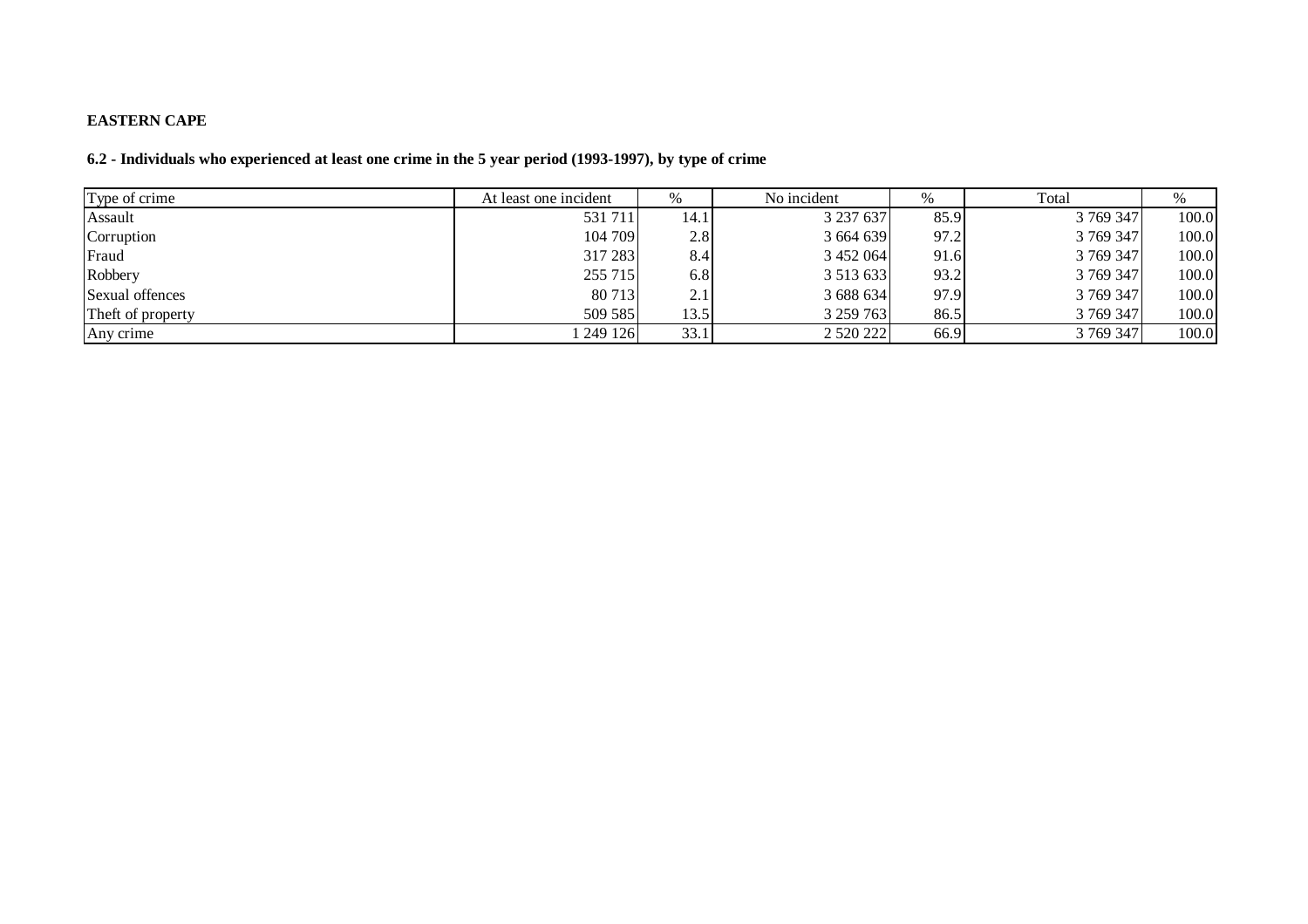# **NORTHERN CAPE**

# 6.3 - Individuals who experienced at least one crime in the 5 year period (1993-1997), by type of crime

| Type of crime     | At least one incident | %             | No incident |      | Total   | %     |
|-------------------|-----------------------|---------------|-------------|------|---------|-------|
| Assault           | 56 267                | 10.0          | 504 372     | 90.0 | 560 639 | 100.0 |
| Corruption        | 10 3 85               | $1.9^{\circ}$ | 550 254     | 98.1 | 560 639 | 100.0 |
| Fraud             | 29 3 9 2              | 5.2           | 531 248     | 94.8 | 560 639 | 100.0 |
| Robbery           | 14 164                | 2.5           | 546 475     | 97.5 | 560 639 | 100.0 |
| Sexual offences   | 4 5 4 3               | 0.8           | 556 096     | 99.2 | 560 639 | 100.0 |
| Theft of property | 69 423                | 12.4          | 491 217     | 87.6 | 560 639 | 100.0 |
| Any crime         | 146 579               | 26.1          | 414 061     | 73.9 | 560 639 | 100.0 |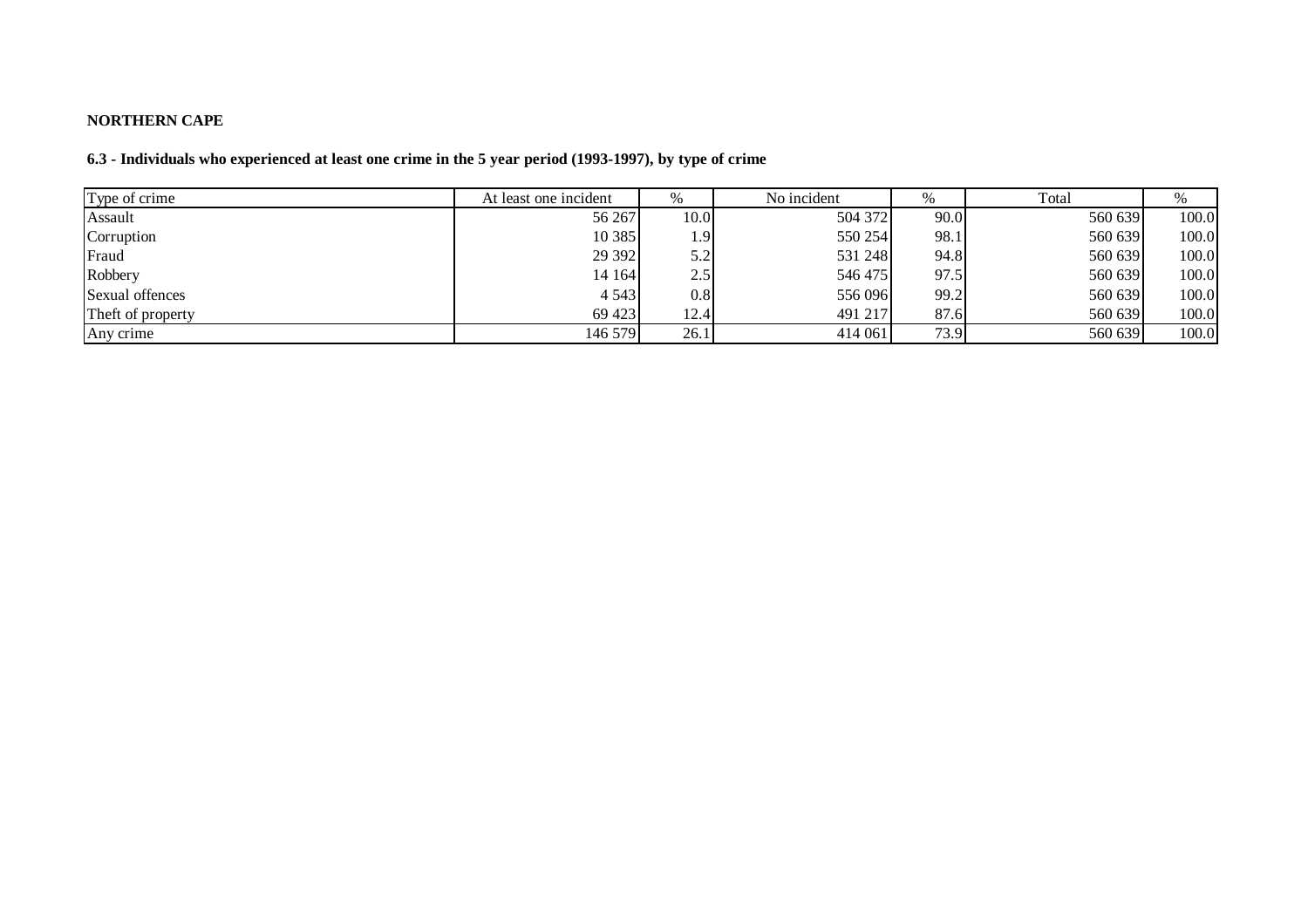### **FREE STATE**

# 6.4 - Individuals who experienced at least one crime in the 5 year period (1993-1997), by type of crime

| Type of crime     | At least one incident | %                | No incident   | %    | Total   | %     |
|-------------------|-----------------------|------------------|---------------|------|---------|-------|
| Assault           | 324 780               | 18.0             | 483 210       | 82.0 | 807 989 | 100.0 |
| Corruption        | 30 574                | .                | 1 777 415     | 98.3 | 807 989 | 100.0 |
| Fraud             | 132 611               | 7.3 <sub>1</sub> | 1 675 378     | 92.7 | 807 989 | 100.0 |
| Robbery           | 109 963               | 6.1              | 1 698 026     | 93.9 | 807 989 | 100.0 |
| Sexual offences   | 55 509                | 3.1              | 1752480       | 96.9 | 807 989 | 100.0 |
| Theft of property | 268 715               | 14.9             | 1 539 274     | 85.1 | 807 989 | 100.0 |
| Any crime         | 694 322               | 38.4             | 1 1 1 3 6 6 7 | 61.6 | 807 989 | 100.0 |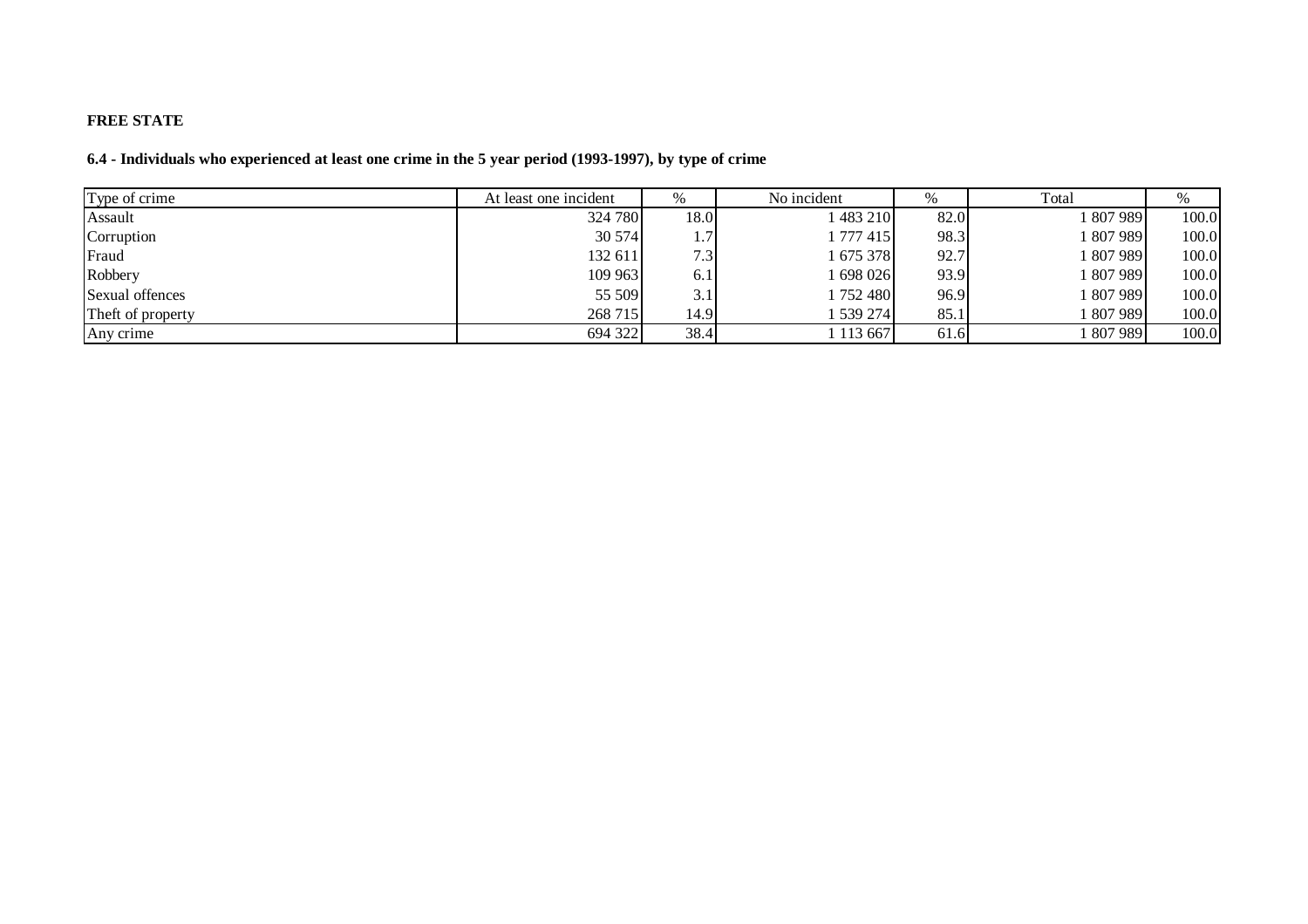#### **KWAZULU-NATAL**

| Type of crime     | At least one incident | $\%$ | No incident   | %    | Total     |       |
|-------------------|-----------------------|------|---------------|------|-----------|-------|
| Assault           | 590 031               | 10.9 | 4 816 355     | 89.1 | 5406386   | 100.0 |
| Corruption        | 319 645               | 5.9  | 5 086 741     | 94.1 | 5 406 386 | 100.0 |
| Fraud             | 274 480               | 5.1  | 5 131 906     | 94.9 | 5 406 386 | 100.0 |
| Robbery           | 357 762               | 6.6  | 5 048 624     | 93.4 | 5 406 386 | 100.0 |
| Sexual offences   | 123 239               | 2.3  | 5 2 8 3 1 4 7 | 97.7 | 5406386   | 100.0 |
| Theft of property | 488 578               | 9.0  | 4 9 17 8 08   | 91.0 | 5 406 386 | 100.0 |
| Any crime         | 653460                | 30.6 | 3 752 926     | 69.4 | 5406386   | 100.0 |

#### 6.5 - Individuals who experienced at least one crime in the 5 year period (1993-1997), by type of crime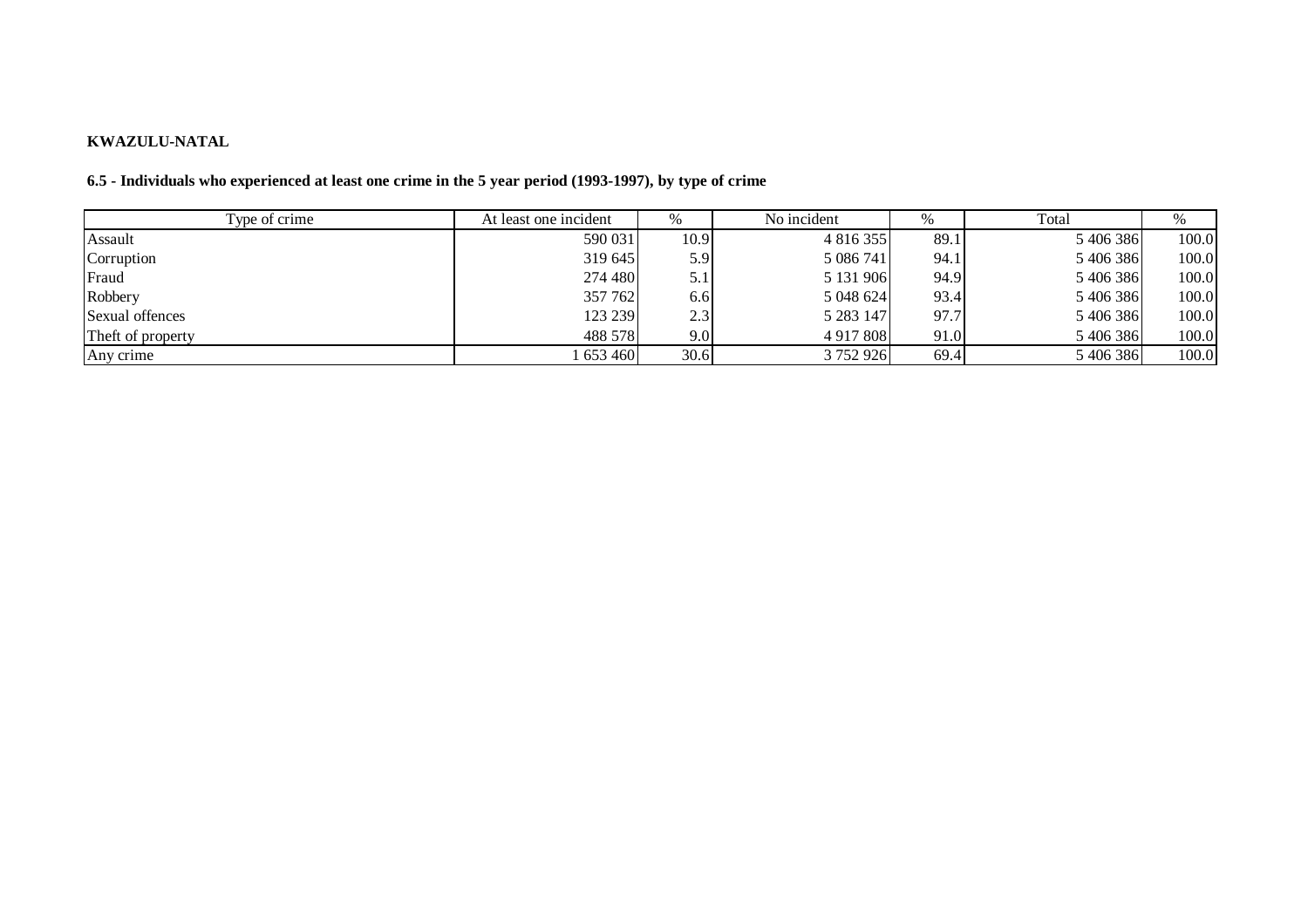#### **NORTH WEST**

# 6.6 - Individuals who experienced at least one crime in the 5 year period (1993-1997), by type of crime

| Type of crime     | At least one incident | %    | No incident   | $\%$ | Total     |       |
|-------------------|-----------------------|------|---------------|------|-----------|-------|
| Assault           | 265 294               | 12.0 | 1 942 404     | 88.0 | 2 207 698 | 100.0 |
| Corruption        | 94 168                | 4.3  | 2 113 530     | 95.7 | 2 207 698 | 100.0 |
| Fraud             | 185 832               | 8.4  | 2 0 2 1 8 6 6 | 91.6 | 2 207 698 | 100.0 |
| Robbery           | 63 909                | 2.9  | 2 143 789     | 97.1 | 2 207 698 | 100.0 |
| Sexual offences   | 6 7 2 6               | 0.3  | 2 200 972     | 99.7 | 2 207 698 | 100.0 |
| Theft of property | 179 812               | 8.1  | 2 0 2 7 8 8 6 | 91.9 | 2 207 698 | 100.0 |
| Any crime         | 563 200               | 25.5 | 1 644 498     | 74.5 | 2 207 698 | 100.0 |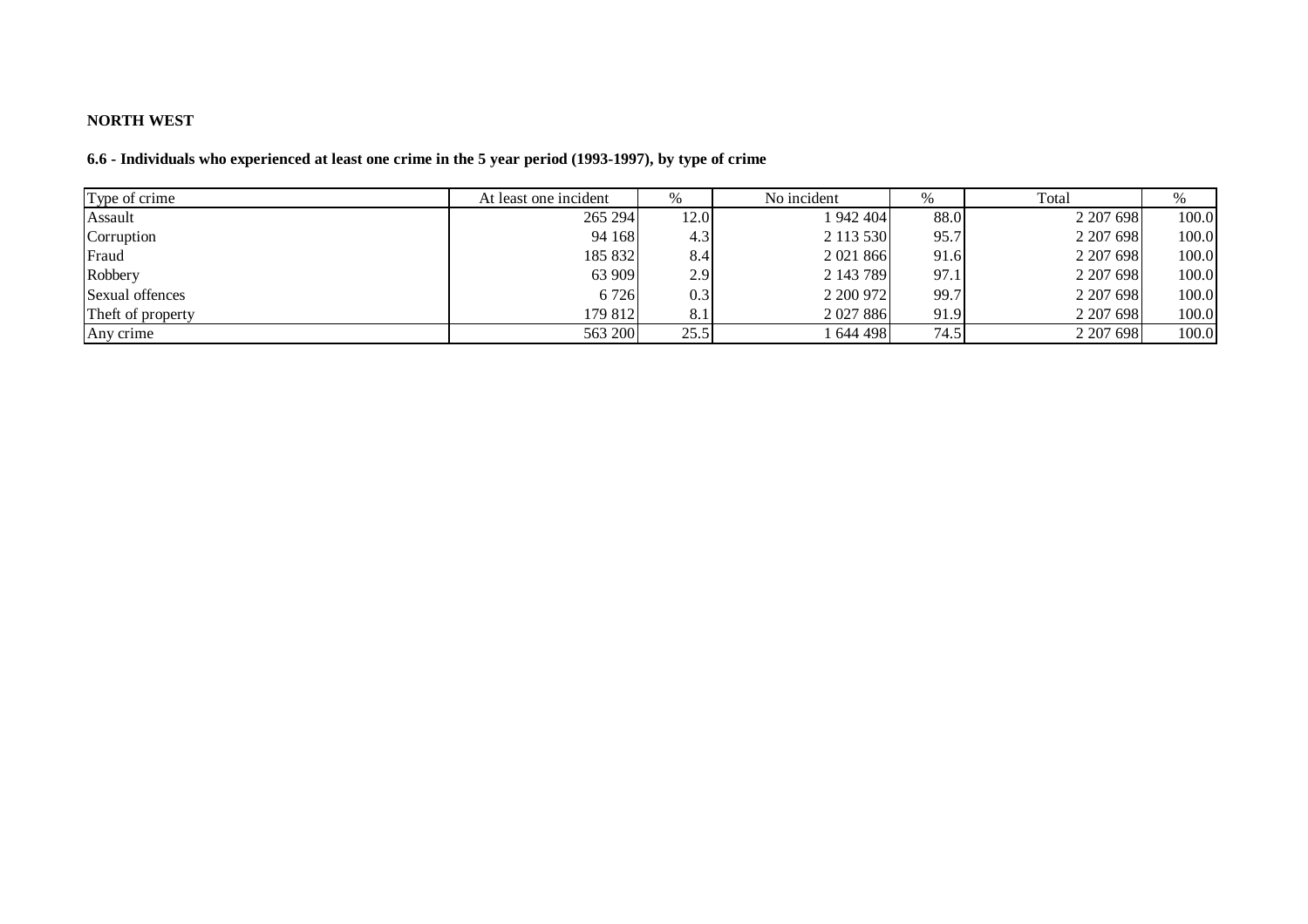# **GAUTENG**

# 6.7 - Individuals who experienced at least one crime in the 5 year period (1993-1997), by type of crime

| Type of crime     | At least one incident | %                | No incident   | $\%$ | Total         |       |
|-------------------|-----------------------|------------------|---------------|------|---------------|-------|
| Assault           | 399 654               | 7.2 <sub>1</sub> | 5 160 624     | 92.8 | 5 5 6 278     | 100.0 |
| Corruption        | 407 991               | 7.3 <sub>1</sub> | 5 152 287     | 92.7 | 5 5 6 278     | 100.0 |
| Fraud             | 399 615               | 7.2              | 5 160 663     | 92.8 | 5 5 6 0 2 7 8 | 100.0 |
| Robbery           | 372 881               | 6.7              | 5 187 397     | 93.3 | 5 5 6 0 2 7 8 | 100.0 |
| Sexual offences   | 34 000                | 0.6              | 5 5 2 6 2 7 8 | 99.4 | 5 5 6 0 2 7 8 | 100.0 |
| Theft of property | 610 624               | 11.0             | 4 9 4 6 5 4   | 89.0 | 5 5 6 0 2 7 8 | 100.0 |
| Any crime         | 600 933               | 28.8             | 3 9 5 9 3 4 5 | 71.2 | 5 5 6 278     | 100.0 |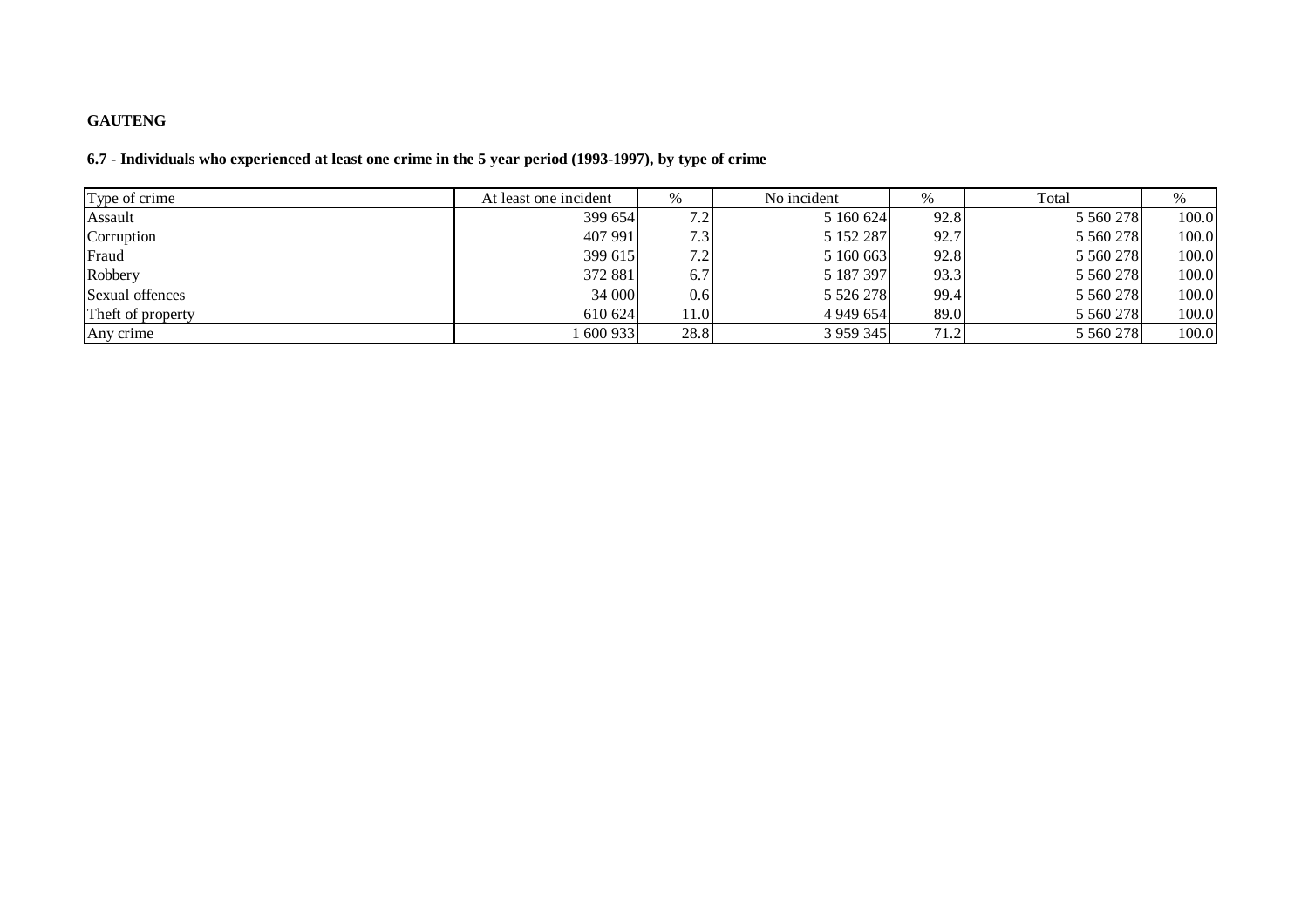### **MPUMALANGA**

# 6.8 - Individuals who experienced at least one crime in the 5 year period (1993-1997), by type of crime

| Type of crime     | At least one incident | $\%$ | No incident | $\%$ | Total   |       |
|-------------------|-----------------------|------|-------------|------|---------|-------|
| Assault           | 311 090               | 17.4 | 476872      | 82.6 | 787963  | 100.0 |
| Corruption        | 59 28 2               | 3.3  | 1728 681    | 96.7 | 787 963 | 100.0 |
| Fraud             | 85 046                | 4.8  | 1 702 917   | 95.2 | 787 963 | 100.0 |
| Robbery           | 74 170                | 4.1  | 713 793     | 95.9 | 787 963 | 100.0 |
| Sexual offences   | 31 177                |      | 1 756 786   | 98.3 | 787963  | 100.0 |
| Theft of property | 185 399               | 10.4 | 1 602 564   | 89.6 | 787 963 | 100.0 |
| Any crime         | 602 096               | 33.7 | 185 866     | 66.3 | 787 963 | 100.0 |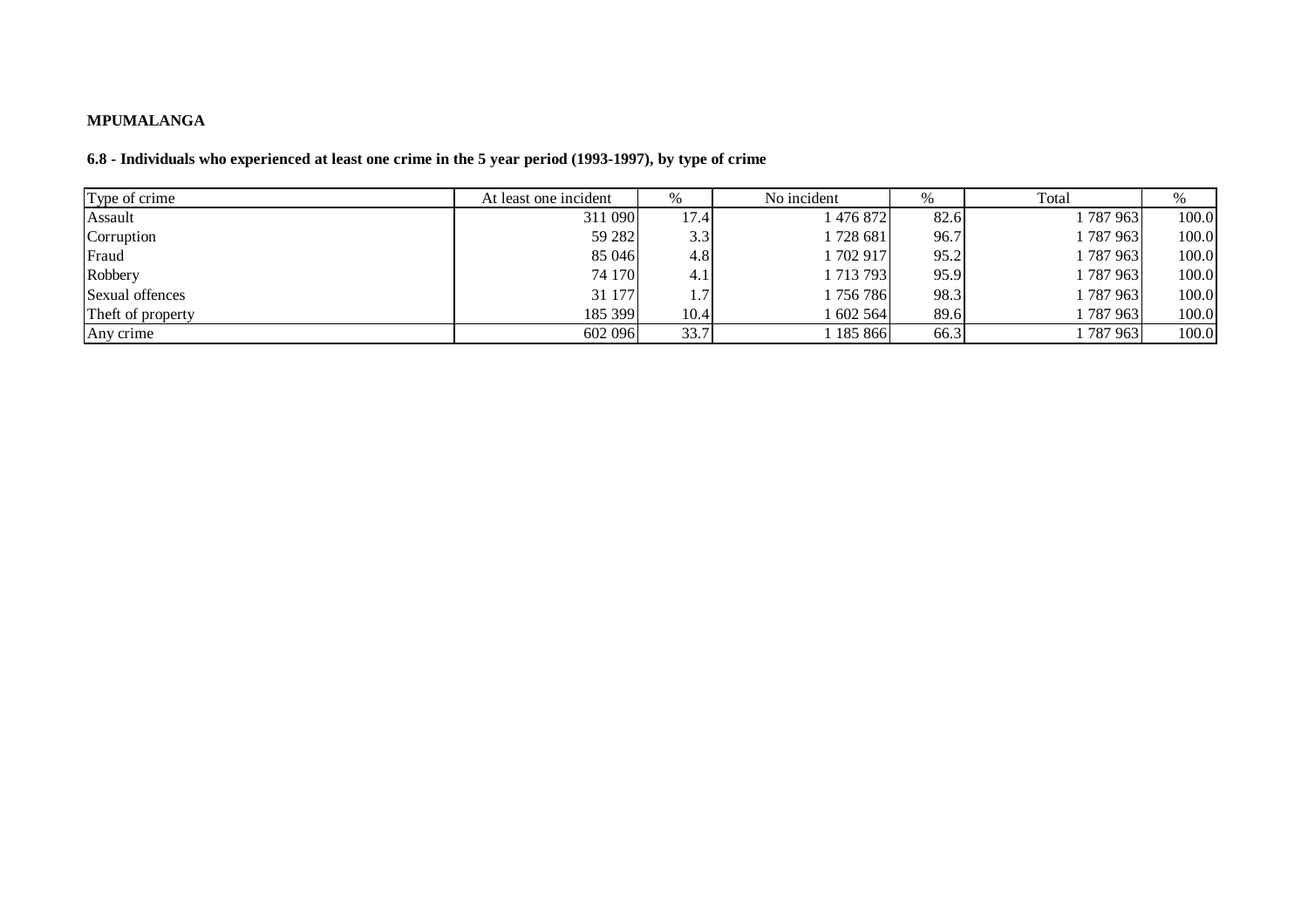# **NORTHERN PROVINCE**

# 6.9 - Individuals who experienced at least one crime in the 5 year period (1993-1997), by type of crime

| Type of crime     | At least one incident | %                | No incident | %    | Total     | 70    |
|-------------------|-----------------------|------------------|-------------|------|-----------|-------|
| Assault           | 191 281               | 6.8              | 2 619 279   | 93.2 | 2 810 560 | 100.0 |
| Corruption        | 39 940                | 1.4              | 2 770 620   | 98.6 | 2 810 560 | 100.0 |
| Fraud             | 49 689                | 1.8              | 2 760 871   | 98.2 | 2 810 560 | 100.0 |
| Robbery           | 64 3 2 6              | 2.3              | 2 746 234   | 97.7 | 2 810 560 | 100.0 |
| Sexual offences   | 29 160                | 1.0 <sub>l</sub> | 2 781 400   | 99.0 | 2 810 560 | 100.0 |
| Theft of property | 168 166               | 6.0              | 2 642 393   | 94.0 | 2 810 560 | 100.0 |
| Any crime         | 146 579               | 26.1             | 414 061     | 73.9 | 560 639   | 100.0 |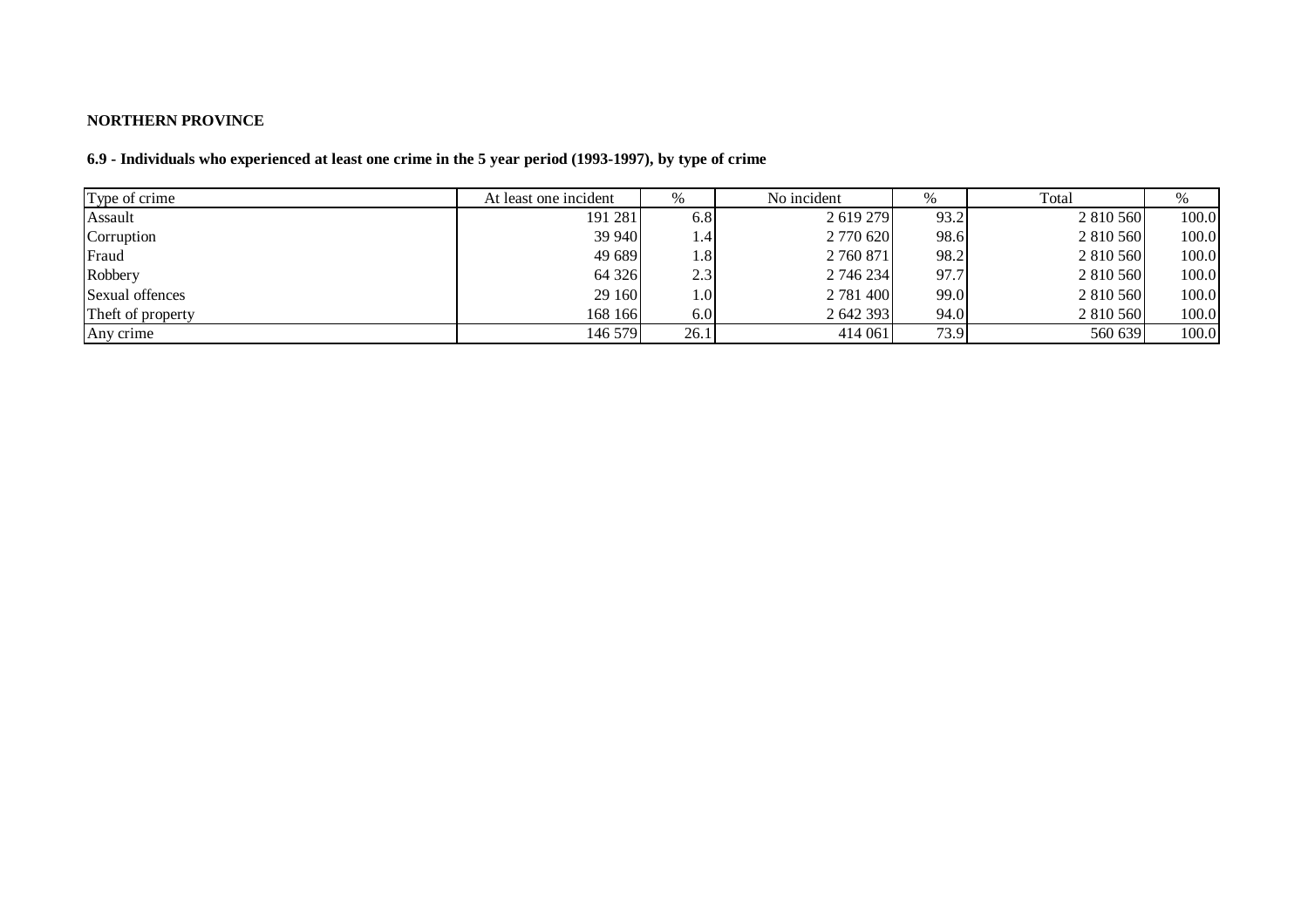6.10 - Number of individuals in urban and non-urban areas who experienced at least one crime for the 5 year period (1993-1997), by province

|                     |                    | Urban      |            | Non-urban          |             |               |  |
|---------------------|--------------------|------------|------------|--------------------|-------------|---------------|--|
| Province            | At least one crime | No crime   | Total      | At least one crime | No crime    | Total         |  |
| Eastern Cape        | 556 679            | 1092271    | 1648950    | 692 447            | 1 427 951   | 2 120 397     |  |
| <b>Free State</b>   | 499 786            | 774 249    | 1 274 035  | 194 537            | 339 418     | 533 955       |  |
| Gauteng             | 1 552 423          | 3 695 783  | 5 248 206  | 48 5 10            | 263 562     | 312072        |  |
| KwaZulu-Natal       | 996 280            | 2 175 518  | 3 171 798  | 657 180            | 1 577 409   | 2 2 3 4 5 8 8 |  |
| Mpumalanga          | 248 505            | 505 569    | 754 074    | 353 591            | 680 297     | 1033888       |  |
| North West          | 326 663            | 742 292    | 1 068 955  | 236 537            | 902 206     | 1 138 743     |  |
| Northern Cape       | 125 9091           | 325 908    | 451 817    | 20 670             | 88 153      | 108 823       |  |
| Northern Province   | 50476              | 272 075    | 322 551    | 407 186            | 2 080 823   | 2 488 009     |  |
| <b>Western Cape</b> | 589 158            | 990 932    | 2 580 090  | 49 179             | 168788      | 217 967       |  |
| Total               | 4 9 4 5 8 7 8      | 11 574 598 | 16 520 476 | 2 659 836          | 7 5 28 6 06 | 10 188 442    |  |

6.10.1 - Proportion of individuals in urban and non-urban areas who experienced at least one crime for the 5 year period (1993-1997), by province

|                     |                    | Urban    |       | Non-urban          |          |       |  |
|---------------------|--------------------|----------|-------|--------------------|----------|-------|--|
| Province            | At least one crime | No crime | Total | At least one crime | No crime | Total |  |
| Eastern Cape        | 33.8               | 66.2     | 100.0 | 32.7               | 67.3     | 100.0 |  |
| <b>Free State</b>   | 39.2               | 60.8     | 100.0 | 36.4               | 63.6     | 100.0 |  |
| Gauteng             | 29.6               | 70.4     | 100.0 | 15.5               | 84.5     | 100.0 |  |
| KwaZulu-Natal       | 31.4               | 68.6     | 100.0 | 29.4               | 70.6     | 100.0 |  |
| Mpumalanga          | 33.0               | 67.0     | 100.0 | 34.2               | 65.8     | 100.0 |  |
| North West          | 30.6               | 69.4     | 100.0 | 20.8               | 79.2     | 100.0 |  |
| Northern Cape       | 27.9               | 72.1     | 100.0 | 19.0               | 81.0     | 100.0 |  |
| Northern Province   | 15.6               | 84.4     | 100.0 | 16.4               | 83.6     | 100.0 |  |
| <b>Western Cape</b> | 22.8               | 77.2     | 100.0 | 22.6               | 77.4     | 100.0 |  |
| Total               | 29.9               | 70.1     | 100.0 | 26.1               | 73.9     | 100.0 |  |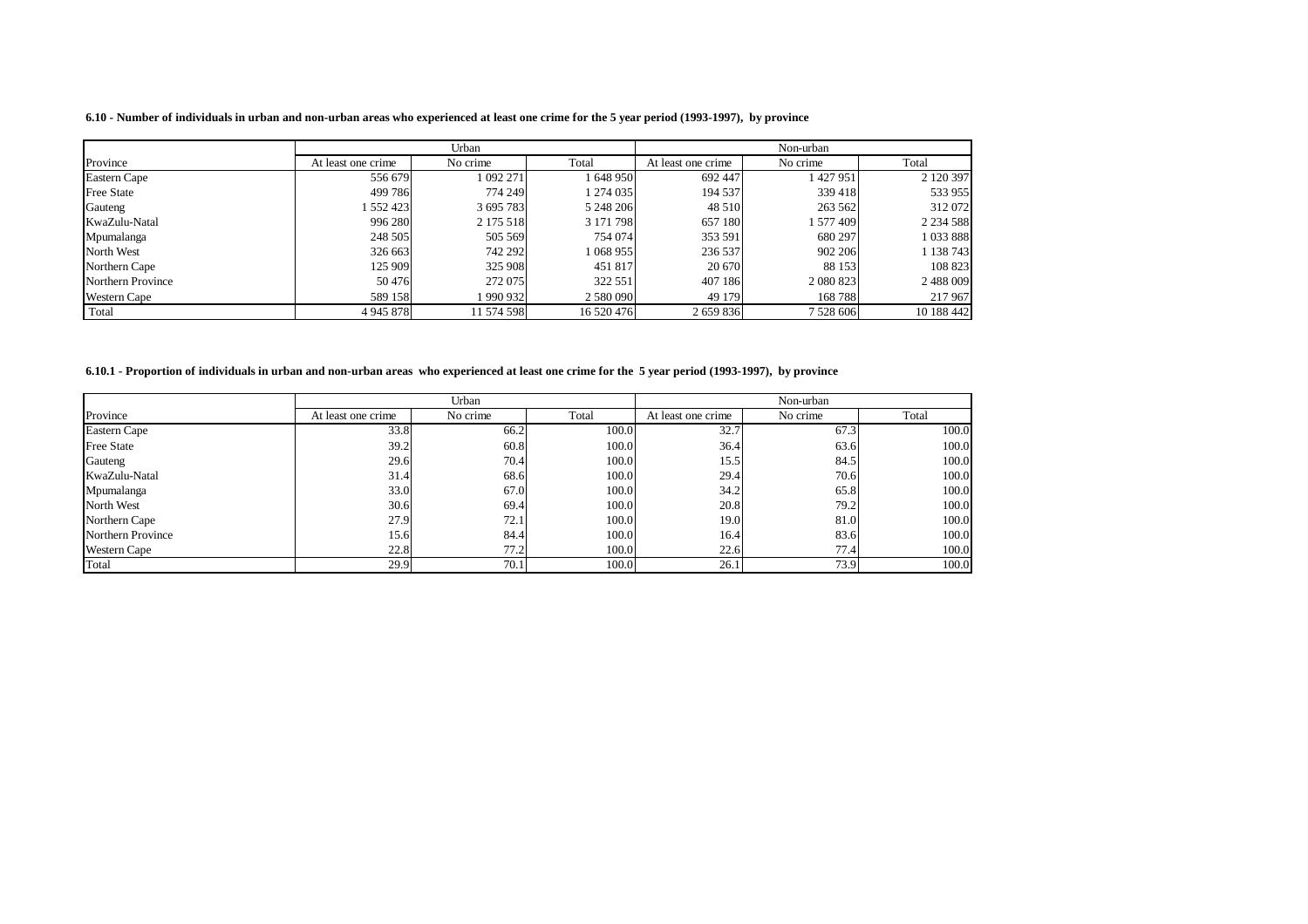| 6.11 - Individuals who experienced at least one crime in the 5 year period (1993-1997), by type of crime and gender |  |  |
|---------------------------------------------------------------------------------------------------------------------|--|--|
|---------------------------------------------------------------------------------------------------------------------|--|--|

| Gender      | Type of crime     | At least one incident | $\%$ | No incident** | %    | Total      | %     |
|-------------|-------------------|-----------------------|------|---------------|------|------------|-------|
|             |                   |                       |      |               |      |            |       |
|             | Assault           | 501 275               | 12.0 | 11 046 060    | 88.0 | 12 547 335 | 100.0 |
|             | Corruption        | 758 416               | 6.0  | 11 788 918    | 94.0 | 12 547 335 | 100.0 |
| Male        | Fraud             | 808 581               | 6.4  | 11 738 753    | 93.6 | 12 547 335 | 100.0 |
|             | Robbery           | 903 090               | 7.2  | 11 644 245    | 92.8 | 12 547 335 | 100.0 |
|             | Sexual            | 67 128                | 0.5  | 12 480 207    | 99.5 | 12 547 335 | 100.0 |
|             | Theft of property | 388 899               | 11.1 | 11 158 435    | 88.9 | 12 547 335 | 100.0 |
|             | Assault           | 360 553               | 9.6  | 12 763 293    | 90.4 | 14 123 846 | 100.0 |
|             | Corruption        | 357 308               | 2.5  | 13 766 537    | 97.5 | 14 123 846 | 100.0 |
| Female      | Fraud             | 816 307               | 5.8  | 13 307 539    | 94.2 | 14 123 846 | 100.0 |
|             | Robbery           | 526 339               | 3.7  | 13 597 507    | 96.3 | 14 123 846 | 100.0 |
|             | Sexual            | 306 761               | 2.2  | 13 817 085    | 97.8 | 14 123 846 | 100.0 |
|             | Theft of property | 494 180               | 10.6 | 12 629 666    | 89.4 | 14 123 846 | 100.0 |
| Any crime * |                   | 7 605 715             | 28.5 | 19 103 204    | 71.5 | 26 708 919 | 100.0 |

\*\* Includes don't know and missing value \* Includes unknown gender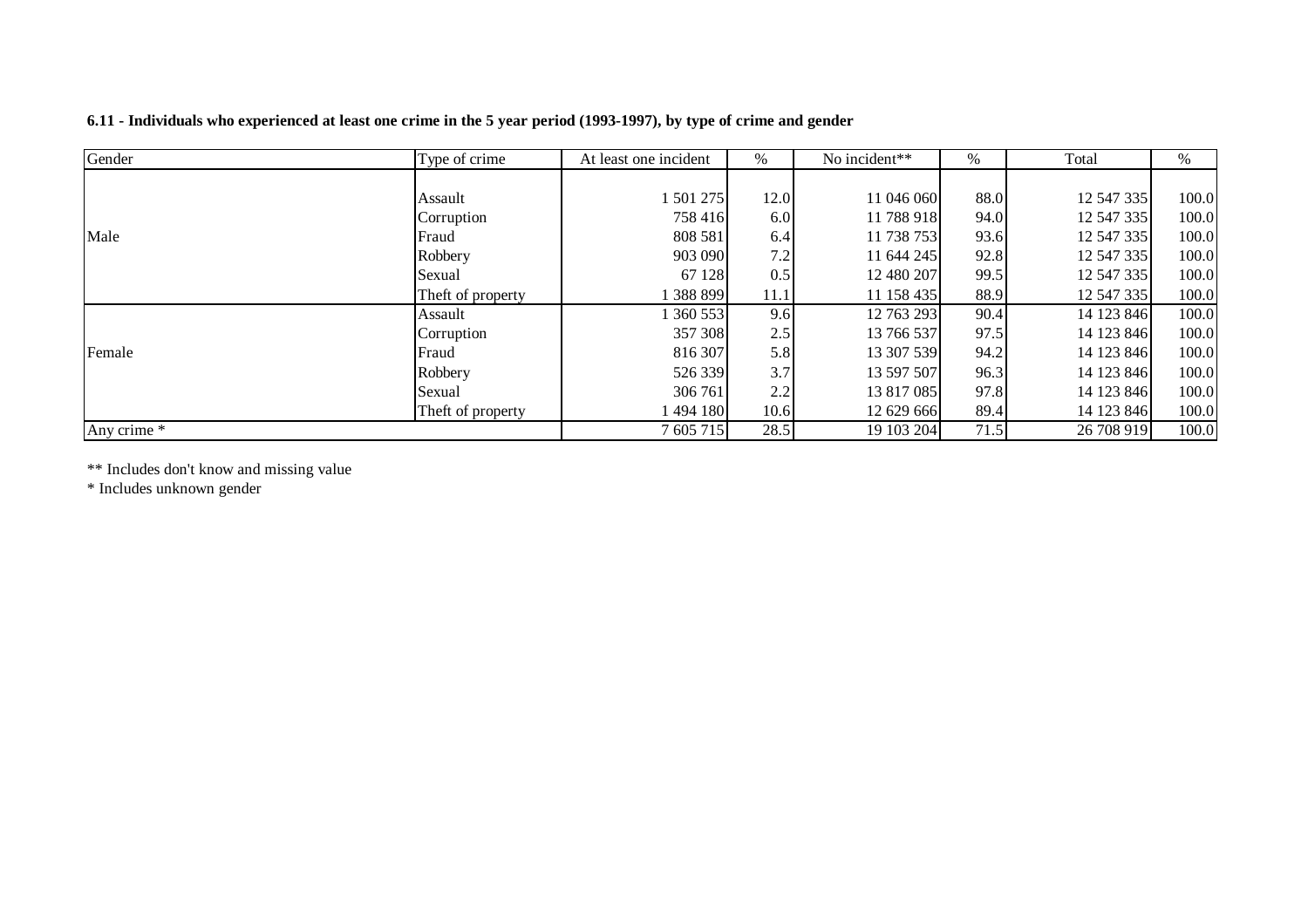|  |  |  |  |  | 6.12 - Type of crime, by age of the victim and identity of the offender, 1993-1997 |
|--|--|--|--|--|------------------------------------------------------------------------------------|
|--|--|--|--|--|------------------------------------------------------------------------------------|

| Type of crime   |            | Age of the victim   Did not know offender/s |       | Known by sight only |      | Did not see offender/s | $\%$ | Known by name | $\%$  | Not stated | $\%$          | Total         | %     |
|-----------------|------------|---------------------------------------------|-------|---------------------|------|------------------------|------|---------------|-------|------------|---------------|---------------|-------|
|                 | 16-25      | 152 160                                     | 15.8  | 238 730             | 24.8 | 3 7 4 0                | 0.4  | 556 440       | 57.9  | 10761      | 1.1           | 961 832       | 100.0 |
|                 | $26 - 35$  | 115 217                                     | 16.3  | 88 677              | 12.5 | 59 490                 | 8.4  | 430 674       | 60.8  | 14 571     | 2.1           | 708 628       | 100.0 |
| Assault         | 36-45      | 118 714                                     | 22.6  | 73 821              | 14.1 | 20 3 89                | 3.9  | 292 672       | 55.7  | 19 5 43    | 3.7           | 525 139       | 100.0 |
|                 | $46 - 55$  | 42 9 84                                     | 13.8  | 52 068              | 16.8 |                        | 0.0  | 215 529       | 69.4  |            | 0.0           | 310 580       | 100.0 |
|                 | 56-65      | 94 5 52                                     | 43.7  | 16 872              | 7.8  | 5 3 6 0                | 2.5  | 99 344        | 46.0  |            | 0.0           | 216 129       | 100.0 |
|                 | $65+$      | 26 3 35                                     | 21.7  | 17 540              | 14.5 | 4 4 3 1                | 3.7  | 72 887        | 60.1  |            | 0.0           | 121 193       | 100.0 |
|                 | Not stated |                                             | 0.0   |                     | 0.0  |                        | 0.0  | 18 3 26       | 100.0 |            | 0.0           | 18 3 26       | 100.0 |
| Total           |            | 549 963                                     | 19.2  | 487 709             | 17.0 | 93 410                 | 3.3  | 1685871       | 58.9  | 44 875     | 1.6           | 2861828       | 100.0 |
|                 | $16-25$    | 19 550                                      | 13.6  | 30 591              | 21.2 |                        |      | 90 253        | 62.6  | 3 8 4 0    | 2.7           | 144 233       | 100.0 |
|                 | $26 - 35$  | 26 5 14                                     | 24.9  | 13 3 65             | 12.6 |                        |      | 66 481        | 62.5  |            | 0.0           | 106 360       | 100.0 |
| Sexual offences | 36-45      | 15 7 19                                     | 25.2  |                     | 0.0  |                        |      | 46 551        | 74.8  |            | 0.0           | 62 270        | 100.0 |
|                 | 46-55      | 15 882                                      | 76.2  |                     | 0.0  |                        |      | 4 9 6 2       | 23.8  |            | 0.0           | 20 844        | 100.0 |
|                 | 56-65      |                                             | 0.0   |                     | 0.0  | 3 4 0 3                | 13.1 | 22 630        | 86.9  |            | 0.0           | 26 033        | 100.0 |
|                 | $65+$      | 2 8 7 1                                     | 44.8  |                     | 0.0  |                        |      | 3 5 3 8       | 55.2  |            | 0.0           | 6409          | 100.0 |
|                 | Not stated | 7 7 4 0                                     | 100.0 |                     | 0.0  |                        |      |               | 0.0   |            | 0.0           | 7 740         | 100.0 |
| Total           |            | 88 276                                      | 23.6  | 43 956              | 11.8 | 3 4 0 3                | 0.9  | 234 415       | 62.7  | 3 8 4 0    | 1.0           | 373 889       | 100.0 |
| Grand total     |            | 638 238                                     | 19.7  | 531 665             | 16.4 | 96 813                 | 3.0  | 1 920 286     | 59.3  | 48715      | $1.5^{\circ}$ | 3 2 3 5 7 1 7 | 100.0 |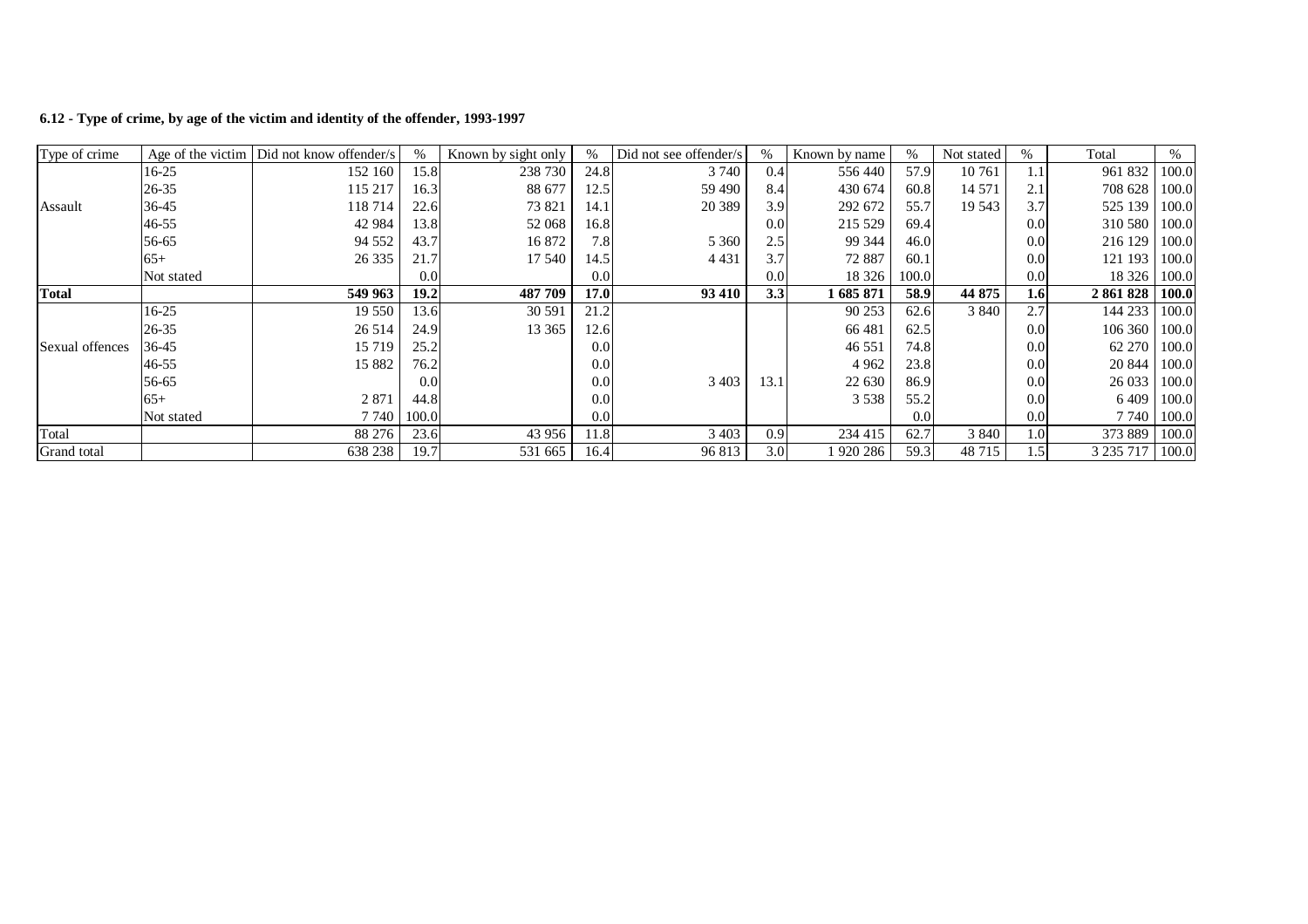#### **6.13 - Type of crime, by actual place of occurrence, 1993-1997**

| Place of occurrence                 | Assault   | $\%$  | Robbery involving force | %     | Sexual offences | %     | Theft of personal property | $\%$             |
|-------------------------------------|-----------|-------|-------------------------|-------|-----------------|-------|----------------------------|------------------|
| Inside a dwelling                   | 859 281   | 30.6  | 164 096                 | 12.0  | 177 560         | 47.5  | 898 903                    | 31.6             |
| Outside on property of dwelling     | 662 868   | 23.6  | 109 172                 | 8.0   | 72 792          | 19.5  | 339 527                    | 11.9             |
| At the person's place of work       | 68 138    | 2.4   | 44 5 38                 | 3.3   |                 | 0.0   | 86 141                     | 3.0              |
| Outside shop/on the street/alleyway | 599 689   | 21.4  | 551 915                 | 40.4  | 388             | 0.4   | 434 453                    | 15.3             |
| Inside shop/shopping, business ctr  | 201 472   | 7.2   | 259 778                 | 19.0  | 3 5 2 6         | 0.9   | 493 796                    | 17.4             |
| Restaurant/pub/tavern/shebeen       | 113 955   | 4.1   | 57 0 20                 | 4.2   |                 | 0.0   | 73 252                     | 2.6              |
| Other place of entertainment        | 43 191    | 1.5   |                         | 0.0   | 8 600           | 2.3   | 30 877                     | 1.1              |
| Bus stop/taxi rank/train station    | 55 014    | 2.0   | 43 883                  | 3.2   | 12 3 20         | 3.3   | 160 738                    | 5.7 <sub>1</sub> |
| While travelling in car/bus/train   | 20 558    | 0.7   | 61883                   | 4.5   | 27 600          | 7.4   | 138 321                    | 4.9              |
| Open space                          | 94 179    | 3.4   | 42 781                  | 3.1   | 47 537          | 12.7  | 34 347                     | 1.2              |
| Indoor or outdoor parking lot       |           |       | 3 4 4 0                 | 0.3   |                 | 0.0   | 27 002                     | 0.9              |
| School/college/university           | 37 972    | 1.4'  | 21 5 13                 | 1.6   | 7 1 8 9         | 1.9   | 88 774                     | 3.1              |
| Other                               | 51 994    | 1.91  | 5 2 7 4                 | 0.4   | 15 377          | 4.1   | 36 253                     | 1.3              |
| Total                               | 2 808 311 | 100.0 | 1 365 292               | 100.0 | 373 889         | 100.0 | 2 842 383                  | 100.0            |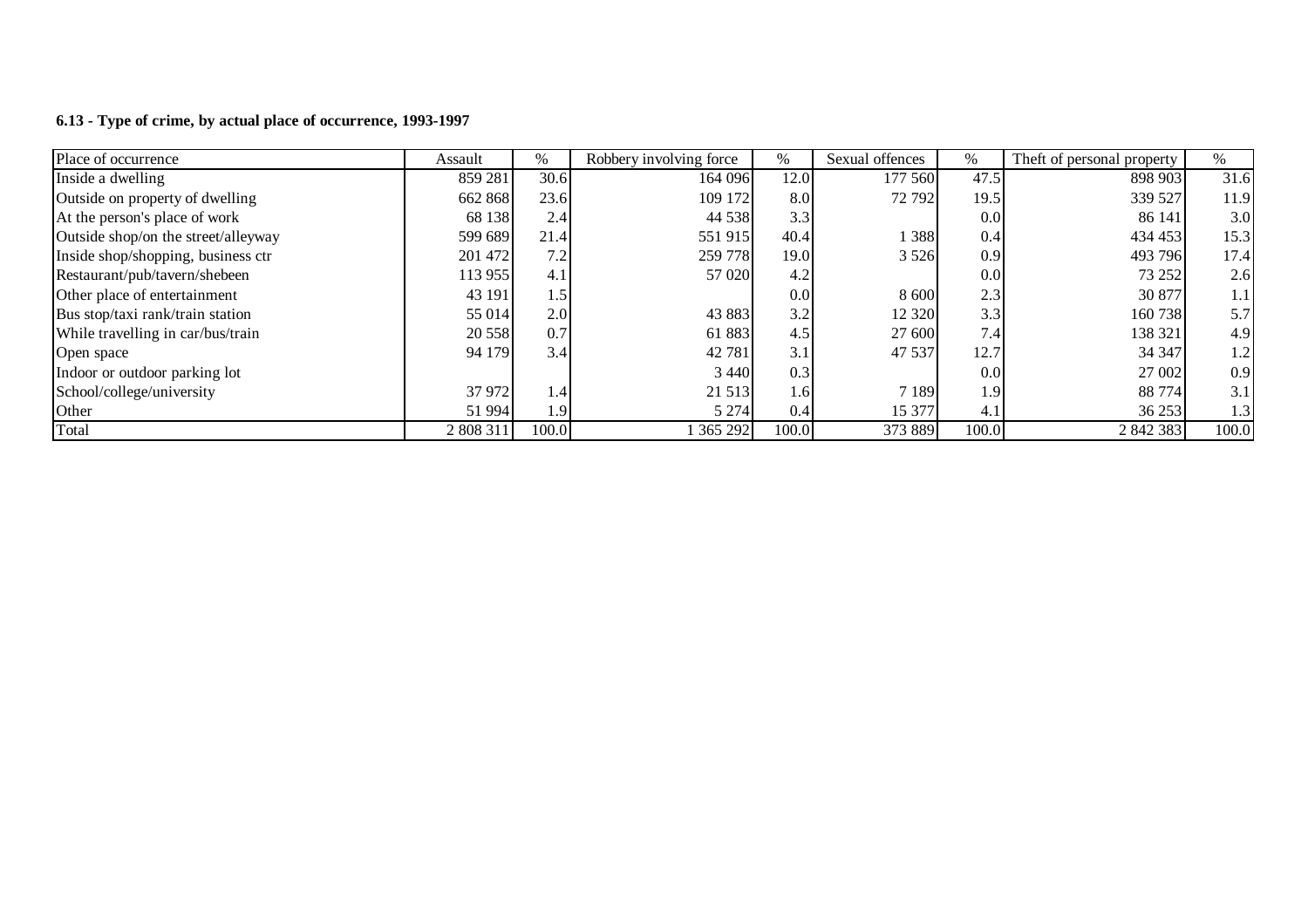### **SECTION 5: VIOLENT HOUSEHOLD CRIMES, 1997 \***

# **5.0 - Households which experienced at least one violent crime in 1997, by province**

| Province            | At least one violent crime | %   | No crime  | %    | Total       | %     |
|---------------------|----------------------------|-----|-----------|------|-------------|-------|
|                     |                            |     |           |      |             |       |
| Eastern Cape        | 34 402                     | 2.6 | 1 299 459 | 97.4 | 333 862     | 100.0 |
| <b>Free State</b>   | 34 896                     | 5.6 | 591 437   | 94.4 | 626 333     | 100.0 |
| Gauteng             | 69 3 66                    | 3.5 | 1898232   | 96.5 | 967598      | 100.0 |
| KwaZulu-Natal       | 62 604                     | 3.8 | 1 602 700 | 96.2 | 1665304     | 100.0 |
| Mpumalanga          | 24 380                     | 4.0 | 580 727   | 96.0 | 605 107     | 100.0 |
| North West          | 23 5 85                    | 3.3 | 698 067   | 96.7 | 721 652     | 100.0 |
| Northen Cape        | 2 4 0 5                    | 1.3 | 185 194   | 98.7 | 187 599     | 100.0 |
| Northern Province   | 1 3 4 6                    | 0.1 | 983 112   | 99.9 | 984 458     | 100.0 |
| <b>Western Cape</b> | 8 2 9 8                    | 0.8 | 969 236   | 99.2 | 977 534     | 100.0 |
| Total               | 261 283                    | 2.9 | 8 808 164 | 97.1 | 9 0 69 4 47 | 100.0 |

\* Violent household crimes include:

- Hijacking/attempted hijacking

- Deliberate damage of dwellings

- Deliberate killing or murder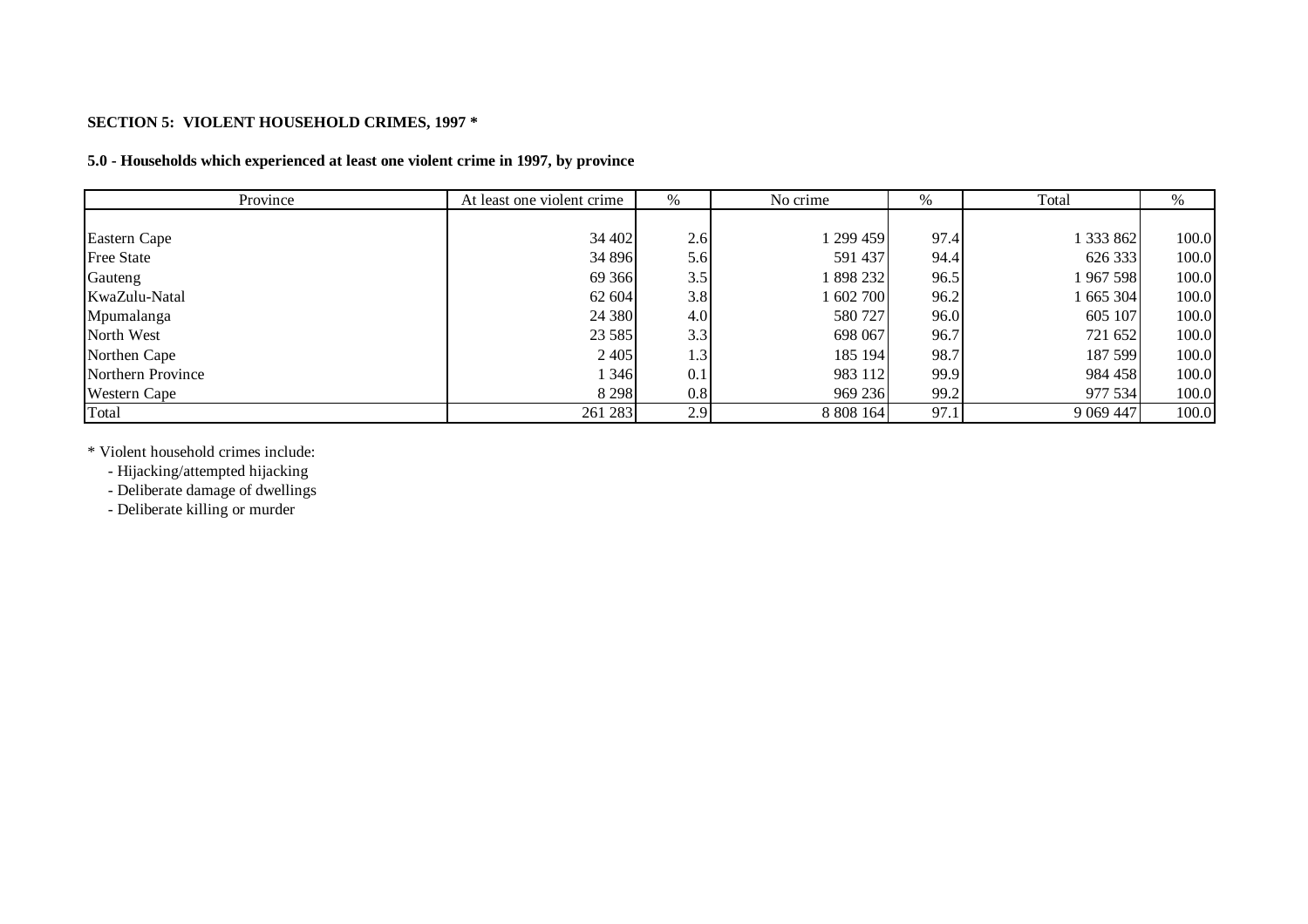|  | 5.1 - Number of households in urban and non-urban areas which experienced at least one violent crime in 1997, by province |
|--|---------------------------------------------------------------------------------------------------------------------------|
|--|---------------------------------------------------------------------------------------------------------------------------|

|                     |                            | Urban     |           | Non-urban                  |           |           |  |
|---------------------|----------------------------|-----------|-----------|----------------------------|-----------|-----------|--|
| Province            | At least one violent crime | No crime  | Total     | At least one violent crime | No crime  | Total     |  |
|                     |                            |           |           |                            |           |           |  |
| Eastern Cape        | 27 856                     | 539 604   | 567 460   | 6 5 4 7                    | 759 855   | 766 402   |  |
| <b>Free State</b>   | 32 902                     | 384 957   | 417 859   | 1994                       | 206 481   | 208 475   |  |
| Gauteng             | 69 366                     | 766430    | 835 796   |                            | 131 802   | 131 802   |  |
| KwaZulu-Natal       | 38 0 85                    | 936 628   | 974 714   | 24 5 19                    | 666 072   | 690 591   |  |
| Mpumalanga          | 12 795                     | 255 652   | 268 447   | 11 585                     | 325 074   | 336 660   |  |
| North West          | 14 169                     | 345 965   | 360 134   | 9416                       | 352 102   | 361 518   |  |
| Northen Cape        | 329                        | 148 566   | 149 895   | 1076                       | 36 628    | 37 704    |  |
| Northern Province   |                            | 104 335   | 104 335   | 346                        | 878 777   | 880 123   |  |
| <b>Western Cape</b> | 6 0 0 0                    | 893 334   | 899 333   | 2 2 9 8                    | 75 903    | 78 201    |  |
| Total               | 202 502                    | 5 375 471 | 5 577 973 | 58 781                     | 3 432 694 | 3 491 475 |  |

# 5.1.1 - Proportion of households in urban and non-urban areas which experienced at least one violent crime in 1997, by province

|                     |                            | Urban    |       | Non-urban                  |          |       |  |
|---------------------|----------------------------|----------|-------|----------------------------|----------|-------|--|
| Province            | At least one violent crime | No crime | Total | At least one violent crime | No crime | Total |  |
| Eastern Cape        | 4.9                        | 95.1     | 100.0 | 0.9                        | 99.1     | 100.0 |  |
| <b>Free State</b>   | 7.9I                       | 92.1     | 100.0 | 1.0                        | 99.0     | 100.0 |  |
| Gauteng             | 3.8                        | 96.2     | 100.0 | 0.0                        | 100.0    | 100.0 |  |
| KwaZulu-Natal       | 3.9                        | 96.1     | 100.0 | 3.6                        | 96.4     | 100.0 |  |
| Mpumalanga          | 4.8                        | 95.2     | 100.0 | 3.4                        | 96.6     | 100.0 |  |
| North West          | 3.9                        | 96.1     | 100.0 | 2.6                        | 97.4     | 100.0 |  |
| Northen Cape        | 0.9                        | 99.1     | 100.0 | 2.9                        | 97.1     | 100.0 |  |
| Northern Province   | 0.0                        | 100.0    | 100.0 | 0.2                        | 99.8     | 100.0 |  |
| <b>Western Cape</b> | 0.7                        | 99.3     | 100.0 | 2.9                        | 97.1     | 100.0 |  |
| Total               | 3.6                        | 96.4     | 100.0 |                            | 98.3     | 100.0 |  |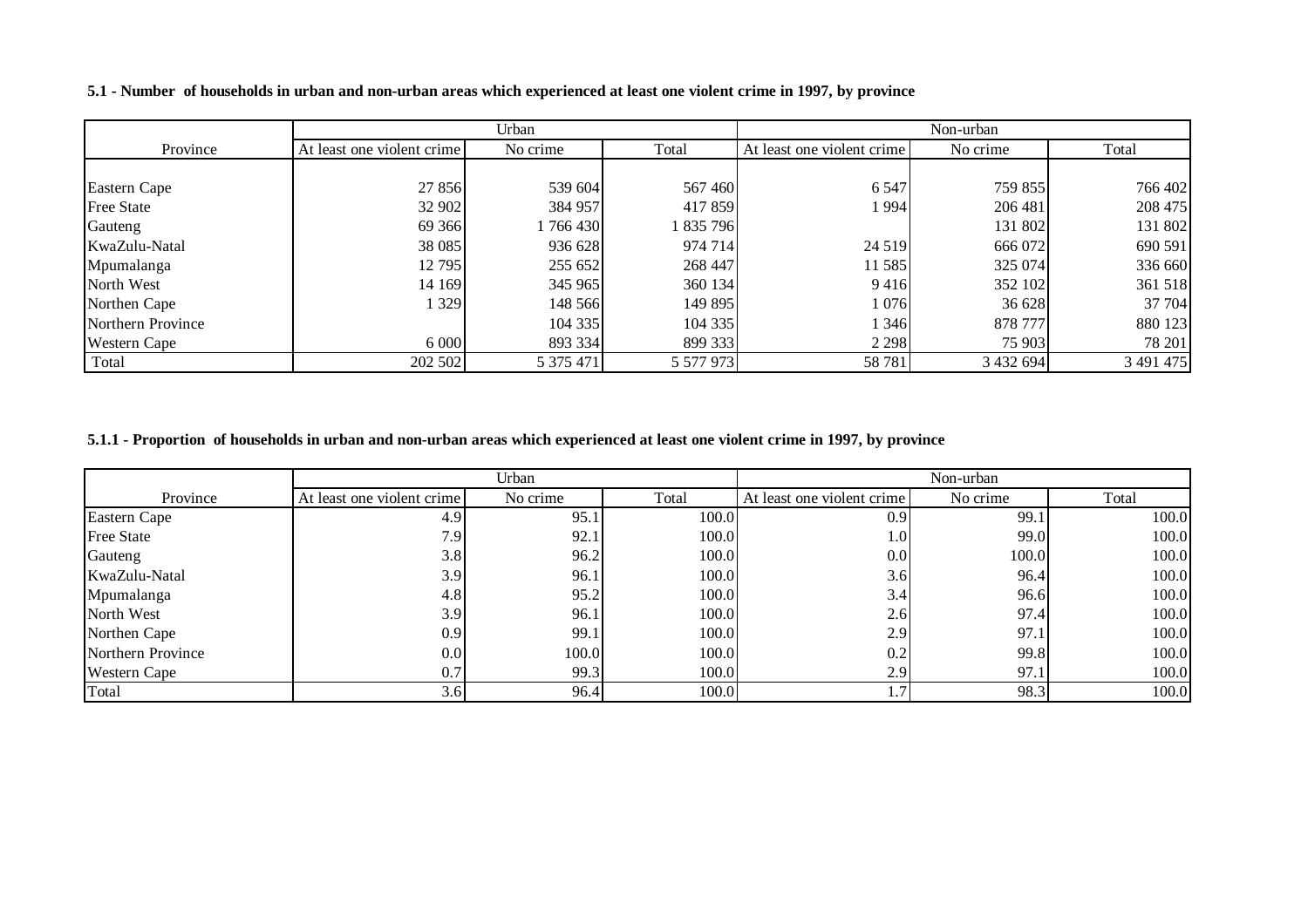| 5.2 - Households which experienced at least one violent crime in 1997, by total annual household income |  |
|---------------------------------------------------------------------------------------------------------|--|
|---------------------------------------------------------------------------------------------------------|--|

| Total annual household income in rands | At least one violent crime | $\%$ | No crime    | %    | Total              | %     |
|----------------------------------------|----------------------------|------|-------------|------|--------------------|-------|
|                                        |                            |      |             |      |                    |       |
| $0 - 2999$                             | 52 798                     | 2.9  | 1738568     | 97.1 | 791 366            | 100.0 |
| 3 000 - 5 999                          | 24 8 36                    | 1.4  | 1 707 904 1 | 98.6 | ا 732 741          | 100.0 |
| 6 000 -11 999                          | 35 138                     | 2.7  | 286 122     | 97.3 | 321 260            | 100.0 |
| $12000 - 23999$                        | 33 306                     | 2.7  | 183 914     | 97.3 | l 217 221 <b>I</b> | 100.0 |
| $24000 - 47999$                        | 36 352                     | 3.7  | 951 425     | 96.3 | 987 777            | 100.0 |
| 48 000 - 95 999                        | 50 809                     | 7.7  | 611 684     | 92.3 | 662 493            | 100.0 |
| $96000 +$                              | 10 953                     | 2.9  | 363 253     | 97.1 | 374 206            | 100.0 |
| Unstated                               | 17 091                     | 1.7' | 965 293     | 98.3 | 982 384            | 100.0 |
| Total                                  | 261 283                    | 2.9  | 8 808 164   | 97.1 | 9 0 69 4 47        | 100.0 |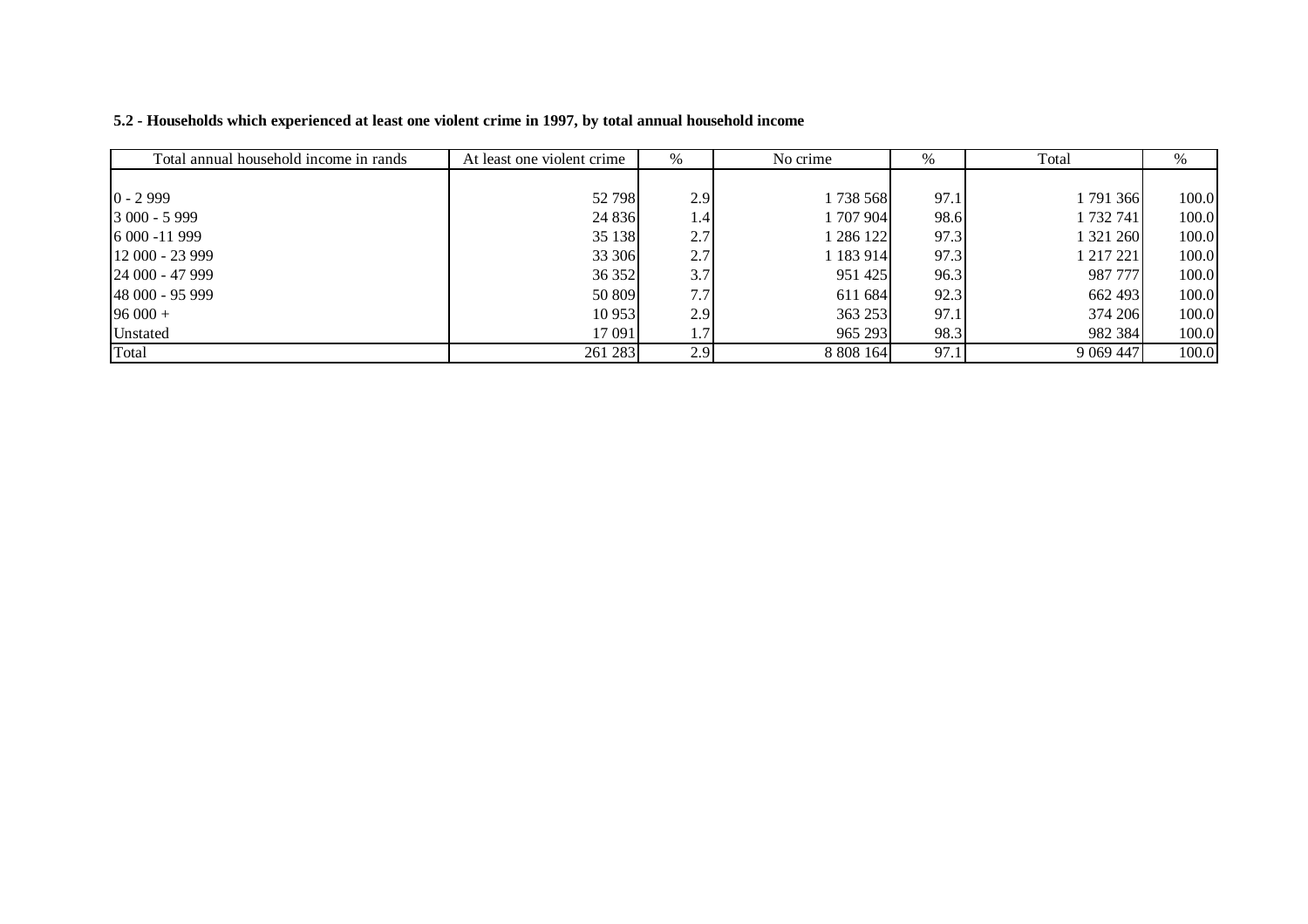### **5.3 - Households which experienced at least one violent crime in 1997, by type of settlement**

| Type of settlement    | At least one violent crime | %   | No crime  | %     | Total         | %     |
|-----------------------|----------------------------|-----|-----------|-------|---------------|-------|
|                       |                            |     |           |       |               |       |
| Urban, formal         | 169 260                    | 3.9 | 4 141 618 | 96.1  | 4 3 1 0 8 7 8 | 100.0 |
| Urban, informal       | 33 241                     | 2.6 | 233 853   | 97.4  | 1267094       | 100.0 |
| Non-urban traditional | 48 825                     | 1.8 | 2 740 187 | 98.2  | 2789012       | 100.0 |
| Commercial farms      | 9 2 5 1                    | 2.0 | 459 179   | 98.0  | 468 430       | 100.0 |
| Non-urban, other      | 705                        | 0.3 | 207 753   | 99.7  | 208 458       | 100.0 |
| Unstated              |                            | 0.0 | 25 576    | 100.0 | 25 5 7 6 1    | 100.0 |
| Total                 | 261 283                    | 2.9 | 8 808 164 | 97.1  | 9 0 69 4 47   | 100.0 |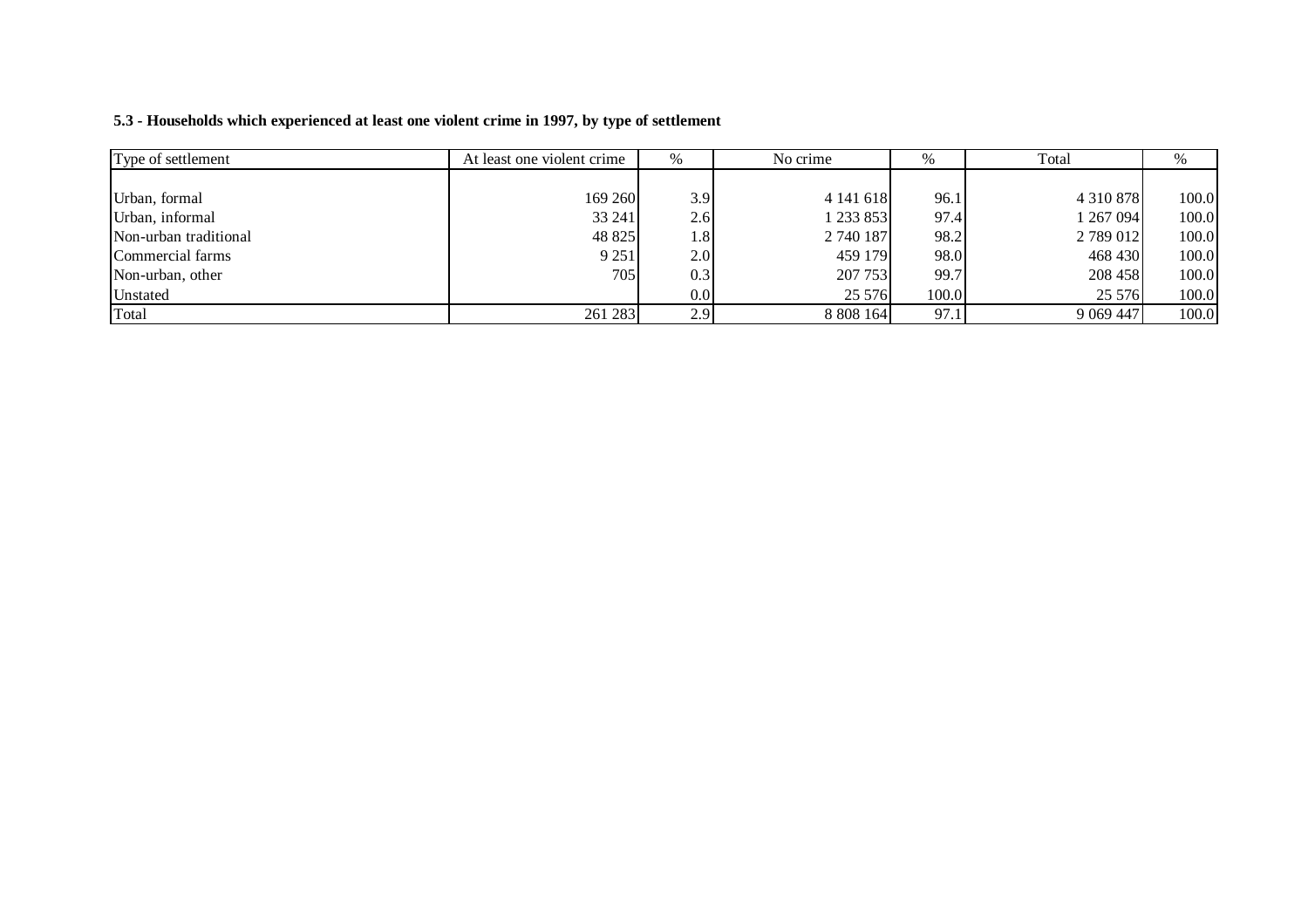| 5.4 - Households which experienced at least one violent crime in 1997, by population group |  |  |  |  |
|--------------------------------------------------------------------------------------------|--|--|--|--|
|--------------------------------------------------------------------------------------------|--|--|--|--|

| Population Group | At least one violent crime | %    | No crime  | $\%$  | Total       | %     |
|------------------|----------------------------|------|-----------|-------|-------------|-------|
|                  |                            |      |           |       |             |       |
| African/Black    | 175 625 1                  | 2.7  | 6 374 235 | 97.3  | 6 549 860   | 100.0 |
| Coloured         | 16714                      | 2.4  | 675 379   | 97.6  | 692 094     | 100.0 |
| Indian/Asian     | 277                        | 0.4  | 314 173   | 99.6  | 315 450     | 100.0 |
| White            | 63 639                     | 4.3  | 403 044   | 95.7  | 466 682     | 100.0 |
| Other            |                            |      | 7628      | 100.0 | 7628        | 100.0 |
| Unstated         | 4 0 28                     | 10.7 | 33 705    | 89.3  | 37 733      | 100.0 |
| Total            | 261 283                    | 2.9  | 8 808 164 | 97.1  | 9 0 69 4 47 | 100.0 |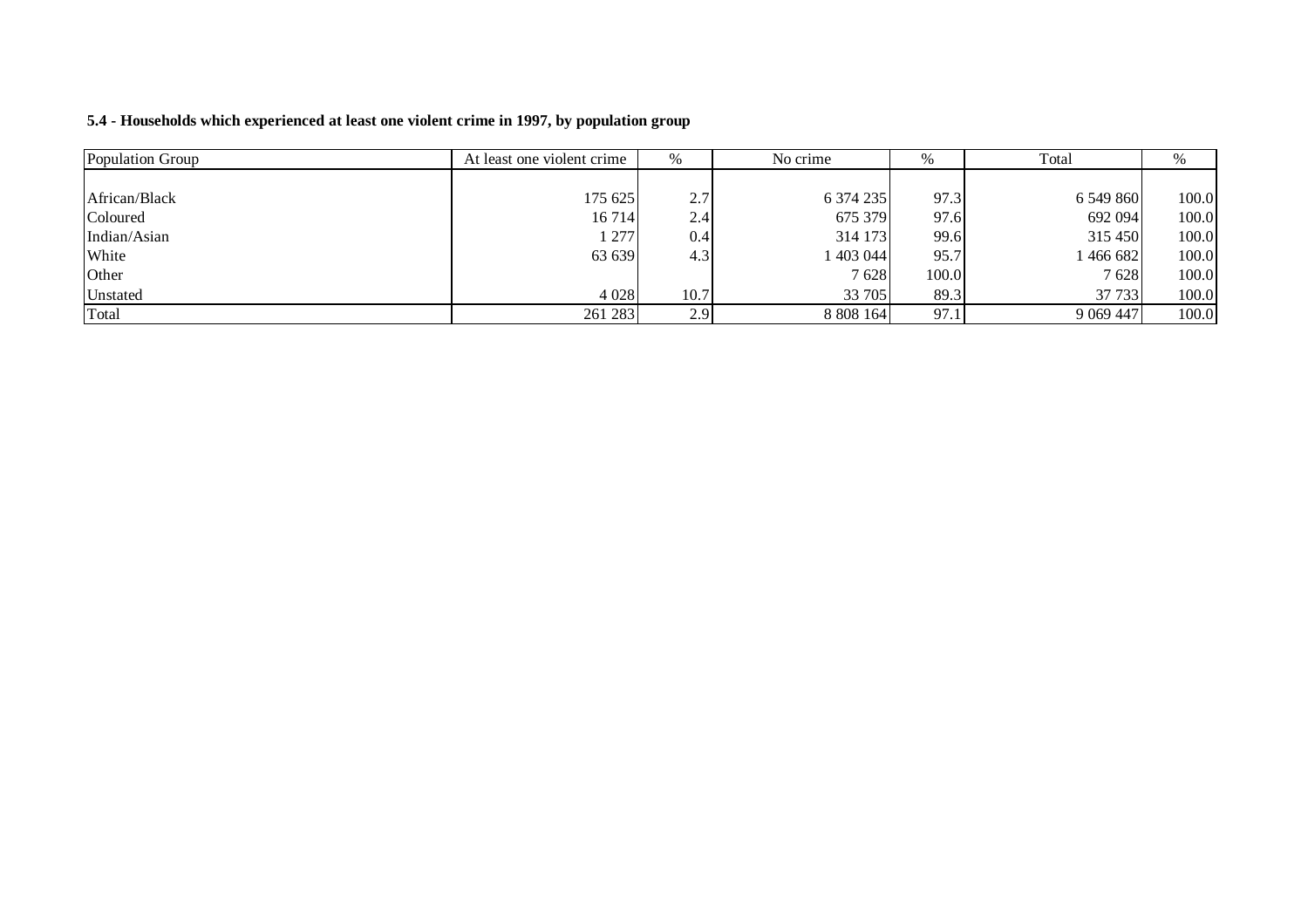| Age of household head (Years) | At least one violent crime | $\%$          | No crime  | %    | Total       | %     |
|-------------------------------|----------------------------|---------------|-----------|------|-------------|-------|
|                               |                            |               |           |      |             |       |
| $16-25$                       | 20 20 1                    | 2.4           | 813 184   | 97.6 | 833 385     | 100.0 |
| $26 - 35$                     | 69 721                     | 3.9           | 1 727 256 | 96.1 | 1 796 977   | 100.0 |
| 36-45                         | 50 232                     | 2.5           | 1 969 138 | 97.5 | 2 019 371   | 100.0 |
| 46-55                         | 56 320                     | 3.4           | 1 603 457 | 96.6 | 1 659 777   | 100.0 |
| 56-65                         | 24 120                     | $1.7^{\circ}$ | 1 405 517 | 98.3 | 1 429 637   | 100.0 |
| $65+$                         | 26 30 6                    | 6.0           | 408 800   | 94.0 | 435 106     | 100.0 |
| Unstated                      | 14 3 8 3                   | $1.6$         | 880 812   | 98.4 | 895 195     | 100.0 |
| Total                         | 261 283                    | 2.9           | 8 808 164 | 97.1 | 9 0 69 4 47 | 100.0 |

#### **5.5 - Households which experienced at least one violent crime in 1997, by age of household head**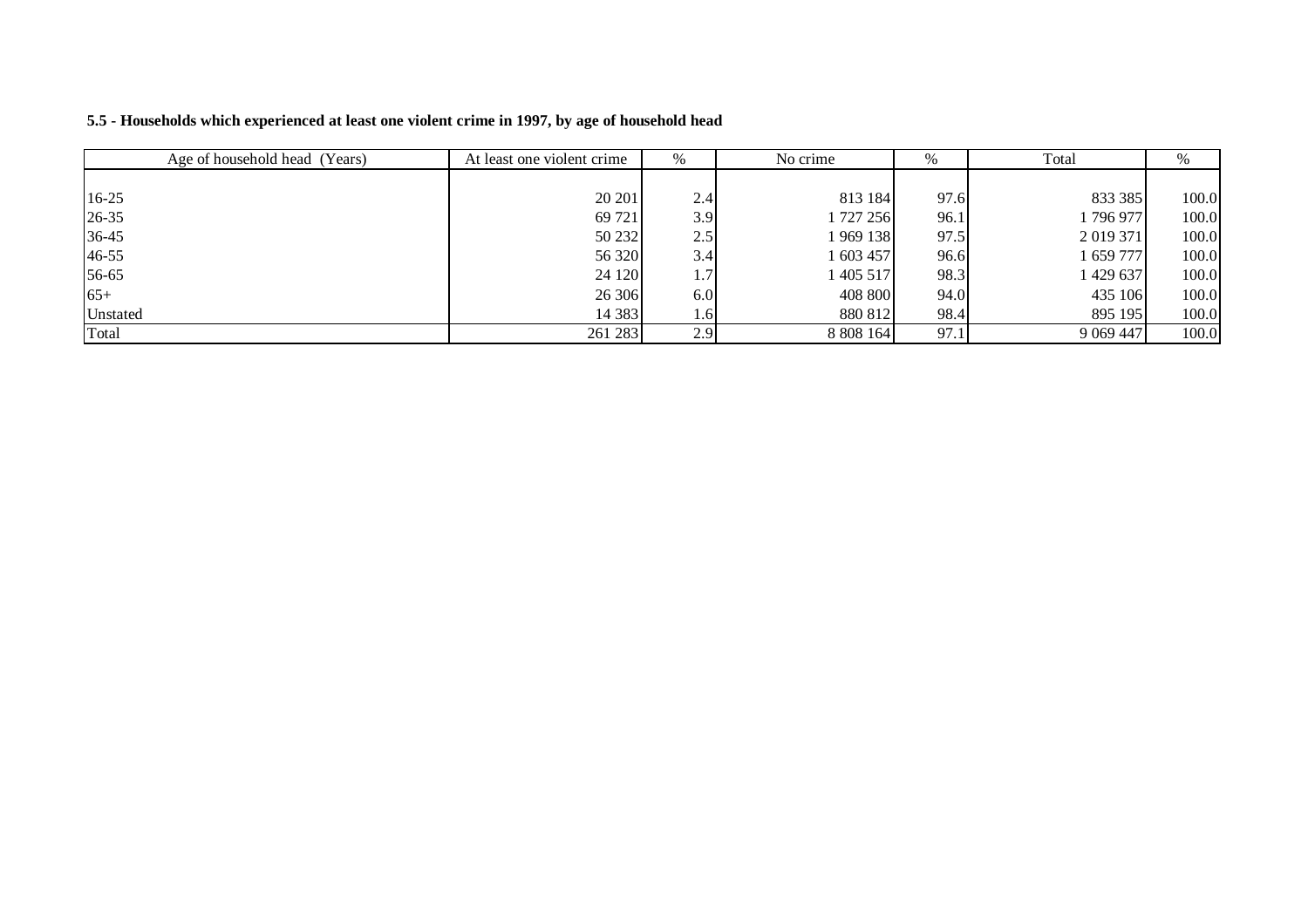#### 5.6 - Number of households which experienced at least one violent crime in 1997, by province and gender of the household head

|                     | Female                     |               |               |                            | Male      |               |
|---------------------|----------------------------|---------------|---------------|----------------------------|-----------|---------------|
| Province            | At least one violent crime | No crime      | Total         | At least one violent crime | No crime  | Total         |
| Eastern Cape        | 15 477                     | 664 855       | 680 332       | 18926                      | 634 604   | 653 530       |
| <b>Free State</b>   | 7 3 7 7                    | 163 412       | 170 789       | 27 5 19                    | 428 025   | 455 544       |
| Gauteng             | 34 4 63                    | 572925        | 607 388       | 34 903                     | 1 325 307 | 360 210       |
| KwaZulu-Natal       | 25 7 36                    | 576 639       | 602 375       | 36868                      | 1 026 061 | 062929        |
| Mpumalanga          | 10489                      | 256 380       | 266 869       | 13891                      | 324 347   | 338 238       |
| North West          | 10 792                     | 284 207       | 294 999       | 12 794                     | 413 860   | 426 654       |
| Northen Cape        |                            | 56 822        | 56 822        | 2405                       | 128 372   | 130 777       |
| Northern Province   | 346                        | 548 792       | 550 137       |                            | 434 321   | 434 321       |
| <b>Western Cape</b> | 2075                       | 290 401       | 292 476       | 6 2 2 3                    | 676 804   | 683 027       |
| Total               | 107 754                    | 3 4 1 4 4 3 3 | 3 5 2 2 1 8 6 | 153 530                    | 5 391 701 | 5 5 4 5 2 3 0 |

\* Excluding unstated gender

#### 5.6.1 - Proportion of households which experienced at least one violent crime in 1997, by province and gender of the household head

|                     | Female                     |          |       | Male                       |          |       |
|---------------------|----------------------------|----------|-------|----------------------------|----------|-------|
| Province            | At least one violent crime | No crime | Total | At least one violent crime | No crime | Total |
| Eastern Cape        | 2.3                        | 97.7     | 100.0 | 3.0                        | 97.1     | 100.0 |
| Free State          | 4.3                        | 95.7     | 100.0 | 6.4                        | 94.0     | 100.0 |
| Gauteng             | 5.7                        | 94.3     | 100.0 | 2.6                        | 97.4     | 100.0 |
| KwaZulu-Natal       | 4.3                        | 95.7     | 100.0 | 3.6                        | 96.5     | 100.0 |
| Mpumalanga          | 3.9                        | 96.1     | 100.0 | 4.3                        | 95.9     | 100.0 |
| North West          | 3.7                        | 96.3     | 100.0 | 3.1                        | 97.0     | 100.0 |
| Northen Cape        | 0.0                        | 100.0    | 100.0 | 1.9                        | 98.2     | 100.0 |
| Northern Province   | 0.2                        | 99.8     | 100.0 | 0.0                        | 100.0    | 100.0 |
| <b>Western Cape</b> | 0.7                        | 99.3     | 100.0 | 0.9                        | 99.1     | 100.0 |
| Total               | 3.1                        | 96.9     | 100.0 | 2.8                        | 97.2     | 100.0 |

\* Excluding unstated gender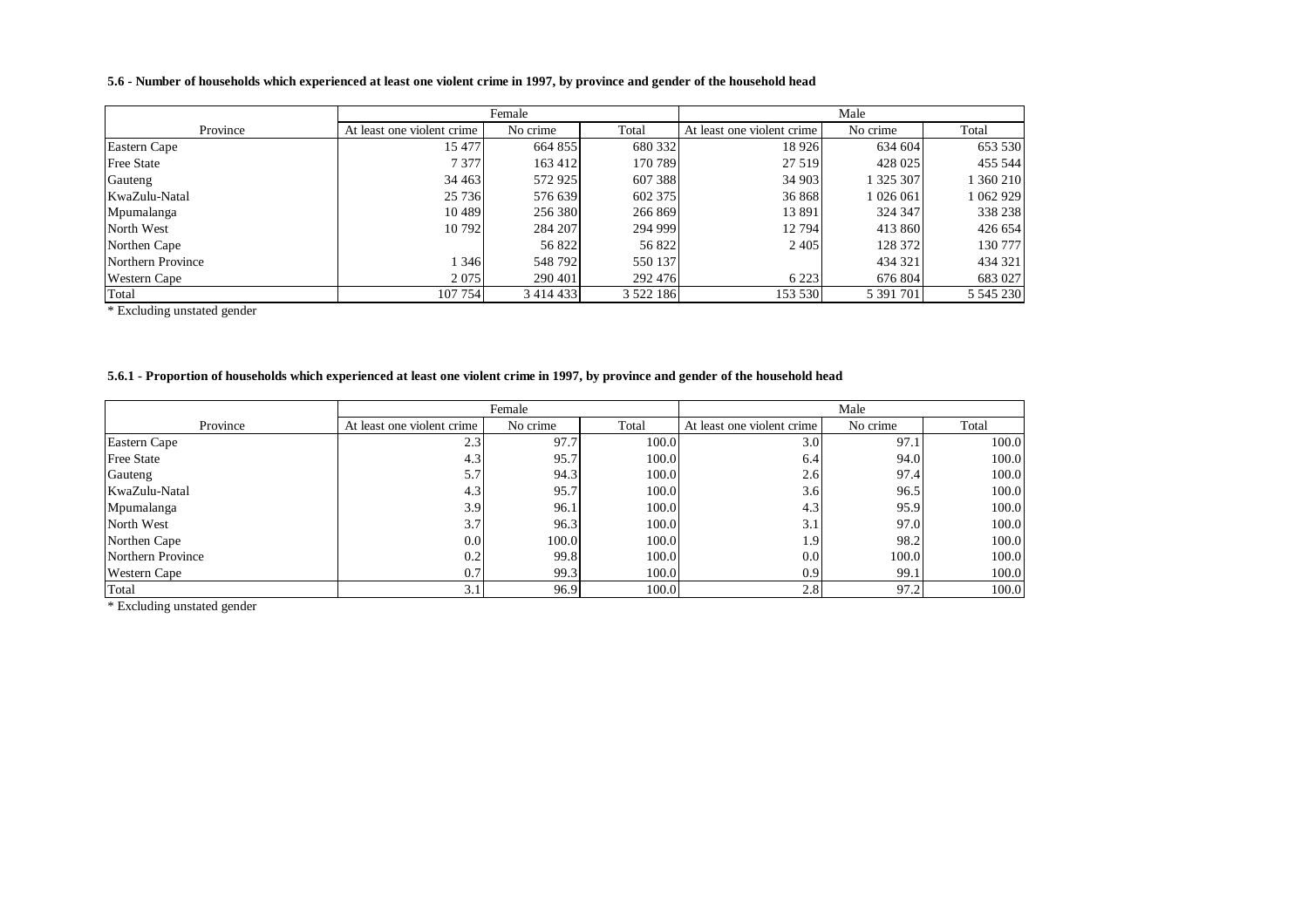#### **SECTION 4: NON-VIOLENT HOUSEHOLD CRIME, 1997 \***

#### 4.0 - Households which experienced at least one non-violent crime in 1997, including livestock theft, by province

| Province            | At least one non-violent crime | %    | No crime  | $\%$ | Total       | %     |
|---------------------|--------------------------------|------|-----------|------|-------------|-------|
| Eastern Cape        | 272 393                        | 20.4 | 1 061 468 | 79.6 | 1 333 862   | 100.0 |
| <b>Free State</b>   | 70 756                         | 11.3 | 555 577   | 88.7 | 626 333     | 100.0 |
| Gauteng             | 411 003                        | 20.9 | 556 595   | 79.1 | 1967598     | 100.0 |
| KwaZulu-Natal       | 299 268                        | 18.0 | 366 036   | 82.0 | 1 665 304   | 100.0 |
| Mpumalanga          | 108 415                        | 17.9 | 496 692   | 82.1 | 605 107     | 100.0 |
| North West          | 128 884                        | 17.9 | 592 768   | 82.1 | 721 652     | 100.0 |
| Northen Cape        | 35 4 85                        | 18.9 | 152 114   | 81.1 | 187 599     | 100.0 |
| Northern Province   | 118953                         | 12.1 | 865 505   | 87.9 | 984 458     | 100.0 |
| <b>Western Cape</b> | 187 049                        | 19.1 | 790 485   | 80.9 | 977 534     | 100.0 |
| Total               | 1632206                        | 18.0 | 7 437 241 | 82.0 | 9 0 69 4 47 | 100.0 |

\* Non-violent household crimes are

- Housebreaking

- Attempted housebreaking and burglary - Theft of motor cycles

- Theft of livestock, poultry and other animals - The state of bicycles

- Theft of motor vehicles

- Motor vehicle vandalism<br>- Theft of motor cycles

- Others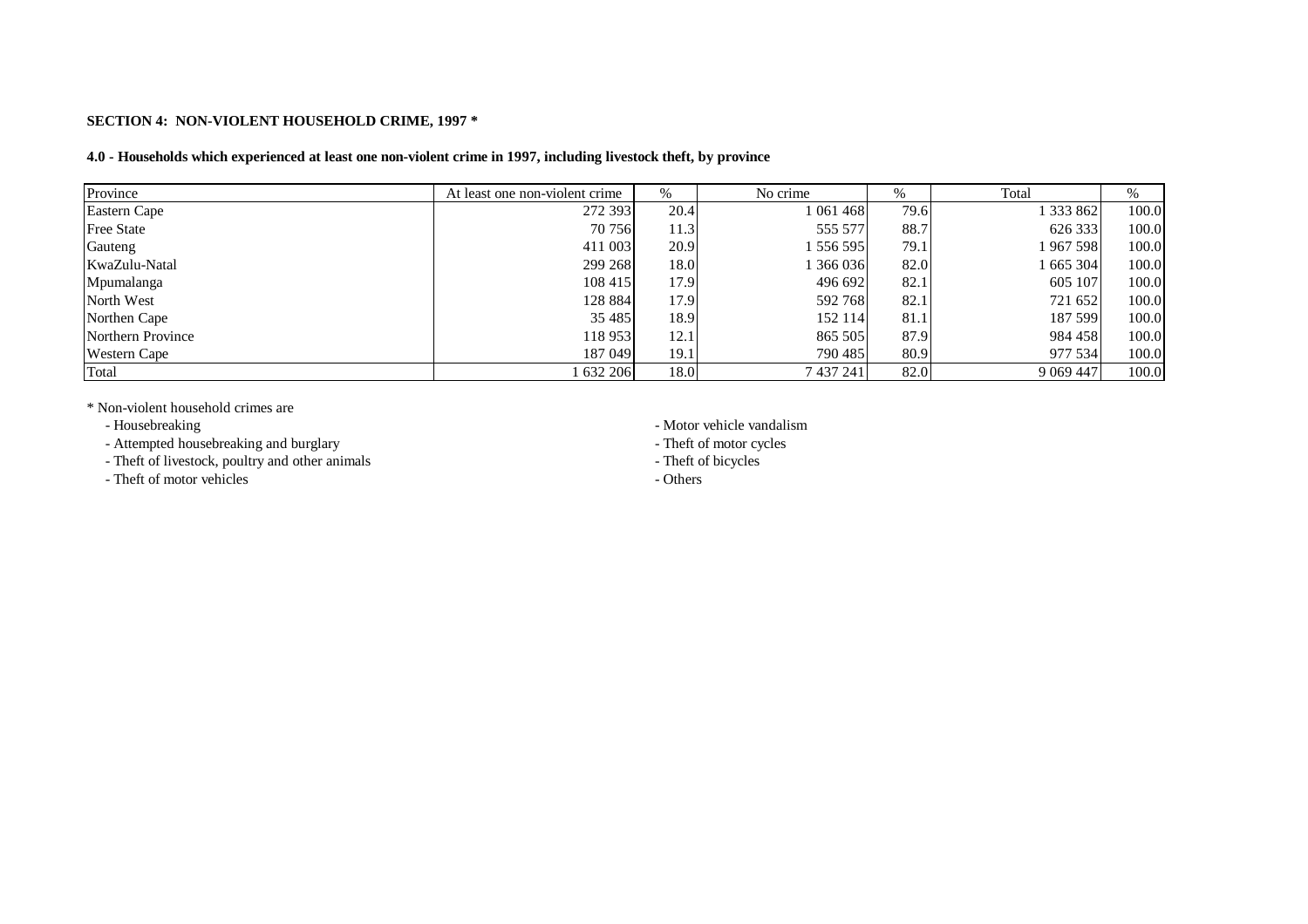| 4.1 - Households which experienced at least one non-violent crime in 1997, excluding livestock theft, by province |  |
|-------------------------------------------------------------------------------------------------------------------|--|
|-------------------------------------------------------------------------------------------------------------------|--|

| Province            | At least one non-violent crime | $\%$ | No crime  | $\%$ | Total       | $\%$  |
|---------------------|--------------------------------|------|-----------|------|-------------|-------|
| <b>Eastern Cape</b> | 161 594                        | 12.1 | 1 172 268 | 87.9 | 333862      | 100.0 |
| <b>Free State</b>   | 59 837                         | 9.6  | 566 497   | 90.4 | 626 333     | 100.0 |
| Gauteng             | 398 872                        | 20.3 | 1 568 725 | 79.7 | 967 598     | 100.0 |
| KwaZulu-Natal       | 234 459                        | 14.1 | 1430846   | 85.9 | 665 304     | 100.0 |
| Mpumalanga          | 90 133                         | 14.9 | 514 974   | 85.1 | 605 107     | 100.0 |
| North West          | 95 798                         | 13.3 | 625 855   | 86.7 | 721 652     | 100.0 |
| Northen Cape        | 31 792                         | 16.9 | 155 806   | 83.1 | 187 599     | 100.0 |
| Northern Province   | 69 752                         | 7.1  | 914 706   | 92.9 | 984 458     | 100.0 |
| <b>Western Cape</b> | 193 794                        | 19.8 | 783741    | 80.2 | 977 534     | 100.0 |
| Total               | 1336031                        | 14.7 | 7 733 417 | 85.3 | 9 0 69 4 47 | 100.0 |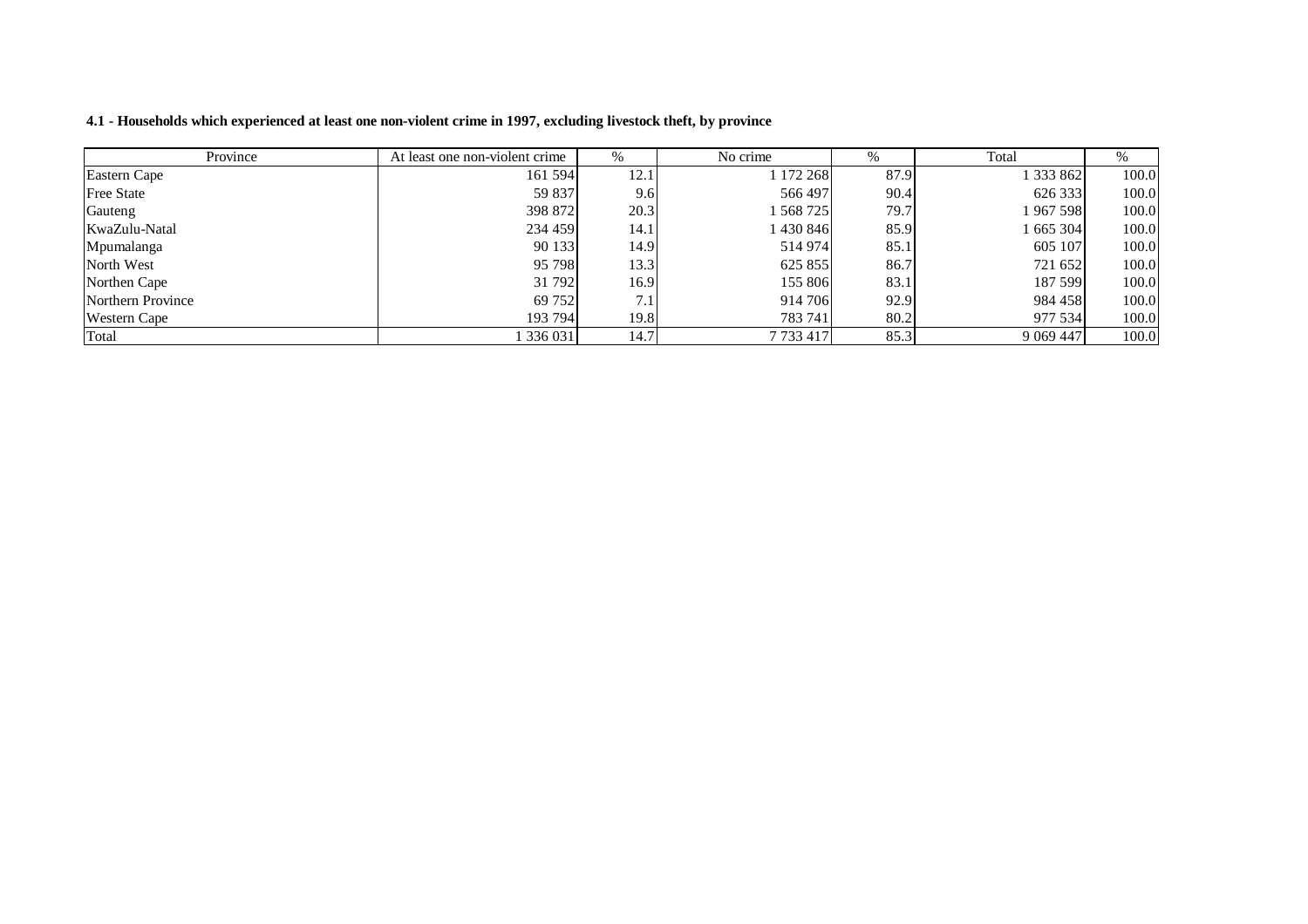4.2 - Number of households in urban and non-urban areas which experienced at least one non-violent crime in 1997, including livestock theft, by province

|                     | Urban                          |               |           |                                | Non-urban |           |
|---------------------|--------------------------------|---------------|-----------|--------------------------------|-----------|-----------|
| Province            | At least one non-violent crime | No crime      | Total     | At least one non-violent crime | No crime  | Total     |
| Eastern Cape        | 85 5 80                        | 481 880       | 567460    | 186 813                        | 579 588   | 766 402   |
| <b>Free State</b>   | 50425                          | 367433        | 417859    | 20 331                         | 188 144   | 208 475   |
| Gauteng             | 389 220                        | 446 576       | 835 796   | 21 783                         | 110 018   | 131 802   |
| KwaZulu-Natal       | 182 040                        | 792 674       | 974 714   | 117 228                        | 573 363   | 690 591   |
| Mpumalanga          | 41 723                         | 226 725       | 268 447   | 66 692                         | 269 967   | 336 660   |
| North West          | 77 169                         | 282 966       | 360 134   | 51 7 1 5                       | 309 803   | 361 518   |
| Northen Cape        | 29 5 89                        | 120 305       | 149 895   | 5896                           | 31 809    | 37 704    |
| Northern Province   | 6495                           | 97 840        | 104 335   | 112458                         | 767 665   | 880 123   |
| <b>Western Cape</b> | 178 901                        | 720 432       | 899 333   | 8 1 4 8                        | 70 053    | 78 201    |
| Total               | 1041141                        | 4 5 3 6 8 3 1 | 5 577 973 | 591 065                        | 2 900 410 | 3 491 475 |

#### 4.2.1 - Proportion of households in urban and non-urban areas which experienced at least one non-violent crime, including livestock theft in 1997, by province

|                     |                                | Urban    |       | Non-urban                      |          |       |  |
|---------------------|--------------------------------|----------|-------|--------------------------------|----------|-------|--|
| Province            | At least one non-violent crime | No crime | Total | At least one non-violent crime | No crime | Total |  |
| Eastern Cape        | 15.1                           | 84.9     | 100.0 | 24.4                           | 75.6     | 100.0 |  |
| <b>Free State</b>   | 12.1                           | 87.9     | 100.0 | 9.8                            | 90.2     | 100.0 |  |
| Gauteng             | 21.2                           | 78.8     | 100.0 | 16.5                           | 83.5     | 100.0 |  |
| KwaZulu-Natal       | 18.7                           | 81.3     | 100.0 | 17.0                           | 83.0     | 100.0 |  |
| Mpumalanga          | 15.5                           | 84.5     | 100.0 | 19.8                           | 80.2     | 100.0 |  |
| North West          | 21.4                           | 78.6     | 100.0 | 14.3                           | 85.7     | 100.0 |  |
| Northen Cape        | 19.7                           | 80.3     | 100.0 | 15.6                           | 84.4     | 100.0 |  |
| Northern Province   | 6.2                            | 93.8     | 100.0 | 12.8                           | 87.2     | 100.0 |  |
| <b>Western Cape</b> | 19.9                           | 80.1     | 100.0 | 10.4                           | 89.6     | 100.0 |  |
| Total               | 18.7                           | 81.3     | 100.0 | 16.9                           | 83.1     | 100.0 |  |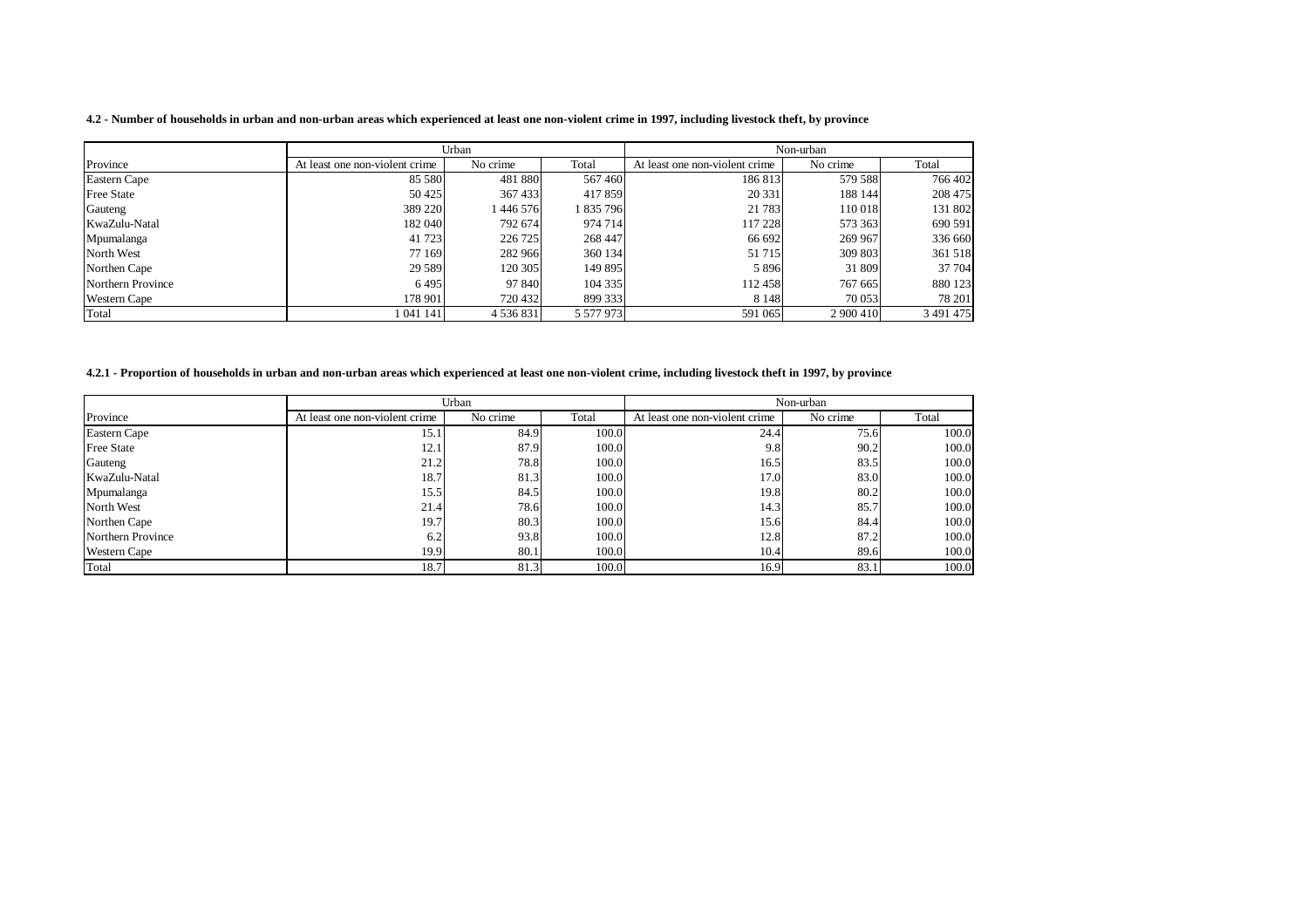#### 4.3 - Number of households in urban and non-urban areas which experienced at least one non-violent crime in 1997, excluding livestock theft, by province

|                     | Urban                          |               |           | Non-urban                      |           |           |
|---------------------|--------------------------------|---------------|-----------|--------------------------------|-----------|-----------|
| Province            | At least one non-violent crime | No crime      | Total     | At least one non-violent crime | No crime  | Total     |
|                     |                                |               |           |                                |           |           |
| Eastern Cape        | 66 244                         | 501 216       | 567460    | 95 350                         | 671 052   | 766 402   |
| <b>Free State</b>   | 46 415                         | 371 444       | 417859    | 13 4 22                        | 195 053   | 208 475   |
| Gauteng             | 381 007                        | 1454789       | 1835796   | 17865                          | 113 937   | 131 802   |
| KwaZulu-Natal       | 165 789                        | 808 924       | 974 714   | 68 669                         | 621921    | 690 591   |
| Mpumalanga          | 47 3 25                        | 221 122       | 268 447   | 42 809                         | 293 851   | 336 660   |
| North West          | 71 554                         | 288 581       | 360 134   | 24 244                         | 337 274   | 361 518   |
| Northen Cape        | 29 0 26                        | 120 868       | 149 895   | 2766                           | 34 938    | 37 704    |
| Northern Province   | 6495                           | 97 840        | 104 335   | 63 257                         | 816866    | 880 123   |
| <b>Western Cape</b> | 185 646                        | 713 687       | 899 333   | 8 1 4 8                        | 70 053    | 78 201    |
| Total               | 999 501                        | 4 5 7 8 4 7 1 | 5 577 973 | 336 530                        | 3 154 945 | 3 491 475 |

#### 4.3.1 - Proportion of households in urban and non-urban areas which experienced at least one non-violent crime in 1997, excluding livestock theft, by province

|                   | Urban                          |          |       | Non-urban                      |          |       |
|-------------------|--------------------------------|----------|-------|--------------------------------|----------|-------|
| Province          | At least one non-violent crime | No crime | Total | At least one non-violent crime | No crime | Total |
| Eastern Cape      | 11.7                           | 88.3     | 100.0 | 12.4                           | 87.6     | 100.0 |
| Free State        | 11.1                           | 88.9     | 100.0 | 6.4                            | 93.6     | 100.0 |
| Gauteng           | 20.8                           | 79.2     | 100.0 | 13.6                           | 86.4     | 100.0 |
| KwaZulu-Natal     | 17.0                           | 83.0     | 100.0 | 9.9                            | 90.1     | 100.0 |
| Mpumalanga        | 17.6                           | 82.4     | 100.0 | 12.7                           | 87.3     | 100.0 |
| North West        | 19.9                           | 80.1     | 100.0 | 6.7                            | 93.3     | 100.0 |
| Northen Cape      | 19.4                           | 80.6     | 100.0 | 7.3                            | 92.7     | 100.0 |
| Northern Province | 6.2                            | 93.8     | 100.0 | 7.2                            | 92.8     | 100.0 |
| Western Cape      | 20.6                           | 79.4     | 100.0 | 10.4                           | 89.6     | 100.0 |
| Total             | 17.9                           | 82.1     | 100.0 | 9.6                            | 90.4     | 100.0 |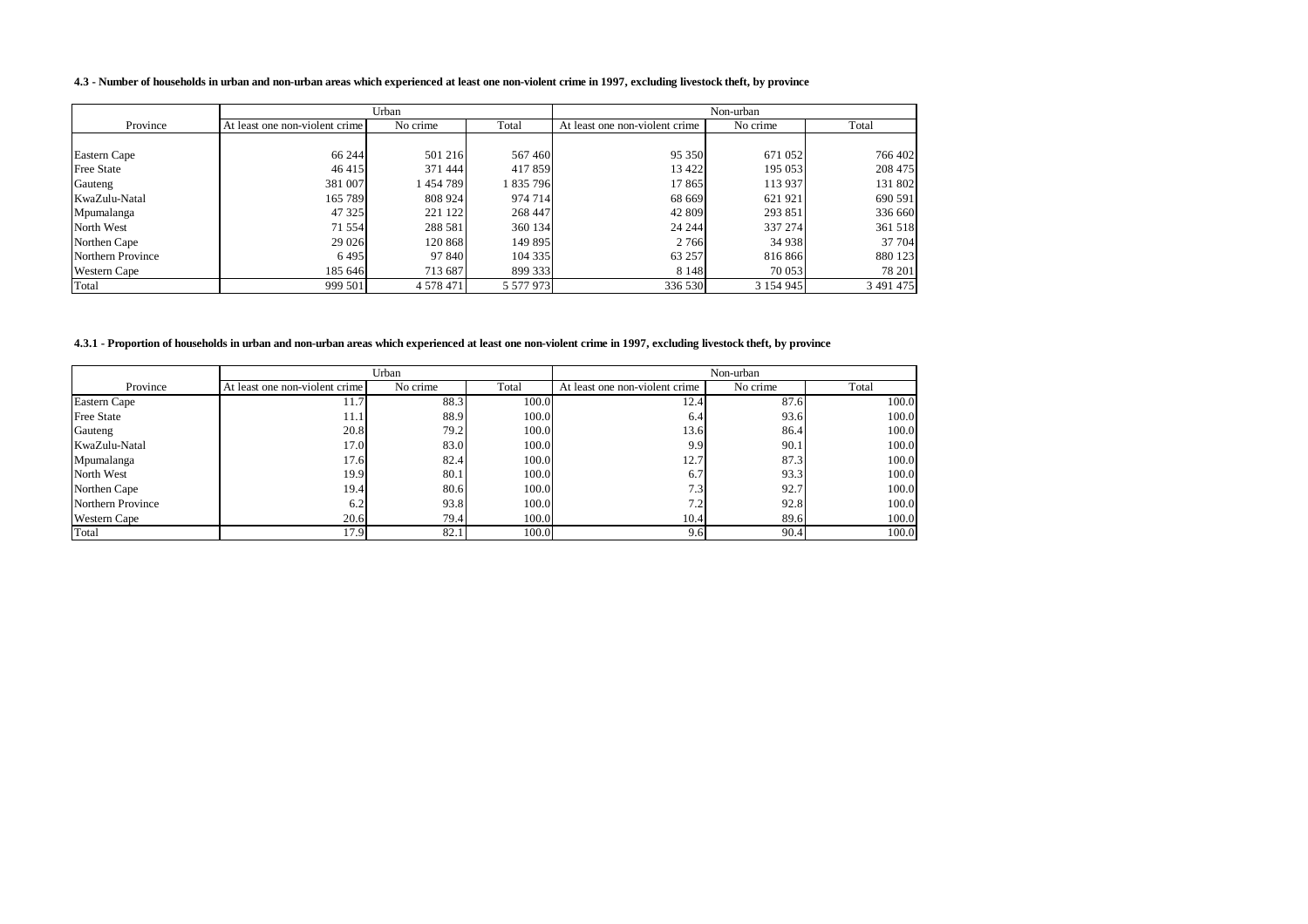| 4.4 - Households which experienced at least one non-violent crime in 1997, including livestock theft, by total annual household income |
|----------------------------------------------------------------------------------------------------------------------------------------|
|----------------------------------------------------------------------------------------------------------------------------------------|

| Total annual household income in rands | At least one non-violent crime | %    | No crime    | $\%$ | Total       | %     |
|----------------------------------------|--------------------------------|------|-------------|------|-------------|-------|
| $0 - 2999$                             | 279411                         | 15.6 | l 511 955 l | 84.4 | 1 791 366   | 100.0 |
| $3000 - 5999$                          | 269 008                        | 15.5 | 1463732     | 84.5 | 1 732 741   | 100.0 |
| $6000 - 11999$                         | 211713                         | 16.0 | 1 109 547   | 84.0 | 1 321 260   | 100.0 |
| $12000 - 23999$                        | 221 366                        | 18.2 | 995 854     | 81.8 | 1 217 221   | 100.0 |
| $24000 - 47999$                        | 175 382                        | 17.8 | 812 395     | 82.2 | 987 777     | 100.0 |
| 48 000 - 95 999                        | 153 426                        | 23.2 | 509 068     | 76.8 | 662 493     | 100.0 |
| $96000 +$                              | 110 174                        | 29.4 | 264 032     | 70.6 | 374 206     | 100.0 |
| Unstated                               | 211726                         | 21.6 | 770 658     | 78.4 | 982 384     | 100.0 |
| Total                                  | 1 632 206                      | 18.0 | 7 437 241   | 82.0 | 9 0 69 4 47 | 100.0 |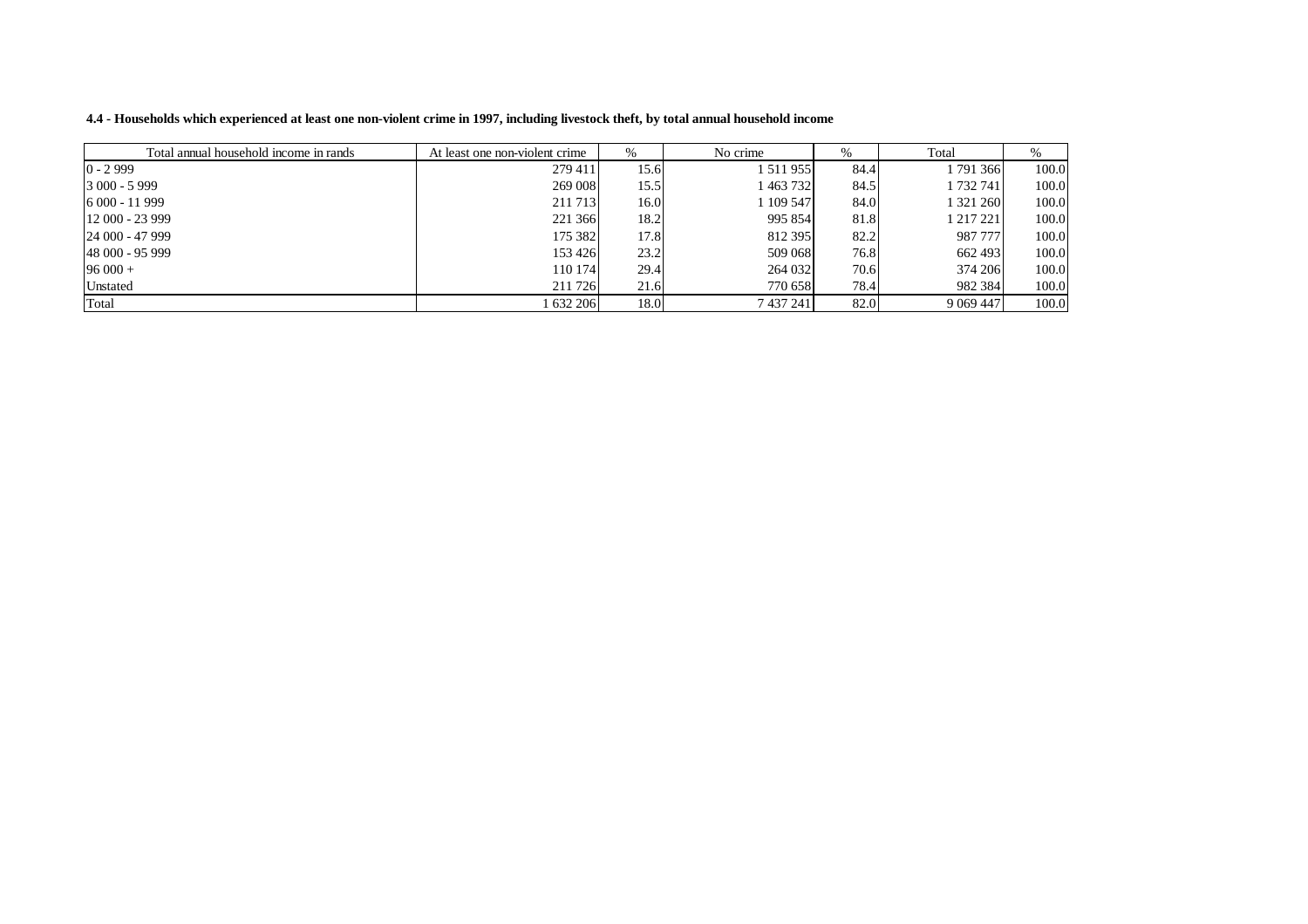| Total annual household income in rands | At least one non-violent crime<br>$\%$ |      | No crime      | Total<br>% |             | $\%$  |
|----------------------------------------|----------------------------------------|------|---------------|------------|-------------|-------|
|                                        |                                        |      |               |            |             |       |
| $0 - 2999$                             | 197 621                                | 11.0 | 1 593 745     | 89.0       | 1 791 366   | 100.0 |
| $3000 - 5999$                          | 166 628                                | 9.6  | 1 566 112     | 90.4       | 1 732 741   | 100.0 |
| $6000 - 11999$                         | 172 832                                | 13.1 | 1 148 428     | 86.9       | 1 321 260   | 100.0 |
| $12000 - 23999$                        | 159 328                                | 13.1 | 1 0 5 7 8 9 3 | 86.9       | 1 217 221   | 100.0 |
| $124000 - 47999$                       | 160 880                                | 16.3 | 826 897       | 83.7       | 987 777     | 100.0 |
| 148 000 - 95 999                       | 157 630                                | 23.8 | 504 863       | 76.2       | 662 493     | 100.0 |
| $96000 +$                              | 107483                                 | 28.7 | 266 723       | 71.3       | 374 206     | 100.0 |
| Unstated                               | 213 629                                | 21.7 | 768 755       | 78.3       | 982 384     | 100.0 |
| Total                                  | 336 031                                | 14.7 | 7733417       | 85.3       | 9 0 69 4 47 | 100.0 |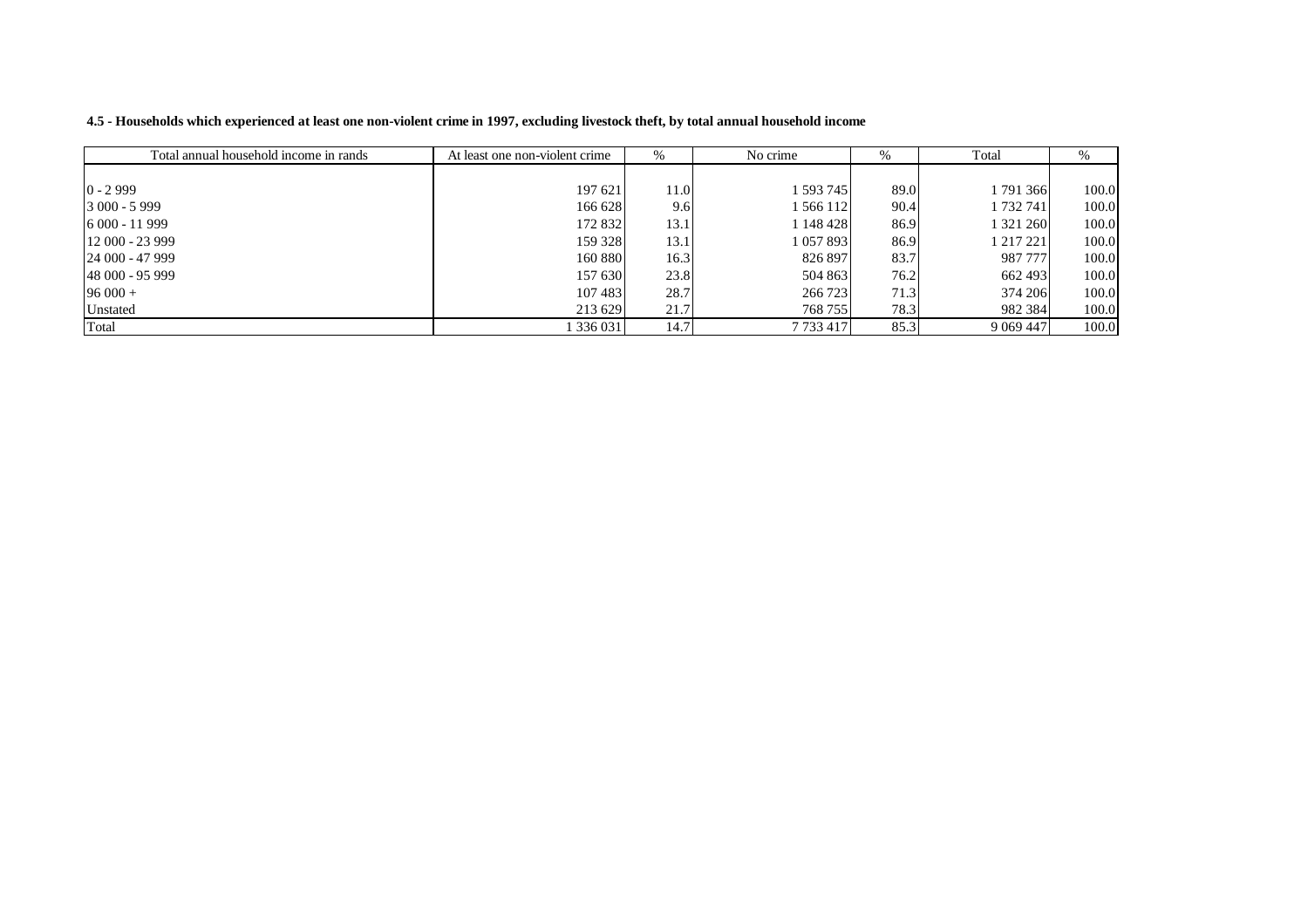#### 4.6 - Households which experienced at least one non-violent crime in 1997, including livestock theft, by type of settlement

| Type of settlement    | At least one non-violent crime | %     | No crime      |      | Total         |       |
|-----------------------|--------------------------------|-------|---------------|------|---------------|-------|
| Urban, formal         | 838 174                        | 19.4  | 3 472 704     | 80.6 | 4 3 1 0 8 7 8 | 100.0 |
| Urban, informal       | 202 967                        | 16.01 | 064127        | 84.0 | 1 267 094     | 100.0 |
| Non-urban traditional | 476 945                        | 17.1  | 2 3 1 2 0 6 7 | 82.9 | 2 789 012     | 100.0 |
| Commercial farms      | 86 048                         | 18.4  | 382 382       | 81.6 | 468 430       | 100.0 |
| Non-urban, other      | 28 072                         | 13.5  | 180 386       | 86.5 | 208 458       | 100.0 |
| Total                 | 632 206                        | 18.0  | 7 437 241     | 82.0 | 9 0 69 4 47   | 100.0 |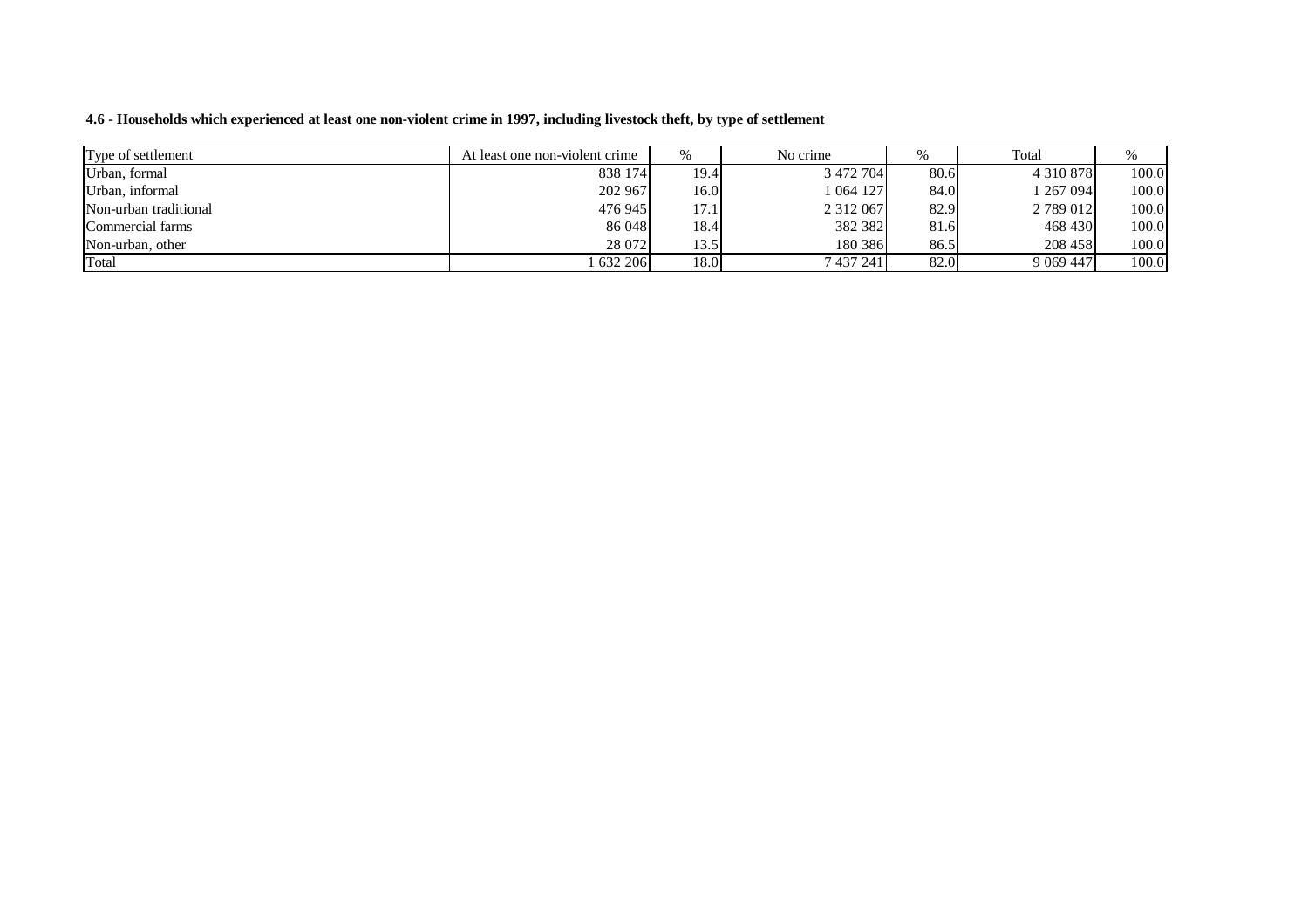| 4.7 - Households which experienced at least one non-violent crime in 1997, excluding livestock theft, by type of settlement |  |  |  |
|-----------------------------------------------------------------------------------------------------------------------------|--|--|--|
|-----------------------------------------------------------------------------------------------------------------------------|--|--|--|

| Type of settlement    | At least one non-violent crime | %    | No crime<br>% |       | Total         | %     |
|-----------------------|--------------------------------|------|---------------|-------|---------------|-------|
|                       |                                |      |               |       |               |       |
| Urban, formal         | 823 545                        | 19.1 | 3 487 333     | 80.9  | 4 3 1 0 8 7 8 | 100.0 |
| Urban, informal       | 175 956                        | 13.9 | 1 091 138     | 86.1  | 1 267 094     | 100.0 |
| Non-urban traditional | 255 536                        | 9.2  | 2 533 476     | 90.8  | 2 789 012     | 100.0 |
| Commercial farms      | 56 840                         | 12.1 | 411 590       | 87.9  | 468 430       | 100.0 |
| Non-urban, other      | 24 154                         | 11.6 | 184 304       | 88.4  | 208 458       | 100.0 |
| Unstated              |                                |      | 25 5 7 6      | 100.0 | 25 5 7 6      | 100.0 |
| Total                 | 336 031                        | 14.7 | 7733417       | 85.3  | 9 0 69 4 47   | 100.0 |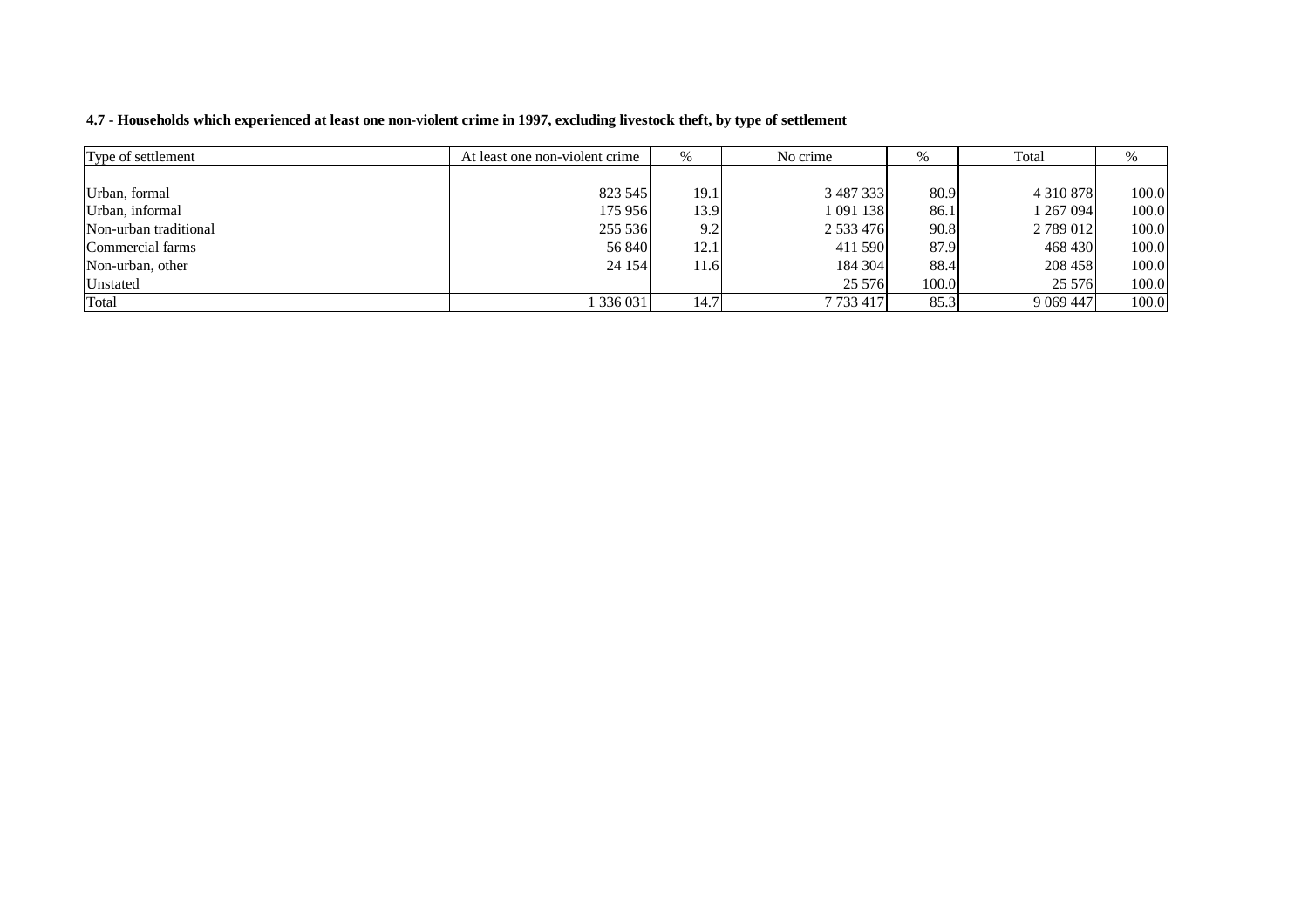## 4.8 - Households which experienced at least one non-violent crime in 1997, including livestock theft, by population group

| Population group | At least one non-violent crime | No crime<br>$\%$ |           |      | Total       |       |
|------------------|--------------------------------|------------------|-----------|------|-------------|-------|
| African/Black    | 1055014                        | 16.1             | 5494846   | 83.9 | 6 549 860   | 100.0 |
| Coloured         | 124 046                        | 17.9             | 568 047   | 82.1 | 692 094     | 100.0 |
| Indian/Asian     | 82 677                         | 26.2             | 232 773   | 73.8 | 315 450     | 100.0 |
| White            | 357 867                        | 24.4             | 108 816   | 75.6 | 466 682     | 100.0 |
| Other            | 304                            | 17.1             | 6 3 2 5   | 82.9 | 7628        | 100.0 |
| <b>Unstated</b>  | 11 298                         | 29.9             | 26 4 35   | 70.1 | 37 733      | 100.0 |
| Total            | 1632206                        | 18.0             | 7 437 241 | 82.0 | 9 0 69 4 47 | 100.0 |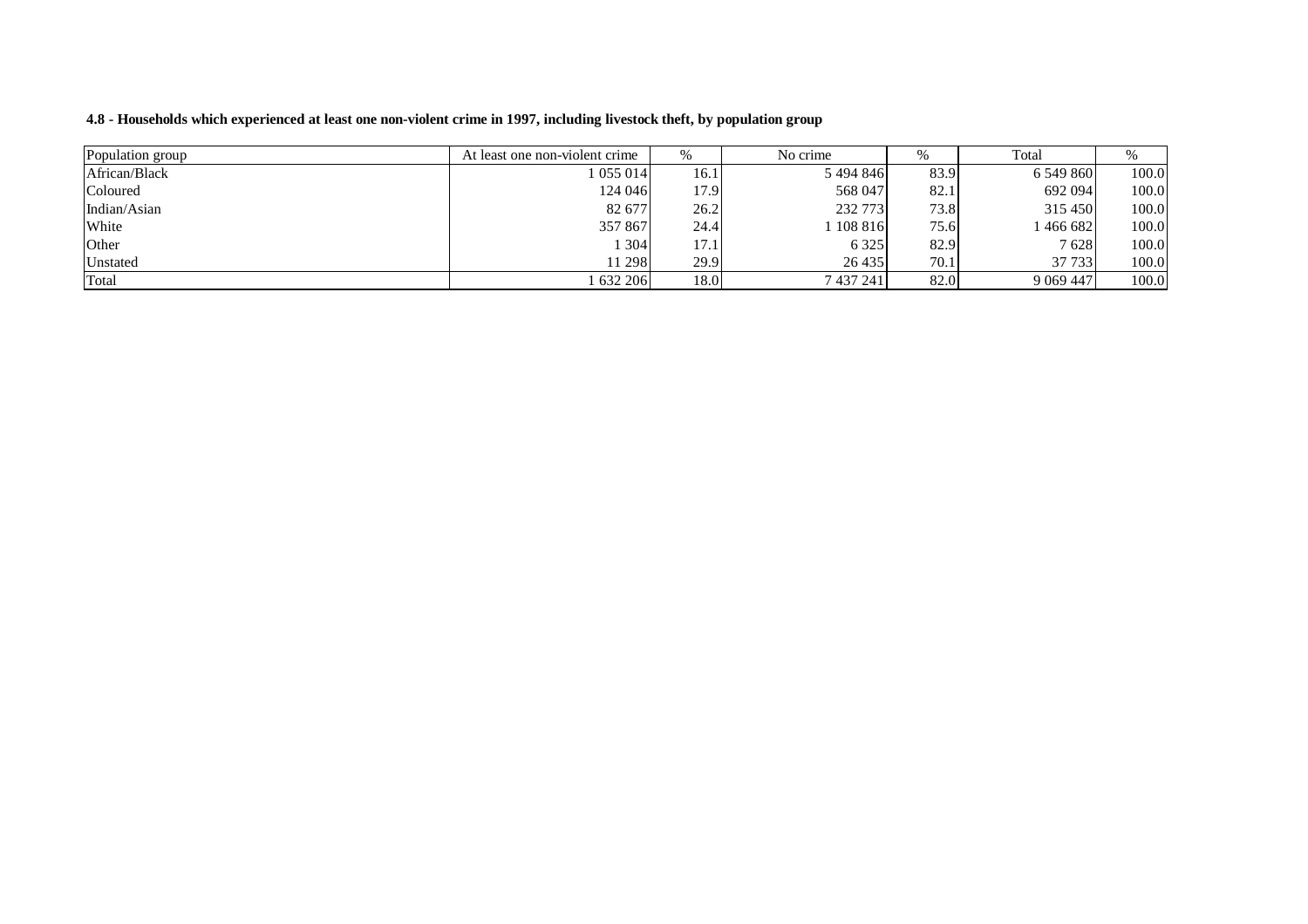## 4.9 - Households which experienced at least one non-violent crime in 1997, excluding livestock theft, by population group

| Population Group | At least one non-violent crime | $\%$ | No crime  |       | Total       |       |
|------------------|--------------------------------|------|-----------|-------|-------------|-------|
| African/Black    | 762 812                        | 11.6 | 5 787 048 | 88.4  | 6 549 860   | 100.0 |
| Coloured         | 114 045                        | 16.5 | 578 048   | 83.5  | 692 094     | 100.0 |
| Indian/Asian     | 80 4 69                        | 25.5 | 234 981   | 74.5  | 315450      | 100.0 |
| White            | 366 103                        | 25.0 | 100 579   | 75.01 | 466 682     | 100.0 |
| Other            | 304                            | 17.1 | 6 3 2 5   | 82.9  | 7628        | 100.0 |
| Unstated         | 11 298                         | 29.9 | 26 4 35   | 70.1  | 37 733      | 100.0 |
| Total            | 336 031                        | 14.7 | 7733417   | 85.3  | 9 0 69 4 47 | 100.0 |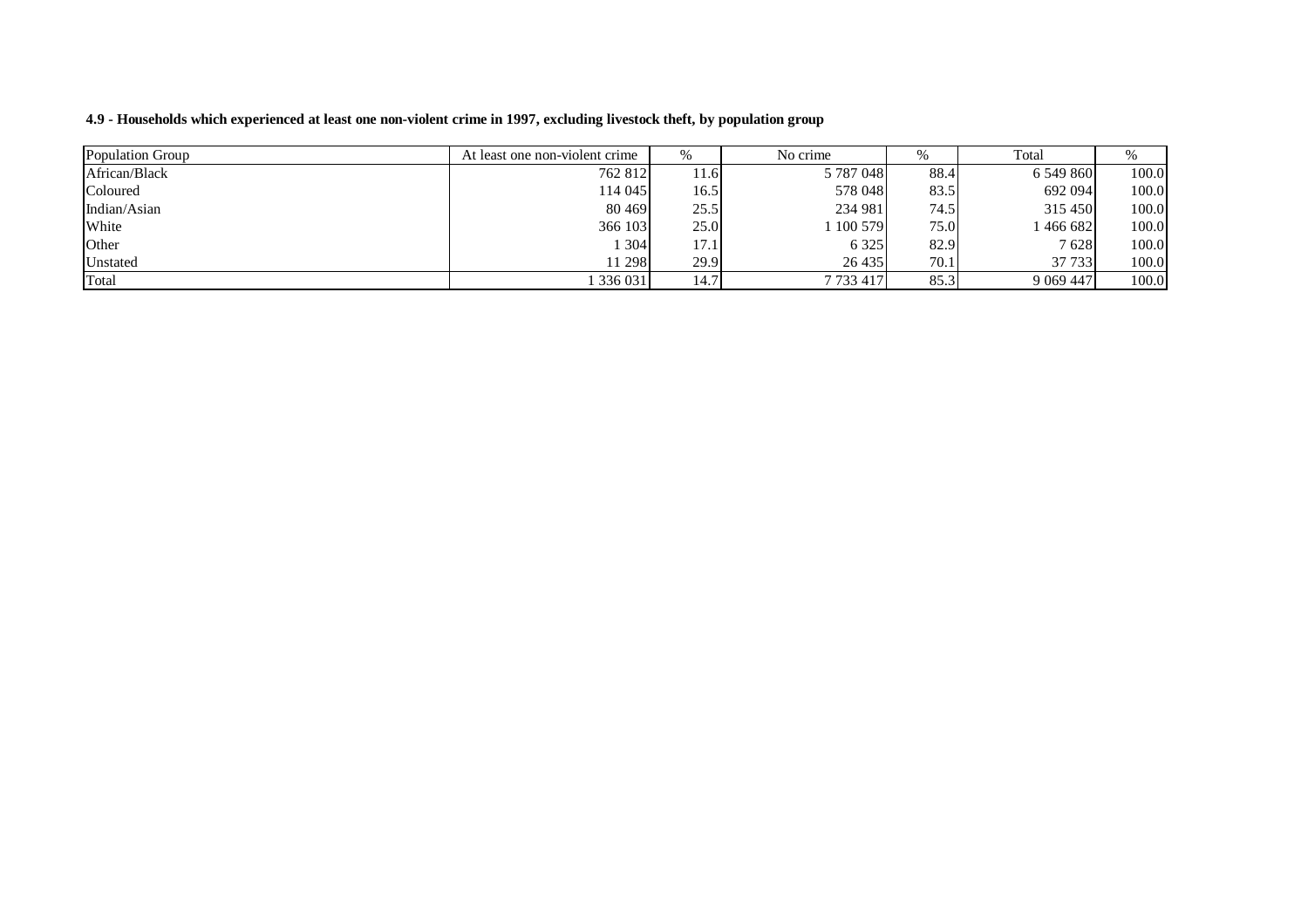| Age of household head in years | At least one non-violent crime | $\%$ | No crime  |      | Total<br>$\%$ |       |
|--------------------------------|--------------------------------|------|-----------|------|---------------|-------|
| $16 - 25$                      | 117 988                        | 14.2 | 715 397   | 85.8 | 833 385       | 100.0 |
| $26 - 35$                      | 302 640                        | 16.8 | 494 337   | 83.2 | 796 977       | 100.0 |
| $36 - 45$                      | 396 553                        | 19.6 | 622818    | 80.4 | 2 0 19 3 7 1  | 100.0 |
| $46 - 55$                      | 342 506                        | 20.6 | 317271    | 79.4 | 1 659 777     | 100.0 |
| $56 - 65$                      | 274 872                        | 19.2 | 154 765   | 80.8 | 1 429 637     | 100.0 |
| $65 +$                         | 72 981                         | 16.8 | 362 125   | 83.2 | 435 106       | 100.0 |
| Unstated                       | 124 666                        | 13.9 | 770 528   | 86.1 | 895 195       | 100.0 |
| Total                          | 632 206                        | 18.0 | 7 437 241 | 82.0 | 9 0 69 4 47   | 100.0 |

4.10 - Households which experienced at least one non-violent crime in 1997, including livestock theft, by age of household head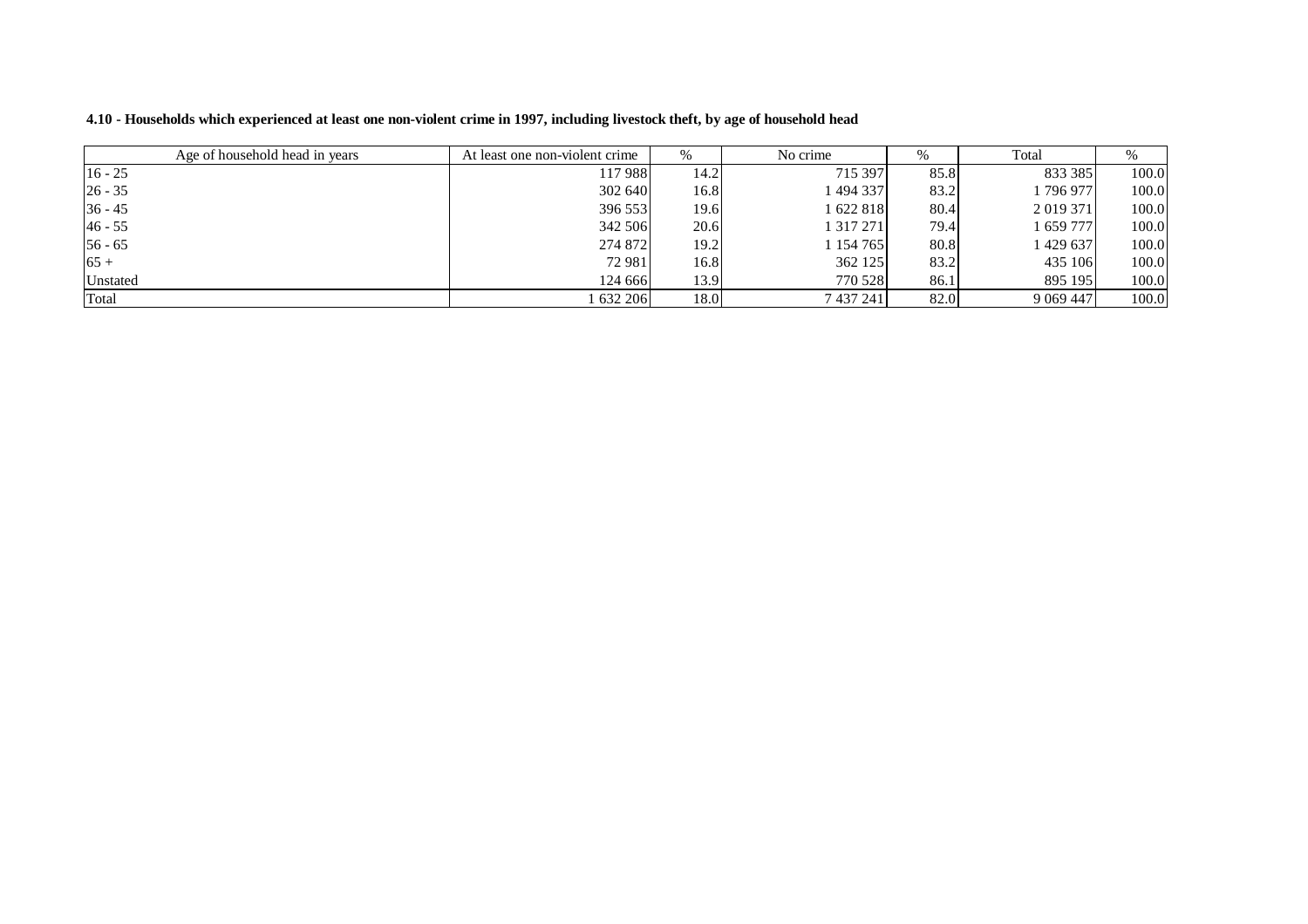| Age of household head in years | At least one non-violent crime | No crime<br>$\%$ |             | $\frac{0}{0}$ | Total        |       |
|--------------------------------|--------------------------------|------------------|-------------|---------------|--------------|-------|
| $16 - 25$                      | 103 002                        | 12.4             | 730 382     | 87.6          | 833 385      | 100.0 |
| $26 - 35$                      | 285 104                        | 15.9             | 511 873     | 84.1          | 1 796 977    | 100.0 |
| $36 - 45$                      | 342 038                        | 16.9             | 677 332     | 83.1          | 2 0 19 3 7 1 | 100.0 |
| $46 - 55$                      | 276 510                        | 16.7             | 383 267     | 83.3          | 1 659 777    | 100.0 |
| $56 - 65$                      | 216 254                        | 15.1             | 1 213 383   | 84.9          | 1 429 637    | 100.0 |
| $65+$                          | 49 005                         | 11.3             | 386 102     | 88.7          | 435 106      | 100.0 |
| Unstated                       | 64 118                         | 7.2 <sub>1</sub> | 831 077     | 92.8          | 895 195      | 100.0 |
| Total                          | 336 031                        | 14.7             | 7 7 3 4 1 7 | 85.3          | 9 0 69 4 47  | 100.0 |

4.11 - Households which experienced at least one non-violent crime in 1997, excluding livestock theft, by age of household head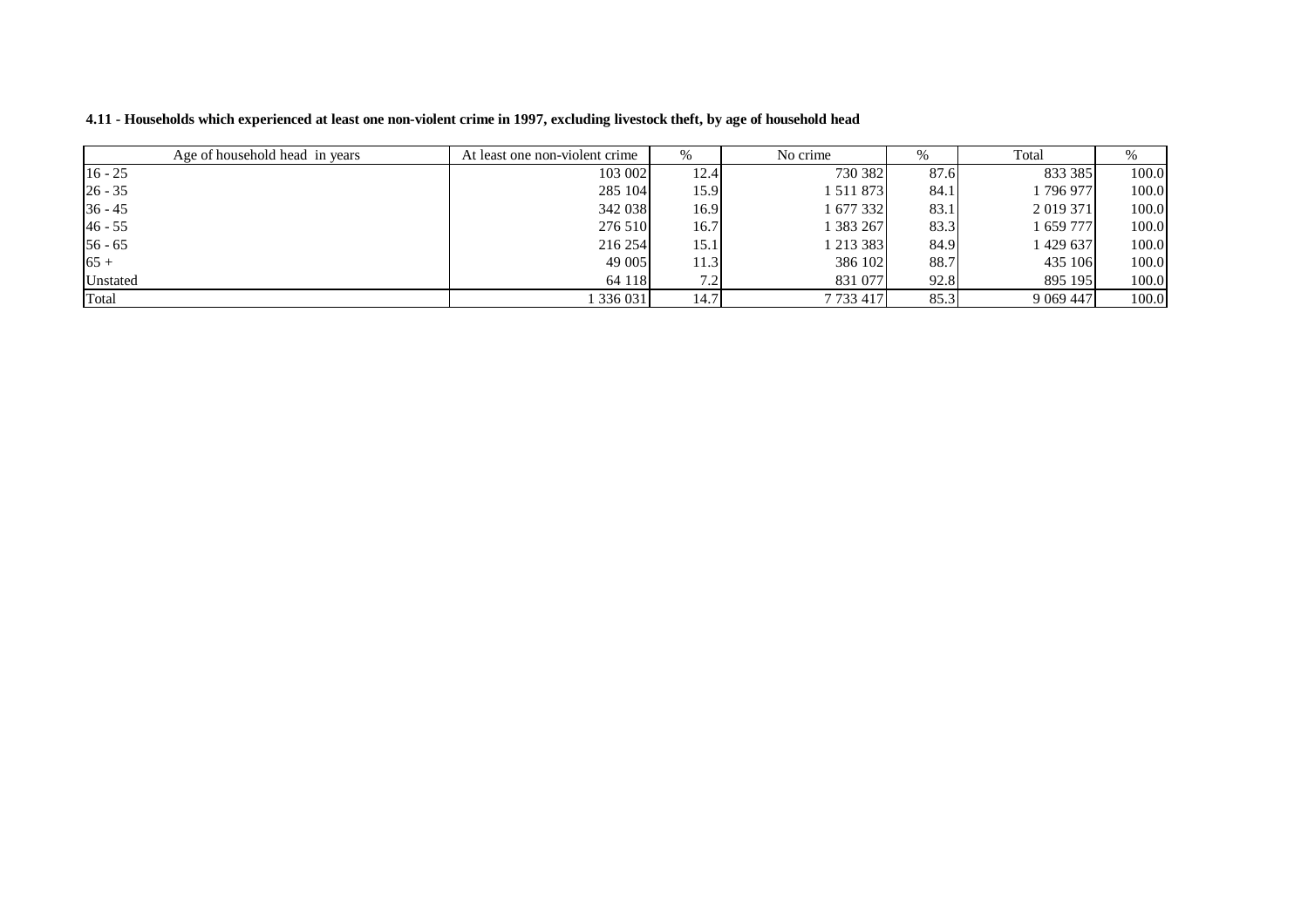#### 4.12 - Number of households which experienced at least one non-violent crime in 1997, including livestock theft, by province and gender of household head

|                   | Female                         |           |               |                                |               |           |
|-------------------|--------------------------------|-----------|---------------|--------------------------------|---------------|-----------|
| Province          | At least one non-violent crime | No crime  | Total         | At least one non-violent crime | No crime      | Total     |
| Eastern Cape      | 110 527                        | 569 804   | 680 332       | 161 866                        | 491 664       | 653 530   |
| <b>Free State</b> | 13 662                         | 157 127   | 170 789       | 57 094                         | 398 450       | 455 544   |
| Gauteng           | 63 991                         | 543 397   | 607 388       | 347 012                        | 1013 198      | 360 210   |
| KwaZulu-Natal     | 116 085                        | 486 290   | 602 375       | 183 183                        | 879 746       | 062929    |
| Mpumalanga        | 49 890                         | 216 979   | 266 869       | 58 525                         | 279 713       | 338 238   |
| North West        | 50 601                         | 244 397   | 294 999       | 78 28 2                        | 348 371       | 426 654   |
| Northen Cape      | 9411                           | 47411     | 56 822        | 26 073                         | 104 703       | 130 777   |
| Northern Province | 54 670                         | 495 468   | 550 137       | 64 284                         | 370 037       | 434 321   |
| Western Cape      | 44 917                         | 247 559   | 292 476       | 142 132                        | 540 895       | 683 027   |
| Total             | 513754                         | 3 008 432 | 3 5 2 2 1 8 6 | 1 118 452                      | 4 4 2 6 7 7 8 | 5 545 230 |

\* excluding unstated gender

#### 4.12.1 - Proportion of households which experienced at least one non-violent crime in 1997, including livestock theft, by province and gender of household head

|                     |                                | Female   |       |                                | Male     |       |
|---------------------|--------------------------------|----------|-------|--------------------------------|----------|-------|
| Province            | At least one non-violent crime | No crime | Total | At least one non-violent crime | No crime | Total |
| Eastern Cape        | 16.2                           | 83.8     | 100.0 | 24.8                           | 75.2     | 100.0 |
| <b>Free State</b>   | 8.0                            | 92.0     | 100.0 | 12.5                           | 87.5     | 100.0 |
| Gauteng             | 10.5                           | 89.5     | 100.0 | 25.5                           | 74.5     | 100.0 |
| KwaZulu-Natal       | 19.3                           | 80.7     | 100.0 | 17.2                           | 82.8     | 100.0 |
| Mpumalanga          | 18.7                           | 81.3     | 100.0 | 17.3                           | 82.7     | 100.0 |
| North West          | 17.2                           | 82.8     | 100.0 | 18.3                           | 81.7     | 100.0 |
| Northen Cape        | 16.6                           | 83.4     | 100.0 | 19.9                           | 80.1     | 100.0 |
| Northern Province   | 9.9                            | 90.1     | 100.0 | 14.8                           | 85.2     | 100.0 |
| <b>Western Cape</b> | 15.4                           | 84.6     | 100.0 | 20.8                           | 79.2     | 100.0 |
| Total               | 14.6                           | 85.4     | 100.0 | 20.2                           | 79.8     | 100.0 |

\* excluding unstated gender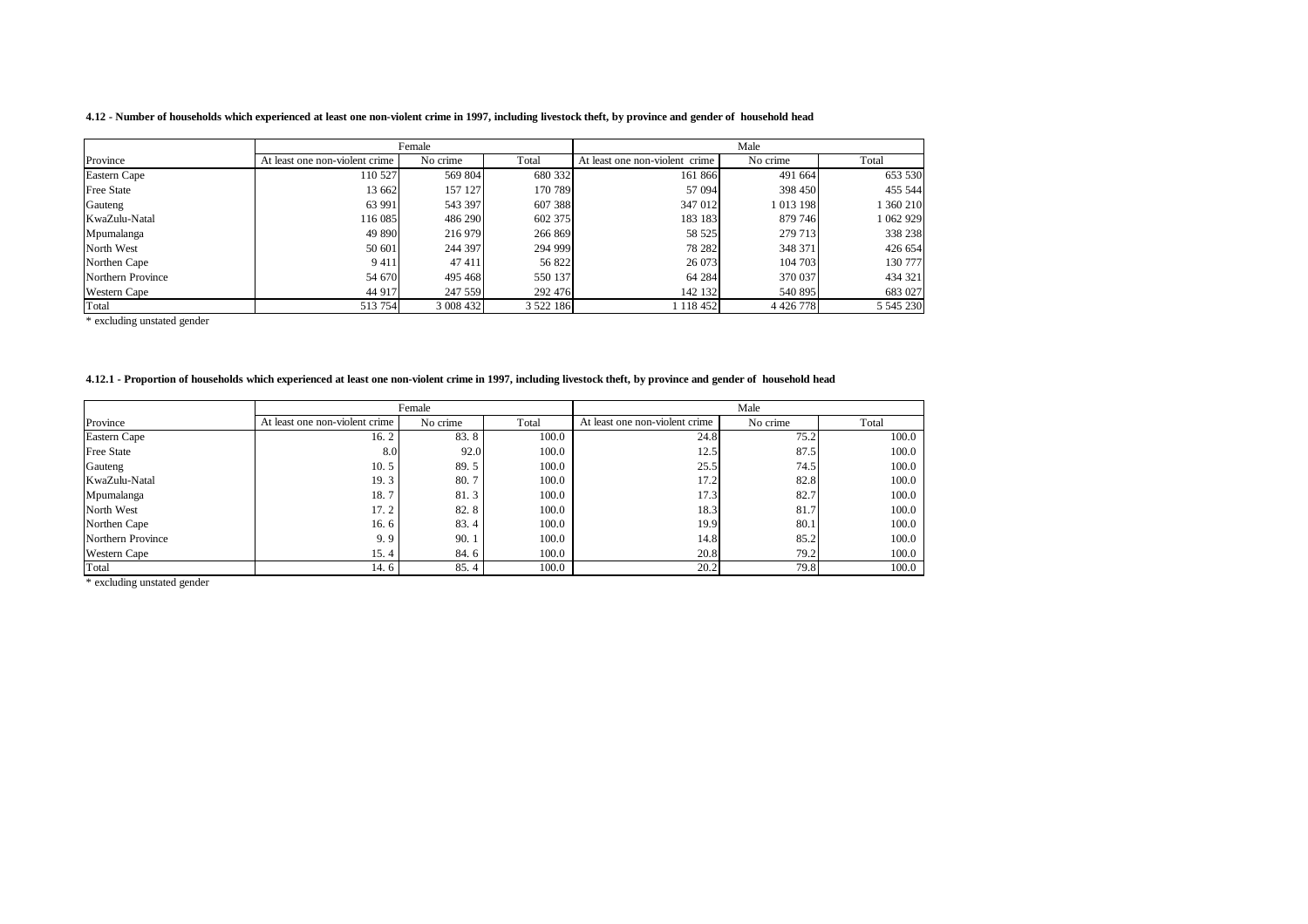#### 4.13 - Number of households which experienced at least one non-violent crime in 1997, excluding livestock theft, by province and gender of the household head

|                   |         | Female    |               |                                | Male          |           |
|-------------------|---------|-----------|---------------|--------------------------------|---------------|-----------|
| Province          | crime   | No crime  | Total         | At least one non-violent crime | No crime      | Total     |
| Eastern Cape      | 66 615  | 613 716   | 680 332       | 94 978                         | 558 552       | 653 530   |
| Free State        | 11 740  | 159 049   | 170 789       | 48 097                         | 407 448       | 455 544   |
| Gauteng           | 60 142  | 547 246   | 607 388       | 338 730                        | 1 021 480     | 1 360 210 |
| KwaZulu-Natal     | 82 872  | 519 503   | 602 375       | 151 587                        | 911 343       | 1 062 929 |
| Mpumalanga        | 38 522  | 228 347   | 266 869       | 51 612                         | 286 627       | 338 238   |
| North West        | 37 852  | 257 147   | 294 999       | 57 946                         | 368 708       | 426 654   |
| Northen Cape      | 7445    | 49 377    | 56 822        | 24 347                         | 106 429       | 130 777   |
| Northern Province | 30 302  | 519835    | 550 137       | 39 450                         | 394 870       | 434 321   |
| Western Cape      | 49 541  | 242 935   | 292 476       | 144 252                        | 538 775       | 683 027   |
| Total             | 385 031 | 3 137 155 | 3 5 2 2 1 8 6 | 950 999                        | 4 5 9 4 2 3 1 | 5 545 230 |

\* excluding unstated gender

#### 4.13.1 - Proportion of households which experienced at least one non-violent crime in 1997, excluding livestock theft, by province and gender of the household head

|                     |       | Female   |       |                                | Male     |       |
|---------------------|-------|----------|-------|--------------------------------|----------|-------|
| Province            | crime | No crime | Total | At least one non-violent crime | No crime | Total |
| Eastern Cape        | 9.8   | 90.2     | 100.0 | 14.5                           | 85.5     | 100.0 |
| Free State          | 6.9   | 93.1     | 100.0 | 10.6                           | 89.4     | 100.0 |
| Gauteng             | 9.9   | 90.1     | 100.0 | 24.9                           | 75.1     | 100.0 |
| KwaZulu-Natal       | 13.8  | 86.2     | 100.0 | 14.3                           | 85.7     | 100.0 |
| Mpumalanga          | 14.4  | 85.6     | 100.0 | 15.3                           | 84.7     | 100.0 |
| North West          | 12.8  | 87.2     | 100.0 | 13.6                           | 86.4     | 100.0 |
| Northen Cape        | 13.1  | 86.9     | 100.0 | 18.6                           | 81.4     | 100.0 |
| Northern Province   | 5.5   | 94.5     | 100.0 | 9.1                            | 90.9     | 100.0 |
| <b>Western Cape</b> | 16.9  | 83.1     | 100.0 | 21.1                           | 78.9     | 100.0 |
| Total               | 10.9  | 89.1     | 100.0 | 17.1                           | 82.9     | 100.0 |

\* excluding unstated gender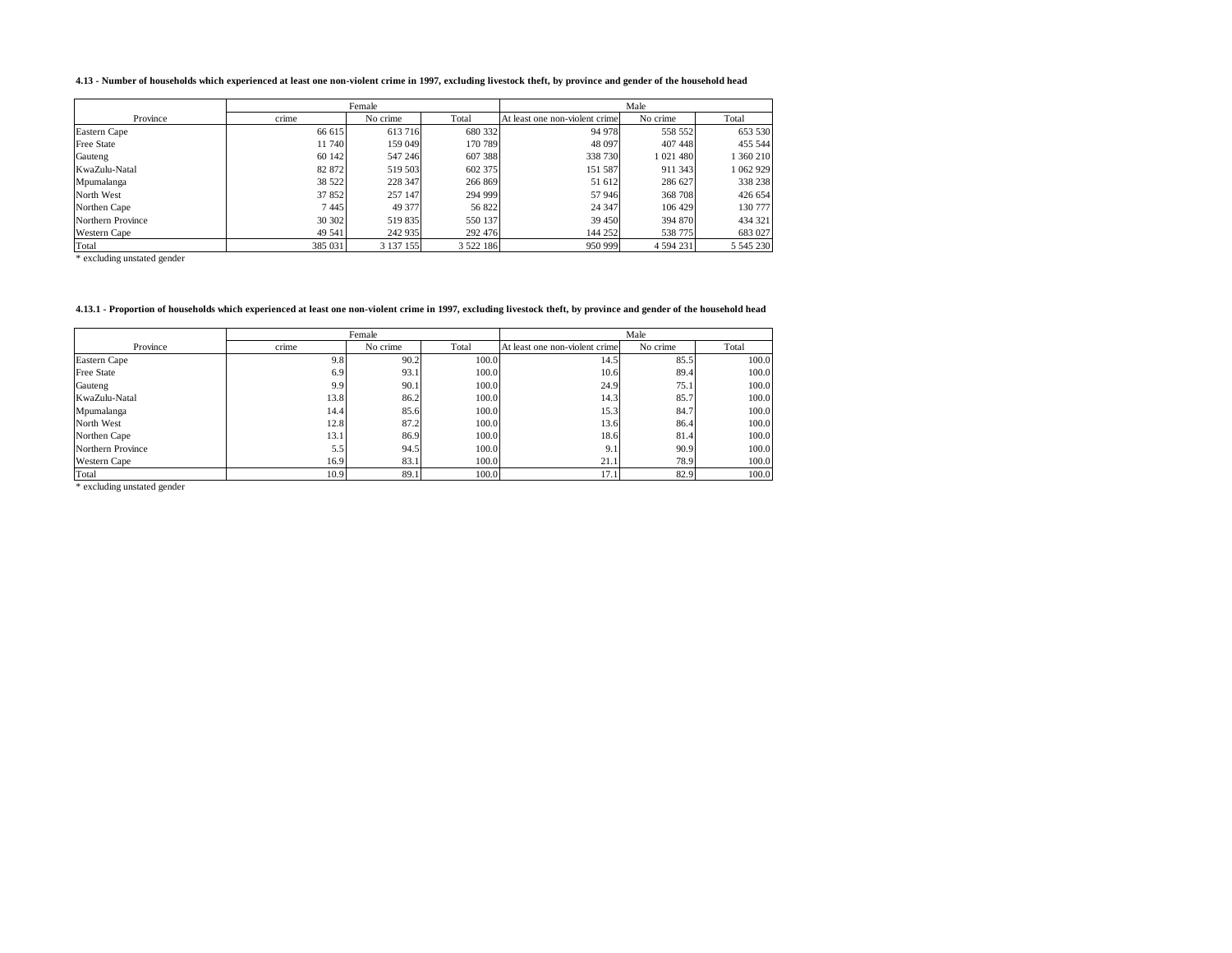#### **SECTION 3: HOUSEHOLD CRIMES,** 1997

#### **3.0 - Households which experienced crime in 1997, by type of crime (RSA)**

| Type of crime                             | Total       |                                                 | Ownership/access         |      |         |                  |                        | At least one incident        |      |         | Victims as % of                       | Victims as % of  |
|-------------------------------------------|-------------|-------------------------------------------------|--------------------------|------|---------|------------------|------------------------|------------------------------|------|---------|---------------------------------------|------------------|
|                                           | households  | Yes                                             | $No*$                    | $\%$ | Yes.    |                  | No.                    | N/A                          | %    | % Total | those with ownership total households |                  |
| Theft of motor vehicles                   | 9 0 69 4 47 |                                                 | 2 386 136 26.3 6 683 312 | 73.7 | 105 193 |                  | 2 2 2 3 0 9 4 3 2 5 .1 | 6 683 312                    | 73.7 | 100.0   | 4.4                                   | 1.2 <sup>1</sup> |
| Theft of goods from motor vehicles        | 9 0 69 4 47 | 2 386 136 26.3 6 683 312                        |                          | 73.7 | 224 908 |                  | 2.5 2 161 228 23.8     | 6 6 8 3 3 1 2                | 73.7 | 100.0   | 9.4                                   | 2.5              |
| Motor vehicle vandalism                   | 9 0 69 4 47 | 2 386 136 26.3 6 683 312                        |                          | 73.7 | 113 708 | 1.3 <sup>1</sup> | 2 2 2 2 4 2 7 2 5 .1   | 6 683 312                    | 73.7 | 100.0   | 4.8                                   | 1.3              |
| Theft of bicycles                         | 9 0 69 4 47 | 1 604 267                                       | 17.7 7 465 180           | 82.3 | 174 930 | 1.91             |                        | 1 429 337 15.8 7 465 180     | 82.3 | 100.0   | 10.9                                  | 1.9              |
| Theft of livestock, poultry, etc.         |             | 9 069 447   2 977 364   32.8   6 092 084   67.2 |                          |      | 447 248 |                  |                        | 4.9 2 530 116 27.9 6 092 084 | 67.2 | 100.0   | 15.0                                  | 4.9              |
| Deliberate damage to dwelling             | 9 0 69 4 47 |                                                 |                          |      | 104 179 |                  | 8965268 98.9           |                              |      | 100.0   |                                       | 1.1              |
| Attempted housebreaking                   | 9 0 69 4 47 |                                                 |                          |      | 299 725 | 3.31             | 8 769 723 96.7         |                              |      | 100.0   |                                       | 3.3              |
| Hijacking/attempted hijacking of vehicles | 9 0 69 4 47 |                                                 |                          |      | 123 003 | 1.4 <sup>1</sup> | 8 946 445 98.6         |                              |      | 100.0   |                                       | 1.4              |
| Deliberate killing or murder              | 9 0 69 4 47 |                                                 |                          |      | 44 814  | 0.5              | 9 0 24 6 33 99.5       |                              |      | 100.0   |                                       | 0.5              |
| Housebreaking and burglary                | 9 0 69 4 47 |                                                 |                          |      | 652 254 |                  | 7.2 8 417 194 92.8     |                              |      | 100.0   |                                       | 7.2 <sub>1</sub> |
| Any crime                                 | 9 0 69 4 47 |                                                 |                          |      | 864 917 | 20.6             | 7 204 530 79.4         |                              |      | 100.0   |                                       | 20.6             |

\* Includes ''Missing values''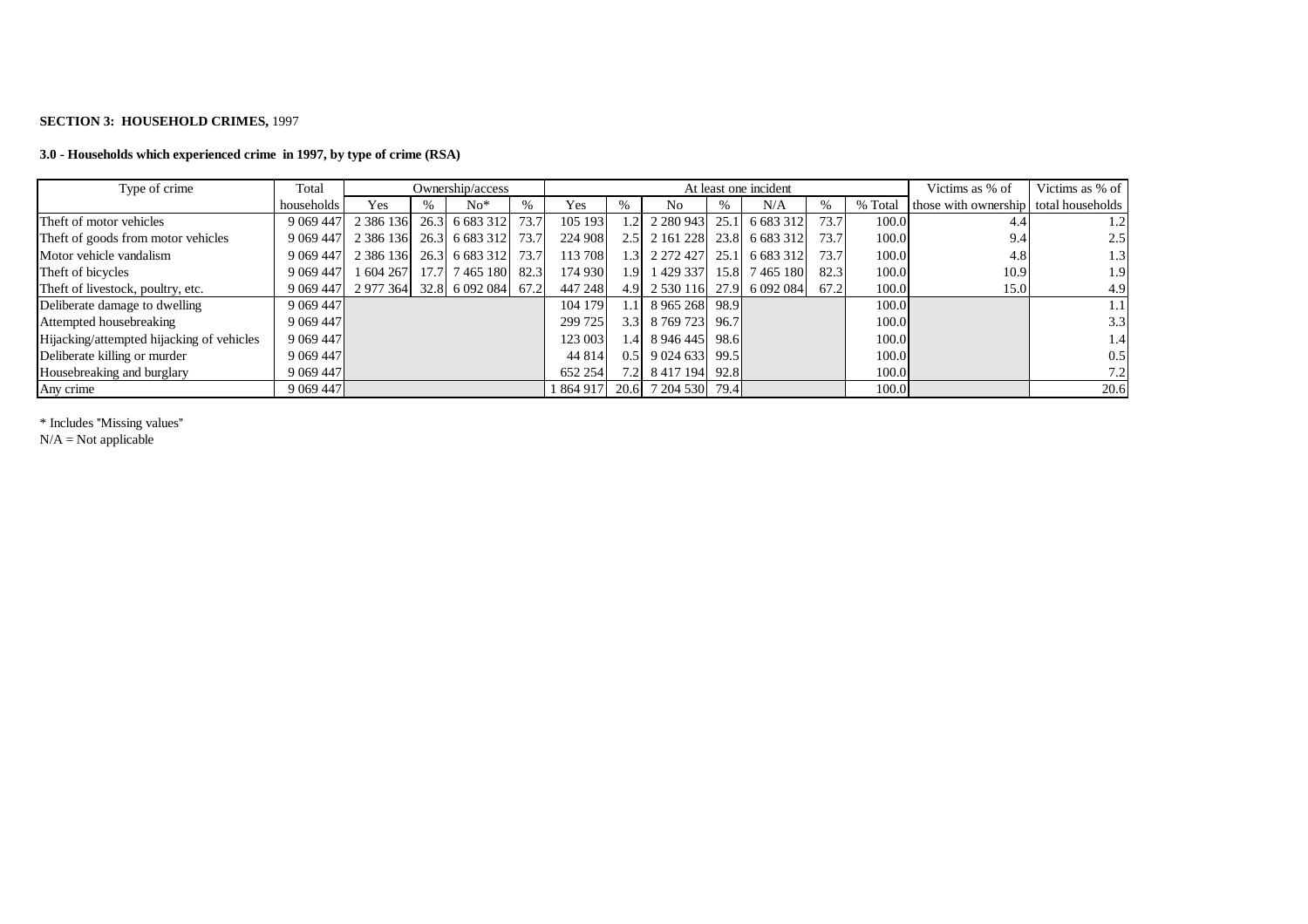#### **WESTERN CAPE**

**3.1 - Households which experienced crime in 1997, by type of crime**

| Type of crime                             | Total     |         |      | Ownership/access  |      |         |              |                |                   | At least one incident |      |         | Victims as % of      | Victims as % of  |
|-------------------------------------------|-----------|---------|------|-------------------|------|---------|--------------|----------------|-------------------|-----------------------|------|---------|----------------------|------------------|
|                                           | household | Yes     | $\%$ | $No*$             |      | Yes     |              | N <sub>0</sub> |                   | N/A                   | %    | % Total | those with ownership | total households |
| Theft of motor vehicles                   | 977 534   | 395 587 | 40.5 | 581948            | 59.5 | 5 8 5 4 | 0.6          | 389 732        | 39.9              | 581 948               | 59.5 | 100.0   |                      | 0.6              |
| Theft of goods from motor vehicles        | 977 534   | 395 587 | 40.5 | 581 948 59.5      |      | 39 072  | 4.0          | 356 514        | 36.5              | 581 948               | 59.5 | 100.0   | 9.9                  | 4.0              |
| Motor vehicle vandalism                   | 977 534   | 395 587 | 40.5 | 581948 59.5       |      | 14 916  | $.5^{\circ}$ | 380 671        | 38.9              | 581948                | 59.5 | 100.0   | 3.8                  | $1.5^{\circ}$    |
| Theft of bicycles                         | 977 534   | 242 521 | 24.8 | 735 014 75.2      |      | 51 000  | 5.2          | 191 520        | 19.6              | 735 014               | 75.2 | 100.0   | 21.0                 | 5.2              |
| Theft of livestock, poultry, etc.         | 977 534   | 265 540 |      | 27.2 711 995 72.8 |      | 19716   | 2.0          | 245 824        | 25.1 <sup> </sup> | 711 995               | 72.8 | 100.0   | 7.4                  | 2.0              |
| Deliberate damage to dwelling             | 977 534   |         |      |                   |      | 4 3 7 6 | 0.4          | 973 158        | 99.6              |                       |      | 100.0   |                      | 0.4              |
| Attempted housebreaking                   | 977 534   |         |      |                   |      | 33 558  | 3.4          | 943 976        | 96.6              |                       |      | 100.0   |                      | 3.4              |
| Hijacking/attempted hijacking of vehicles | 977 534   |         |      |                   |      |         | 0.0          | 977 534 100.0  |                   |                       |      | 100.0   |                      | 0.0              |
| Deliberate killing or murder              | 977 534   |         |      |                   |      | 3922    | 0.4          | 973 613        | 99.61             |                       |      | 100.0   |                      | 0.4              |
| Housebreaking and burglary                | 977 534   |         |      |                   |      | 77 266  | 7.91         | 900 269        | 92.1              |                       |      | 100.0   |                      | 7.91             |
| Any crime                                 | 977 534   |         |      |                   |      | 210 743 | 21.6         | 766 791        | 78.4              |                       |      | 100.0   |                      | 21.6             |

\* Includes ''Missing values''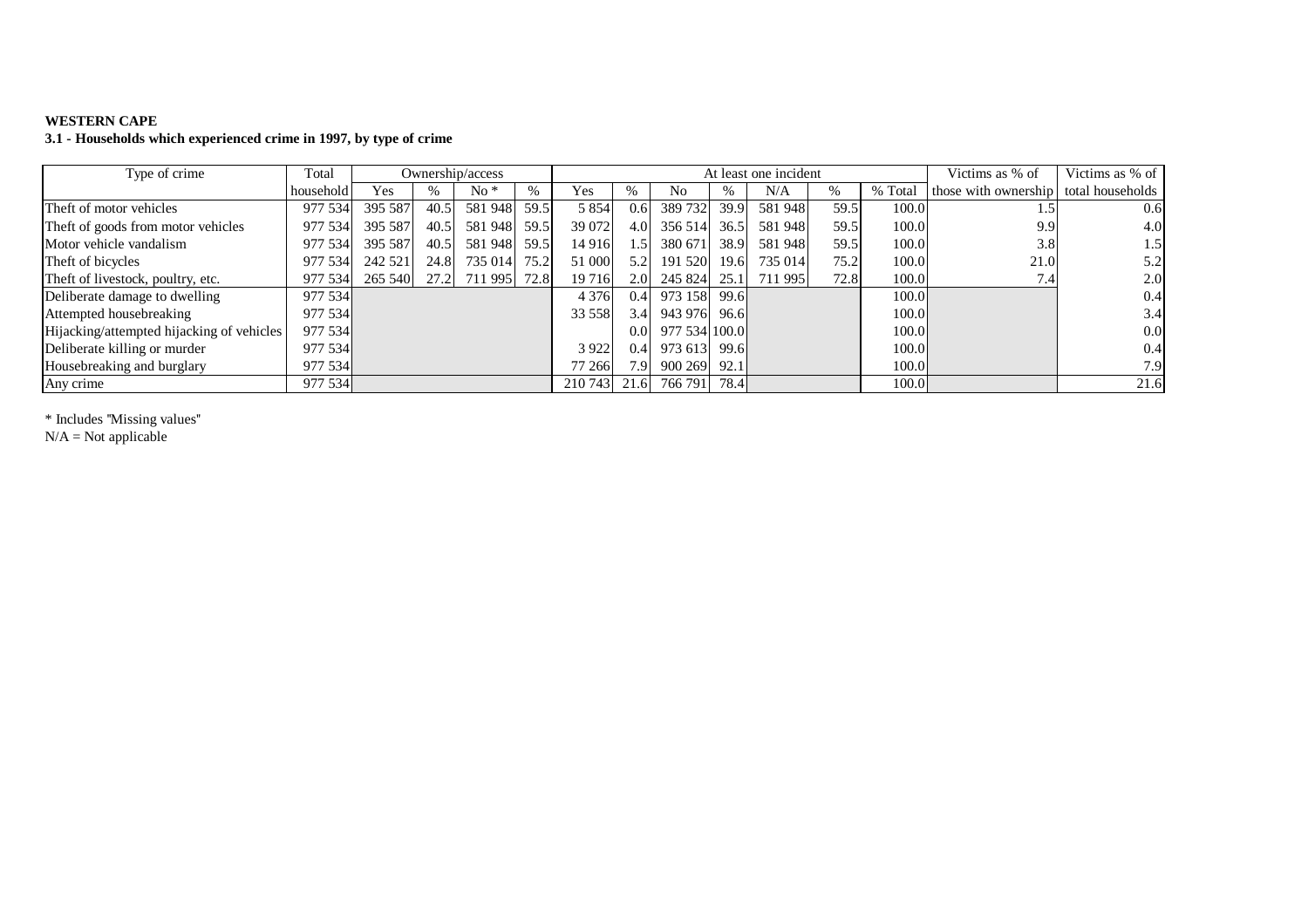### **EASTERN CAPE**

**3.2 - Households which experienced crime in 1997, by type of crime**

| Type of crime                             | Total      |              | Ownership/access    |      |         |                  |               |      | At least one incident |      |       | Victims as % of                               | Victims as % of  |
|-------------------------------------------|------------|--------------|---------------------|------|---------|------------------|---------------|------|-----------------------|------|-------|-----------------------------------------------|------------------|
|                                           | households | Yes          | No                  | $\%$ | Yes     |                  | $No*$         |      | N/A                   | $\%$ |       | % Total those with ownership total households |                  |
| Theft of motor vehicles                   | 333 862    | 240 155      | 18.0 1 093 707      | 82.0 | 13 296  | 1.0 <sub>l</sub> | 226 859       | 17.0 | 1 093 707             | 82.0 | 100.0 | 5.5                                           | 1.0              |
| Theft of goods from motor vehicles        | 333 862    | 240 155      | 18.0 1 093 707      | 82.0 | 25 4 14 | 1.9              | 214 740       | 16.1 | 1 093 707             | 82.0 | 100.0 | 10.6                                          | 1.9              |
| Motor vehicle vandalism                   | 333 862    | 240 155      | 18.0 1 093 707      | 82.0 | 12 3 23 | 0.9              | 227 832       | 17.1 | 1 093 707             | 82.0 | 100.0 | 5.1                                           | 0.9              |
| Theft of bicycles                         | 1333862    | 133 124      | 10.0 1 200 738 90.0 |      | 15 5 78 | 1.2              | 117 545       | 8.8  | 1 200 738             | 90.0 | 100.0 | 11.7                                          | 1.2              |
| Theft of livestock, poultry, etc.         | 333 862    | 650 833 48.8 | 683 028 51.2        |      | 136 497 | 10.2             | 514 336       | 38.6 | 683 028 51.2          |      | 100.0 | 21.0                                          | 10.2             |
| Deliberate damage to dwelling             | 333 862    |              |                     |      | 15 845  | 1.2 <sub>l</sub> | 1 3 1 8 0 1 7 | 98.8 |                       |      | 100.0 |                                               | 1.2              |
| Attempted housebreaking                   | 333 862    |              |                     |      | 51888   |                  | 3.9 1 281 974 | 96.1 |                       |      | 100.0 |                                               | 3.9              |
| Hijacking/attempted hijacking of vehicles | 333 862    |              |                     |      | 15 8 34 | 1.2 <sub>l</sub> | 1 3 1 8 0 2 8 | 98.8 |                       |      | 100.0 |                                               | 1.2 <sub>l</sub> |
| Deliberate killing or murder              | 333 862    |              |                     |      | 4812    | 0.4 <sup>1</sup> | 1 329 049     | 99.6 |                       |      | 100.0 |                                               | 0.4              |
| Housebreaking and burglary                | 333 862    |              |                     |      | 68 9 35 | 5.2 <sub>1</sub> | 1 264 926     | 94.8 |                       |      | 100.0 |                                               | 5.2              |
| Any crime                                 | 333 862    |              |                     |      | 299 252 | 22.4             | 1 0 34 6 10   | 77.6 |                       |      | 100.0 |                                               | 22.4             |

\* Includes ''Missing values''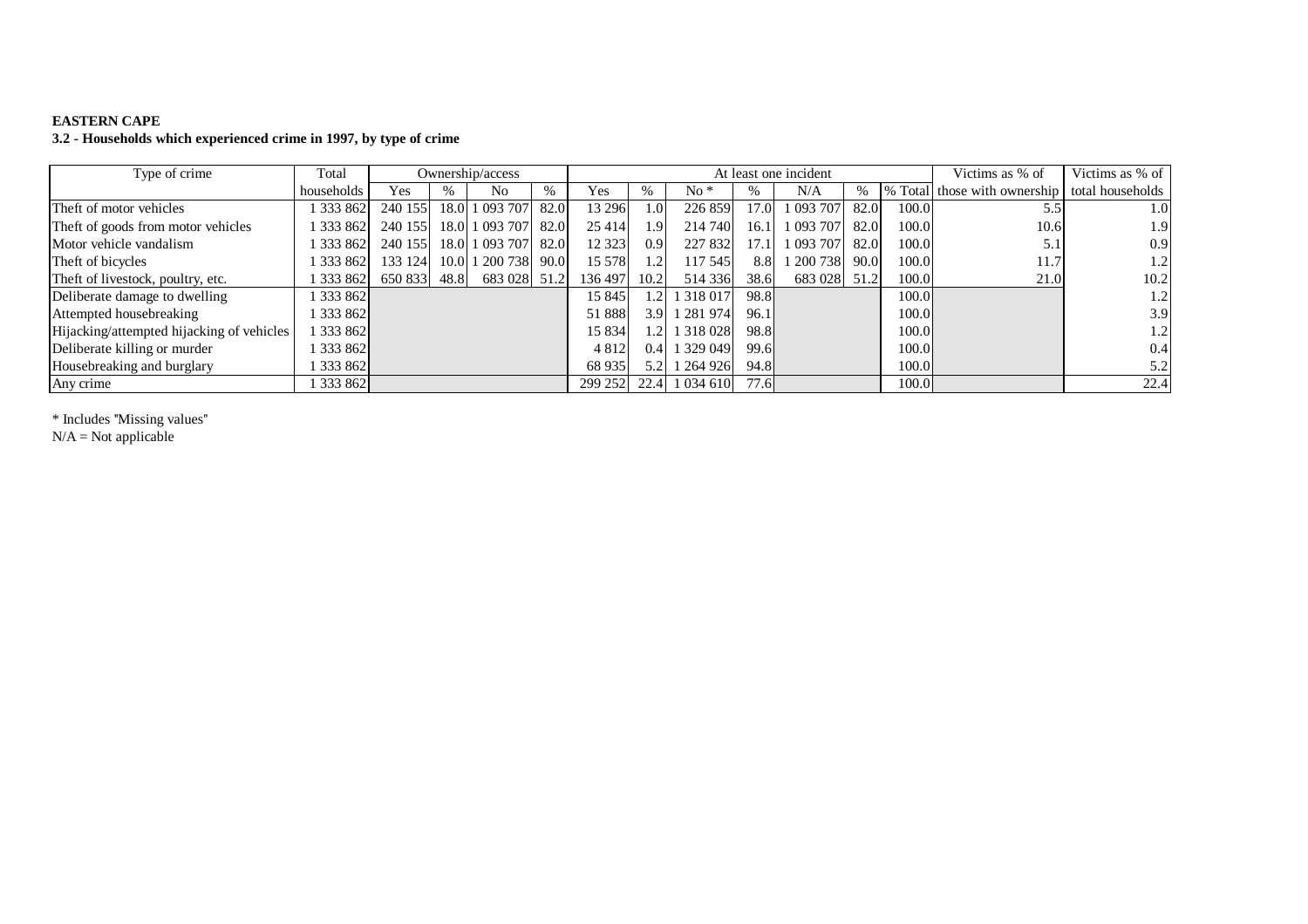### **NORTHERN CAPE**

**3.3 - Households which experienced crime 1997, by type of crime**

| Type of crime                             | Total          |                |      | Ownership/access |      |         |                  |                   |      | At least one incident |      |       | Victims as % of                                   | Victims as % of |
|-------------------------------------------|----------------|----------------|------|------------------|------|---------|------------------|-------------------|------|-----------------------|------|-------|---------------------------------------------------|-----------------|
|                                           | households     | <b>Yes</b>     | $\%$ | N <sub>0</sub>   | $\%$ | Yes     | $\%$             | N <sub>0</sub>    |      | N/A                   | $\%$ |       | % Total   those with ownership   total households |                 |
| Theft of motor vehicles                   | 187 599 59 551 |                | 31.7 | 128 047          | 68.3 | 2 9 3 0 | . 61             | 56 621            | 30.2 | 128 047               | 68.3 | 100.0 | 4.9                                               | 1.6             |
| Theft of goods from motor vehicles        | 187 599 59 551 |                | 31.7 | 128 047          | 68.3 | 13 062  | 7.0 <sub>l</sub> | 46489             | 24.8 | 128 047               | 68.3 | 100.0 | 21.9                                              | 7.0             |
| Motor vehicle vandalism                   | 187 599 59 551 |                | 31.7 | 128 047          | 68.3 | 3 7 3 4 | 2.0              | 55 817            | 29.8 | 128 047               | 68.3 | 100.0 | 6.3                                               | 2.0             |
| Theft of bicycles                         |                | 187 599 47 998 | 25.6 | 139 601          | 74.4 | 3 0 9 8 | .7 <sup>1</sup>  | 44 900            | 23.9 | 139 601               | 74.4 | 100.0 | 6.5                                               | 1.7             |
| Theft of livestock, poultry, etc.         |                | 187 599 90 555 | 48.3 | 97 044           | 51.7 | 8058    | 4.3 <sub>l</sub> | 82 497            | 44.0 | 97 044 51.7           |      | 100.0 | 8.9                                               | 4.3             |
| Deliberate damage to dwelling             | 187 599        |                |      |                  |      | 329     |                  | 186 270           | 99.3 |                       |      | 100.0 |                                                   | 0.7             |
| Attempted housebreaking                   | 187 599        |                |      |                  |      | 4 4 4 6 |                  | 2.4 183 153       | 97.6 |                       |      | 100.0 |                                                   | 2.4             |
| Hijacking/attempted hijacking of vehicles | 187 599        |                |      |                  |      | 076     | 0.6              | 186 522 99.4      |      |                       |      | 100.0 |                                                   | 0.6             |
| Deliberate killing or murder              | 187 599        |                |      |                  |      |         |                  | 0.0 187 599 100.0 |      |                       |      | 100.0 |                                                   | 0.0             |
| Housebreaking and burglary                | 187 599        |                |      |                  |      | 12 346  |                  | 6.6 175 253       | 93.4 |                       |      | 100.0 |                                                   | 6.6             |
| Any crime                                 | 187 599        |                |      |                  |      | 39 876  | 21.3             | 147 723           | 78.7 |                       |      | 100.0 |                                                   | 21.3            |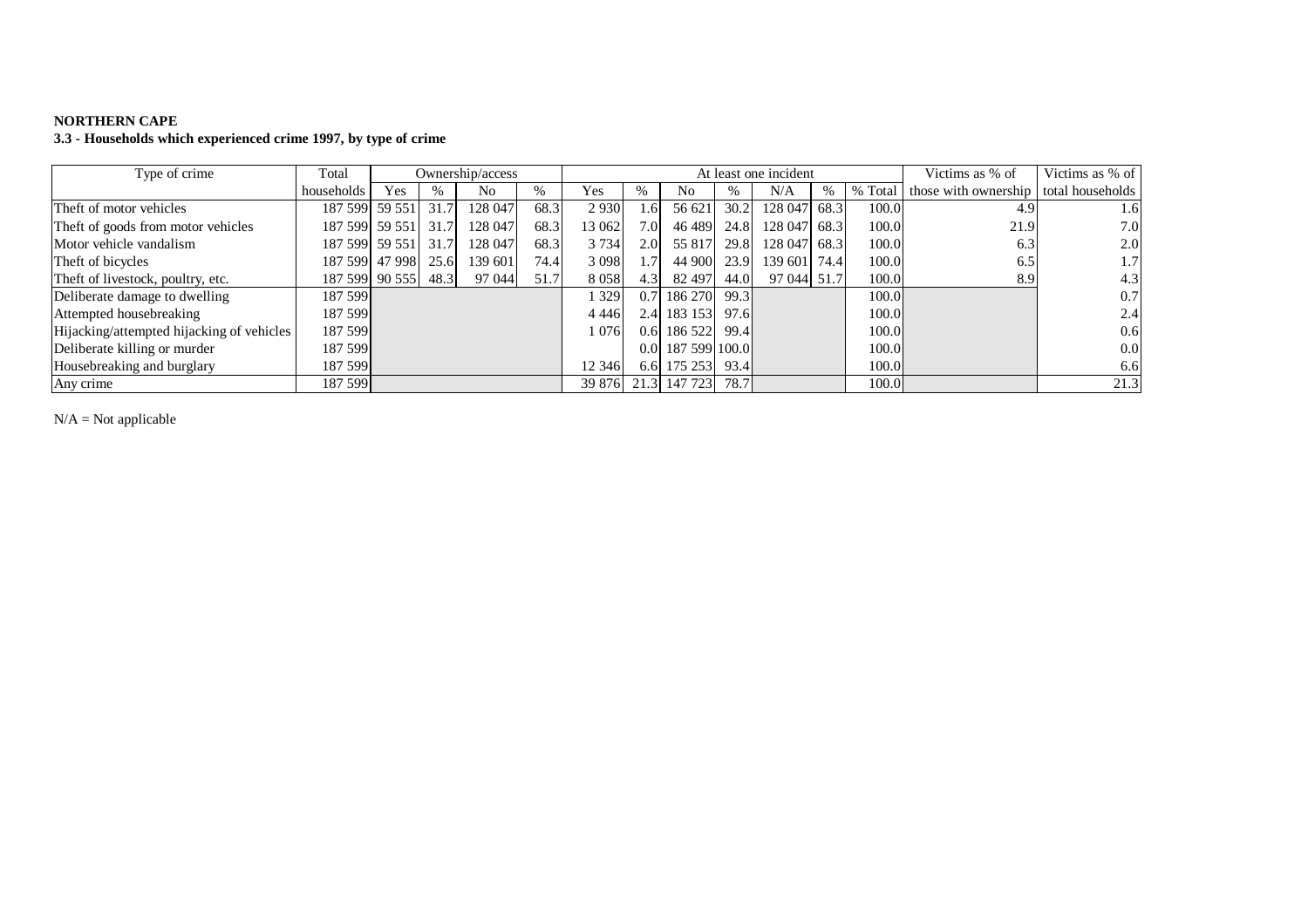# **FREE STATE 3.4 - Households which experienced crime in 1997, by type of crime**

| Type of crime                             | Total      |         |      | Ownership/access |      |         |                  |         |      | At least one incident |      |       | Victims as % of                                   | Victims as % of  |
|-------------------------------------------|------------|---------|------|------------------|------|---------|------------------|---------|------|-----------------------|------|-------|---------------------------------------------------|------------------|
|                                           | households | Yes     |      | No               | $\%$ | Yes     | $\%$             | No      |      | N/A                   | %    |       | % Total   those with ownership   total households |                  |
| Theft of motor vehicles                   | 626 333    | 144 395 | 23.1 | 481 938          | 76.9 | 5 2 6 0 | 0.8              | 139 135 | 22.2 | 481938                | 76.9 | 100.0 | 3.0                                               | 0.8              |
| Theft of goods from motor vehicles        | 626 333    | 144 395 | 23.1 | 481938           | 76.9 | 5 8 8 2 | 0.9              | 138 513 | 22.1 | 481938                | 76.9 | 100.0 | 4.1                                               | 0.9              |
| Motor vehicle vandalism                   | 626 333    | 144 395 | 23.1 | 481938           | 76.9 | 9 0 8 2 | 1.51             | 135 313 | 21.6 | 481 938               | 76.9 | 100.0 | 6.3                                               | 1.5 <sup>1</sup> |
| Theft of bicycles                         | 626 333    | 159 895 | 25.5 | 466438           | 74.5 | 4 7 2 2 | 0.8              | 155 174 | 24.8 | 466438                | 74.5 | 100.0 | 3.0                                               | 0.8              |
| Theft of livestock, poultry, etc.         | 626 333    | 203 934 |      | 32.6 422 399     | 67.4 | 28 5 43 | 4.6              | 175 391 | 28.0 | 422 399               | 67.4 | 100.0 | 14.0                                              | 4.6              |
| Deliberate damage to dwelling             | 626 333    |         |      |                  |      | 3 9 2 1 | 0.6              | 622 412 | 99.4 |                       |      | 100.0 |                                                   | 0.6              |
| Attempted housebreaking                   | 626 333    |         |      |                  |      | 11 29 6 | 1.8 <sup>1</sup> | 615 038 | 98.2 |                       |      | 100.0 |                                                   | 1.8              |
| Hijacking/attempted hijacking of vehicles | 626 333    |         |      |                  |      | 26 7 85 | 4.3 <sub>l</sub> | 599 549 | 95.7 |                       |      | 100.0 |                                                   | 4.3              |
| Deliberate killing or murder              | 626 333    |         |      |                  |      | 4 1 9 0 | 0.7              | 622 143 | 99.3 |                       |      | 100.0 |                                                   | 0.7              |
| Housebreaking and burglary                | 626 333    |         |      |                  |      | 24 9 28 | 4.0              | 601 405 | 96.0 |                       |      | 100.0 |                                                   | 4.0              |
| Any crime                                 | 626 333    |         |      |                  |      | 111 854 | 17.9             | 514 480 | 82.1 |                       |      | 100.0 |                                                   | 17.9             |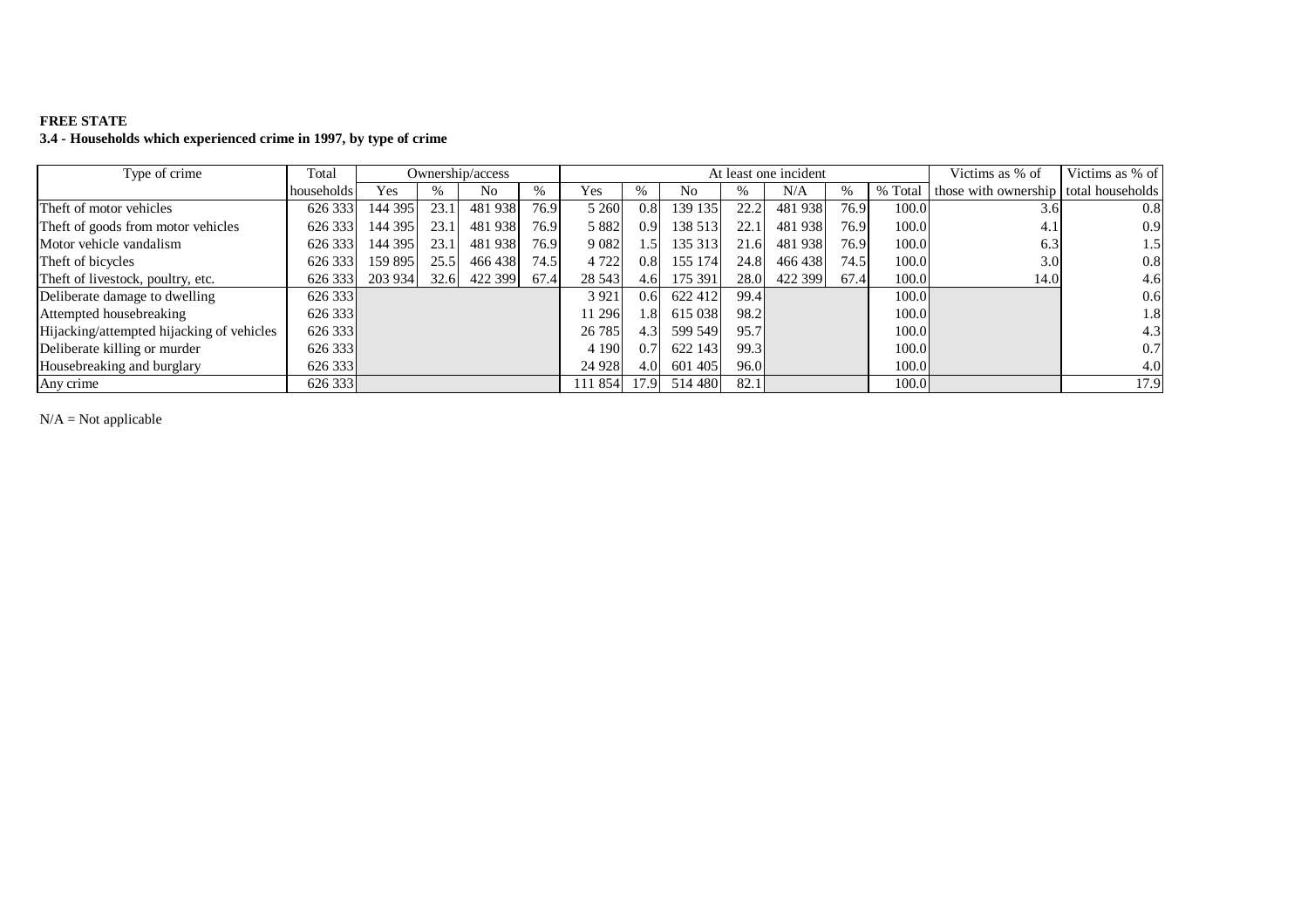### **KWAZULU-NATAL**

**3.5 - Households which experienced crime in 1997, by type of crime**

| Type of crime                             | Total      |         | Ownership/access       |      |         |                  |         |             | At least one incident |      |        | Victims as % of                               | Victims as % of  |
|-------------------------------------------|------------|---------|------------------------|------|---------|------------------|---------|-------------|-----------------------|------|--------|-----------------------------------------------|------------------|
|                                           | households | Yes     | $No*$                  |      | Yes     |                  | No *    |             | N/A                   | $\%$ |        | % Total those with ownership total households |                  |
| Theft of motor vehicles                   | 665 304    | 500 736 | 30.1 1 1 1 1 5 6 8     | 69.9 | 20 653  | 1.2              | 480 083 | 28.8        | 164 568               | 69.9 | 100.0  |                                               | 1.2              |
| Theft of goods from motor vehicles        | 665 304    |         | 500 736 30.1 1 164 568 | 69.9 | 37 945  | 2.3              | 462 791 | 27.8        | 164 568               | 69.9 | 100.0  | 7.6                                           | 2.3              |
| Motor vehicle vandalism                   | 665 304    | 500 736 | 30.1 1 1 1 1 5 6 8     | 69.9 | 18 3 25 | 1.1              | 482 412 | $29.0 \, 1$ | 164 568               | 69.9 | 100.0  | 3.7                                           | 1.1              |
| Theft of bicycles                         | 665 304    | 308 465 | 18.5 1 35 6 840        | 81.5 | 22 8 29 | 1.4              | 285 636 | 17.2        | 356 840               | 81.5 | 100.0  | 4.1                                           | 1.4              |
| Theft of livestock, poultry, etc.         | 665 304    |         | 743 014 44.6 922 291   | 55.4 | 80 857  | 4.9              | 662 157 | 39.8        | 922 291               | 55.4 | 100.0  | 7.6                                           | 4.9              |
| Deliberate damage to dwelling             | 665 304    |         |                        |      | 32 728  | 2.0              | 632 576 | 98.0        |                       |      | 100.0  |                                               | 2.0 <sub>l</sub> |
| Attempted housebreaking                   | 665304     |         |                        |      | 52 485  | 3.2 <sub>l</sub> | 612819  | 96.8        |                       |      | 100.0  |                                               | 3.2              |
| Hijacking/attempted hijacking of vehicles | 665 304    |         |                        |      | 16868   | 1.01             | 648 437 | 99.0        |                       |      | 100.0  |                                               | 1.0              |
| Deliberate killing or murder              | 665 304    |         |                        |      | 18 117  | $1.1^{\circ}$    | 647 187 | 98.9        |                       |      | 100.0  |                                               | 1.1              |
| Housebreaking and burglary                | 665 304    |         |                        |      | 110 372 | 6.6              | 554 933 | 93.4        |                       |      | 100.01 |                                               | 6.6              |
| Any crime                                 | 665 304    |         |                        |      | 338 608 | 20.3             | 326 697 | 79.7        |                       |      | 100.01 |                                               | 20.3             |

\* Includes ''Missing values''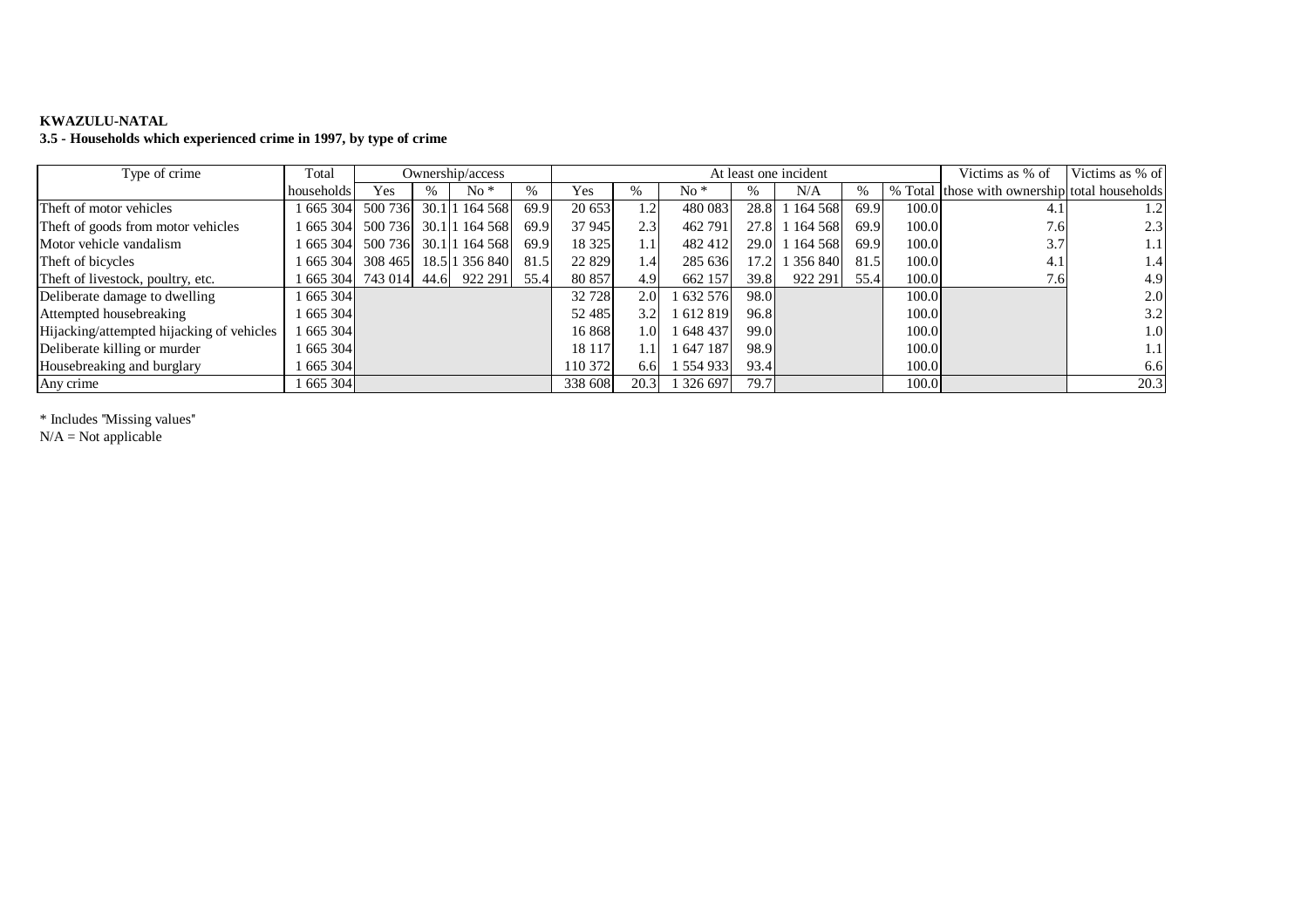## **NORTH WEST**

**3.6 - Households which experienced crime in 1997, by type of crime**

| Type of crime                             | Total      |         | Ownership/access          |      |         |                  |                                 | At least one incident |      |       | Victims as % of              | Victims as % of  |
|-------------------------------------------|------------|---------|---------------------------|------|---------|------------------|---------------------------------|-----------------------|------|-------|------------------------------|------------------|
|                                           | households | Yes     | N <sub>0</sub>            | $\%$ | Yes     | %                | N <sub>0</sub>                  | N/A                   | %    |       | % Total those with ownership | total households |
| Theft of motor vehicles                   | 721 652    | 151 049 | 20.9 570 604 79.1         |      |         | 0.0 <sub>l</sub> | 151 049                         | 20.9 570 604          | 79.1 | 100.0 | 0.0 <sub>l</sub>             | 0.0              |
| Theft of goods from motor vehicles        | 721 652    |         | 151 049 20.9 570 604      | 79.1 | 15 757  | 2.2              | 135 292                         | 18.7 570 604          | 79.1 | 100.0 | 10.4                         | 2.2              |
| Motor vehicle vandalism                   | 721 652    |         | 151 049 20.9 570 604      | 79.1 | 9695    | 1.3 <sub>l</sub> | 141 353                         | 19.6 570 604          | 79.1 | 100.0 | 6.4                          | 1.3              |
| Theft of bicycles                         | 721 652    |         | 122 367 17.0 599 285 83.0 |      | 18 16 1 | 2.5              |                                 | 104 206 14.4 599 285  | 83.0 | 100.0 | 14.8                         | 2.5              |
| Theft of livestock, poultry, etc.         | 721 652    |         | 234 614 32.5 487 039 67.5 |      | 48 075  | 6.7              |                                 | 186 539 25.8 487 039  | 67.5 | 100.0 | 20.5                         | 6.7              |
| Deliberate damage to dwelling             | 721 652    |         |                           |      | 3 1 7 5 |                  | $0.4$ 718 477 99.6              |                       |      | 100.0 |                              | 0.4              |
| Attempted housebreaking                   | 721 6521   |         |                           |      | 17 942  |                  | 2.5 703 711 97.5                |                       |      | 100.0 |                              | 2.5              |
| Hijacking/attempted hijacking of vehicles | 721 652    |         |                           |      | 15 5 69 |                  | 2.2 706 084 97.8                |                       |      | 100.0 |                              | 2.2              |
| Deliberate killing or murder              | 721 652    |         |                           |      | 4 8 4 1 |                  | 0.7 716 811 99.3                |                       |      | 100.0 |                              | 0.7              |
| Housebreaking and burglary                | 721 6521   |         |                           |      | 55 4 69 |                  | 7.7 666 183 92.3                |                       |      | 100.0 |                              | 7.7              |
| Any crime                                 | 721 652    |         |                           |      |         |                  | 142 985   19.8   578 667   80.2 |                       |      | 100.0 |                              | 19.8             |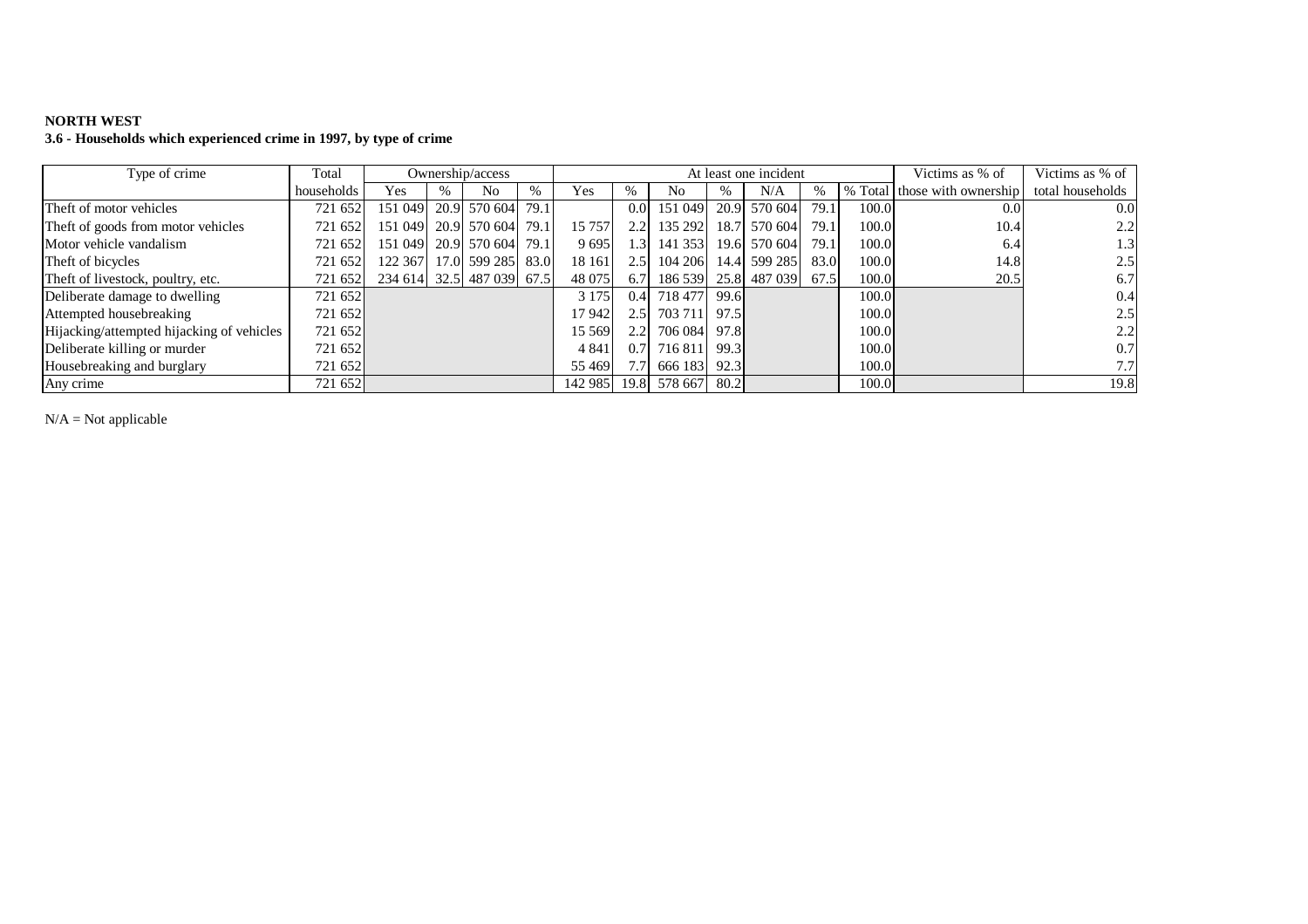# **GAUTENG 3.7- Households which experienced crime in 1997, by type of crime**

| Type of crime                             | Total      |         |      | Ownership/access |      |              |               |                |      | At least one incident |      |       | Victims as % of                                | Victims as % of  |
|-------------------------------------------|------------|---------|------|------------------|------|--------------|---------------|----------------|------|-----------------------|------|-------|------------------------------------------------|------------------|
|                                           | households | Yes     | %    | $No*$            | $\%$ | Yes          |               | No.            |      | N/A                   | %    |       | \% Total those with ownership total households |                  |
| Theft of motor vehicles                   | 1967598    | 635 973 | 32.3 | 1 331 625        | 67.7 | 51 103       | 2.6           | 584 869        | 29.7 | 1 331 625             | 67.7 | 100.0 | 8.0                                            | 2.6              |
| Theft of goods from motor vehicles        | 1 967 598  | 635 973 | 32.3 | 1 3 3 1 6 2 5    | 67.7 | 61 829       | 3.1           | 574 144        | 29.2 | 1 331 625             | 67.7 | 100.0 | 9.7                                            | 3.1              |
| Motor vehicle vandalism                   | 1 967 598  | 635 973 | 32.3 | 1 3 3 1 6 2 5    | 67.7 | 38 177       | 1.91          | 597 796        | 30.4 | 1 331 625             | 67.7 | 100.0 | 6.0                                            | 1.9 <sup>1</sup> |
| Theft of bicycles                         | 967 598    | 258 371 | 13.1 | 709 227          | 86.9 | 39 737       | 2.0           | 218 634        | 11.1 | 709 227               | 86.9 | 100.0 | 15.4                                           | 2.0 <sub>l</sub> |
| Theft of livestock, poultry, etc.         | 1 967 5981 | 207 756 | 10.6 | 1 759 842        | 89.4 | 25 23 6      | 1.31          | 182 520        | 9.3  | 759 842               | 89.4 | 100.0 | 12.1                                           | 1.3              |
| Deliberate damage to dwelling             | 1 967 598  |         |      |                  |      | 29 079       | $\mathbf{.5}$ | 938 518        | 98.5 |                       |      | 100.0 |                                                | 1.5              |
| Attempted housebreaking                   | 1967598    |         |      |                  |      | 85 985       | 4.4           | 881 613        | 95.6 |                       |      | 100.0 |                                                | 4.4              |
| Hijacking/attempted hijacking of vehicles | 967 598    |         |      |                  |      | 36 216       | l.8           | 1 931 382      | 98.2 |                       |      | 100.0 |                                                | 1.8              |
| Deliberate killing or murder              | 1967598    |         |      |                  |      | 5 7 8 2      | 0.3           | 961 816        | 99.7 |                       |      | 100.0 |                                                | 0.3              |
| Housebreaking and burglary                | 967 598    |         |      |                  |      | 213 034 10.8 |               | 1 754 564 89.2 |      |                       |      | 100.0 |                                                | 10.8             |
| Any crime                                 | 1 967 598  |         |      |                  |      | 462 313 23.5 |               | 505 285        | 76.5 |                       |      | 100.0 |                                                | 23.5             |

\* Includes "Do not know''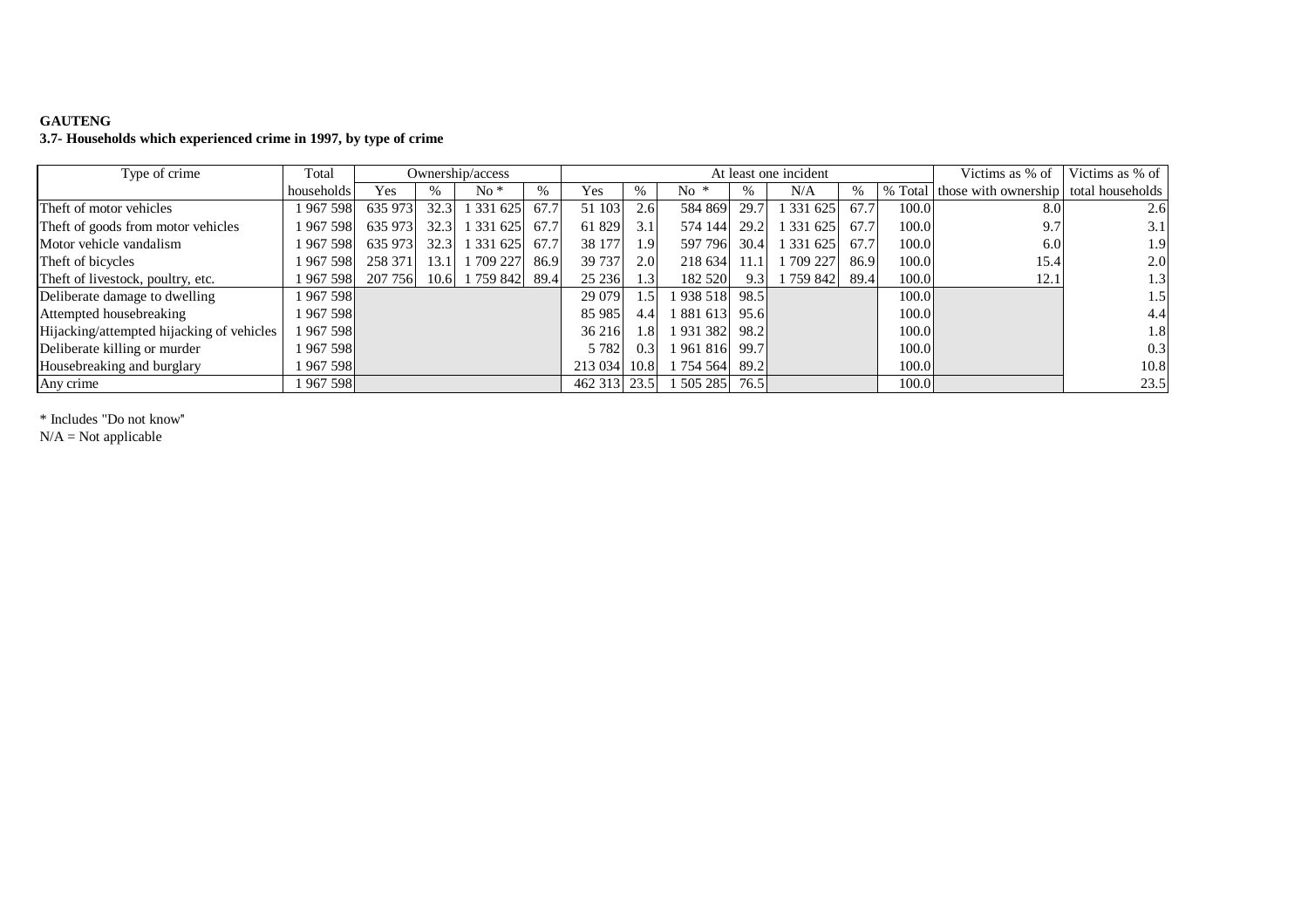# **MPUMALANGA**

**3.8 - Households which experienced crime in 1997, by type of crime**

| Type of crime                             | Total      |         |      | Ownership/access |      |         |      |         |      | At least one incident |      |       | Victims as % of                               | Victims as % of  |
|-------------------------------------------|------------|---------|------|------------------|------|---------|------|---------|------|-----------------------|------|-------|-----------------------------------------------|------------------|
|                                           | households | Yes     | $\%$ | No               |      | Yes     | %    | No.     | %    | N/A                   |      |       | % Total those with ownership total households |                  |
| Theft of motor vehicles                   | 605 107    | 95 616  | 15.8 | 509 491          | 84.2 | 6 0 9 7 | 1.0  | 89 5 20 | 14.8 | 509 491               | 84.2 | 100.0 | 6.4                                           | 1.0 <sub>l</sub> |
| Theft of goods from motor vehicles        | 605 107    | 95 616  | 15.8 | 509 491          | 84.2 | 5 6 21  | 0.9  | 89 995  | 14.9 | 509 491               | 84.2 | 100.0 | 5.9                                           | 0.9              |
| Motor vehicle vandalism                   | 605 107    | 95 616  | 15.8 | 509 491          | 84.2 | 4 7 6 0 | 0.8  | 90 856  | 15.0 | 509 491               | 84.2 | 100.0 | 5.0                                           | 0.8              |
| Theft of bicycles                         | 605 107    | 118 316 | 19.6 | 486 791          | 80.4 | 12 257  | 2.0  | 106 059 | 17.5 | 486 791               | 80.4 | 100.0 | 10.4                                          | 2.0              |
| Theft of livestock, poultry, etc.         | 605 107    | 195 830 | 32.4 | 409 277          | 67.6 | 40 0 85 | 6.6  | 155 746 | 25.7 | 409 277               | 67.6 | 100.0 | 20.5                                          | 6.6              |
| Deliberate damage to dwelling             | 605 107    |         |      |                  |      | 13725   | 2.3  | 591 382 | 97.7 |                       |      | 100.0 |                                               | 2.3              |
| Attempted housebreaking                   | 605 107    |         |      |                  |      | 17914   | 3.0  | 587 193 | 97.0 |                       |      | 100.0 |                                               | 3.0              |
| Hijacking/attempted hijacking of vehicles | 605 107    |         |      |                  |      | 10 655  | 1.8  | 594 452 | 98.2 |                       |      | 100.0 |                                               | 1.8              |
| Deliberate killing or murder              | 605 107    |         |      |                  |      | 804     | 0.3  | 603 303 | 99.7 |                       |      | 100.0 |                                               | 0.3              |
| Housebreaking and burglary                | 605 107    |         |      |                  |      | 43 109  |      | 561 998 | 92.9 |                       |      | 100.0 |                                               |                  |
| Any crime                                 | 605 107    |         |      |                  |      | 136 917 | 22.6 | 468 190 | 77.4 |                       |      | 100.0 |                                               | 22.6             |

\* Includes "Do not know''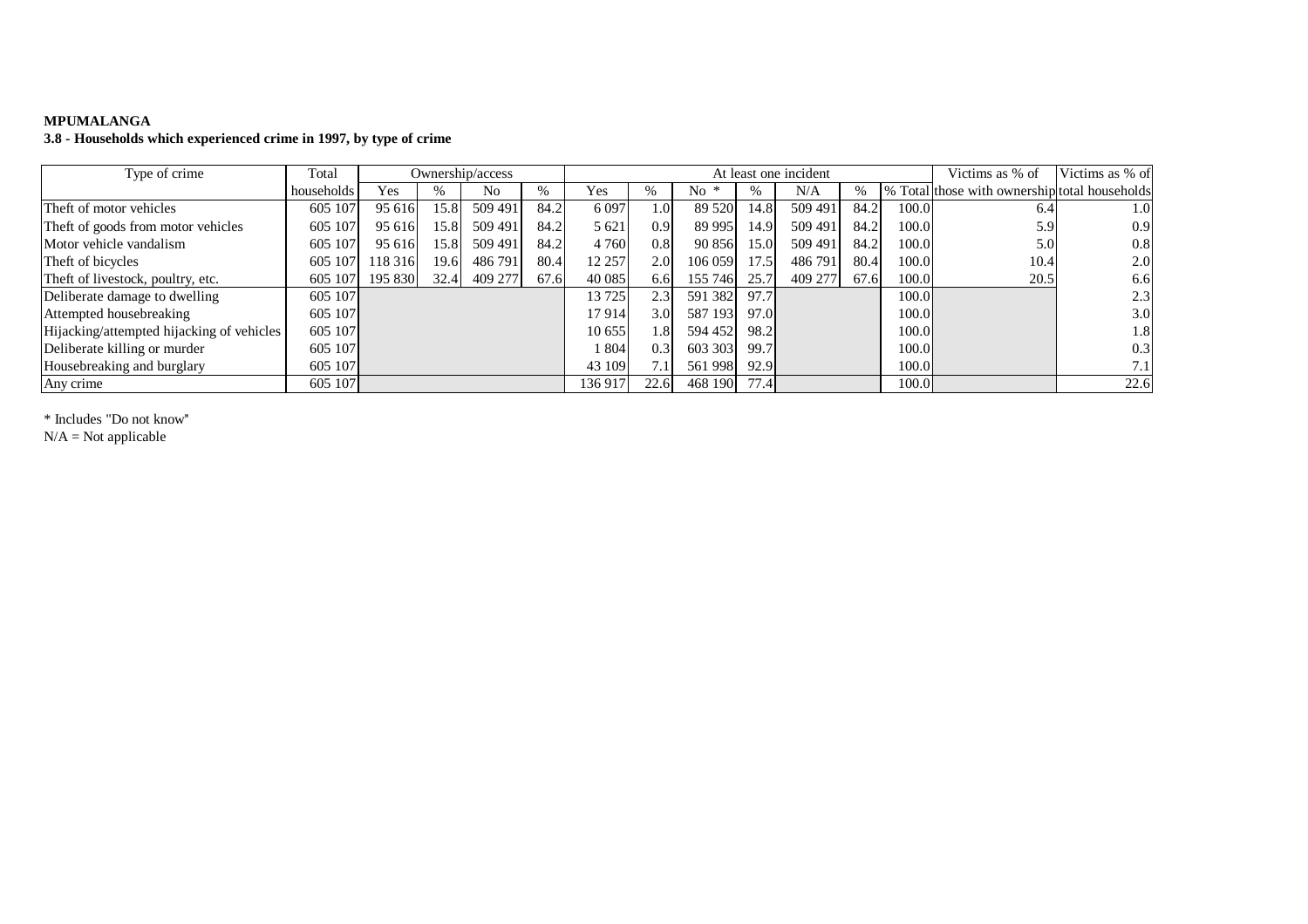### **NORTHERN PROVINCE**

## **3.9 - Households which experienced crime in 1997, by type of crime**

| Type of crime                             | Total      | Ownership/access |   |                |      |         |                  |                           | At least one incident |         | Victims as % of | Victims as % of |                                               |      |
|-------------------------------------------|------------|------------------|---|----------------|------|---------|------------------|---------------------------|-----------------------|---------|-----------------|-----------------|-----------------------------------------------|------|
|                                           | households | Yes              | % | N <sub>0</sub> | %    | Yes     | $\%$             | $No *$                    |                       | N/A     | $\frac{0}{0}$   |                 | % Total those with ownership total households |      |
|                                           |            |                  |   |                |      |         |                  |                           |                       |         |                 |                 |                                               |      |
| Theft of motor vehicles                   | 984 458    | 163 074          |   | 16.6 821 384   | 83.4 |         | 0.0              | 163 074                   | 16.6                  | 821 384 | 83.4            | 100.0           | 0.0 <sub>l</sub>                              | 0.0  |
| Theft of goods from motor vehicles        | 984 458    | 163 074          |   | 16.6 821 384   | 83.4 | 20 3 25 | 2.1              | 142 749                   | 14.5                  | 821 384 | 83.4            | 100.0           | 12.5                                          | 2.1  |
| Motor vehicle vandalism                   | 984 458    | 163 074          |   | 16.6 821 384   | 83.4 | 2697    | 0.3 <sup>1</sup> | 160 377                   | 16.3                  | 821 384 | 83.4            | 100.0           | 1.7                                           | 0.3  |
| Theft of bicycles                         | 984 458    | 213 211          |   | 21.7 771 247   | 78.3 | 7 5 4 8 |                  | $0.8$ 205 662 20.9        |                       | 771 247 | 78.3            | 100.0           | 3.51                                          | 0.8  |
| Theft of livestock, poultry, etc.         | 984 458    | 385 288          |   | 39.1 599 170   | 60.9 | 60 181  | 6.1 <sup>1</sup> | 325 108 33.0              |                       | 599 170 | 60.9            | 100.0           | 15.6                                          | 6.1  |
| Deliberate damage to dwelling             | 984 458    |                  |   |                |      |         |                  | $0.0$ 984 458 100.0       |                       |         |                 | 100.0           |                                               | 0.0  |
| Attempted housebreaking                   | 984 458    |                  |   |                |      | 24 211  |                  | 2.5 960 247 97.5          |                       |         |                 | 100.01          |                                               | 2.5  |
| Hijacking/attempted hijacking of vehicles | 984 458    |                  |   |                |      |         |                  | $0.0$ 984 458 100.0       |                       |         |                 | 100.01          |                                               | 0.0  |
| Deliberate killing or murder              | 984 458    |                  |   |                |      | 346     |                  | $0.1$   983 112  99.9     |                       |         |                 | 100.0           |                                               | 0.1  |
| Housebreaking and burglary                | 984 458    |                  |   |                |      | 46 795  |                  | 4.8 937 663 95.2          |                       |         |                 | 100.01          |                                               | 4.8  |
| Any crime                                 | 984 458    |                  |   |                |      |         |                  | 122 370 12.4 862 088 87.6 |                       |         |                 | 100.0           |                                               | 12.4 |

\* Includes ''Missing values''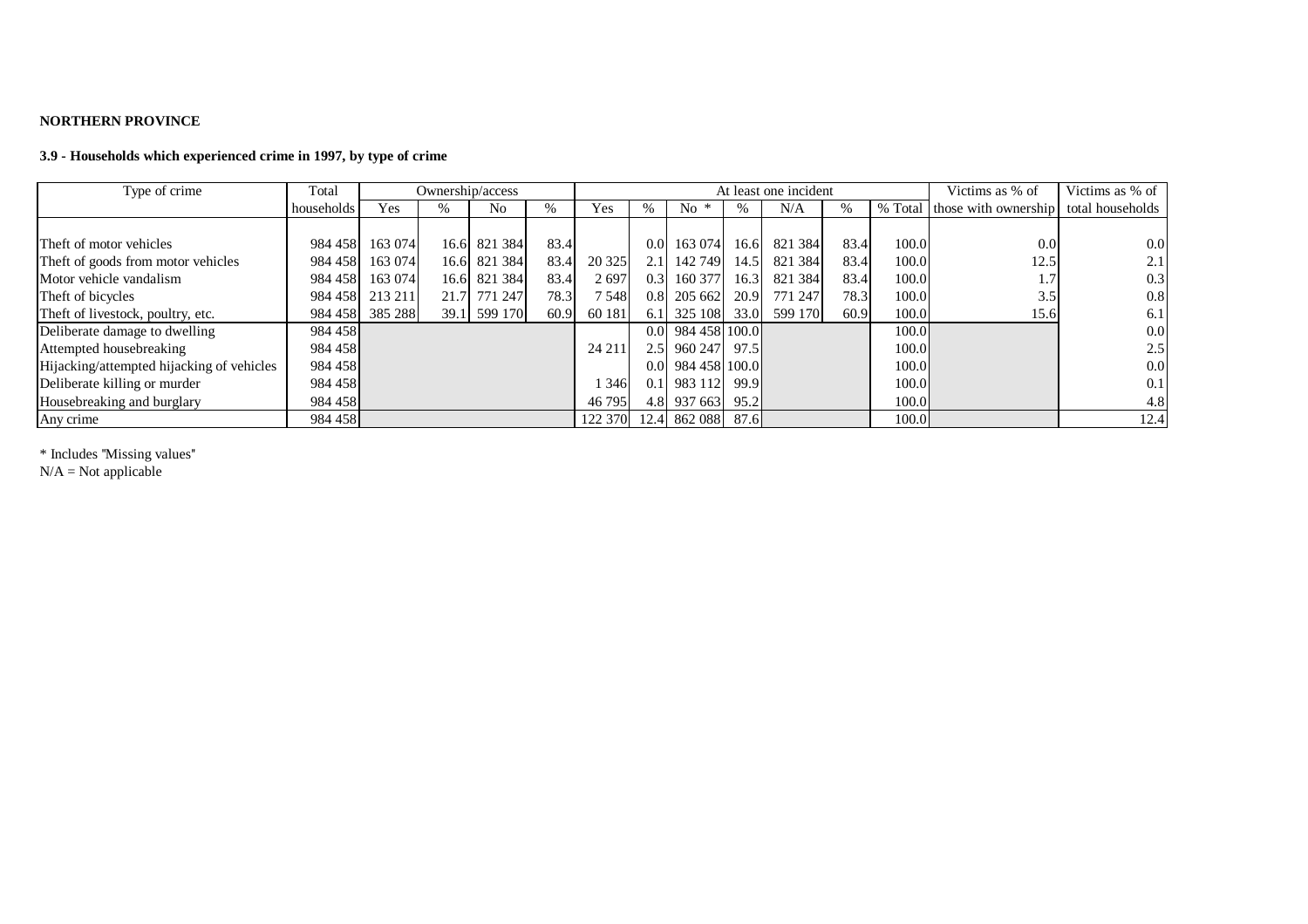#### 3.10 - Households which experienced at least one crime in 1997, including livestock theft, by province

| Province            | At least one one crime | %    | No crime  | %    | Total       |
|---------------------|------------------------|------|-----------|------|-------------|
|                     |                        |      |           |      |             |
| Eastern Cape        | 299 252                | 22.4 | 1 034 610 | 77.6 | 1 333 862   |
| <b>Free State</b>   | 111 854                | 17.9 | 514 480   | 82.1 | 626 333     |
| Gauteng             | 462 313                | 23.5 | 505 285   | 76.5 | 1 967 598   |
| KwaZulu-Natal       | 338 608                | 20.3 | 1 326 697 | 79.7 | 1 665 304   |
| Mpumalanga          | 136 917                | 22.6 | 468 190   | 77.4 | 605 107     |
| North West          | 142 985                | 19.8 | 578 667   | 80.2 | 721 652     |
| Northern Cape       | 39 876                 | 21.3 | 147 723   | 78.7 | 187 599     |
| Northern Province   | 122 370                | 12.4 | 862 088   | 87.6 | 984 458     |
| <b>Western Cape</b> | 210 743                | 21.6 | 766 791   | 78.4 | 977 534     |
| Total               | 1864917                | 20.6 | 7 204 530 | 79.4 | 9 0 69 4 47 |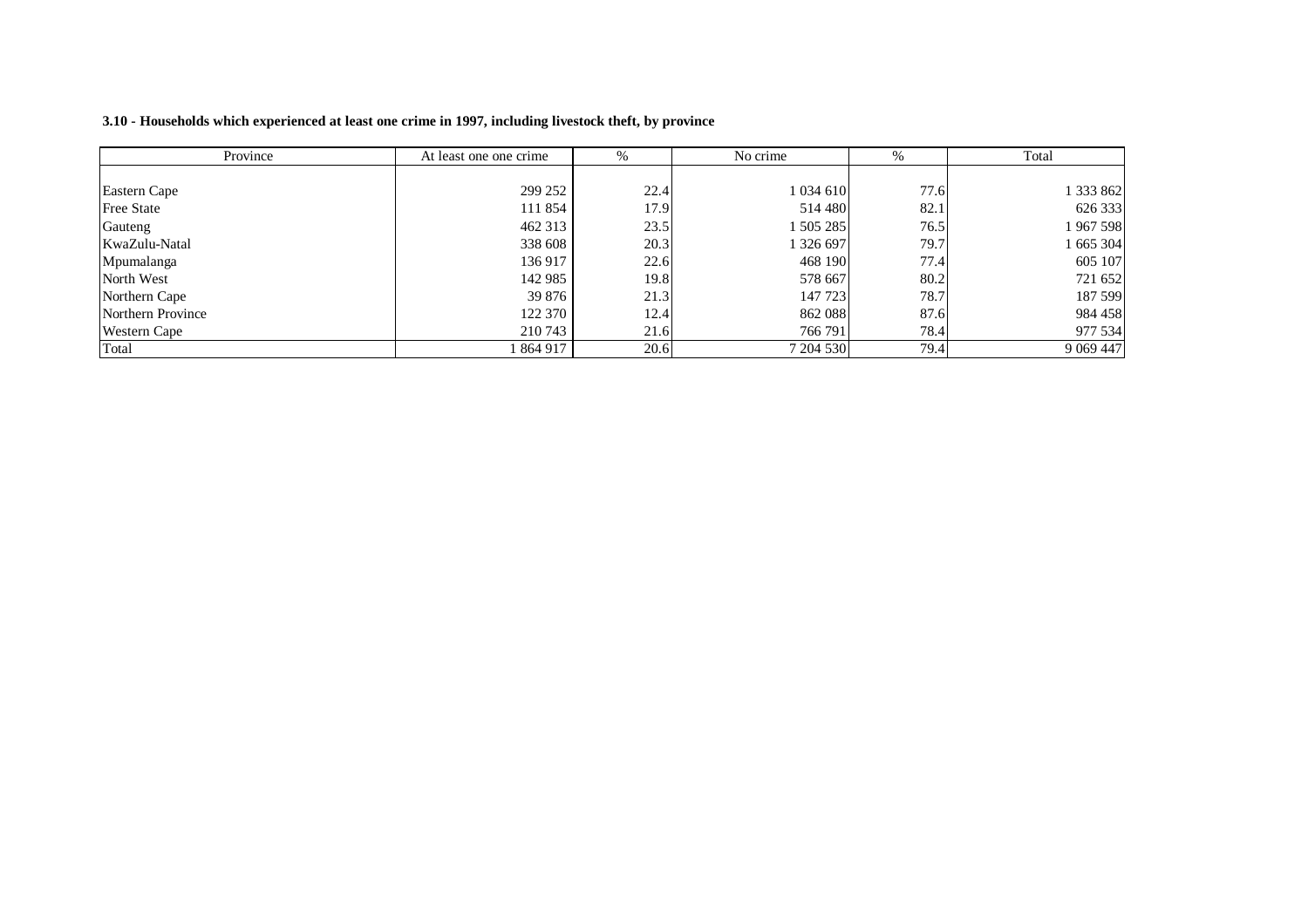| Province            | At least one crime | %    | No crime      | $\%$ | Total       | %     |
|---------------------|--------------------|------|---------------|------|-------------|-------|
|                     |                    |      |               |      |             |       |
| Eastern Cape        | 185 996            | 13.9 | 1 147 866     | 86.1 | 1 333 862   | 100.0 |
| <b>Free State</b>   | 90 442             | 14.4 | 535 891       | 85.6 | 626 333     | 100.0 |
| Gauteng             | 439 241            | 22.3 | 528 357       | 77.7 | 1967598     | 100.0 |
| KwaZulu-Natal       | 277 089            | 16.6 | 388 216       | 83.4 | 1 665 304   | 100.0 |
| Mpumalanga          | 110 784            | 18.3 | 494 323       | 81.7 | 605 107     | 100.0 |
| North West          | 101 823            | 14.1 | 619 829       | 85.9 | 721 652     | 100.0 |
| Northen Cape        | 34 198             | 18.2 | 153 401       | 81.8 | 187 599     | 100.0 |
| Northern Province   | 71 098             | 7.2  | 913 360       | 92.8 | 984 458     | 100.0 |
| <b>Western Cape</b> | 200 468            | 20.5 | 777 066       | 79.5 | 977 534     | 100.0 |
| Total               | 511 138            | 16.7 | 7 5 5 8 3 1 0 | 83.3 | 9 0 69 4 47 | 100.0 |

3.11 - Households which experienced at least one crime in 1997, excluding livestock theft, by province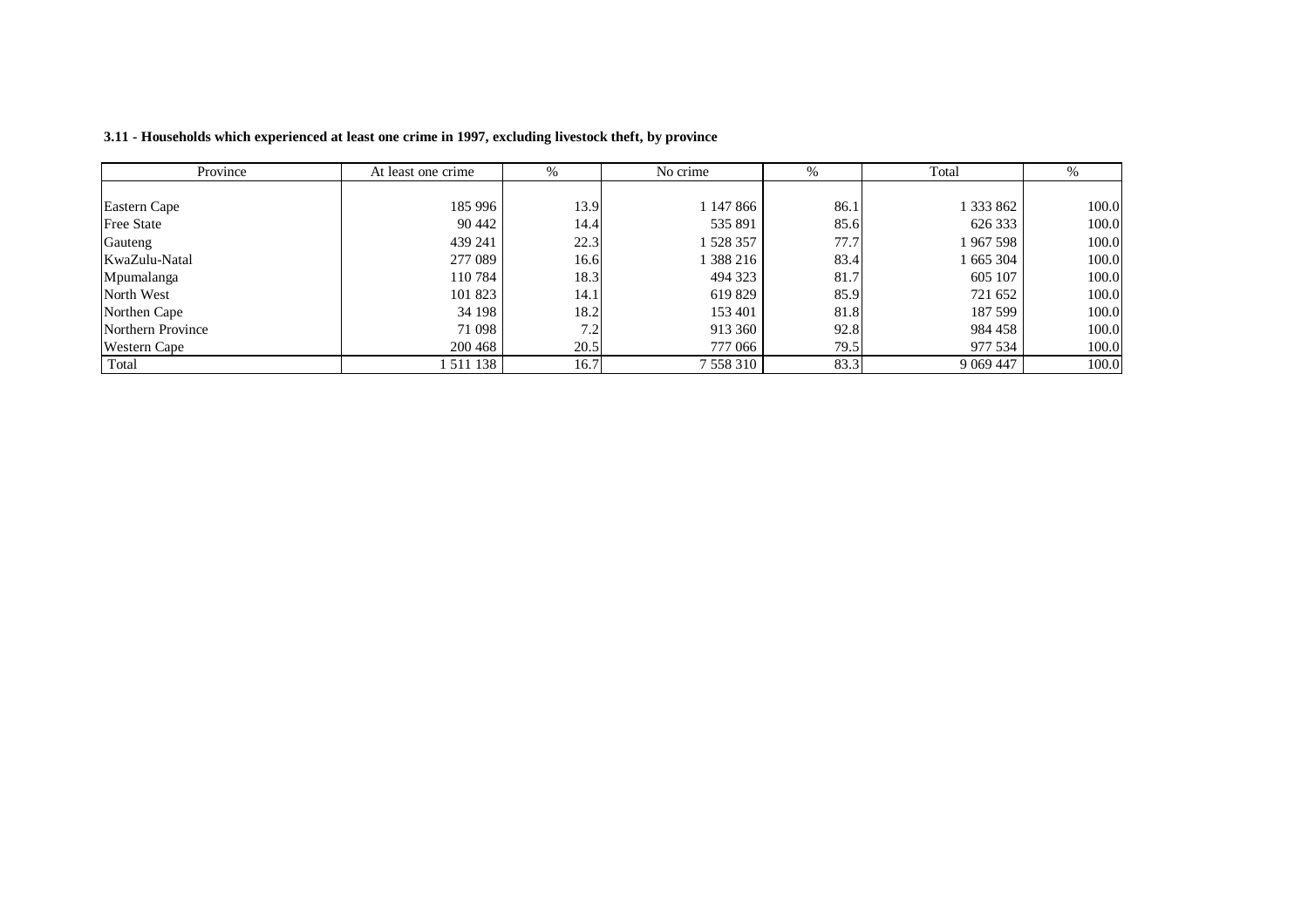| Type of settlement    | At least one crime | 70   | No crime      | 70    | Total         |       |
|-----------------------|--------------------|------|---------------|-------|---------------|-------|
|                       |                    |      |               |       |               |       |
| Urban, formal         | 997 945            | 23.1 | 3 3 1 2 9 3 3 | 76.9  | 4 3 1 0 8 7 8 | 100.0 |
| Urban, informal       | 235 945            | 18.6 | 1 031 150     | 81.4  | 267 094       | 100.0 |
| Non-urban traditional | 507 107            | 18.2 | 2 2 8 1 9 0 5 | 81.8  | 2 789 012     | 100.0 |
| Commercial farms      | 95 144             | 20.3 | 373 286       | 79.7  | 468 430       | 100.0 |
| Non-urban, other      | 28 777             | 13.8 | 179 681       | 86.2  | 208 458       | 100.0 |
| Unstated              |                    | 0.01 | 25 576        | 100.0 | 25 5 7 6      | 100.0 |
| Total                 | 864 917            | 20.6 | 7 204 530     | 79.4  | 9 0 69 4 47   | 100.0 |

#### 3.12 - Households which experienced at least one crime in 1997, including livestock theft, by type of settlement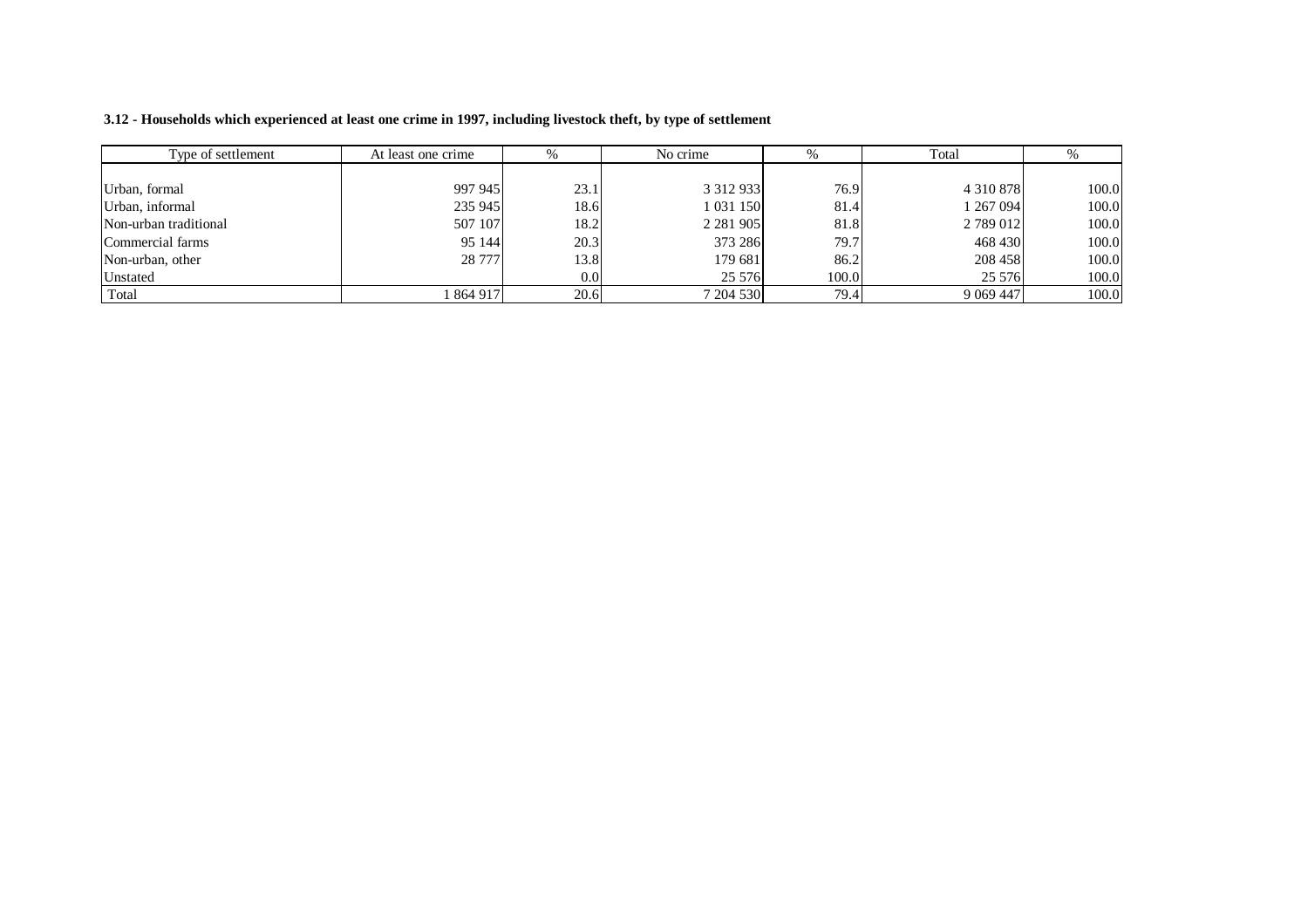#### 3.13 - Number of households in urban and non-urban areas which experience at least one crime in 1997, including livestock theft, by province

|                     |                    | Urban         |           |                    | Non-urban |           |
|---------------------|--------------------|---------------|-----------|--------------------|-----------|-----------|
| Province            | At least one crime | No crime      | Total     | At least one crime | No crime  | Total     |
|                     |                    |               |           |                    |           |           |
| Eastern Cape        | 105 892            | 461 568       | 567460    | 193 360            | 573 042   | 766 402   |
| <b>Free State</b>   | 89 654             | 328 204       | 417859    | 22 199             | 186 275   | 208 475   |
| Gauteng             | 440 530            | 395 267       | 1835796   | 21 783             | 110 018   | 131 802   |
| KwaZulu-Natal       | 205 569            | 769 145       | 974 714   | 133 039            | 557 552   | 690 591   |
| Mpumalanga          | 64 129             | 204 318       | 268 447   | 72 788             | 263 872   | 336 660   |
| North West          | 88 4 20            | 271 714       | 360 134   | 54 5 65            | 306 953   | 361 518   |
| Northen Cape        | 32 904             | 116 990       | 149 895   | 6972               | 30 732    | 37 704    |
| Northern Province   | 6495               | 97 840        | 104 335   | 115 875            | 764 248   | 880 123   |
| <b>Western Cape</b> | 200 297            | 699 036       | 899 333   | 10446              | 67 755    | 78 201    |
| Total               | 1 233 890          | 4 3 4 4 0 8 3 | 5 577 973 | 631 027            | 2 860 447 | 3 491 475 |

#### 3.13.1 - Proportion of households in urban and non-urban areas which experience at least one crime in 1997, including livestock theft, by province

|                     |                    | Urban    |       |                    | Non-urban |       |
|---------------------|--------------------|----------|-------|--------------------|-----------|-------|
| Province            | At least one crime | No crime | Total | At least one crime | No crime  | Total |
| Eastern Cape        | 18.7               | 81.3     | 100.0 | 25.2               | 74.8      | 100.0 |
| <b>Free State</b>   | 21.5               | 78.5     | 100.0 | 10.6               | 89.4      | 100.0 |
| Gauteng             | 24.0               | 76.0     | 100.0 | 16.5               | 83.5      | 100.0 |
| KwaZulu-Natal       | 21.1               | 78.9     | 100.0 | 19.3               | 80.7      | 100.0 |
| Mpumalanga          | 23.9               | 76.1     | 100.0 | 21.6               | 78.4      | 100.0 |
| North West          | 24.6               | 75.4     | 100.0 | 15.1               | 84.9      | 100.0 |
| Northen Cape        | 22.0               | 78.0     | 100.0 | 18.5               | 81.5      | 100.0 |
| Northern Province   | 6.2                | 93.8     | 100.0 | 13.2               | 86.8      | 100.0 |
| <b>Western Cape</b> | 22.3               | 77.7     | 100.0 | 13.4               | 86.6      | 100.0 |
| Total               | 22.1               | 77.9     | 100.0 | 18.1               | 81.9      | 100.0 |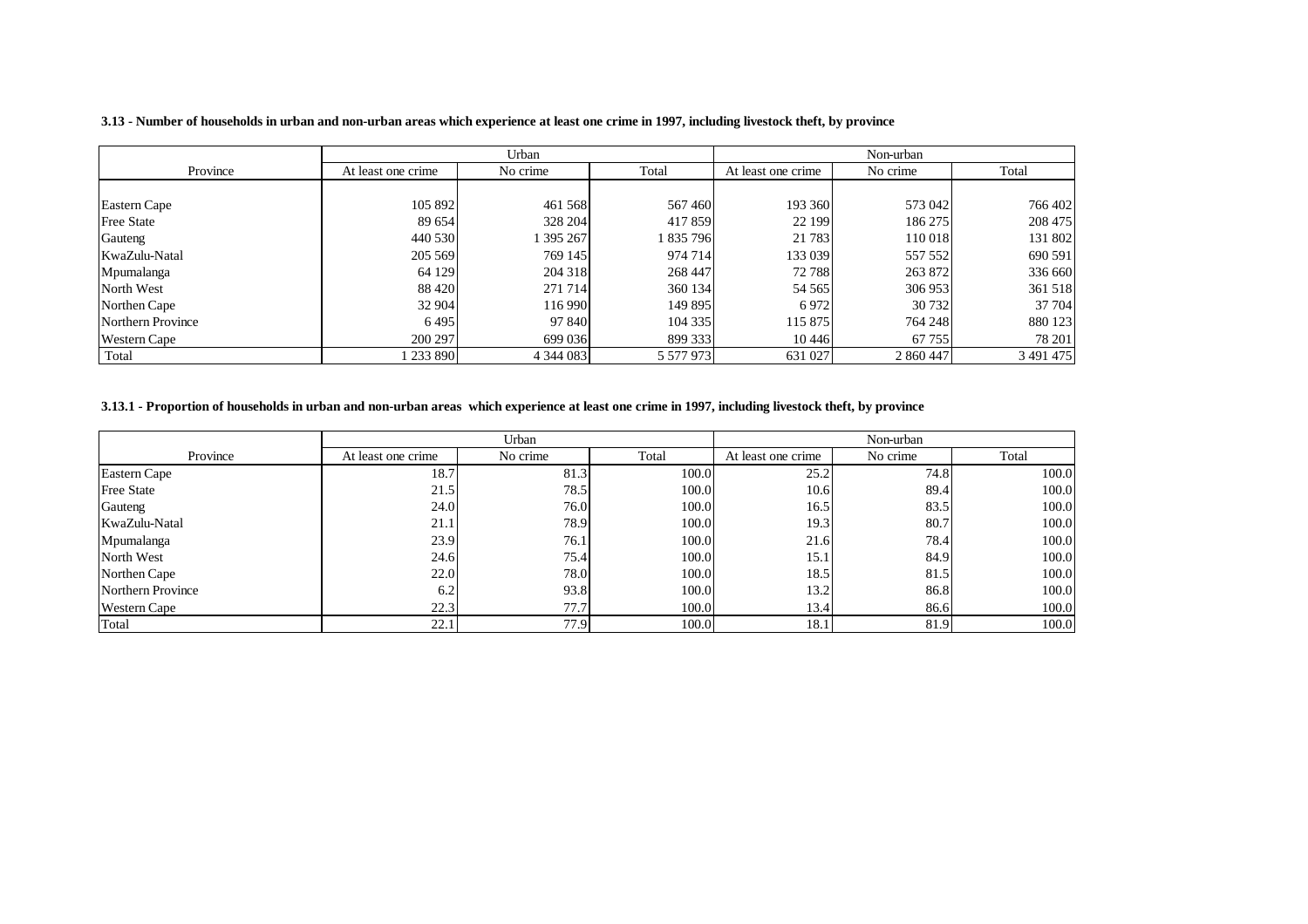#### 3.14 - Number of households in urban and non-urban areas which experienced at least one crime in 1997, excluding livestock theft , by province

|                     |                                | Urban         |           |                    | Non-urban     |           |
|---------------------|--------------------------------|---------------|-----------|--------------------|---------------|-----------|
| Province            | No crime<br>At least one crime |               | Total     | At least one crime | No crime      | Total     |
|                     |                                |               |           |                    |               |           |
| Eastern Cape        | 84 100                         | 483 360       | 567460    | 101 896            | 664 506       | 766 402   |
| <b>Free State</b>   | 77 020                         | 340 839       | 417859    | 13 4 22            | 195 053       | 208 475   |
| Gauteng             | 421 375                        | 414421        | 835 796   | 17865              | 113 937       | 131 802   |
| KwaZulu-Natal       | 189 318                        | 785 396       | 974 714   | 87 771             | 602 820       | 690 591   |
| Mpumalanga          | 60 1 20                        | 208 328       | 268 447   | 50 664             | 285 996       | 336 660   |
| North West          | 74 729                         | 285 405       | 360 134   | 27 094             | 334 424       | 361 518   |
| Northen Cape        | 30 355                         | 119 539       | 149 895   | 3842               | 33 862        | 37 704    |
| Northern Province   | 6495                           | 97 840        | 104 335   | 64 603             | 815 520       | 880 123   |
| <b>Western Cape</b> | 190 023                        | 709 311       | 899 333   | 10446              | 67 755        | 78 201    |
| Total               | 133 534                        | 4 4 4 4 4 3 8 | 5 577 973 | 377 603            | 3 1 1 3 8 7 1 | 3 491 475 |

#### 3.14.1 - Proportion of households in urban and non-urban areas which experienced at least one crime in 1997, excluding livestock theft , by province

|                     |                    | Urban    |       |                    | Non-urban |       |
|---------------------|--------------------|----------|-------|--------------------|-----------|-------|
| Province            | At least one crime | No crime | Total | At least one crime | No crime  | Total |
|                     |                    |          |       |                    |           |       |
| Eastern Cape        | 14.8               | 85.2     | 100.0 | 13.3               | 86.7      | 100.0 |
| <b>Free State</b>   | 18.4               | 81.6     | 100.0 | 6.4                | 93.6      | 100.0 |
| Gauteng             | 23.0               | 77.0     | 100.0 | 13.6               | 86.4      | 100.0 |
| KwaZulu-Natal       | 19.4               | 80.6     | 100.0 | 12.7               | 87.3      | 100.0 |
| Mpumalanga          | 22.4               | 77.6     | 100.0 | 15.0               | 85.0      | 100.0 |
| North West          | 20.8               | 79.2     | 100.0 | 7.5                | 92.5      | 100.0 |
| Northen Cape        | 20.3               | 79.7     | 100.0 | 10.2               | 89.8      | 100.0 |
| Northern Province   | 6.2                | 93.8     | 100.0 | 7.3                | 92.7      | 100.0 |
| <b>Western Cape</b> | 21.1               | 78.9     | 100.0 | 13.4               | 86.6      | 100.0 |
| Total               | 20.3               | 79.7     | 100.0 | 10.8               | 89.2      | 100.0 |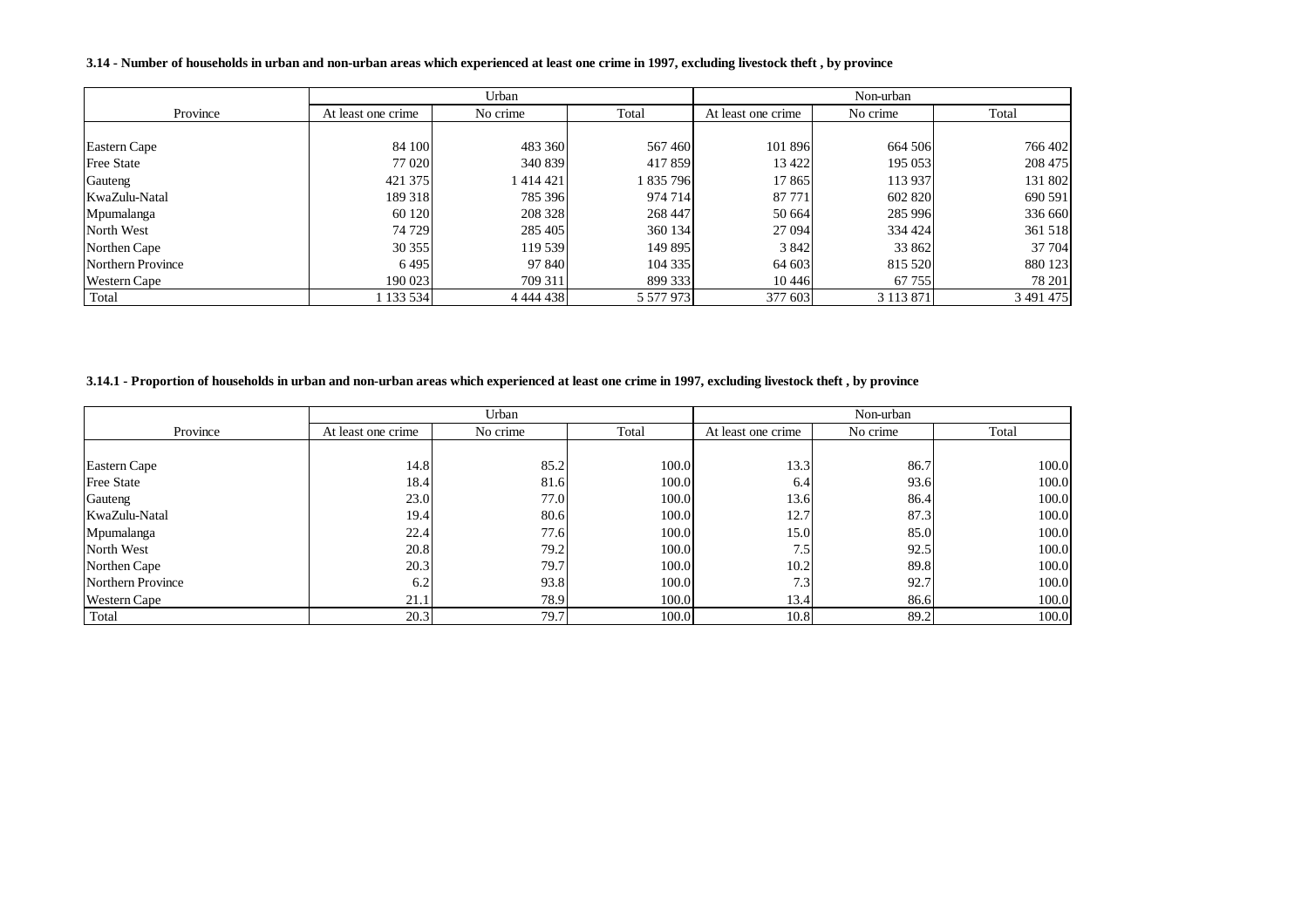#### 3.15 - Households which experienced at least one crime in 1997, including livestock theft, by total annual household income

| Total annual household income in rands | At least one crime | %    | No crime  | %    | Total       |       |
|----------------------------------------|--------------------|------|-----------|------|-------------|-------|
|                                        |                    |      |           |      |             |       |
| $0 - 2999$                             | 312 983            | 17.5 | 478 383   | 82.5 | 791 366     | 100.0 |
| $3000 - 5999$                          | 285 761            | 16.5 | 446 979   | 83.5 | 1 732 741   | 100.0 |
| $6000 - 11999$                         | 252 889            | 19.1 | 1 068 370 | 80.9 | 1 321 260   | 100.0 |
| 12 000 - 23 999                        | 244 559            | 20.1 | 972 661   | 79.9 | 1 217 221   | 100.0 |
| 24 000 - 47 999                        | 198 951            | 20.1 | 788 827   | 79.9 | 987 777     | 100.0 |
| 148 000 - 95 999                       | 203 863            | 30.8 | 458 630   | 69.2 | 662 493     | 100.0 |
| $96000 +$                              | 123 230            | 32.9 | 250 977   | 67.1 | 374 206     | 100.0 |
| Unstated                               | 242 680            | 24.7 | 739 704   | 75.3 | 982 384     | 100.0 |
| Total                                  | 864 917            | 20.6 | 7 204 530 | 79.4 | 9 0 69 4 47 | 100.0 |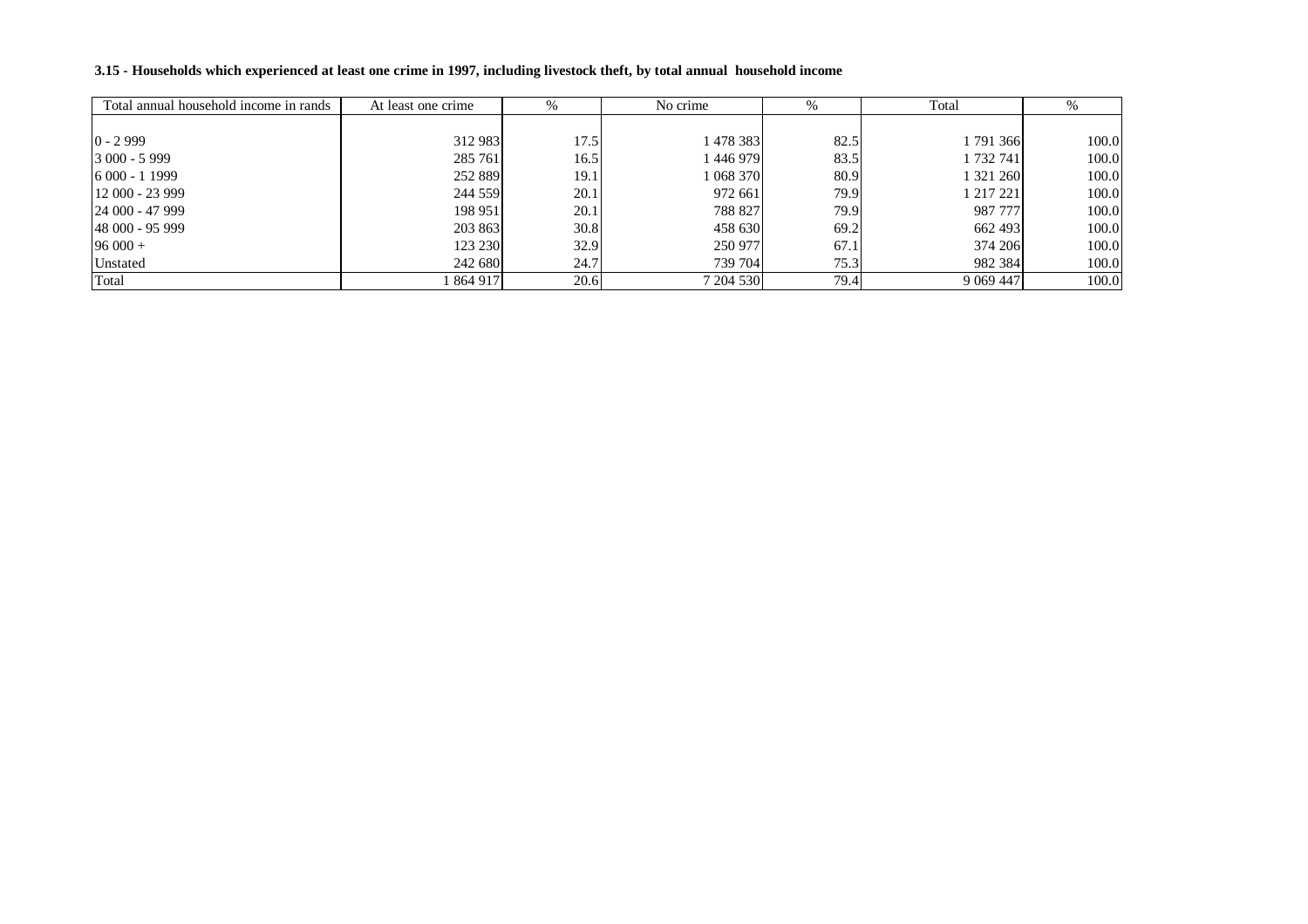#### 3.16 - Households which experienced at least one crime in 1997, including livestock, by police area

| Police area               | At least one crime | $\%$ | No crime | %    | Total            | Police area                 | At least one crime | %    | No crime  | $\%$ | Total       |
|---------------------------|--------------------|------|----------|------|------------------|-----------------------------|--------------------|------|-----------|------|-------------|
|                           |                    |      |          |      |                  |                             |                    |      |           |      |             |
| <b>Boland</b>             | 63 686             | 26.8 | 173 792  | 73.2 | 237 479          | Molopo                      | 30 5 19            | 26.8 | 83 556    | 73.2 | 114 075     |
| Bushveld                  | 22 145             | 16.1 | 115 461  | 83.9 |                  | 137 606 Mooi River          | 60 499             | 24.1 | 190 312   | 75.9 | 250 810     |
| Central                   | 57 629             | 18.7 | 250 328  | 81.3 |                  | 307 956 Namaqualand         | 3 2 2 0            | 14.0 | 19 834    | 86.0 | 23 053      |
| Diamond Fields            | 23 3 14            | 24.5 | 71 760   | 75.5 |                  | 95 074 Northern Free State  | 30 5 95            | 12.5 | 215 085   | 87.5 | 245 679     |
| Drakensburg               | 24 069             | 23.0 | 80 514   | 77.0 |                  | 104 584 North Rand          | 34 142             | 15.7 | 182 873   | 84.3 | 217 015     |
| Durban                    | 99 691             | 14.3 | 599 569  | 85.7 |                  | 699 260 Port Elizabeth      | 31 408             | 17.1 | 152 546   | 82.9 | 183 954     |
| East London               | 26 601             | 13.8 | 165 603  | 86.2 | 192 204 Pretoria |                             | 94 904             | 25.5 | 277 915   | 74.5 | 372 819     |
| <b>East Rand</b>          | 112 328            | 30.9 | 251 542  | 69.1 |                  | 363 870 Queenstown          | 41 556             | 19.4 | 172 387   | 80.6 | 213 942     |
| <b>Eastern Free State</b> | 24 3 8 7           | 13.7 | 153 060  | 86.3 |                  | 177 448 Southern Cape       | 11 190             | 11.0 | 90 710    | 89.0 | 101 900     |
| Eastern Highveld          | 41 344             | 22.3 | 143 823  | 77.7 |                  | 185 167 Southern Free State | 56 872             | 28.0 | 146 335   | 72.0 | 203 207     |
| Eastern Metropole         | 45 694             | 18.8 | 197 705  | 81.2 | 243 399 Soweto   |                             | 23 5 79            | 11.5 | 181 128   | 88.5 | 204 707     |
| Far North                 | 24 140             | 12.6 | 168 007  | 87.4 | 192 146 Tugela   |                             | 37 089             | 23.5 | 121 045   | 76.5 | 158 134     |
| Giyani                    | 18 4 5 6           | 5.3  | 328 293  | 94.7 |                  | 346 749 Uitenhage           | 9 2 3 2            | 11.9 | 68 0 84   | 88.1 | 77 316      |
| Gordonia                  | 7 7 0 9            | 18.8 | 33 207   | 81.2 | 40 916 Ulundi    |                             | 24 4 24            | 15.5 | 132 804   | 84.5 | 157 228     |
| Grahamstown               | 22 980             | 28.6 | 57 379   | 71.4 |                  | 80 360 Umfolozi             | 49 906             | 23.5 | 162 212   | 76.5 | 212 117     |
| Highveld                  | 48 574             | 20.3 | 191 156  | 79.7 | 239 730 Umtata   |                             | 129 627            | 29.9 | 303 325   | 70.1 | 432 952     |
| Johannesburg              | 111 617            | 31.1 | 247 612  | 68.9 |                  | 359 229 Umzimkulu           | 41 491             | 24.4 | 128 595   | 75.6 | 170 086     |
| Karoo                     | 13778              | 28.4 | 34 772   | 71.6 |                  | 48 550 Upper Karoo          | 5 6 3 4            | 19.7 | 22 9 22   | 80.3 | 28 5 5 6    |
| Lowveld                   | 46 9 99            | 26.1 | 133 211  | 73.9 |                  | 180 210 Vaal Rand           | 36 937             | 17.5 | 174 542   | 82.5 | 211 479     |
| Marico                    | 51 967             | 14.6 | 304 799  | 85.4 |                  | 356 767 West Rand           | 48 807             | 20.5 | 189 673   | 79.5 | 238 479     |
| Midlands                  | 86 007             | 32.0 | 182 472  | 68.0 | 268 478          | Western Metropole           | 90 173             | 22.8 | 304 583   | 77.2 | 394 757     |
|                           |                    |      |          |      |                  | <b>Grand Total</b>          | 1864917            | 20.6 | 7 204 530 | 79.4 | 9 0 69 4 47 |

NB: Current residence recorded, not necessarily location of crime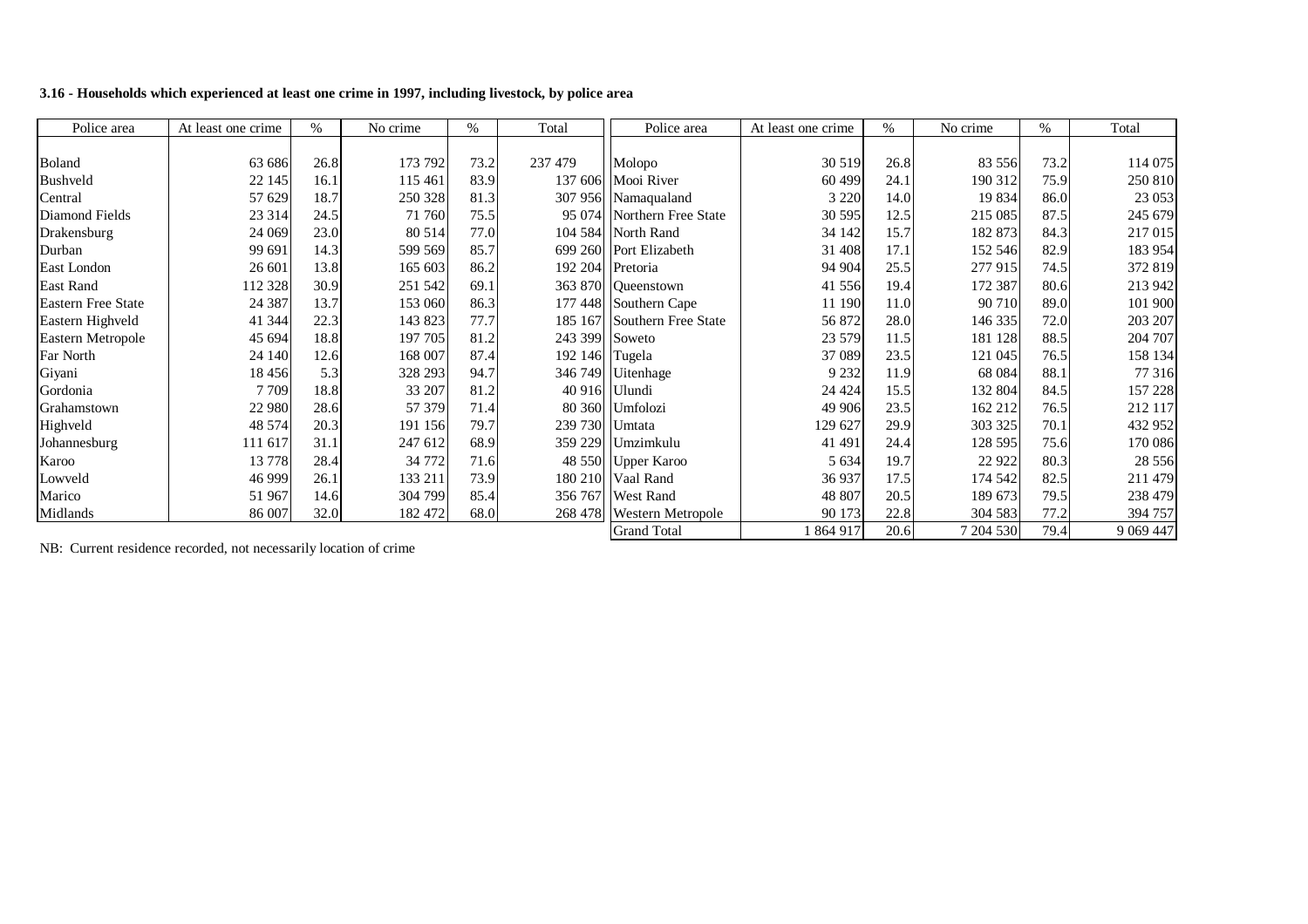### **SECTION 2: HOUSEHOLD CRIMES, 1993-1997**

# **RSA**

# **2.0 - Households which experienced crime for the 5 year period (1993-1997), by type of crime**

| Type of crime                             | Total               |         |      | Ownership/access    |      |               |      |                     | At least one incident         |      |         | Victims as % of                       | Victims as % of $\parallel$ |
|-------------------------------------------|---------------------|---------|------|---------------------|------|---------------|------|---------------------|-------------------------------|------|---------|---------------------------------------|-----------------------------|
|                                           | households          | Yes     | $\%$ | No                  | $\%$ | Yes           | $\%$ | $No*$               | N/A                           | %    | % Total | those with ownership total households |                             |
| Theft of motor vehicles                   | 9 069 447 2 386 136 |         | 26.3 | 6 683 312           | 73.7 | 399 850       |      |                     | 4.4 1 986 285 21.9 6 683 312  | 73.7 | 100.0   | 16.8                                  | 4.4                         |
| Theft of goods from motor vehicles        | 9 069 447 2 386 136 |         | 26.3 | 6 683 312           | 73.7 | 543 469       |      |                     | 6.0 1 842 667 20.3 6 683 312  | 73.7 | 100.0   | 22.8                                  | 6.0                         |
| Motor vehicle vandalism                   | 9 069 447 2 386 136 |         |      | 26.3 6 683 312      | 73.7 | 258 775       |      |                     | 2.9 2 127 361 23.5 6 683 312  | 73.7 | 100.0   | 10.8                                  | 2.9                         |
| Theft of bicycles                         | 9 069 447 1 604 267 |         |      | 17.7 7 465 180 82.3 |      | 399 234       |      |                     | 4.4 1 205 033 13.3 7 465 180  | 82.3 | 100.0   | 24.9                                  | 4.4                         |
| Theft of livestock, poultry, etc.         | 9 069 447 2 977 364 |         |      | 32.8 6 092 084 67.2 |      | 1 041 033     |      |                     | 11.5 1 936 331 21.4 6 092 084 | 67.2 | 100.0   | 35.0                                  | 11.5                        |
| Theft of motor cycles, scooters           | 9 0 69 4 47         | 167 096 |      | 1.8 8 902 352 98.2  |      | 16 4 60       | 0.2  | 150 636             | 1.7 8 902 352                 | 98.2 | 100.0   | 9.9                                   | 0.2                         |
| Deliberate damage to dwelling             | 9 0 69 4 47         |         |      |                     |      | 367 068       |      | 4.0 8 702 380 96.0  |                               |      | 100.0   |                                       | 4.0                         |
| Attempted housebreaking                   | 9 0 69 4 47         |         |      |                     |      | 733 450       |      | 8.1 8 335 998 91.9  |                               |      | 100.0   |                                       | 8.1                         |
| Hijacking/attempted hijacking of vehicles | 9 0 69 4 47         |         |      |                     |      | 217 058       |      | 2.4 8 852 390 97.6  |                               |      | 100.0   |                                       | 2.4                         |
| Deliberate killing or murder              | 9 0 69 4 47         |         |      |                     |      | 221 107       |      | 2.4 8 848 341 97.6  |                               |      | 100.0   |                                       | 2.4                         |
| Housebreaking and burglary                | 9 0 69 4 47         |         |      |                     |      | 704 788       |      | 18.8 7 364 659 81.2 |                               |      | 100.0   |                                       | 18.8                        |
| Other                                     | 9 0 69 4 47         |         |      |                     |      | 147 611       |      | 1.6 8 921 836 98.4  |                               |      | 100.0   |                                       | 1.6                         |
| Any crime                                 | 9 0 69 4 47         |         |      |                     |      | 3 9 9 4 1 5 8 |      | 44.0 5 075 290 56.0 |                               |      | 100.0   |                                       | 44.0                        |

\* Includes ''Do not know" and ''Missing values''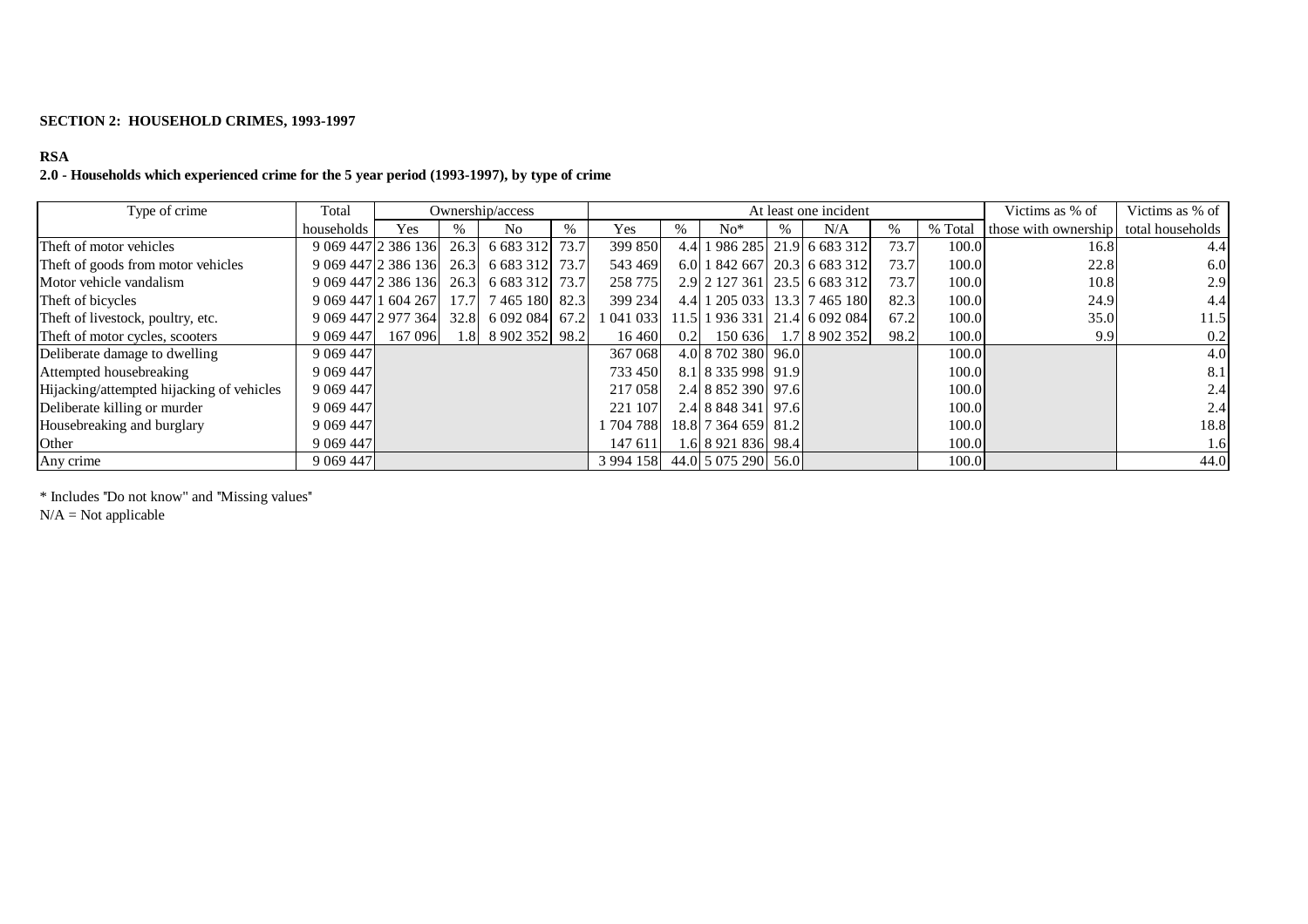### **WESTERN CAPE**

## **2.1 - Households which experienced crime for the 5 year period (1993-1997), by type of crime**

| Type of crime                             | Total      | Ownership/access |      |         |      |         |                  | At least one incident |      | Victims as % of | Victims as % of |         |                                       |      |
|-------------------------------------------|------------|------------------|------|---------|------|---------|------------------|-----------------------|------|-----------------|-----------------|---------|---------------------------------------|------|
|                                           | households | Yes              | $\%$ | No.     | $\%$ | Yes     | %                | $No*$                 | $\%$ | N/A             | $\%$            | % Total | those with ownership total households |      |
| Theft of motor vehicles                   | 977 534    | 395 587          | 40.5 | 581948  | 59.5 | 46 875  | 4.8              | 348 712               | 35.7 | 581948          | 59.5            | 100.0   | 11.8                                  | 4.8  |
| Theft of goods from motor vehicles        | 977 534    | 395 587          | 40.5 | 581948  | 59.5 | 88 578  | 9.1              | 307 009               | 31.4 | 581948          | 59.5            | 100.0   | 22.4                                  | 9.1  |
| Motor vehicle vandalism                   | 977 534    | 395 587          | 40.5 | 581948  | 59.5 | 46 36 6 | 4.7              | 349 221               | 35.7 | 581948          | 59.5            | 100.0   | 11.7                                  | 4.7  |
| Theft of bicycles                         | 977 534    | 242 521          | 24.8 | 735 014 | 75.2 | 82 5 27 | 8.4              | 159 994               | 16.4 | 735 014         | 75.2            | 100.0   | 34.0                                  | 8.4  |
| Theft of livestock, poultry, etc.         | 977 534    | 265 540          | 27.2 | 711 995 | 72.8 | 30 071  | 3.1              | 235 469               | 24.1 | 711 995         | 72.8            | 100.0   | 11.3                                  | 3.1  |
| Theft of motor cycles, scooters           | 977 534    | 28 452           | 2.9  | 949 082 | 97.1 | 3 4 8 8 | 0.4              | 24 9 65               | 2.6  | 949 082         | 97.1            | 100.0   | 12.3                                  | 0.4  |
| Deliberate damage to dwelling             | 977 534    |                  |      |         |      | 20 824  | 2.1              | 956 710               | 97.9 |                 |                 | 100.0   |                                       | 2.1  |
| Attempted housebreaking                   | 977 534    |                  |      |         |      | 77 701  | 7.9 <sub>1</sub> | 899 834               | 92.1 |                 |                 | 100.0   |                                       | 7.9  |
| Hijacking/attempted hijacking of vehicles | 977 534    |                  |      |         |      | 2834    | 0.3              | 974 700               | 99.7 |                 |                 | 100.0   |                                       | 0.3  |
| Deliberate killing or murder              | 977 534    |                  |      |         |      | 10 224  | 1.0              | 967 310               | 99.0 |                 |                 | 100.0   |                                       | 1.0  |
| Housebreaking and burglary                | 977 534    |                  |      |         |      | 178 208 | 18.2             | 799 326               | 81.8 |                 |                 | 100.0   |                                       | 18.2 |
| Other                                     | 977 534    |                  |      |         |      | 6 5 8 4 | 0.7              | 970 950               | 99.3 |                 |                 | 100.0   |                                       | 0.7  |
| Any crime                                 | 977 534    |                  |      |         |      | 408 921 | 41.8             | 568 613               | 58.2 |                 |                 | 100.0   |                                       | 41.8 |

\* Includes ''Do not know" and ''Missing values''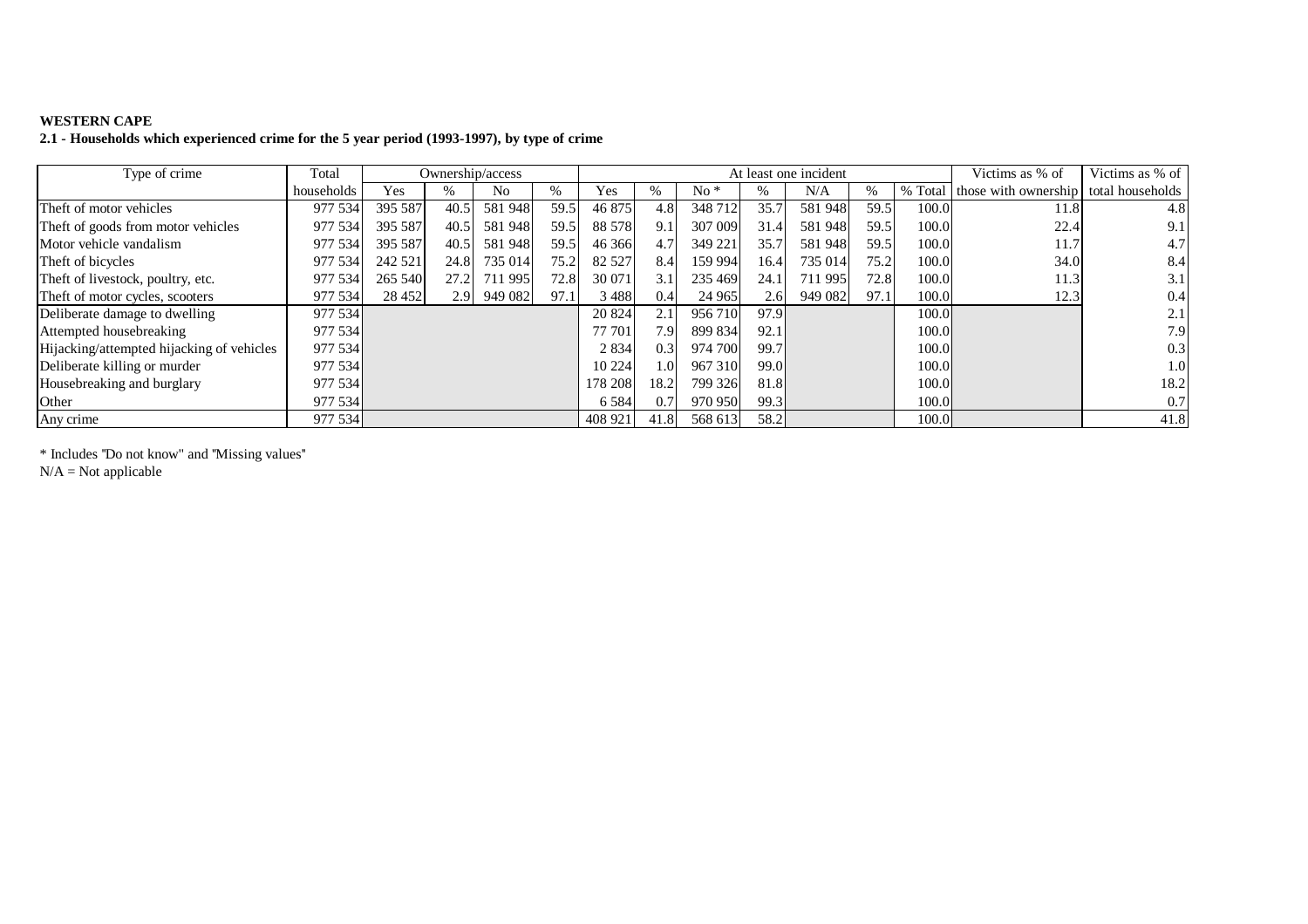# **EASTERN CAPE**

#### **2.2 - Households which experienced crime for the 5 year period (1993-1997), by type of crime**

| Type of crime                             | Total      |            |      | Ownership/access |               |         |                  |           |       | At least one incident |      |        | Victims as % of                                | Victims as % of |
|-------------------------------------------|------------|------------|------|------------------|---------------|---------|------------------|-----------|-------|-----------------------|------|--------|------------------------------------------------|-----------------|
|                                           | households | <b>Yes</b> | %    | No               | $\frac{0}{6}$ | Yes.    | $\%$             | $No*$     | %     | N/A                   | $\%$ |        | \% Total those with ownership total households |                 |
| Theft of motor vehicles                   | 333 862    | 240 155    | 18.0 | 1 093 707        | 82.0          | 37 679  | 2.8              | 202 476   | 15.2  | 1093707               | 82.0 | 100.0  | 15.7                                           | 2.8             |
| Theft of goods from motor vehicles        | 1 333 862  | 240 155    | 18.0 | 1 093 707        | 82.0          | 55 654  | 4.2              | 184 500   | 13.8  | 1093707               | 82.0 | 100.0  | 23.2                                           | 4.2             |
| Motor vehicle vandalism                   | 333 862    | 240 155    | 18.0 | 1 093 707        | 82.0          | 25 949  | 1.9 <sup>1</sup> | 214 206   | 16.1  | 1093707               | 82.0 | 100.0  | 10.8                                           | 1.9             |
| Theft of bicycles                         | 1 333 862  | 133 124    | 10.0 | 1 200 738        | 90.0          | 37 724  | 2.8              | 95 399    | 7.2   | 1200738               | 90.0 | 100.0  | 28.3                                           | 2.8             |
| Theft of livestock, poultry, etc.         | 1 333 862  | 650 833    | 48.8 | 683 028          | 51.2          | 340 635 | 25.5             | 310 199   | 23.3  | 683028                | 51.2 | 100.0  | 52.3                                           | 25.5            |
| Theft of motor cycles, scooters           | 1 333 862  | 16 797     |      | 317 065          | 98.7          | 896     | 0.1              | 14 901    |       | 1317065               | 98.7 | 100.0  | 11.3                                           | 0.1             |
| Deliberate damage to dwelling             | 1 333 862  |            |      |                  |               | 73 063  | 5.5              | 260 799   | 94.51 |                       |      | 100.0  |                                                | 5.5             |
| Attempted housebreaking                   | 1 333 862  |            |      |                  |               | 115 996 | 8.7              | 217 865   | 91.3  |                       |      | 100.0  |                                                | 8.7             |
| Hijacking/attempted hijacking of vehicles | 1 333 862  |            |      |                  |               | 20 866  | 1.61             | 312995    | 98.4  |                       |      | 100.0  |                                                | 1.6             |
| Deliberate killing or murder              | 1 333 862  |            |      |                  |               | 40 979  |                  | 292 883   | 96.9  |                       |      | 100.0  |                                                | 3.1             |
| Housebreaking and burglary                | 1 333 862  |            |      |                  |               | 253 984 | 19.0             | 1 079 877 | 81.0  |                       |      | 100.0  |                                                | 19.0            |
| Other                                     | 1 333 862  |            |      |                  |               | 19 617  | 1.5              | ا 314 245 | 98.5  |                       |      | 100.01 |                                                | 1.5             |
| Any crime                                 | 1 333 8621 |            |      |                  |               | 702 720 | 52.7             | 631 142   | 47.3  |                       |      | 100.01 |                                                | 52.7            |

\* Includes ''Do not know" and ''Missing values''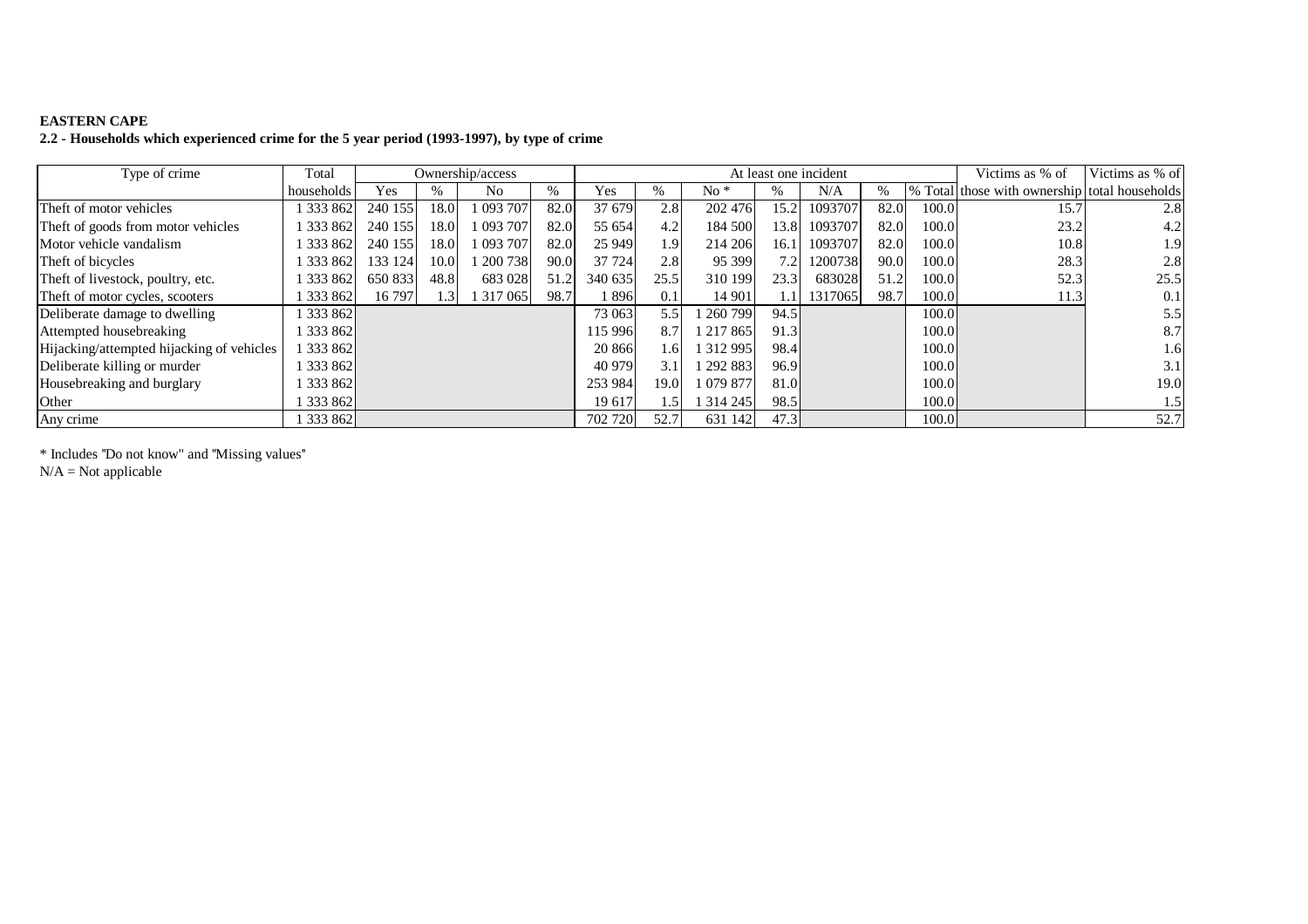# **NORTHERN CAPE 2.3 - Households which experienced crime for the 5 year period (1993-1997), by type of crime**

| Type of crime                             | Total      |        |      | Ownership/access |      |         |                  | At least one incident |      | Victims as % of | Victims as % of |         |                                       |                  |
|-------------------------------------------|------------|--------|------|------------------|------|---------|------------------|-----------------------|------|-----------------|-----------------|---------|---------------------------------------|------------------|
|                                           | households | Yes    | %    | N <sub>0</sub>   | $\%$ | Yes     |                  | $No*$                 |      | N/A             | $\frac{0}{0}$   | % Total | those with ownership total households |                  |
| Theft of motor vehicles                   | 187 599    | 59 551 | 31.7 | 128 047          | 68.3 | 6536    | 3.5              | 53 015                | 28.3 | 128 047         | 68.3            | 100.0   | 11.0                                  | 3.5              |
| Theft of goods from motor vehicles        | 187 599    | 59 551 | 31.7 | 128 047          | 68.3 | 17 994  | 9.6              | 41 5 5 7              | 22.2 | 128 047         | 68.3            | 100.0   | 30.2                                  | 9.6              |
| Motor vehicle vandalism                   | 187 5991   | 59 551 | 31.7 | 128 047          | 68.3 | 9 0 1 1 | 4.8              | 50 541                | 26.9 | 128 047         | 68.3            | 100.0   | 15.1                                  | 4.8              |
| Theft of bicycles                         | 187 599    | 47 998 | 25.6 | 139 601          | 74.4 | 9 3 4 6 | 5.0              | 38 652                | 20.6 | 139 601         | 74.4            | 100.0   | 19.5                                  | 5.0              |
| Theft of livestock, poultry, etc.         | 187 5991   | 90 555 | 48.3 | 97 044           | 51.7 | 18 686  | 10.0             | 71869                 | 38.3 | 97 044          | 51.7            | 100.0   | 20.6                                  | 10.0             |
| Theft of motor cycles, scooters           | 187 599    | 6869   | 3.7  | 180 730          | 96.3 | 1547    | 0.8              | 5 3 2 2               | 2.8  | 180 730         | 96.3            | 100.0   | 22.5                                  | 0.8              |
| Deliberate damage to dwelling             | 187 599    |        |      |                  |      | 5 2 6 8 | 2.8 <sub>1</sub> | 182 331               | 97.2 |                 |                 | 100.0   |                                       | 2.8              |
| Attempted housebreaking                   | 187 599    |        |      |                  |      | 8932    | 4.8              | 178 667               | 95.2 |                 |                 | 100.0   |                                       | 4.8              |
| Hijacking/attempted hijacking of vehicles | 187 599    |        |      |                  |      | 1 076   | 0.6              | 186 522               | 99.4 |                 |                 | 100.0   |                                       | 0.6              |
| Deliberate killing or murder              | 187 599    |        |      |                  |      | 495     | 0.8              | 186 103               | 99.2 |                 |                 | 100.0   |                                       | 0.8              |
| Housebreaking and burglary                | 187 599    |        |      |                  |      | 24 909  | 13.3             | 162 690               | 86.7 |                 |                 | 100.0   |                                       | 13.3             |
| Other                                     | 187 599    |        |      |                  |      | 543     | 0.8              | 186 056               | 99.2 |                 |                 | 100.0   |                                       | 0.8 <sub>1</sub> |
| Any crime                                 | 187 599    |        |      |                  |      | 63 940  | 34.1             | 123 658               | 65.9 |                 |                 | 100.0   |                                       | 34.1             |

\* Includes ''Do not know" and ''Missing values''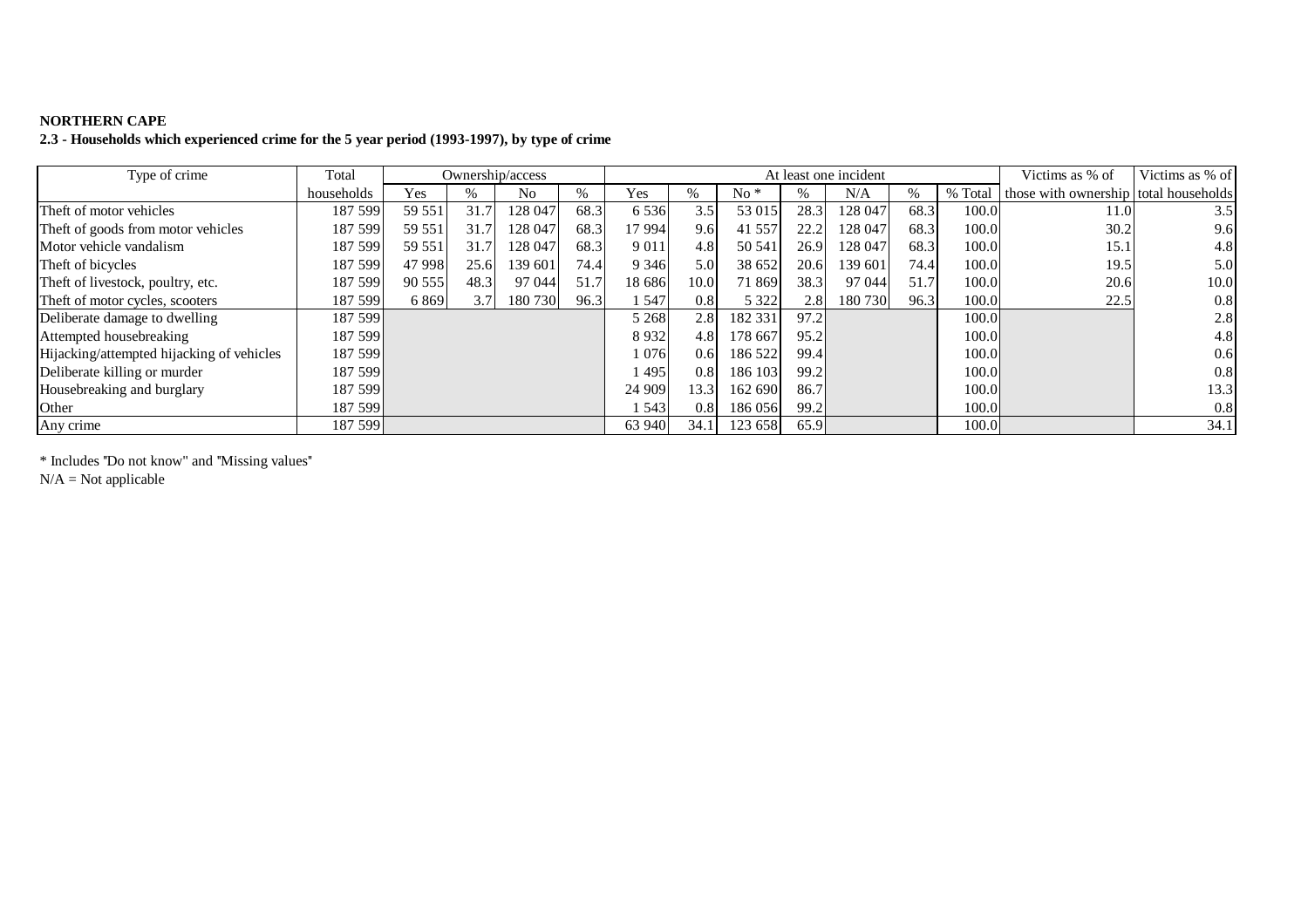# **FREE STATE 2.4 - Households which experienced crime for the 5 year period (1993-1997), by type of crime**

| Type of crime                             | Total      |              |      | Ownership/access |      |         |                  |         |      | At least one incident |               |       | Victims as % of              | Victims as % of  |
|-------------------------------------------|------------|--------------|------|------------------|------|---------|------------------|---------|------|-----------------------|---------------|-------|------------------------------|------------------|
|                                           | households | Yes          | $\%$ | No               |      | Yes     | $\%$             | No      | $\%$ | N/A                   | $\frac{0}{0}$ |       | % Total those with ownership | total households |
| Theft of motor vehicles                   | 626 333    | 144 395      | 23.1 | 481938           | 76.9 | 14 698  | 2.3              | 129 697 | 20.7 | 481938                | 76.9          | 100.0 | 10.2                         | 2.3              |
| Theft of goods from motor vehicles        | 626 333    | 144 395 23.1 |      | 481938           | 76.9 | 32 091  | 5.1              | 112 304 | 17.9 | 481938                | 76.9          | 100.0 | 22.2                         | 5.1              |
| Motor vehicle vandalism                   | 626 333    | 144 395 23.1 |      | 481938           | 76.9 | 10 4 33 | $1.7^{\circ}$    | 133 962 | 21.4 | 481938                | 76.9          | 100.0 | 7.2                          | 1.7              |
| Theft of bicycles                         | 626 333    | 159 895 25.5 |      | 466438           | 74.5 | 21 968  | 3.5              | 137 928 | 22.0 | 466438                | 74.5          | 100.0 | 13.7                         | 3.5              |
| Theft of livestock, poultry, etc.         | 626 333    | 203 934      | 32.6 | 422 399          | 67.4 | 57 609  | 9.2              | 146 325 | 23.4 | 422 399               | 67.4          | 100.0 | 28.2                         | 9.2              |
| Theft of motor cycles, scooters           | 626 333    | 19 337       | 3.1  | 606 997          | 96.9 |         | 0.0 <sub>l</sub> | 19 3 37 | 3.1  | 606 997               | 96.9          | 100.0 | 0.0                          | 0.0              |
| Deliberate damage to dwelling             | 626 333    |              |      |                  |      | 5845    | 0.9              | 620489  | 99.1 |                       |               | 100.0 |                              | 0.9              |
| Attempted housebreaking                   | 626 333    |              |      |                  |      | 40 652  | 6.5              | 585 681 | 93.5 |                       |               | 100.0 |                              | 6.5              |
| Hijacking/attempted hijacking of vehicles | 626 333    |              |      |                  |      | 34 362  | 5.5              | 591 972 | 94.5 |                       |               | 100.0 |                              | 5.5              |
| Deliberate killing or murder              | 626 333    |              |      |                  |      | 14 843  | 2.4              | 611490  | 97.6 |                       |               | 100.0 |                              | 2.4              |
| Housebreaking and burglary                | 626 333    |              |      |                  |      | 80 842  | 12.9             | 545 492 | 87.1 |                       |               | 100.0 |                              | 12.9             |
| Other                                     | 626 333    |              |      |                  |      | 15 16 6 | 2.4              | 611 167 | 97.6 |                       |               | 100.0 |                              | 2.4              |
| Any crime                                 | 626 333    |              |      |                  |      | 230 967 | 36.9             | 395 366 | 63.1 |                       |               | 100.0 |                              | 36.9             |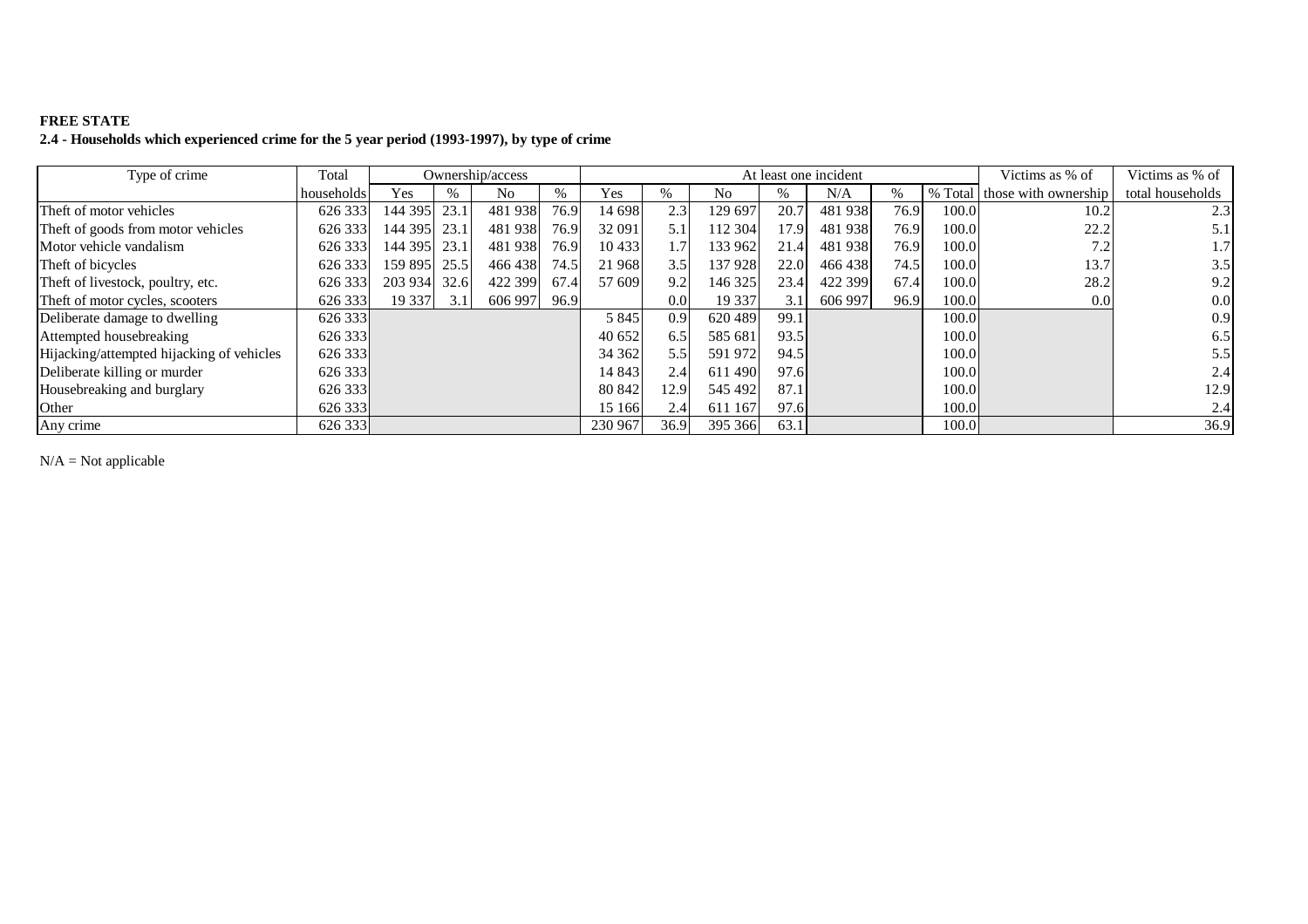# **KWAZULU-NATAL2.5 - Households which experienced crime for the 5 year period (1993-1997), by type of crime**

| Type of crime                             | Total      |         | Ownership/access |                    |      |         |               |               |      | At least one incident  |               |       | Victims as % of                               | Victims as % of |
|-------------------------------------------|------------|---------|------------------|--------------------|------|---------|---------------|---------------|------|------------------------|---------------|-------|-----------------------------------------------|-----------------|
|                                           | households | Yes     | $\%$             | $No*$              | $\%$ | Yes     | ‰             | No.           | $\%$ | N/A                    | $\frac{0}{0}$ |       | % Total those with ownership total households |                 |
| Theft of motor vehicles                   | 1 665 304  | 500 736 |                  | 30.1 1 164 568     | 69.9 | 39 169  | 2.4           | 461 568       |      | 27.7 1 164 568         | 69.9          | 100.0 | 7.8                                           | 2.4             |
| Theft of goods from motor vehicles        | 1 665 304  | 500 736 |                  | 30.1 1 1 1 1 5 6 8 | 69.9 | 88 417  | 5.3           | 412 320       |      | 24.8 1 164 568         | 69.9          | 100.0 | 17.7                                          | 5.3             |
| Motor vehicle vandalism                   | 1665304    | 500 736 |                  | 30.1 1 1 1 1 5 6 8 | 69.9 | 53 756  | 3.2           | 446 980       |      | 26.8 1 164 568         | 69.9          | 100.0 | 10.7                                          | 3.2             |
| Theft of bicycles                         | 1 665 3041 | 308 465 |                  | 18.5 1 356 840     | 81.5 | 55 350  | 3.3           | 253 115       |      | 15.2 1 356 840 81.5    |               | 100.0 | 17.9                                          | 3.3             |
| Theft of livestock, poultry, etc.         | 1665304    | 743 014 | 44.6             | 922 291            | 55.4 | 214 379 | 12.9          | 528 634       | 31.7 | 922 291                | 55.4          | 100.0 | 28.9                                          | 12.9            |
| Theft of motor cycles, scooters           | 1 665 304  | 26 273  |                  | 1.6 1 639 032 98.4 |      |         | 0.0           | 26 273        |      | 1.6   1 639 032   98.4 |               | 100.0 | 0.0                                           | 0.0             |
| Deliberate damage to dwelling             | 1 665 304  |         |                  |                    |      | 120 966 | 7.3           | 544 338       | 92.7 |                        |               | 100.0 |                                               | 7.3             |
| Attempted housebreaking                   | 1 665 304  |         |                  |                    |      | 150 988 | 9.11          | 1 5 1 4 3 1 7 | 90.9 |                        |               | 100.0 |                                               | 9.1             |
| Hijacking/attempted hijacking of vehicles | 1 665 304  |         |                  |                    |      | 43 5 24 | $2.6 \quad 1$ | 1 621 781     | 97.4 |                        |               | 100.0 |                                               | 2.6             |
| Deliberate killing or murder              | 1 665 304  |         |                  |                    |      | 61 522  | 3.7           | 1603783       | 96.3 |                        |               | 100.0 |                                               | 3.7             |
| Housebreaking and burglary                | 1 665 304  |         |                  |                    |      | 339 426 | 20.4          | 325 878       | 79.6 |                        |               | 100.0 |                                               | 20.4            |
| Other                                     | 1 665 304  |         |                  |                    |      | 29 29 4 |               | 1.8 1 636 010 | 98.2 |                        |               | 100.0 |                                               | 1.8             |
| Any crime                                 | 1 665 304  |         |                  |                    |      | 795 321 | 47.8          | 869 983       | 52.2 |                        |               | 100.0 |                                               | 47.8            |

\* Includes ''Do not know" and ''Missing values''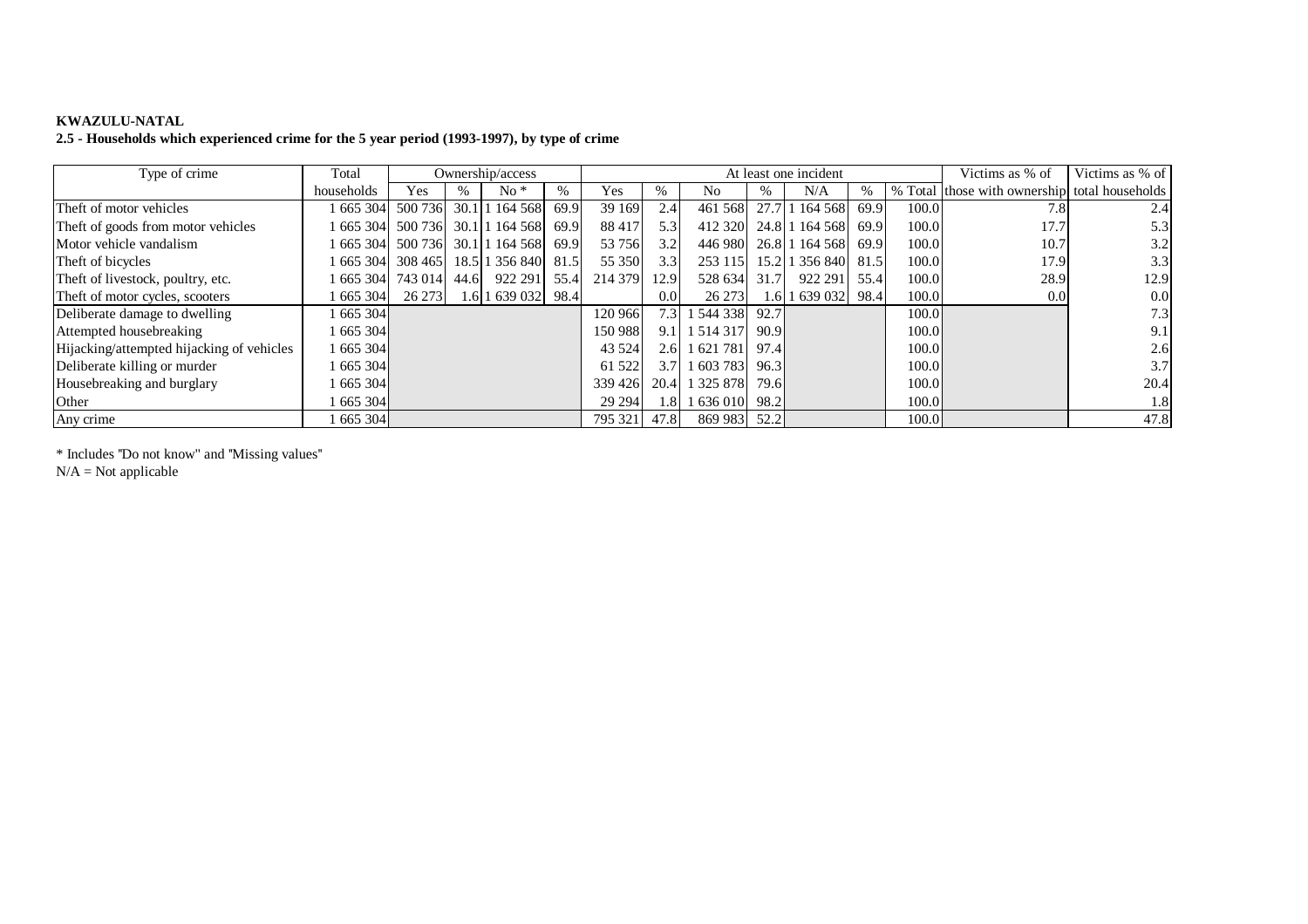# **NORTH WEST 2.6 - Households which experienced crime for the 5 year period (1993-1997), by type of crime**

| Type of crime                             | Total      |         | Ownership/access |         |      |         |                  |         |      | At least one incident |               |         | Victims as % of      | Victims as % of  |
|-------------------------------------------|------------|---------|------------------|---------|------|---------|------------------|---------|------|-----------------------|---------------|---------|----------------------|------------------|
|                                           | households | Yes     | $\%$             | No.     | %    | Yes     | $\%$             | No.     | %    | N/A                   | $\frac{0}{0}$ | % Total | those with ownership | total households |
| Theft of motor vehicles                   | 721 652    | 151 049 | 20.9             | 570 604 | 79.1 | 4 5 4 3 | 0.6              | 146 506 | 20.3 | 570 604               | 79.1          | 100.0   | 3.0                  | 0.6              |
| Theft of goods from motor vehicles        | 721 652    | 151 049 | 20.9             | 570 604 | 79.1 | 28 4 23 | 3.9              | 122 626 | 17.0 | 570 604               | 79.1          | 100.0   | 18.8                 | 3.9              |
| Motor vehicle vandalism                   | 721 652    | 151 049 | 20.9             | 570 604 | 79.1 | 13 440  | 1.9              | 137 609 | 19.1 | 570 604               | 79.1          | 100.0   | 8.9                  | 1.9              |
| Theft of bicycles                         | 721 652    | 122 367 | 17.0             | 599 285 | 83.0 | 38 901  | 5.4              | 83 4 66 | 11.6 | 599 285               | 83.0          | 100.0   | 31.8                 | 5.4              |
| Theft of livestock, poultry, etc.         | 721 652    | 234 614 | 32.5             | 487 039 | 67.5 | 77468   | 10.7             | 157 146 | 21.8 | 487 039               | 67.5          | 100.0   | 33.0                 | 10.7             |
| Theft of motor cycles, scooters           | 721 652    | 8910    | 1.2              | 712 742 | 98.8 | 3745    | 0.5              | 5 1 6 5 | 0.7  | 712 742               | 98.8          | 100.0   | 42.0                 | 0.5              |
| Deliberate damage to dwelling             | 721 652    |         |                  |         |      | 13 207  | 1.8              | 708 445 | 98.2 |                       |               | 100.0   |                      | 1.8              |
| Attempted housebreaking                   | 721 652    |         |                  |         |      | 37 647  | 5.2              | 684 005 | 94.8 |                       |               | 100.0   |                      | 5.2              |
| Hijacking/attempted hijacking of vehicles | 721 652    |         |                  |         |      | 15 5 69 | 2.2              | 706 084 | 97.8 |                       |               | 100.0   |                      | 2.2              |
| Deliberate killing or murder              | 721 652    |         |                  |         |      | 20 4 43 | 2.8              | 701 210 | 97.2 |                       |               | 100.0   |                      | 2.8              |
| Housebreaking and burglary                | 721 652    |         |                  |         |      | 11 478  | 15.4             | 610 174 | 84.6 |                       |               | 100.0   |                      | 15.4             |
| Other                                     | 721 652    |         |                  |         |      | 6 2 2 5 | 0.9 <sup>°</sup> | 715 427 | 99.1 |                       |               | 100.0   |                      | 0.9              |
| Any crime                                 | 721 652    |         |                  |         |      | 248 090 | 34.4             | 473 563 | 65.6 |                       |               | 100.0   |                      | 34.4             |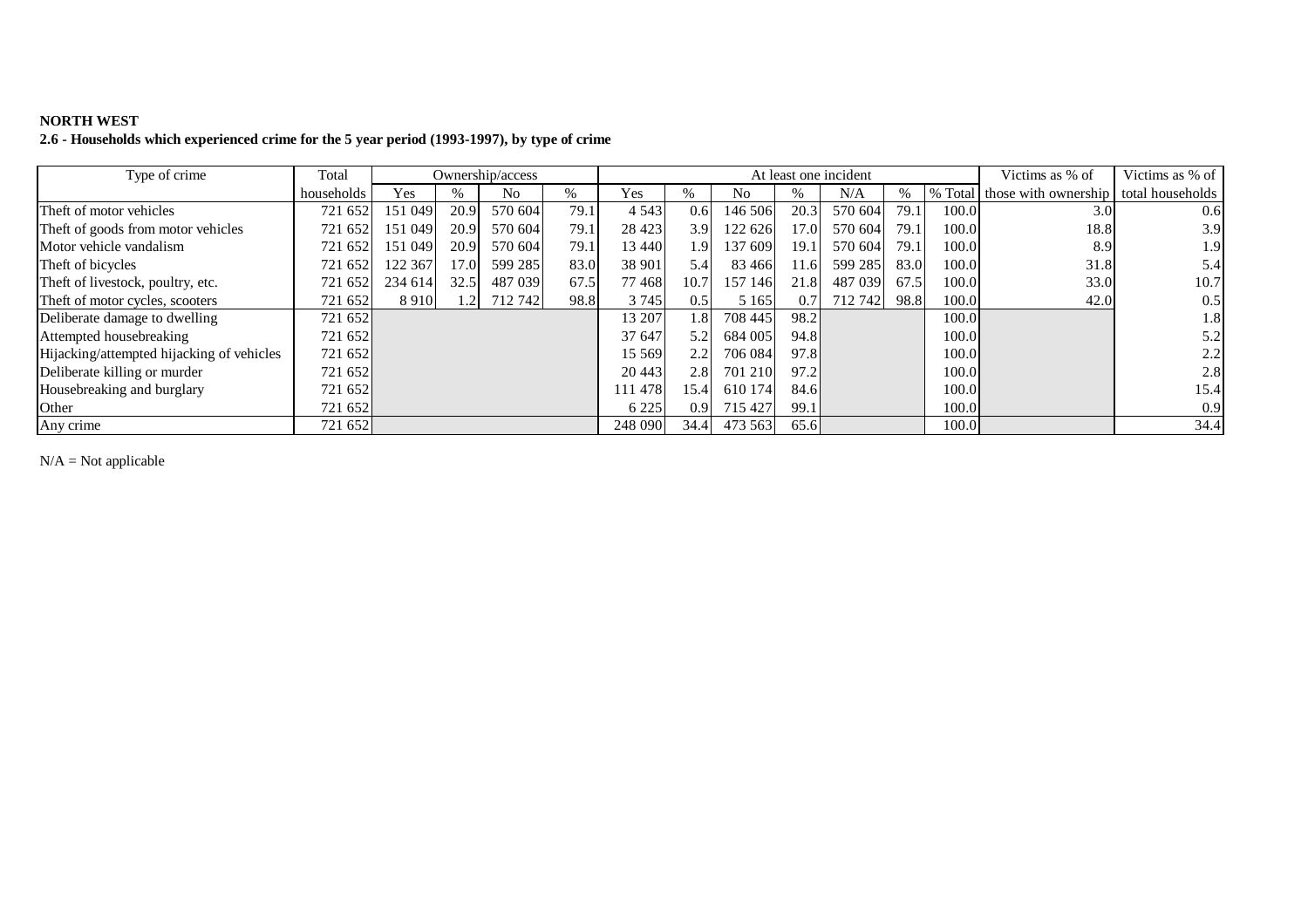## **GAUTENG**

#### **2.7 - Households which experienced crime for the 5 year period (1993-1997), by type of crime**

| Type of crime                             | Total      |         | Ownership/access |                |      |         |      |                |      | At least one incident |      |       | Victims as % of                              | Victims as % of |
|-------------------------------------------|------------|---------|------------------|----------------|------|---------|------|----------------|------|-----------------------|------|-------|----------------------------------------------|-----------------|
|                                           | households | Yes     |                  | N <sub>0</sub> | %    | Yes     |      | No.            |      | N/A                   | %    |       | % Total those with ownership total household |                 |
| Theft of motor vehicles                   | 1967598    | 635 973 | 32.3             | 1 331 625      | 67.7 | 201 564 | 10.2 | 434 409        |      | 22.1 1 331 625        | 67.7 | 100.0 | 31.7                                         | 10.2            |
| Theft of goods from motor vehicles        | 1967598    | 635 973 | 32.3             | 1 331 625      | 67.7 | 180 587 | 9.2  | 455 386        |      | 23.1 1 331 625        | 67.7 | 100.0 | 28.4                                         | 9.2             |
| Motor vehicle vandalism                   | 1967598    | 635 973 | 32.3             | 1 331 625      | 67.7 | 74 757  | 3.8  | 561 215        |      | 28.5 1 331 625        | 67.7 | 100.0 | 11.8                                         | 3.8             |
| Theft of bicycles                         | 1967598    | 258 371 | 13.1             | 709 227        | 86.9 | 109 449 | 5.6  | 148 922        |      | 7.6 1 709 227         | 86.9 | 100.0 | 42.4                                         | 5.6             |
| Theft of livestock, poultry, etc.         | 1967598    | 207 756 | 10.6             | 1 759 842 1    | 89.4 | 53 183  | 2.7  | 154 573        |      | 7.9 1 759 842         | 89.4 | 100.0 | 25.6                                         | 2.7             |
| Theft of motor cycles, scooters           | 1 967 598  | 36 814  | 1.9              | 1 930 784 98.1 |      | 5 7 8 4 | 0.3  | 31 030         |      | 1.6 1 930 784         | 98.1 | 100.0 | 15.7                                         | 0.3             |
| Deliberate damage to dwelling             | 1967598    |         |                  |                |      | 73 801  |      | 3.8 1 893 797  | 96.2 |                       |      | 100.0 |                                              | 3.8             |
| Attempted housebreaking                   | 1967598    |         |                  |                |      | 193 970 |      | 9.9 1 773 628  | 90.1 |                       |      | 100.0 |                                              | 9.9             |
| Hijacking/attempted hijacking of vehicles | 1967598    |         |                  |                |      | 73 051  |      | 3.7 1 894 547  | 96.3 |                       |      | 100.0 |                                              | 3.7             |
| Deliberate killing or murder              | 1967598    |         |                  |                |      | 28 361  |      | 1.4 1 939 237  | 98.6 |                       |      | 100.0 |                                              | 1.4             |
| Housebreaking and burglary                | 1 967 598  |         |                  |                |      | 434 504 |      | 22.1 1 533 094 | 77.9 |                       |      | 100.0 |                                              | 22.1            |
| Other                                     | 1967598    |         |                  |                |      | 55 839  |      | 2.8 1 911 758  | 97.2 |                       |      | 100.0 |                                              | 2.8             |
| Any crime                                 | 1967598    |         |                  |                |      | 894 109 |      | 45.4 1 073 489 | 54.6 |                       |      | 100.0 |                                              | 45.4            |

\* Includes ''Do not know''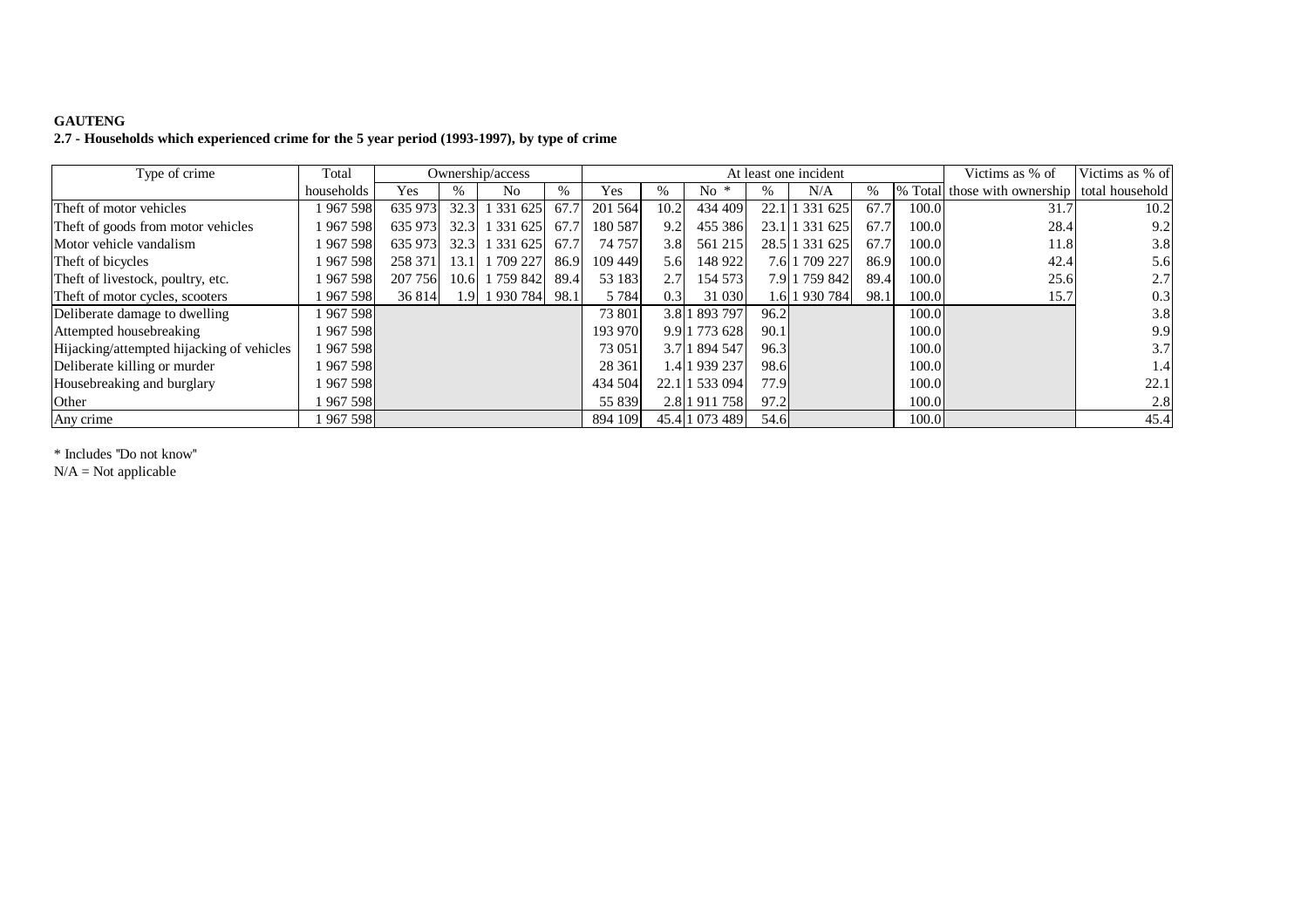### **MPUMALANGA**

#### **2.8 - Households which experienced crime for the 5 year period (1993-1997), by type of crime**

| Type of crime                             | Total     |         |      | Ownership/access |      |         |      |              | At least one incident |         |      |         | Victims as % of                       | Victims as % of |
|-------------------------------------------|-----------|---------|------|------------------|------|---------|------|--------------|-----------------------|---------|------|---------|---------------------------------------|-----------------|
|                                           | household | Yes     | %    | N <sub>0</sub>   | $\%$ | Yes     | ℅    | $No *$       |                       | N/A     | $\%$ | % Total | those with ownership total households |                 |
| Theft of motor vehicles                   | 605 107   | 95 616  | 15.8 | 509 491          | 84.2 | 31 175  | 5.2  | 64 4 42      | 10.6                  | 509 491 | 84.2 | 100.0   | 32.6                                  | 5.2             |
| Theft of goods from motor vehicles        | 605 107   | 95 616  | 15.8 | 509 491          | 84.2 | 13 30 5 | 2.2  | 82 311       | 13.6                  | 509 491 | 84.2 | 100.0   | 13.9                                  | 2.2             |
| Motor vehicle vandalism                   | 605 107   | 95 616  | 15.8 | 509 491          | 84.2 | 16 4 60 | 2.7  | 79 156       | 13.1                  | 509 491 | 84.2 | 100.0   | 17.2                                  | 2.7             |
| Theft of bicycles                         | 605 107   | 118 316 | 19.6 | 486 791          | 80.4 | 27 338  | 4.5  | 90 978       | 15.0                  | 486 791 | 80.4 | 100.0   | 23.1                                  | 4.5             |
| Theft of livestock, poultry, etc.         | 605 107   | 195 830 | 32.4 | 409 277          | 67.6 | 105 129 | 17.4 | 90 701       | 15.0                  | 409 277 | 67.6 | 100.0   | 53.7                                  | 17.4            |
| Theft of motor cycles, scooters           | 605 107   | 7 567   | 1.3  | 597 540          | 98.7 |         | 0.0  | 7 567        | 1.3                   | 597 540 | 98.7 | 100.0   | 0.0                                   | 0.0             |
| Deliberate damage to dwelling             | 605 107   |         |      |                  |      | 20 963  |      | 3.5 584 144  | 96.5                  |         |      | 100.0   |                                       | 3.5             |
| Attempted housebreaking                   | 605 107   |         |      |                  |      | 48 741  |      | 8.1 556 367  | 91.9                  |         |      | 100.0   |                                       | 8.1             |
| Hijacking/attempted hijacking of vehicles | 605 107   |         |      |                  |      | 21 838  |      | 3.6 583 269  | 96.4                  |         |      | 100.0   |                                       | 3.6             |
| Deliberate killing or murder              | 605 107   |         |      |                  |      | 23 401  |      | 3.9 581 706  | 96.1                  |         |      | 100.0   |                                       | 3.9             |
| Housebreaking and burglary                | 605 107   |         |      |                  |      | 128 482 |      | 21.2 476 625 | 78.8                  |         |      | 100.0   |                                       | 21.2            |
| Other                                     | 605 107   |         |      |                  |      | 10 0 86 |      | 1.7 595 022  | 98.3                  |         |      | 100.0   |                                       |                 |
| Any crime                                 | 605 107   |         |      |                  |      | 308 146 |      | 50.9 296 961 | 49.1                  |         |      | 100.0   |                                       | 50.9            |

\* Includes ''Do not know''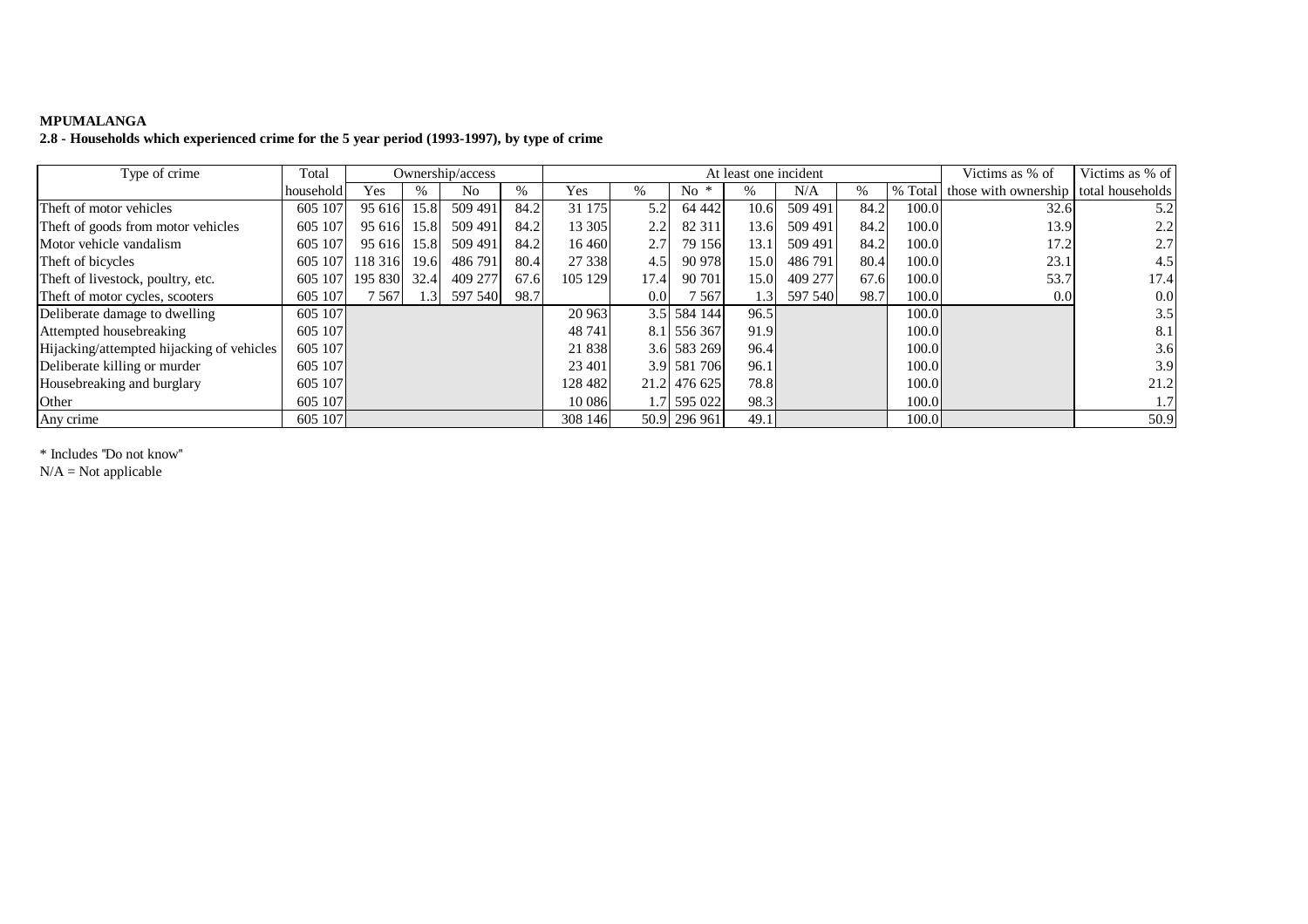#### **NORTHERN PROVINCE**

## **2.9 - Households which experienced crime for the 5 year period (1993-1997), by type of crime**

| Type of crime                             | Total      |         |                 | Ownership/access |      |         |                  |              |      | At least one incident |      |         | Victims as % of                       | Victims as % of |
|-------------------------------------------|------------|---------|-----------------|------------------|------|---------|------------------|--------------|------|-----------------------|------|---------|---------------------------------------|-----------------|
|                                           | households | Yes     | $\frac{0}{0}$   | N <sub>0</sub>   | $\%$ | Yes     |                  | $No *$       |      | N/A                   | $\%$ | % Total | those with ownership total households |                 |
| Theft of motor vehicles                   | 984 458    | 163 074 | 16.6            | 821 384          | 83.4 | 17 613  | 1.8              | 145 461      | 14.8 | 821 384               | 83.4 | 100.0   | 10.8                                  | 1.8             |
| Theft of goods from motor vehicles        | 984 458    | 163 074 | 16.6            | 821 384          | 83.4 | 38 4 21 | 3.9              | 124 653      | 12.7 | 821 384               | 83.4 | 100.0   | 23.6                                  | 3.9             |
| Motor vehicle vandalism                   | 984 458    | 163 074 | 16.6            | 821 384          | 83.4 | 8 6 0 3 | 0.9              | 154 471      | 15.7 | 821 384               | 83.4 | 100.0   | 5.3                                   | 0.9             |
| Theft of bicycles                         | 984 458    | 213 211 | 21.7            | 771 247          | 78.3 | 16 631  | 1.7              | 196 580      | 20.0 | 771 247               | 78.3 | 100.0   | 7.8                                   | 1.7             |
| Theft of livestock, poultry, etc.         | 984 458    | 385 288 | 39.1            | 599 170          | 60.9 | 143 872 | 14.61            | 241416       | 24.5 | 599 170               | 60.9 | 100.0   | 37.3                                  | 14.6            |
| Theft of motor cycles, scooters           | 984 458    | 16 077  | .6 <sup>1</sup> | 968 381          | 98.4 |         | 0.0 <sub>l</sub> | 16 077       | 1.61 | 968 381               | 98.4 | 100.0   | 0.0                                   | 0.0             |
| Deliberate damage to dwelling             | 984 458    |         |                 |                  |      | 33 131  | 3.4              | 951 327      | 96.6 |                       |      | 100.0   |                                       | 3.4             |
| Attempted housebreaking                   | 984 458    |         |                 |                  |      | 58 823  | 6.0              | 925 634      | 94.0 |                       |      | 100.0   |                                       | 6.0             |
| Hijacking/attempted hijacking of vehicles | 984 458    |         |                 |                  |      | 3938    | 0.4              | 980 520 99.6 |      |                       |      | 100.0   |                                       | 0.4             |
| Deliberate killing or murder              | 984 458    |         |                 |                  |      | 19838   | 2.0              | 964 620      | 98.0 |                       |      | 100.0   |                                       | 2.0             |
| Housebreaking and burglary                | 984 458    |         |                 |                  |      | 152 955 | 15.5             | 831 503 84.5 |      |                       |      | 100.0   |                                       | 15.5            |
| Other                                     | 984 458    |         |                 |                  |      | 3 2 5 8 | 0.3              | 981 200 99.7 |      |                       |      | 100.0   |                                       | 0.3             |
| Any crime                                 | 984 458    |         |                 |                  |      | 341 943 | 34.7             | 642 515 65.3 |      |                       |      | 100.0   |                                       | 34.7            |

\* Includes ''Do not know''

 $N/A = Not$  applicable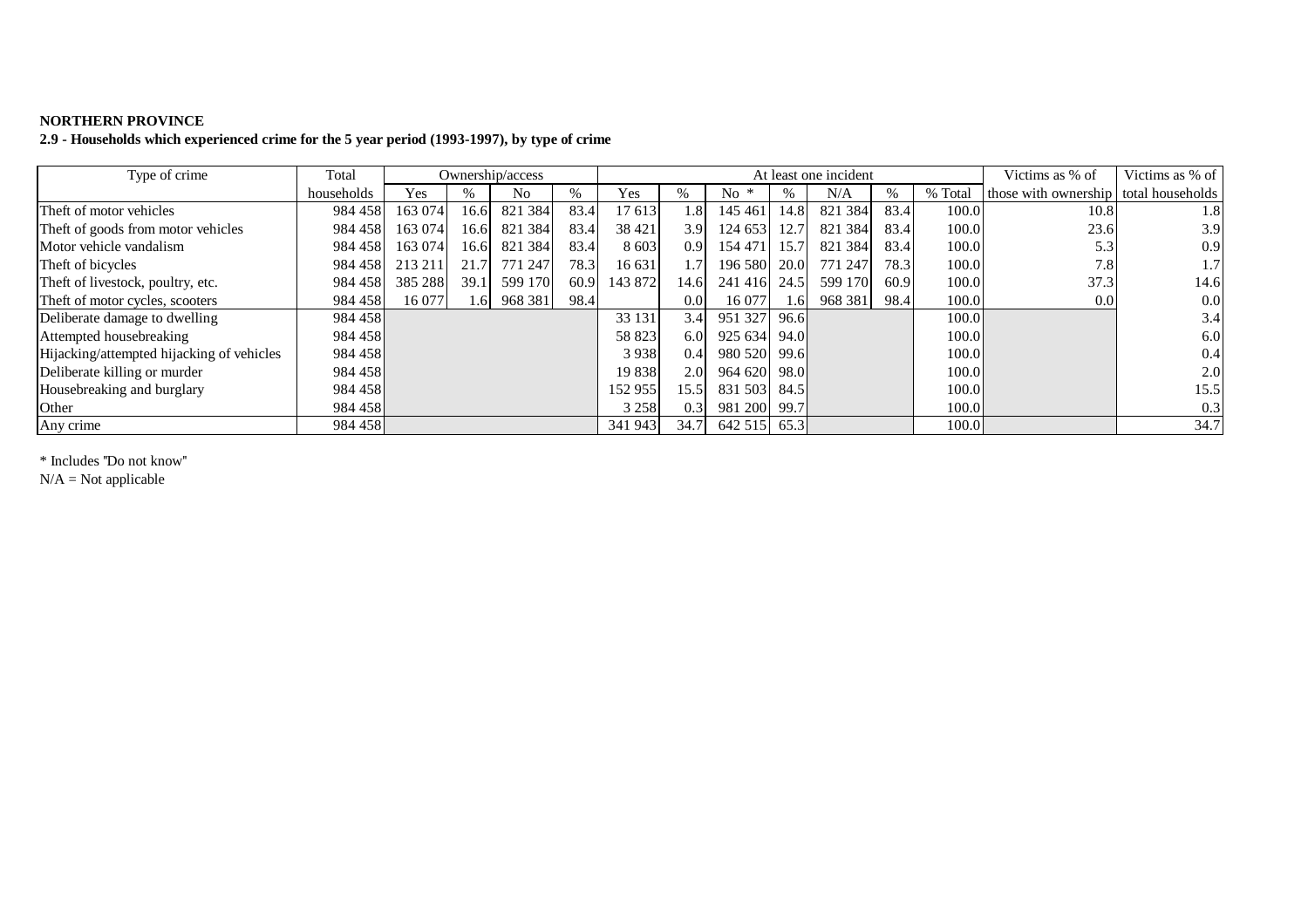| Province            | At least one crime | $\%$ | No crime  | $\%$ | Total       |
|---------------------|--------------------|------|-----------|------|-------------|
| Eastern Cape        | 702 720            | 52.7 | 631 142   | 47.3 | 1 333 862   |
| <b>Free State</b>   | 230 967            | 36.9 | 395 366   | 63.1 | 626 333     |
| Gauteng             | 894 109            | 45.4 | 073 489   | 54.6 | 1 967 598   |
| KwaZulu-Natal       | 795 321            | 47.8 | 869 983   | 52.2 | 1 665 304   |
| Mpumalanga          | 308 146            | 50.9 | 296 961   | 49.1 | 605 107     |
| North West          | 248 090            | 34.4 | 473 563   | 65.6 | 721 652     |
| Northern Cape       | 63 940             | 34.1 | 123 658   | 65.9 | 187 599     |
| Northern Province   | 341 943            | 34.7 | 642 515   | 65.3 | 984 458     |
| <b>Western Cape</b> | 408 921            | 41.8 | 568 613   | 58.2 | 977 534     |
| Total               | 3 9 9 4 1 5 8      | 44.0 | 5 075 290 | 56.0 | 9 0 69 4 47 |

2.10 - Households which experienced at least one crime for the 5 year period (1993-1997), including livestock theft, by province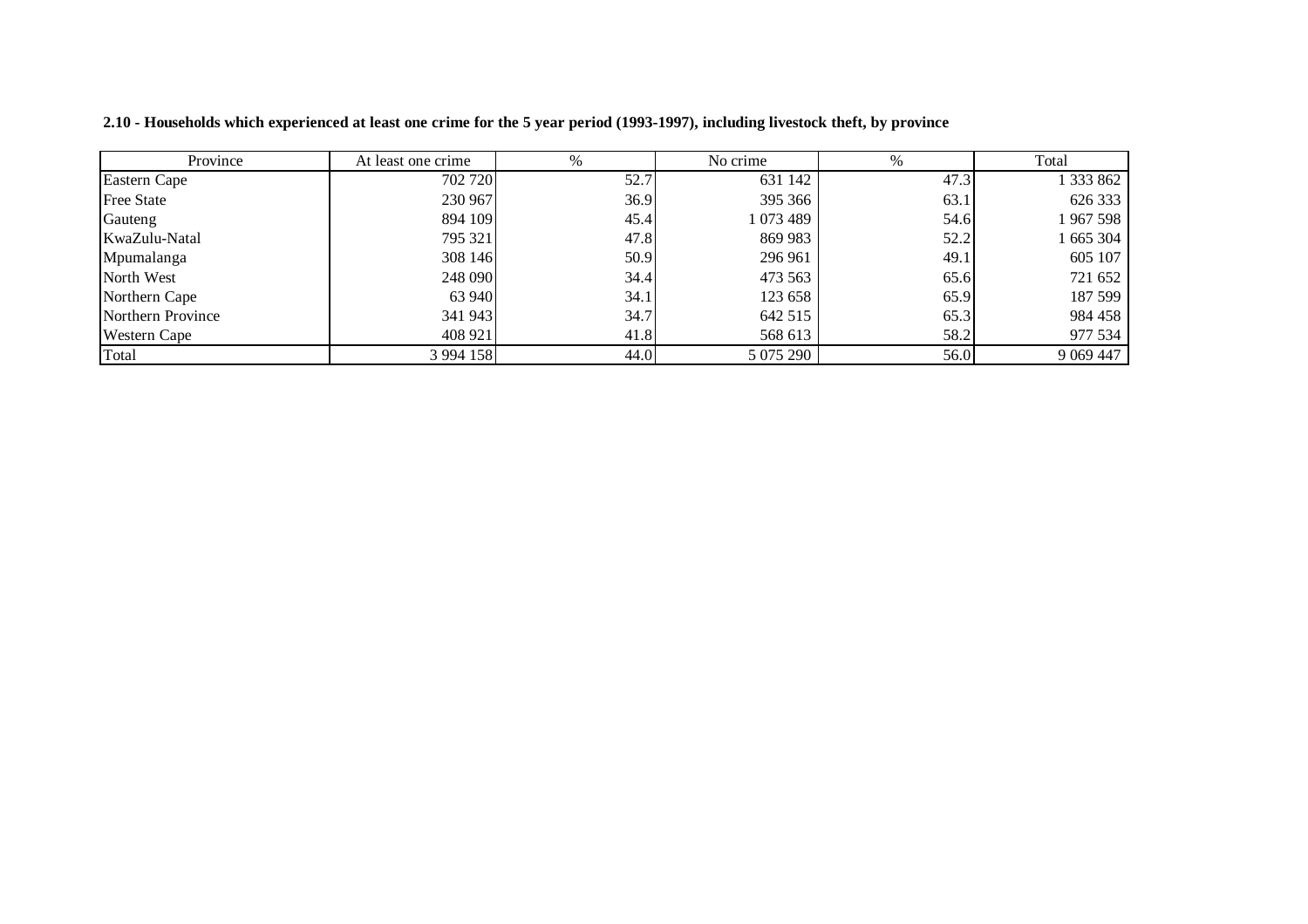| Province            | At least one crime | $\%$ | No crime  | $\%$ | Total       | %     |
|---------------------|--------------------|------|-----------|------|-------------|-------|
|                     |                    |      |           |      |             |       |
| Eastern Cape        | 498 304            | 37.4 | 835 558   | 62.6 | 1 333 862   | 100.0 |
| <b>Free State</b>   | 212 465            | 33.9 | 413 868   | 66.1 | 626 333     | 100.0 |
| Gauteng             | 874 789            | 44.5 | 1 092 809 | 55.5 | 1967 598    | 100.0 |
| KwaZulu-Natal       | 692 368            | 41.6 | 972 937   | 58.4 | 1 665 304   | 100.0 |
| Mpumalanga          | 250 482            | 41.4 | 354 625   | 58.6 | 605 107     | 100.0 |
| North West          | 192 638            | 26.7 | 529 014   | 73.3 | 721 652     | 100.0 |
| Northern Cape       | 56 402             | 30.1 | 131 196   | 69.9 | 187 599     | 100.0 |
| Northern Province   | 253 274            | 25.7 | 731 184   | 74.3 | 984 458     | 100.0 |
| <b>Western Cape</b> | 397 822            | 40.7 | 579 712   | 59.3 | 977 534     | 100.0 |
| Total               | 3 4 2 8 5 4 3      | 37.8 | 5 640 905 | 62.2 | 9 0 69 4 47 | 100.0 |

2.11 - Households which experienced at least one crime for the 5 year period (1993-1997), excluding livestock theft, by province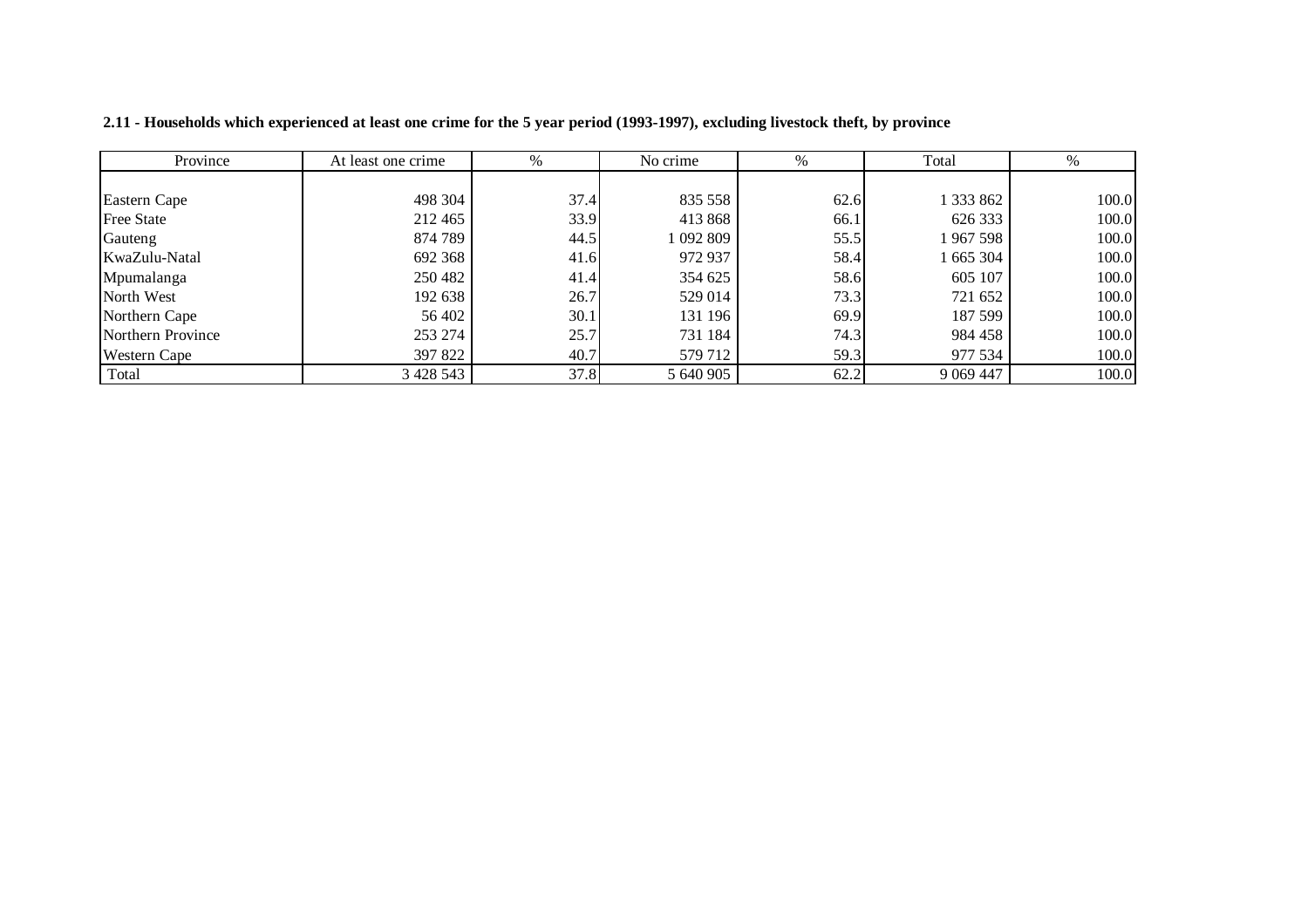|                     |                    |      | Urban     |      |           |       |                    |      | Non-urban |               |               |       |
|---------------------|--------------------|------|-----------|------|-----------|-------|--------------------|------|-----------|---------------|---------------|-------|
| Province            | At least one crime | %    | No crime  | $\%$ | Total     | $\%$  | At least one crime | $\%$ | No crime  | $\frac{0}{0}$ | Total         | %     |
|                     |                    |      |           |      |           |       |                    |      |           |               |               |       |
| Eastern Cape        | 243 526            | 42.9 | 323 934   | 57.1 | 567460    | 100.0 | 459 194            | 59.9 | 307 208   | 40.1          | 766 402       | 100.0 |
| <b>Free State</b>   | 172 138            | 41.2 | 245 721   | 58.8 | 417859    | 100.0 | 58 829             | 28.2 | 149 645   | 71.8          | 208 475       | 100.0 |
| Gauteng             | 863 992            | 47.1 | 971 804   | 52.9 | 835 796   | 100.0 | 30 117             | 22.9 | 101 685   | 77.1          | 131 802       | 100.0 |
| KwaZulu-Natal       | 425 493            | 43.7 | 549 221   | 56.3 | 974 714   | 100.0 | 369 829            | 53.6 | 320 762   | 46.4          | 690 591       | 100.0 |
| Mpumalanga          | 162 150            | 60.4 | 106 297   | 39.6 | 268 447   | 100.0 | 145 996            | 43.4 | 190 664   | 56.6          | 336 660       | 100.0 |
| North West          | 142 878            | 39.7 | 217 257   | 60.3 | 360 134   | 100.0 | 105 212            | 29.1 | 256 306   | 70.9          | 361 518       | 100.0 |
| Northern Cape       | 52 701             | 35.2 | 97 194    | 64.8 | 149 895   | 100.0 | 11 239             | 29.8 | 26 4 65   | 70.2          | 37 704        | 100.0 |
| Northern Province   | 31886              | 30.6 | 72 449    | 69.4 | 104 335   | 100.0 | 310 057            | 35.2 | 570 066   | 64.8          | 880 123       | 100.0 |
| <b>Western Cape</b> | 392 533            | 43.6 | 506 800   | 56.4 | 899 333   | 100.0 | 16 3 8 9           | 21.0 | 61 812    | 79.0          | 78 201        | 100.0 |
| Total               | 2 487 296          | 44.6 | 3 090 677 | 55.4 | 5 577 973 | 100.0 | 1506862            | 43.2 | 984 613   | 56.8          | 3 4 9 1 4 7 5 | 100.0 |

2.12 - Households which experienced at least one crime for the 5 year period (1993-1997), including livestock theft, in urban and non-urban areas, by province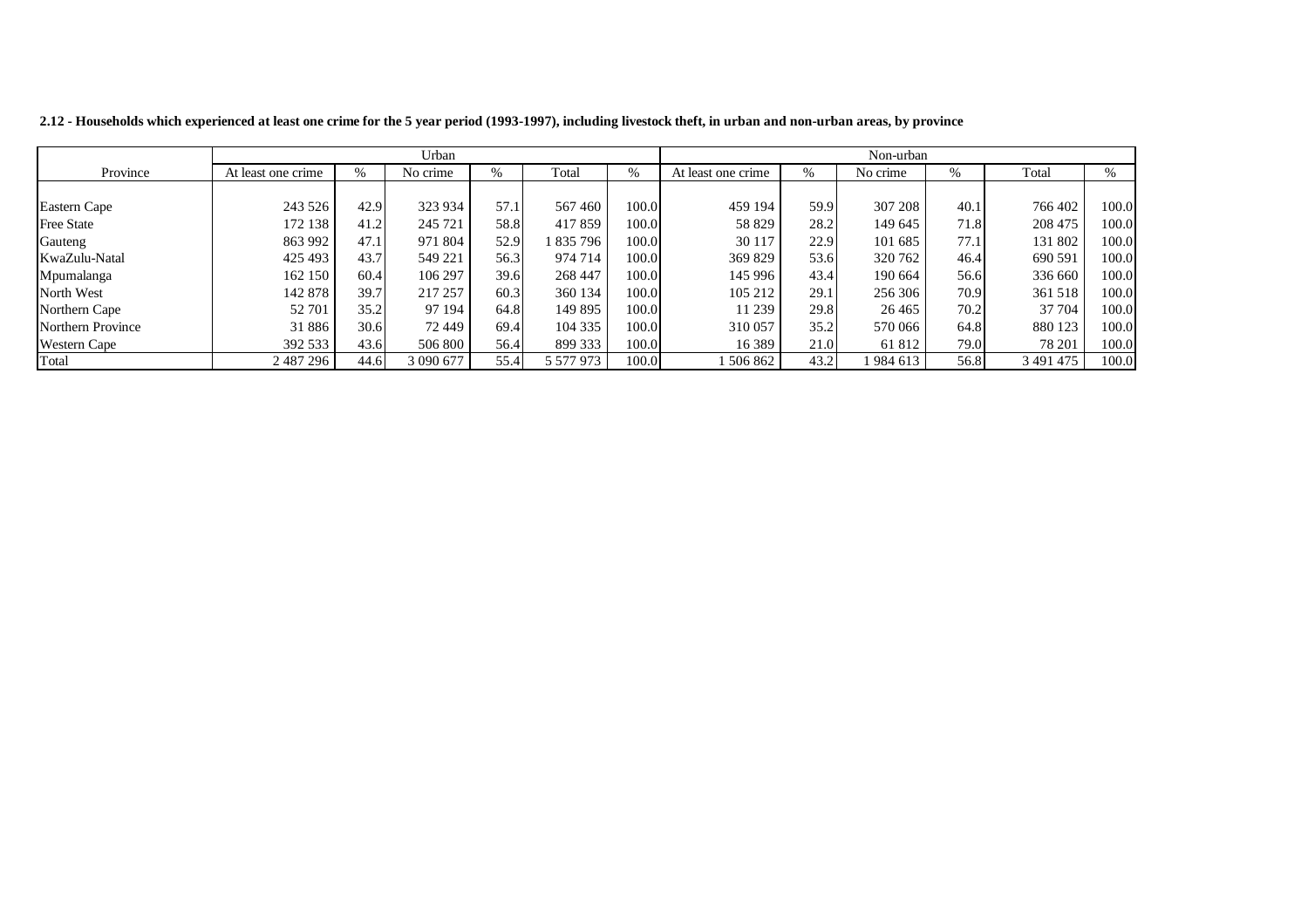|                           |                    |      |          |      |                 |                        | At least one crime        |      |           |               |             |
|---------------------------|--------------------|------|----------|------|-----------------|------------------------|---------------------------|------|-----------|---------------|-------------|
| Police area               | At least one crime | $\%$ | No crime | $\%$ | Total           | Police area            | including livestock theft | %    | No crime  | $\frac{0}{0}$ | Total       |
|                           |                    |      |          |      |                 |                        |                           |      |           |               |             |
| <b>Boland</b>             | 93 372             | 39.3 | 144 107  | 60.7 | 237 479         | Molopo                 | 43 7 15                   | 38.3 | 70 361    | 61.7          | 114 075     |
| Bushveld                  | 52743              | 38.3 | 84 863   | 61.7 | 137 606         | Mooi River             | 100 772                   | 40.2 | 150 039   | 59.8          | 250 810     |
| Central                   | 156 840            | 50.9 | 151 117  | 49.1 | 307 956         | Namaqualand            | 5 8 7 6                   | 25.5 | 17 178    | 74.5          | 23 053      |
| Diamond Fields            | 37413              | 39.4 | 57 661   | 60.6 | 95 074 11       | Northern Free State    | 81 604                    | 33.2 | 164 076   | 66.8          | 245 679     |
| Drakensburg               | 63 640             | 60.9 | 40 943   | 39.1 | 104 584         | North Rand             | 87 100                    | 40.1 | 129 915   | 59.9          | 217 015     |
| Durban                    | 266 110            | 38.1 | 433 150  | 61.9 |                 | 699 260 Port Elizabeth | 80 361                    | 43.7 | 103 593   | 56.3          | 183 954     |
| East London               | 72 904             | 37.9 | 119 300  | 62.1 | 192 204         | Pretoria               | 220 994                   | 59.3 | 151 825   | 40.7          | 372 819     |
| <b>East Rand</b>          | 170 011            | 46.7 | 193 858  | 53.3 | 363 870         | Queenstown             | 116714                    | 54.6 | 97 229    | 45.4          | 213 942     |
| <b>Eastern Free State</b> | 50780              | 28.6 | 126 667  | 71.4 | 177 448         | Southern Cape          | 21 3 26                   | 20.9 | 80 573    | 79.1          | 101 900     |
| Eastern Highveld          | 115 814            | 62.5 | 69 353   | 37.5 | 185 167         | Southern Free State    | 98 5 83                   | 48.5 | 104 623   | 51.5          | 203 207     |
| Eastern Metropole         | 119 573            | 49.1 | 123 826  | 50.9 | 243 399         | Soweto                 | 77 025                    | 37.6 | 127 682   | 62.4          | 204 707     |
| Far North                 | 58 312             | 30.3 | 133 834  | 69.7 | 192 146         | Tugela                 | 87 575                    | 55.4 | 70 559    | 44.6          | 158 134     |
| Giyani                    | 74 049             | 21.4 | 272 700  | 78.6 | 346 749         | Uitenhage              | 27 592                    | 35.7 | 49 723    | 64.3          | 77 316      |
| Gordonia                  | 12 003             | 29.3 | 28 912   | 70.7 | 40 916   Ulundi |                        | 78 696                    | 50.1 | 78 532    | 49.9          | 157 228     |
| Grahamstown               | 40 868             | 50.9 | 39 492   | 49.1 | 80 360          | Umfolozi               | 119 923                   | 56.5 | 92 194    | 43.5          | 212 117     |
| Highveld                  | 94 3 93            | 39.4 | 145 337  | 60.6 | 239 730         | Umtata                 | 281 019                   | 64.9 | 151 933   | 35.1          | 432 952     |
| Johannesburg              | 189 873            | 52.9 | 169 356  | 47.1 | 359 229         | Umzimkulu              | 89 538                    | 52.6 | 80 548    | 47.4          | 170 086     |
| Karoo                     | 19621              | 40.4 | 28 9 29  | 59.6 | 48 550          | <b>Upper Karoo</b>     | 8 6 4 9                   | 30.3 | 19 907    | 69.7          | 28 5 5 6    |
| Lowveld                   | 97939              | 54.3 | 82 271   | 45.7 | 180 210         | Vaal Rand              | 68 517                    | 32.4 | 142 962   | 67.6          | 211 479     |
| Marico                    | 103 603            | 29.0 | 253 163  | 71.0 | 356 767         | <b>West Rand</b>       | 80 5 88                   | 33.8 | 157 891   | 66.2          | 238 479     |
| Midlands                  | 153 478            | 57.2 | 115 000  | 42.8 | 268 478         | Western Metropole      | 174 650                   | 44.2 | 220 107   | 55.8          | 394 757     |
|                           |                    |      |          |      |                 | Total                  | 3 9 9 4 1 5 8             | 44.0 | 5 075 290 | 56.0          | 9 0 69 4 47 |

2.13 - Households which experienced at least one crime for the 5 year period (1993-1997), including livestock theft, by police area

NB: Current residence recorded, not necessarily location of crime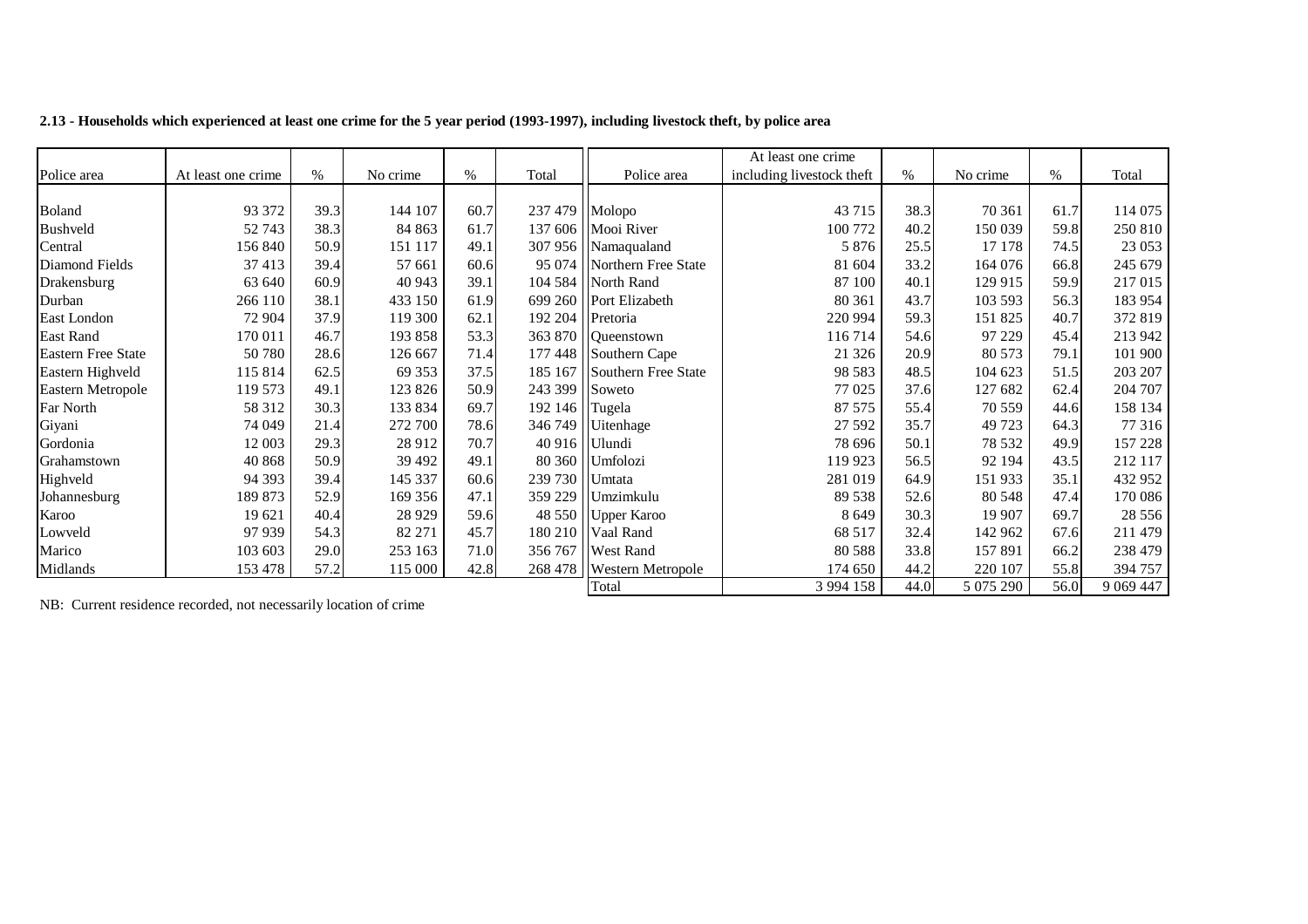#### **SECTION 9: INDIVIDUAL VIOLENT CRIMES, 1997 \***

## **9.0 - Individuals who experienced at least one violent crime in 1997, by province**

| Province            | At least one violent crime | $\%$ | No crime      | $\%$ | Total      | $\%$  |
|---------------------|----------------------------|------|---------------|------|------------|-------|
| Eastern Cape        | 330 634                    | 8.8  | 3 4 3 8 7 1 3 | 91.2 | 3 769 347  | 100.0 |
| <b>Free State</b>   | 212 875                    | 11.8 | 1 595 115     | 88.2 | 1807989    | 100.0 |
| Gauteng             | 256 563                    | 4.6  | 5 303 715     | 95.4 | 5 5 6 278  | 100.0 |
| KwaZulu-Natal       | 314 836                    | 5.8  | 5 091 550     | 94.2 | 5 406 386  | 100.0 |
| Mpumalanga          | 192 610                    | 10.8 | 1 595 352     | 89.2 | 1 787 963  | 100.0 |
| North West          | 193 981                    | 8.8  | 2 013 717     | 91.2 | 2 207 698  | 100.0 |
| Northen Cape        | 20 642                     | 3.7  | 539 997       | 96.3 | 560 639    | 100.0 |
| Northern Province   | 85 441                     | 3.0  | 2 7 25 1 19   | 97.0 | 2 810 560  | 100.0 |
| <b>Western Cape</b> | 136 836                    | 4.9  | 2 661 222     | 95.1 | 2 798 058  | 100.0 |
| Total               | 744 418                    | 6.5  | 24 964 500    | 93.5 | 26 708 918 | 100.0 |

\* Violent individual crimes include:

- Robbery involving force

- Sexual offences

- Assault/threat of assault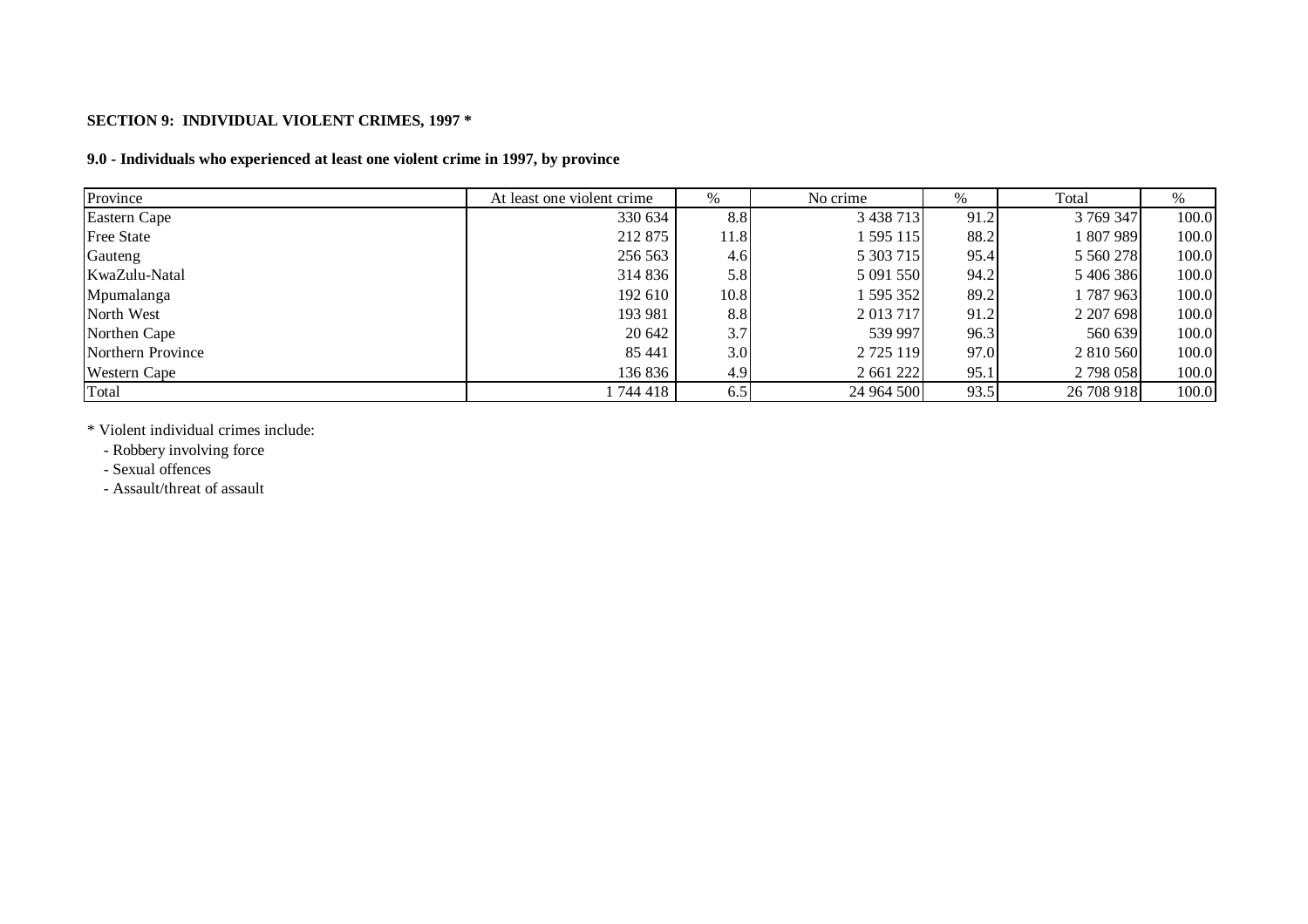|                     |                            | Urban       |            |                            | Non-urban |               |
|---------------------|----------------------------|-------------|------------|----------------------------|-----------|---------------|
| Province            | At least one violent crime | No crime    | Total      | At least one violent crime | No crime  | Total         |
| Eastern Cape        | 201 674                    | 1 447 276   | 648950     | 128 961                    | 1 991 437 | 2 120 397     |
| <b>Free State</b>   | 151 049                    | 1 122 985   | 274035     | 61 825                     | 472 129   | 533 955       |
| Gauteng             | 240 118                    | 5 008 088   | 5 248 206  | 16 4 45                    | 295 627   | 312 072       |
| KwaZulu-Natal       | 202 229                    | 2 9 69 5 68 | 3 171 798  | 112 607                    | 2 121 982 | 2 2 3 4 5 8 8 |
| Mpumalanga          | 41 094                     | 712 981     | 754 074    | 151 516                    | 882 372   | 1 033 888     |
| North West          | 118 599                    | 950 356     | 068 955    | 75 382                     | 1 063 361 | 138743        |
| Northern Cape       | 14 171                     | 437 646     | 451 817    | 6471                       | 102 352   | 108 823       |
| Northern Province   |                            | 322 551     | 322 551    | 85 441                     | 2 402 567 | 2 488 009     |
| <b>Western Cape</b> | 125 822                    | 2 454 268   | 2 580 090  | 11 013                     | 206 954   | 217 967       |
| Total               | 094 757                    | 15 425 719  | 16 520 476 | 649 661                    | 9 538 781 | 10 188 442    |

9.1 - Number of individuals in urban and non-urban areas who experienced at least one violent crime in 1997, by province

### 9.1.1 - Proportion of individuals in urban and non-urban who experienced at least one violent crime in 1997, by province

|                     |                            | Urban    |       |                            | Non-urban |       |
|---------------------|----------------------------|----------|-------|----------------------------|-----------|-------|
| Province            | At least one violent crime | No crime | Total | At least one violent crime | No crime  | Total |
| Eastern Cape        | 12.2                       | 87.8     | 100.0 | 6.1                        | 93.9      | 100.0 |
| <b>Free State</b>   | 11.9                       | 88.1     | 100.0 | 11.6                       | 88.4      | 100.0 |
| Gauteng             | 4.6                        | 95.4     | 100.0 | 5.3                        | 94.7      | 100.0 |
| KwaZulu-Natal       | 6.4                        | 93.6     | 100.0 | 5.0                        | 95.0      | 100.0 |
| Mpumalanga          | 5.4                        | 94.6     | 100.0 | 14.7                       | 85.3      | 100.0 |
| North West          | 11.1                       | 88.9     | 100.0 | 6.6                        | 93.4      | 100.0 |
| Northern Cape       | 3.1                        | 96.9     | 100.0 | 5.9                        | 94.1      | 100.0 |
| Northern Province   |                            | 100.0    | 100.0 | 3.4                        | 96.6      | 100.0 |
| <b>Western Cape</b> | 4.9                        | 95.1     | 100.0 | 5.1                        | 94.9      | 100.0 |
| Total               | 6.6                        | 93.4     | 100.0 | 6.4                        | 93.6      | 100.0 |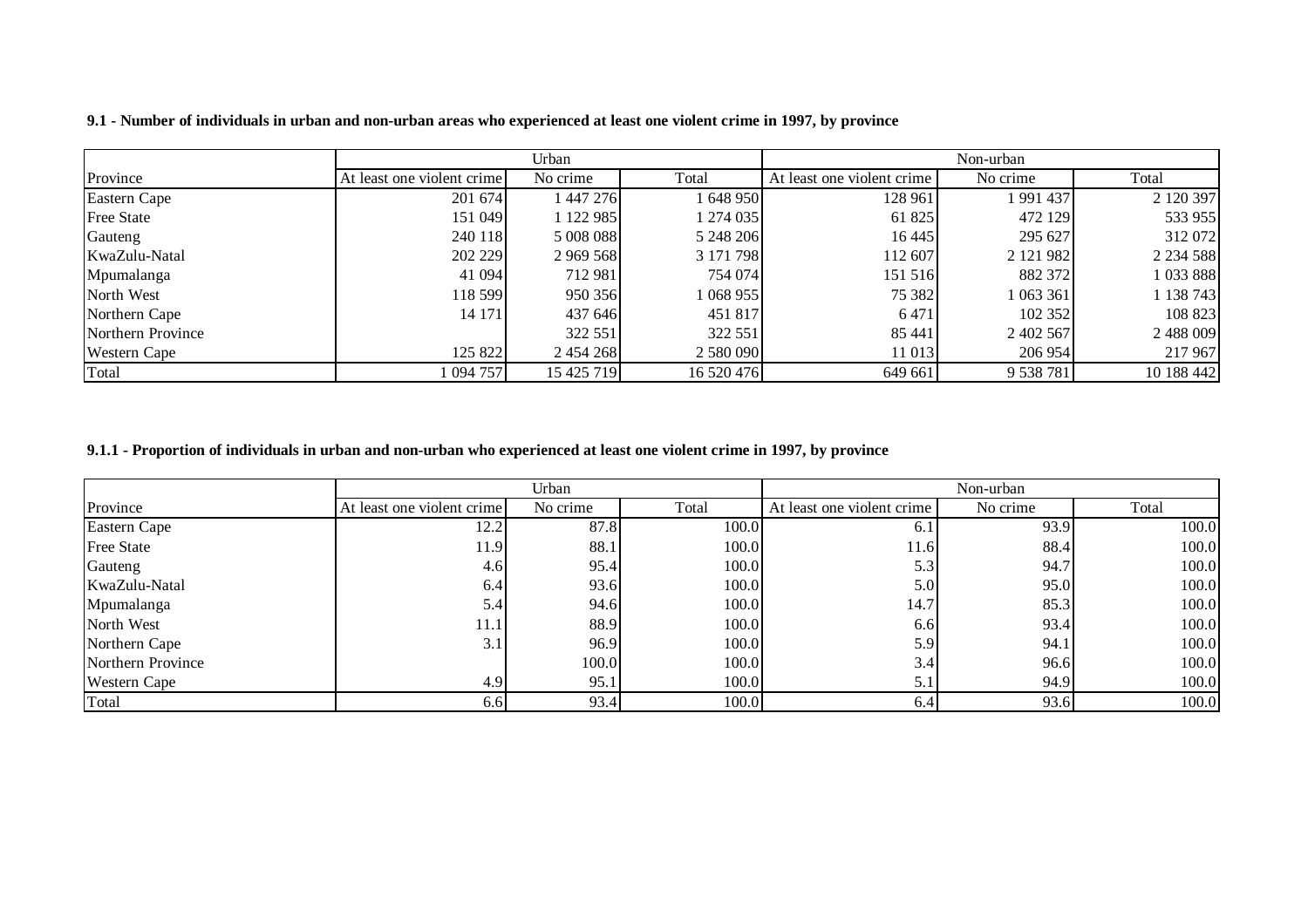| Total annual household income - Rand | At least one violent crime | %                | No crime      | %     | Total       |       |
|--------------------------------------|----------------------------|------------------|---------------|-------|-------------|-------|
| $0 - 2999$                           | 393 073                    | 7.8 <sub>1</sub> | 4 670 109     | 92.2  | 5 063 183   | 100.0 |
| $3000 - 5999$                        | 355 207                    | 6.7              | 4 9 5 3 0 3 5 | 93.3  | 5 308 242   | 100.0 |
| $6000 - 11999$                       | 253 646                    | 6.3              | 3 771 127     | 93.7  | 4 0 24 7 73 | 100.0 |
| $12000 - 23999$                      | 273 615                    | 7.7              | 3 299 017     | 92.3  | 3 572 632   | 100.0 |
| $124000 - 47999$                     | 213 529                    | 7.3              | 2 7 1 1 8 5 9 | 92.7  | 2925388     | 100.0 |
| 48 000 - 95 999                      | 99 952                     | 5.2              | 1 814 428     | 94.8  | 1 914 380   | 100.0 |
| $96000 +$                            |                            |                  | 1 058 321     | 100.0 | 1 058 321   | 100.0 |
| Unstated                             | 155 395                    |                  | 2 686 604     | 94.5  | 2 841 999   | 100.0 |

9.2 - Individuals who experienced at least one violent crime in 1997, by total annual household income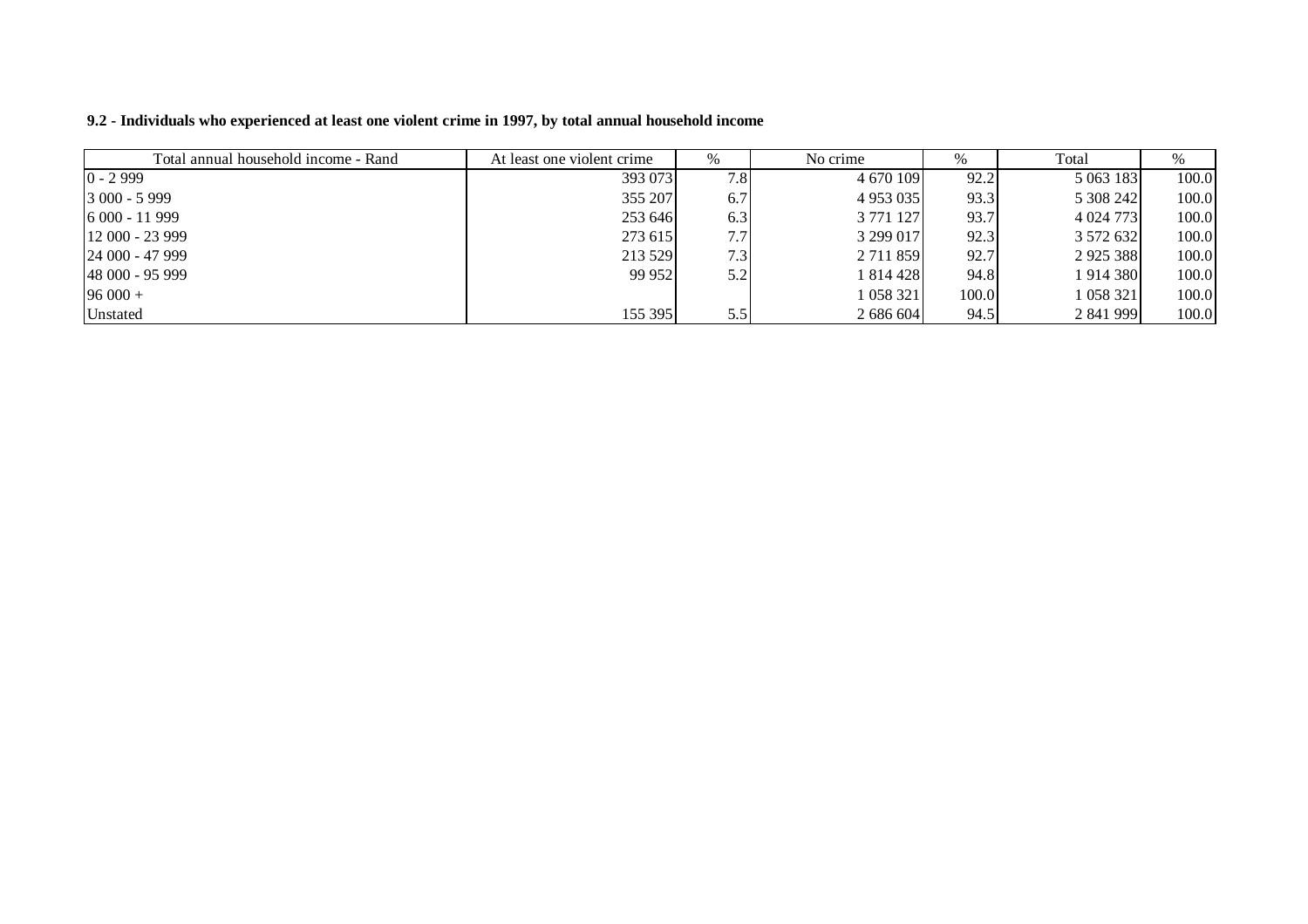#### **9.3 - Individuals who experienced at least one violent crime in 1997, by type of settlement**

| Type of settlement    | At least one violent crime |     | No crime   | %    | Total      |       |
|-----------------------|----------------------------|-----|------------|------|------------|-------|
| Urban, formal         | 828 509                    | 6.5 | 11 984 386 | 93.5 | 12 812 895 | 100.0 |
| Urban, informal       | 266 248                    | 7.2 | 3 441 334  | 92.8 | 3 707 581  | 100.0 |
| Non-urban traditional | 503 407                    | 6.1 | 7794598    | 93.9 | 8 298 005  | 100.0 |
| Commercial farms      | 113 438                    | 8.2 | 1 270 708  | 91.8 | 1 384 146  | 100.0 |
| Non-urban, other      | 28 3 9 6                   | 6.6 | 402 737    | 93.4 | 431 134    | 100.0 |
| Unstated              | 4 4 2 0                    | 5.9 | 70 738     | 94.1 | 75 157     | 100.0 |
| Total                 | 1 744 418                  | 6.5 | 24 964 500 | 93.5 | 26 708 918 | 100.0 |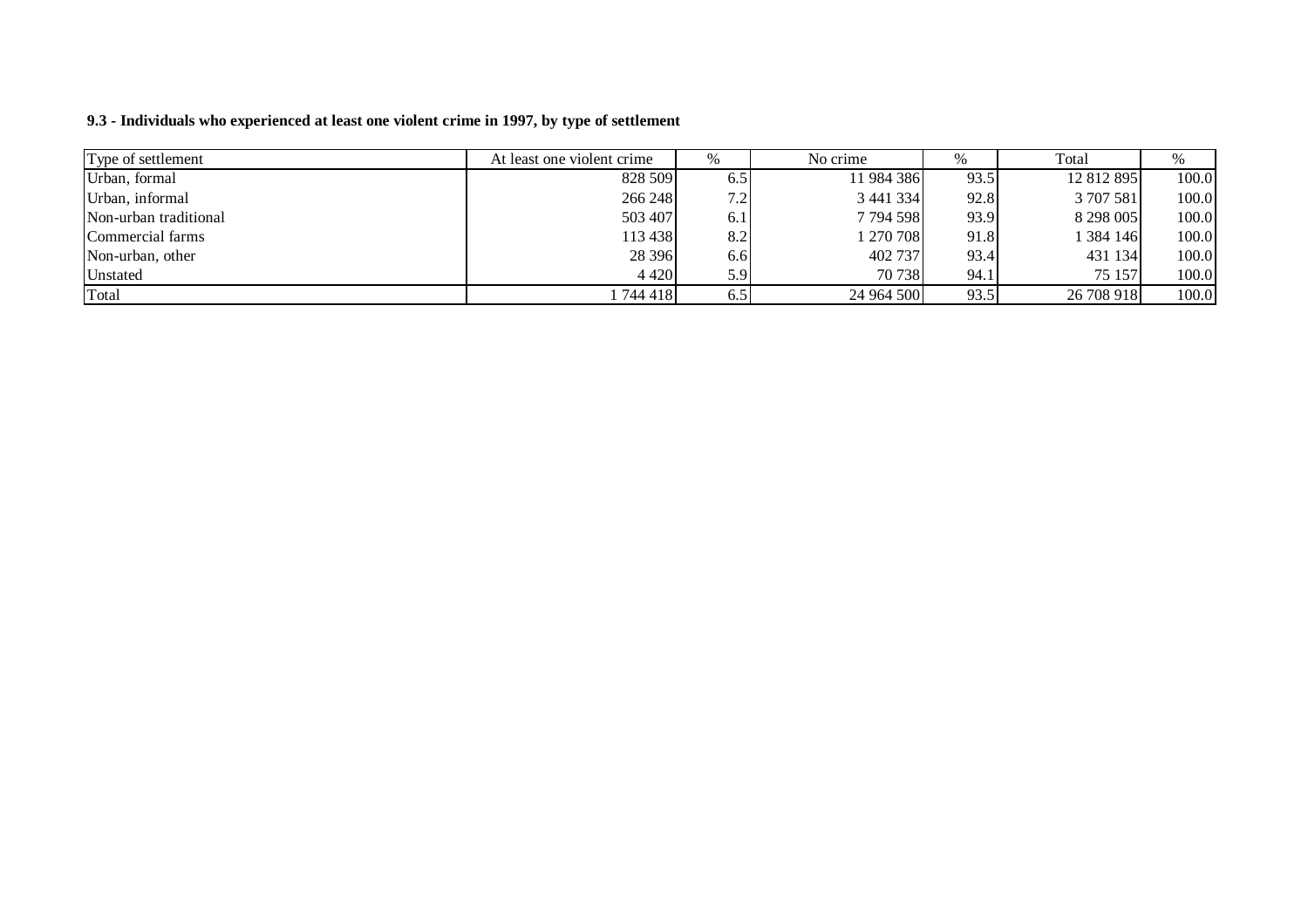### **9.4 - Individuals who experienced at least one violent crime in 1997, by population group**

| Population Group | At least one violent crime | $\%$             | No crime      | %     | Total      | $\%$  |
|------------------|----------------------------|------------------|---------------|-------|------------|-------|
| African/Black    | 363 837                    | 7.0I             | 18 169 133    | 93.0  | 19 532 970 | 100.0 |
| Coloured         | 157479                     | 7.0 <sub>l</sub> | 2 0 8 4 0 0 8 | 93.0  | 2 241 487  | 100.0 |
| Indian/Asian     | 34 388                     | 3.3              | 1 006 465     | 96.7  | 1 040 853  | 100.0 |
| White            | 188 714                    | 5.0              | 3 5 5 1 3 6 7 | 95.0  | 3 740 081  | 100.0 |
| Other            |                            |                  | 38 375        | 100.0 | 38 375     | 100.0 |
| Unstated         |                            |                  | 115 152       | 100.0 | 115 152    | 100.0 |
| Total            | 744 418                    | 6.5              | 24 964 500    | 93.5  | 26 708 918 | 100.0 |

#### **9.5 - Individuals who experienced at least one violent crime in 1997, by age**

| Age of the victim | At least one violent crime |     | No crime        | %    | Total      | %     |
|-------------------|----------------------------|-----|-----------------|------|------------|-------|
| $16 - 25$         | 549 703                    | 8.5 | 5 9 5 1 1 7 5   | 91.5 | 6 500 878  | 100.0 |
| $26 - 35$         | 460 282                    | 7.2 | 5 930 450       | 92.8 | 6 390 732  | 100.0 |
| $36 - 45$         | 284 086                    | 5.5 | 4 890 036       | 94.5 | 5 174 122  | 100.0 |
| $46 - 55$         | 187 564                    | 5.8 | 3 0 3 6 5 6 3 9 | 94.2 | 3 221 202  | 100.0 |
| $56 - 65$         | 191 374                    | 7.0 | 2 558 017       | 93.0 | 2 749 391  | 100.0 |
| $65 +$            | 63 070                     | 2.6 | 2 347 154       | 97.4 | 2 410 224  | 100.0 |
| Unstated          | 8 3 4 0                    | 3.2 | 254 030         | 96.8 | 262 370    | 100.0 |
| Total             | 1744418                    | 6.5 | 24 964 500      | 93.5 | 26 708 918 | 100.0 |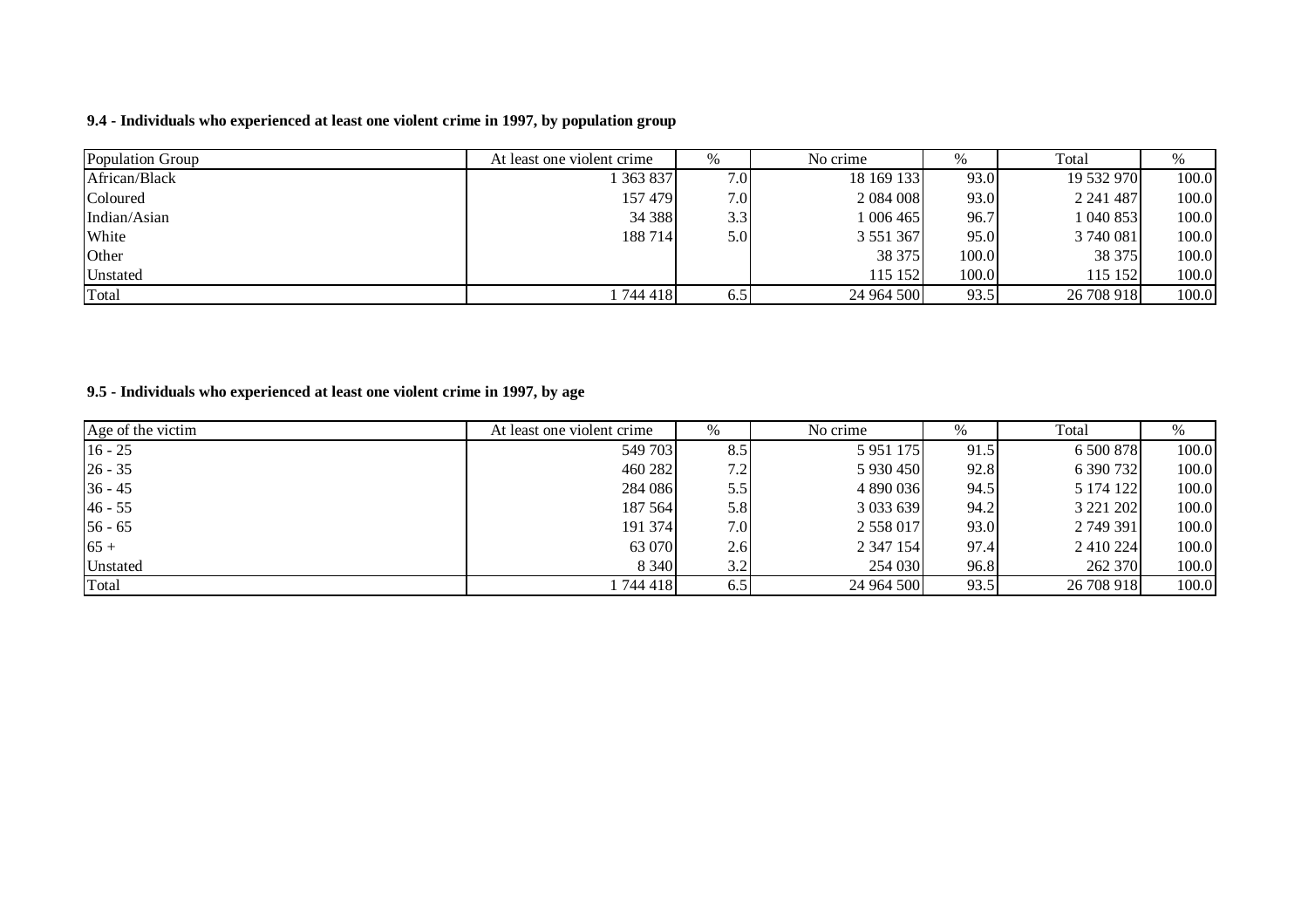| <b>Education</b> level | At least one violent crime |      | No crime      | %    | Total         | %     |
|------------------------|----------------------------|------|---------------|------|---------------|-------|
| None                   | 160 956                    | 5.31 | 2 899 404     | 94.7 | 3 060 360     | 100.0 |
| Grade 1 - 4            | 117 784                    | 4.7  | 2 374 152     | 95.3 | 2491936       | 100.0 |
| Grade 5 - 7            | 351 011                    | 7.4  | 4 4 1 2 2 5 5 | 92.6 | 4 763 266     | 100.0 |
| Grade 8 - 11           | 664 728                    | 7.5  | 8 150 740     | 92.5 | 8 8 1 5 4 6 9 | 100.0 |
| Diploma                | 46 136                     | 4.3  | 1 030 380     | 95.7 | 1 076 516     | 100.0 |
| Grade 12               | 259 780                    | 6.6  | 3 695 753     | 93.4 | 3 955 534     | 100.0 |
| Higher                 | 118 419                    | 4.7  | 2 375 807     | 95.3 | 2 494 227     | 100.0 |
| Unstated               | 25 603                     | 49.6 | 26 009        | 50.4 | 51 612        | 100.0 |
| Total                  | 1 744 418 1                | 6.5  | 24 964 500    | 93.5 | 26 708 918    | 100.0 |

9.6 - Individuals who experienced at least one violent crime in 1997, by educational level of the victim

**9.7 - Individuals who experienced at least one violent crime in 1997, by gender**

| Gender      | At least one violent crime | %   | No crime   | $\sim$ | Total      | %     |
|-------------|----------------------------|-----|------------|--------|------------|-------|
| Female      | 818 609                    | 5.8 | 13 305 237 | 94.2   | 14 123 846 | 100.0 |
| Male        | 925 809                    | -   | 1621526    | 92.6   | 12 547 335 | 100.0 |
| Unspecified |                            |     | 37 738     | 100.0  | 37 738     | 100.0 |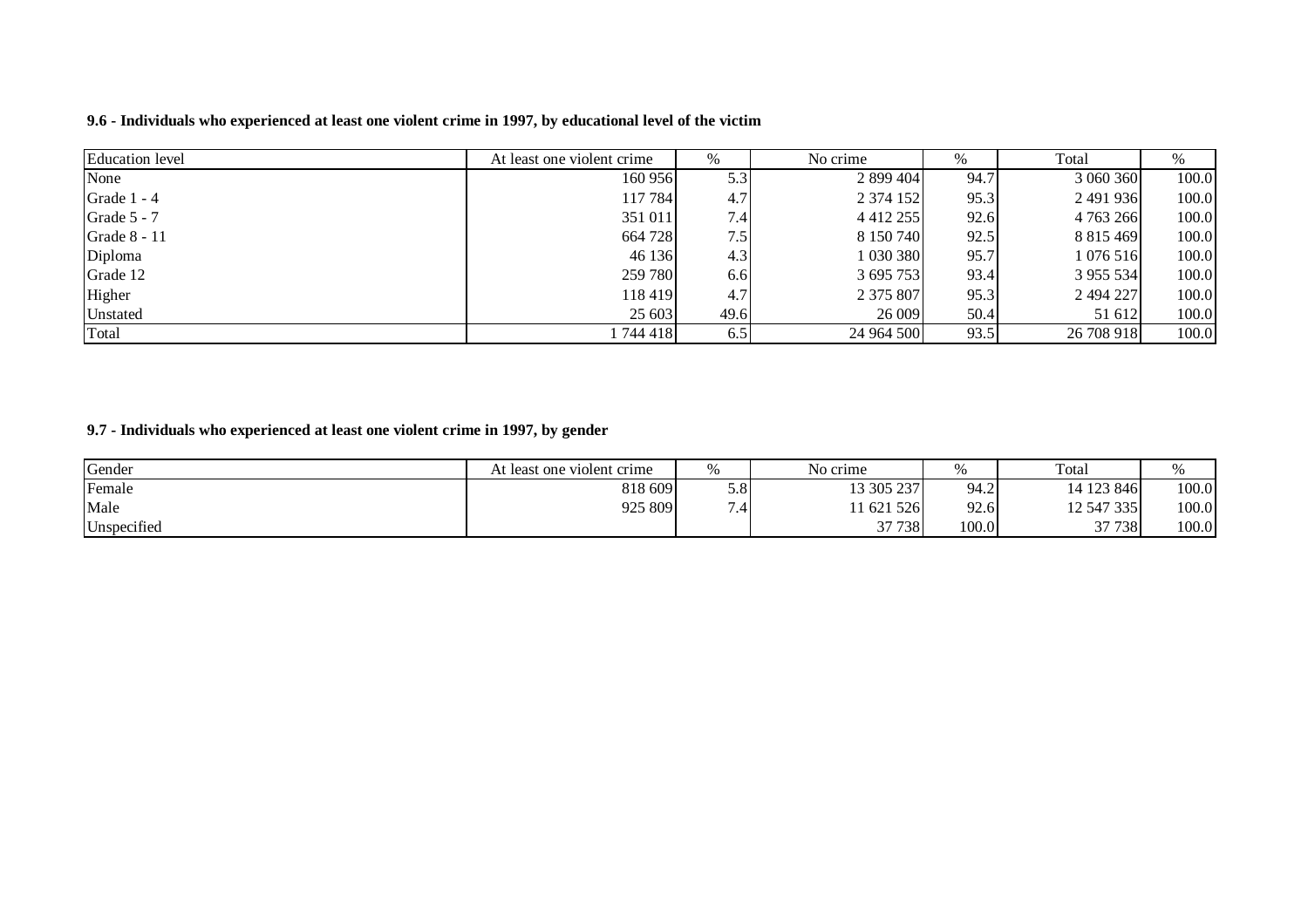## **SECTION 10: HOUSEHOLD CRIME REPORTING, 1993 - 1997**

#### **10.0 - Household crime reporting, by type of crime \***

|                               |         | Reported |         | Not reported | Don't know |                  | Total     |       |
|-------------------------------|---------|----------|---------|--------------|------------|------------------|-----------|-------|
| Type of crime                 | Number  | $\%$     | Number  | $\%$         | Number     | $\%$             | Number    | $\%$  |
| Attempted housebreaking       | 302 547 | 41.2     | 402 911 | 54.9         | 27 9 92    | 3.8              | 733 450   | 100.0 |
| Car, van, truck vandalism     | 141 401 | 54.6     | 115 270 | 44.5         | 2 1 0 4    | 0.8              | 258 775   | 100.0 |
| Deliberate damage to dwelling | 207 144 | 56.4     | 145 057 | 39.5         | 14 8 67    | 4.1              | 367 068   | 100.0 |
| Hijacking/Attempted hijacking | 129 543 | 59.7     | 79 680  | 36.7         | 7835       | 3.6              | 217 058   | 100.0 |
| Housebreaking and burglary    | 1000085 | 58.7     | 660 306 | 38.7         | 44 397     | 2.6              | 1 704 788 | 100.0 |
| Killing or murder             | 183 533 | 83.0     | 32 473  | 14.7         | 5 100      | 2.3              | 221 107   | 100.0 |
| Theft of bicycles             | 161 112 | 40.4     | 235 204 | 58.9         | 2918       | 0.7              | 399 234   | 100.0 |
| Theft of cars, vans, trucks   | 379 659 | 95.0     | 20 191  | 5.0          |            | 0.0 <sub>l</sub> | 399 850   | 100.0 |
| Theft of goods from vehicles  | 319 307 | 58.8     | 201 448 | 37.1         | 22 7 14    | 4.2              | 543 469   | 100.0 |
| Theft of livestock            | 405 088 | 38.9     | 623 112 | 59.9         | 12 8 33    | 1.2              | 1 041 033 | 100.0 |
| Theft of motor cycle/scooter  | 12 972  | 78.8     | 3488    | 21.2         |            | 0.0              | 16 4 6 0  | 100.0 |

\*Totals exclude missing values

# **10.1 - Household crime reporting in urban areas, by type of crime, 1993 - 1997**

|                               |         | Reported |         | Not reported |         | Do not know | Total     |       |
|-------------------------------|---------|----------|---------|--------------|---------|-------------|-----------|-------|
| Type of crime                 | Number  | $\%$     | Number  | $\%$         | Number  | %           | Number    | $\%$  |
| Attempted housebreaking       | 227 901 | 44.4     | 265 151 | 51.6         | 20 410  | 4.0         | 513462    | 100.0 |
| Car, van, truck vandalism     | 127 299 | 55.3     | 100 814 | 43.8         | 2 1 0 4 | 0.9         | 230 218   | 100.0 |
| Deliberate damage to dwelling | 121 111 | 56.7     | 81 182  | 38.0         | 11 318  | 5.3         | 213 610   | 100.0 |
| Hijacking/Attempted hijacking | 108 115 | 61.0     | 64 642  | 36.5         | 4 5 5 2 | 2.6         | 177 309   | 100.0 |
| Housebreaking and burglary    | 737 700 | 67.4     | 329 026 | 30.0         | 28 25 3 | 2.6         | 1 094 979 | 100.0 |
| Killing or murder             | 97 002  | 89.2     | 10 29 2 | 9.5          | 1446    | 1.3         | 108 741   | 100.0 |
| Theft of bicycles             | 140 042 | 44.0     | 176 931 | 55.6         | 1443    | 0.5         | 318416    | 100.0 |
| Theft of cars, vans, trucks   | 316 140 | 95.7     | 14 071  | 4.3          |         | 0.0         | 330 212   | 100.0 |
| Theft of goods from vehicles  | 283 844 | 64.6     | 138 788 | 31.6         | 16 646  | 3.8         | 439 277   | 100.0 |
| Theft of livestock            | 76 445  | 30.1     | 175 099 | 69.0         | 2 1 3 7 | 0.8         | 253 680   | 100.0 |
| Theft of motor cycle/scooter  | 12 972  | 78.8     | 3488    | 21.2         |         | 0.0         | 16 4 6 0  | 100.0 |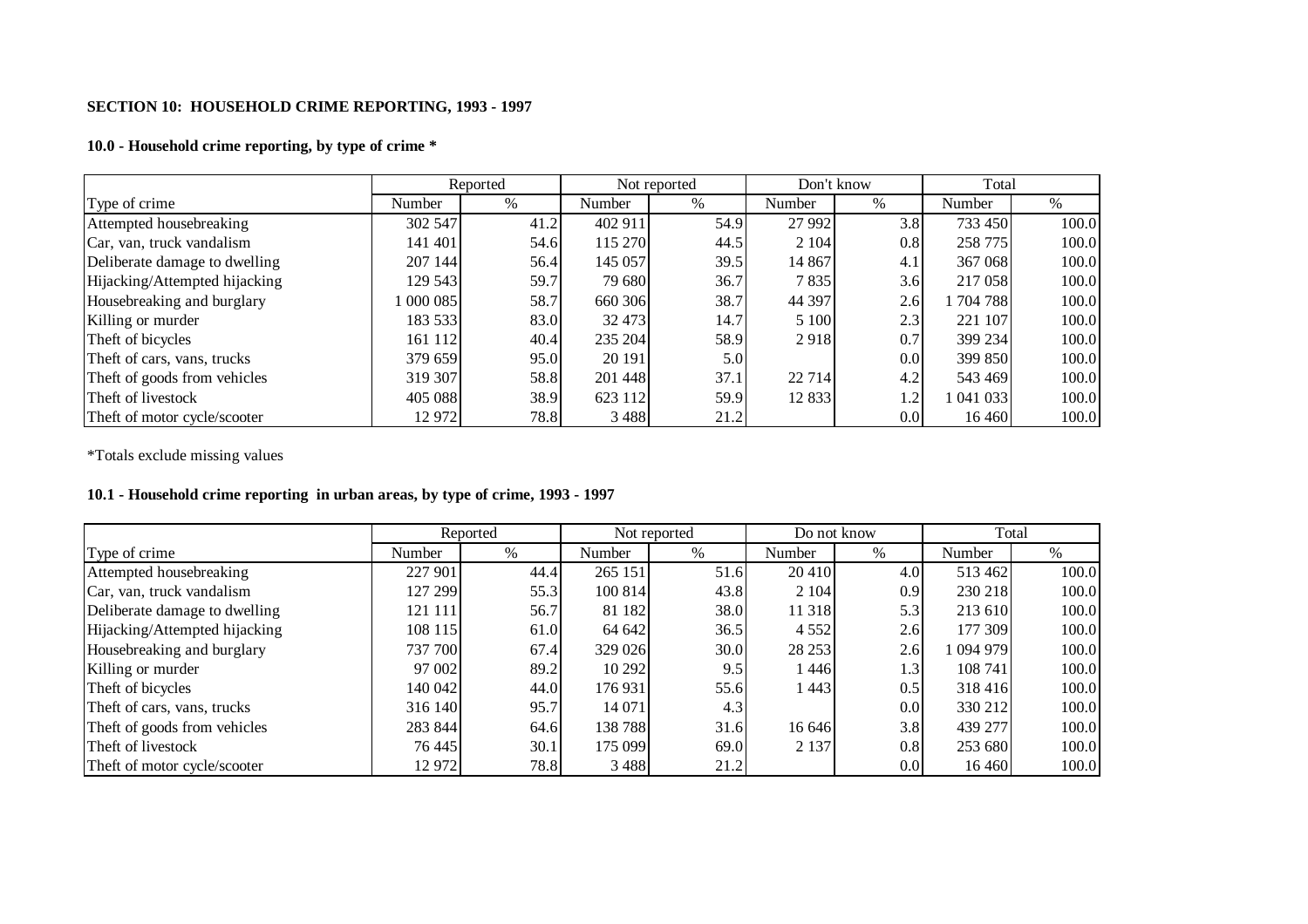| 10.2 - Household crime reporting in non-urban areas, by type of crime, 1993 - 1997 |  |
|------------------------------------------------------------------------------------|--|
|------------------------------------------------------------------------------------|--|

|                               |         | Reported |         | Not reported | Do not know |      | Total      |       |
|-------------------------------|---------|----------|---------|--------------|-------------|------|------------|-------|
| Type of crime                 | Number  | $\%$     | Number  | %            | Number      | $\%$ | Number     | $\%$  |
| Attempted housebreaking       | 74 645  | 33.9     | 137 760 | 62.6         | 7582        | 3.4  | 219 988    | 100.0 |
| Car, van, truck vandalism     | 14 101  | 49.4     | 14 45 6 | 50.6         |             |      | 28 5 5 7 1 | 100.0 |
| Deliberate damage to dwelling | 86 033  | 56.1     | 63 875  | 41.6         | 3 5 5 0     | 2.3  | 153 458    | 100.0 |
| Hijacking/Attempted hijacking | 21 4 29 | 53.9     | 15 038  | 37.8         | 3 2 8 2     | 8.3  | 39 749     | 100.0 |
| Housebreaking and burglary    | 262 385 | 43.0     | 331 280 | 54.3         | 16 144      | 2.6  | 609 809    | 100.0 |
| Killing or murder             | 86 531  | 77.0     | 22 181  | 19.7         | 3 6 5 4     | 3.3  | 112 366    | 100.0 |
| Theft of bicycles             | 21 069  | 26.1     | 58 274  | 72.1         | 1475        | 1.8  | 80 818     | 100.0 |
| Theft of cars, vans, trucks   | 63 519  | 91.2     | 6 1 2 0 | 8.8          |             |      | 69 639     | 100.0 |
| Theft of goods from vehicles  | 35 4 63 | 34.0     | 62 660  | 60.1         | 6 0 6 8     | 5.8  | 104 192    | 100.0 |
| Theft of livestock            | 328 643 | 41.7     | 448 013 | 56.9         | 10 696      | 1.4  | 787 352    | 100.0 |

### **10.3 - Household crime reporting in formal urban areas, by type of crime, 1993 - 1997**

| Type of crime                 | Reported | $\%$ | Not reported | $\%$ | Don't know | $\%$             | Total   | $\%$  |
|-------------------------------|----------|------|--------------|------|------------|------------------|---------|-------|
| Attempted housebreaking       | 204 598  | 50.5 | 179 850      | 44.4 | 20 4 10    | 5.0              | 404 857 | 100.0 |
| Car, van, truck vandalism     | 119 856  | 56.0 | 94 321       | 44.0 |            | 0.0              | 214 177 | 100.0 |
| Deliberate damage to dwelling | 84 694   | 57.6 | 52 539       | 35.8 | 9714       | 6.6              | 146 947 | 100.0 |
| Hijacking/Attempted hijacking | 99 194   | 58.9 | 64 642       | 38.4 | 4 5 5 2    | 2.7              | 168 388 | 100.0 |
| Housebreaking and burglary    | 609 841  | 72.2 | 206 650      | 24.5 | 28 253     | 3.3              | 844 743 | 100.0 |
| Killing or murder             | 77 974   | 97.7 | 1 815        | 2.3  |            | 0.0 <sub>l</sub> | 79 789  | 100.0 |
| Theft of bicycles             | 127 793  | 43.8 | 163 750      | 56.2 |            | 0.0              | 291 543 | 100.0 |
| Theft of cars, vans, trucks   | 304 163  | 96.5 | 11 068       | 3.5  |            | 0.0 <sub>l</sub> | 315 231 | 100.0 |
| Theft of goods from vehicles  | 264 508  | 64.2 | 130 553      | 31.7 | 16 646     | 4.0              | 411 707 | 100.0 |
| Theft of livestock            | 50 163   | 27.9 | 128 821      | 71.7 | 694        | 0.4              | 179 678 | 100.0 |
| Theft of motor cycle/scooter  | 12 972   | 78.8 | 3 4 8 8      | 21.2 |            | 0.0 <sub>l</sub> | 16 4 60 | 100.0 |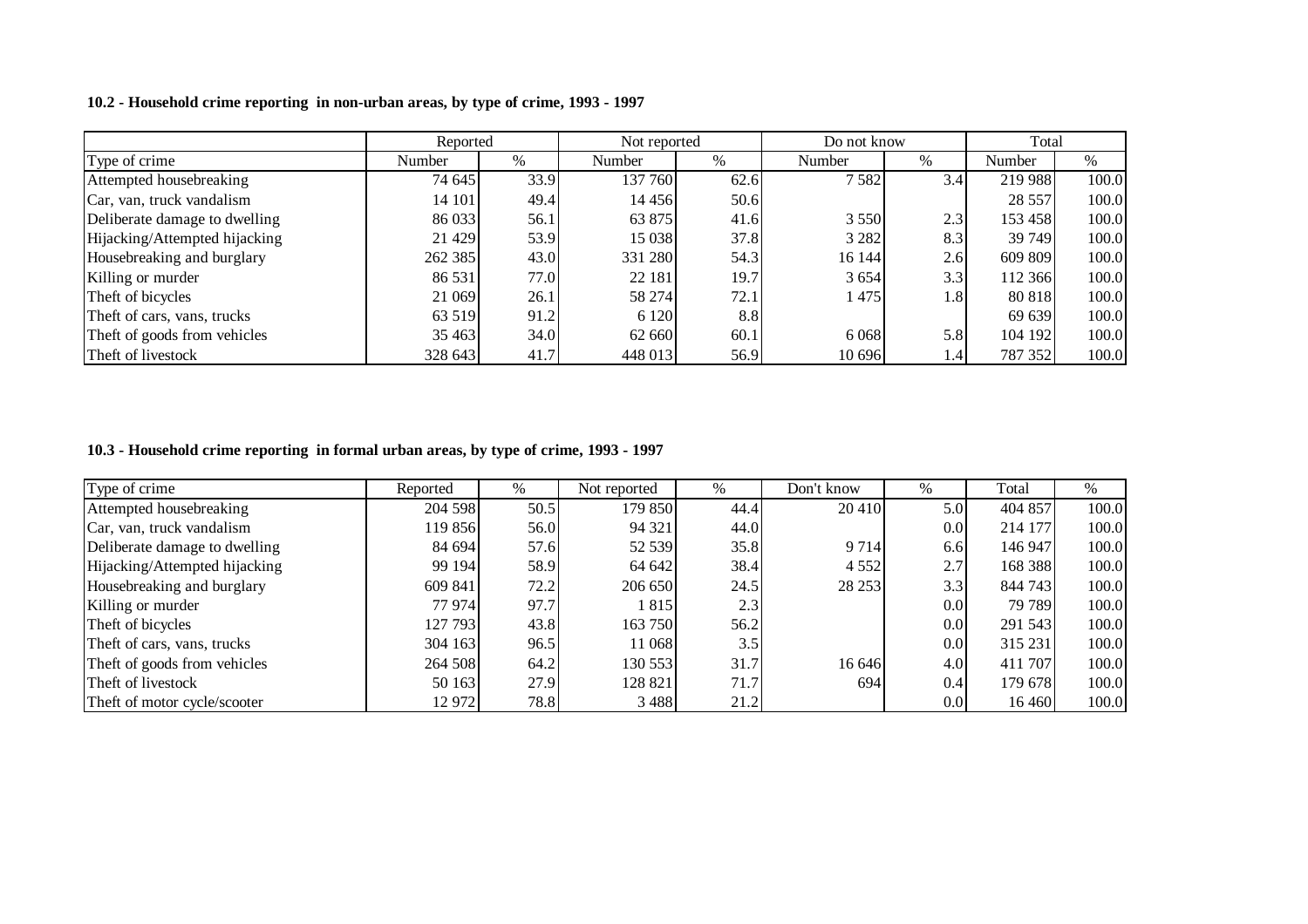| Type of crime                 | Reported | $\%$   | Not reported | $\%$ | Don't know | %                | Total   | $\%$  |
|-------------------------------|----------|--------|--------------|------|------------|------------------|---------|-------|
| Attempted housebreaking       | 23 303   | 21.5   | 85 301       | 78.5 |            |                  | 108 604 | 100.0 |
| Car, van, truck vandalism     | 7443     | 46.4   | 6493         | 40.5 | 2 1 0 4    | 13.1             | 16 041  | 100.0 |
| Deliberate damage to dwelling | 36 417   | 54.6   | 28 642       | 43.0 | 1 604      | 2.4              | 66 663  | 100.0 |
| Hijacking/Attempted hijacking | 8 9 2 0  | 100.01 |              |      |            |                  | 8920    | 100.0 |
| Housebreaking and burglary    | 127 860  | 51.1   | 122 376      | 48.9 |            |                  | 250 236 | 100.0 |
| Killing or murder             | 19 028   | 65.7   | 8478         | 29.3 | 1446       | 5.0 <sub>l</sub> | 28 9 52 | 100.0 |
| Theft of bicycles             | 12 249   | 45.6   | 13 18 1      | 49.0 | 14431      | 5.4              | 26 873  | 100.0 |
| Theft of cars, vans, trucks   | 11 977   | 80.0   | 3 0 0 4      | 20.0 |            |                  | 14 981  | 100.0 |
| Theft of goods from vehicles  | 19 3 35  | 70.1   | 8 2 3 4      | 29.9 |            |                  | 27 570  | 100.0 |
| Theft of livestock            | 26 281   | 35.5   | 46 278       | 62.5 | 443        | 2.0              | 74 003  | 100.0 |

**10.4 - Household crime reporting in informal urban areas, by type of crime, 1993 - 1997**

#### **10.5 - Household crime reporting in non-urban traditional areas, by type of crime, 1993 - 1997**

| Type of crime                 | Reported   | $\%$ | Not reported | $\%$ | Don't know | %                | Total   | %     |
|-------------------------------|------------|------|--------------|------|------------|------------------|---------|-------|
| Attempted housebreaking       | 62 509     | 35.8 | 108 074      | 61.9 | 3 9 8 4    | 2.3              | 174 567 | 100.0 |
| Car, van, truck vandalism     | 14 101     | 61.5 | 8 8 2 8      | 38.5 |            | 0.0 <sub>l</sub> | 22 9 29 | 100.0 |
| Deliberate damage to dwelling | 79 731     | 55.3 | 60 972       | 42.3 | 3 5 5 0    | 2.5              | 144 252 | 100.0 |
| Hijacking/Attempted hijacking | 15 4 8 7 1 | 45.8 | 15 038       | 44.5 | 3 2 8 2    | 9.7              | 33 807  | 100.0 |
| Housebreaking and burglary    | 191 274    | 38.0 | 297 199      | 59.1 | 14 4 7 6   | 2.9              | 502 949 | 100.0 |
| Killing or murder             | 65 300     | 76.0 | 16 9 67      | 19.7 | 3 6 5 4    | 4.3              | 85 921  | 100.0 |
| Theft of bicycles             | 8 5 0 9    | 13.8 | 51 478       | 83.8 | 1475       | 2.4              | 61 4 62 | 100.0 |
| Theft of cars, vans, trucks   | 44 194     | 87.8 | 6 1 2 0      | 12.2 |            | 0.0 <sub>l</sub> | 50 314  | 100.0 |
| Theft of goods from vehicles  | 20 703     | 31.0 | 39 968       | 59.9 | 6 0 6 8    | 9.1              | 66 739  | 100.0 |
| Theft of livestock            | 268 637    | 39.1 | 408 552      | 59.4 | 10 696     | 1.6              | 687 885 | 100.0 |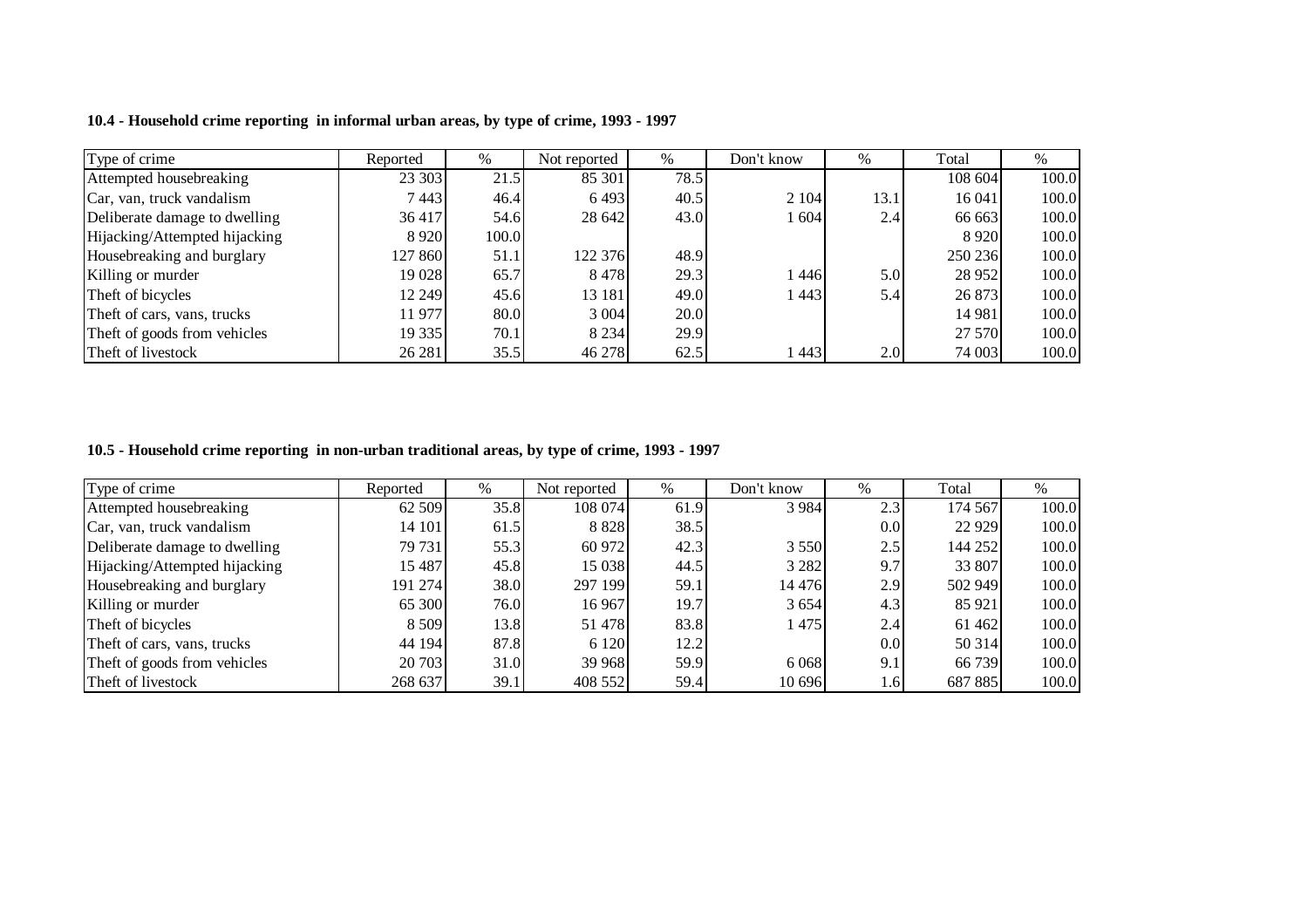| Type of crime                 | Reported | %     | Not reported |                  | Don't know | $\frac{0}{0}$    | Total   | $\%$  |
|-------------------------------|----------|-------|--------------|------------------|------------|------------------|---------|-------|
| Attempted housebreaking       | 6 1 7 9  | 21.7  | 18721        | 65.7             | 3 5 9 8    | 12.6             | 28 4 98 | 100.0 |
| Car, van, truck vandalism     |          |       | 3 2 8 3      | 100.0            |            | 0.01             | 3 2 8 3 | 100.0 |
| Deliberate damage to dwelling | 6 3 0 2  | 74.1  | 2 1 9 9      | 25.9             |            | 0.0 <sub>l</sub> | 8 5 0 1 | 100.0 |
| Hijacking/Attempted hijacking | 2 0 23   | 100.0 |              | 0.0 <sub>l</sub> |            | 0.0 <sub>l</sub> | 2 0 2 3 | 100.0 |
| Housebreaking and burglary    | 47 930   | 60.5  | 29 577       | 37.4             | 668        | 2.1              | 79 175  | 100.0 |
| Killing or murder             | 17 313   | 76.9  | 5 2 1 4      | 23.1             |            | 0.0 <sub>l</sub> | 22 5 26 | 100.0 |
| Theft of bicycles             | 2 7 4 9  | 38.2  | 4 4 5 0      | 61.8             |            | 0.0 <sub>l</sub> | 7 1 9 9 | 100.0 |
| Theft of cars, vans, trucks   | 14 635   | 100.0 |              | 0.0 <sub>l</sub> |            | 0.0 <sub>l</sub> | 14 635  | 100.0 |
| Theft of goods from vehicles  | 7 3 6 6  | 26.6  | 20 347       | 73.4             |            | 0.0 <sub>l</sub> | 27 7 13 | 100.0 |
| Theft of livestock            | 50 278   | 59.8  | 33 784       | 40.2             |            | 0.0 <sub>l</sub> | 84 063  | 100.0 |

**10.6 - Household crime reporting on commercial farms, by type of crime, 1993 - 1997**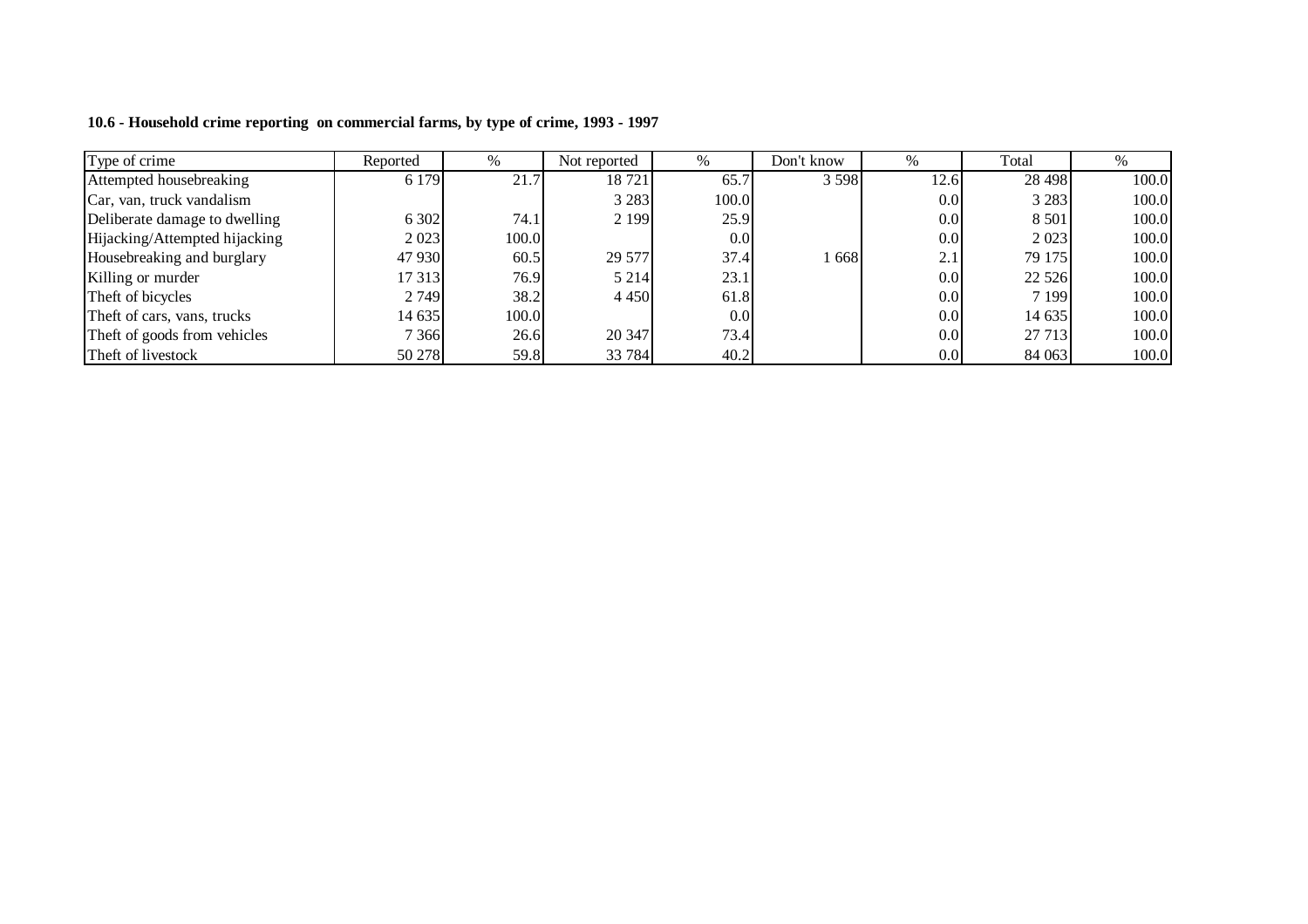| Type of crime                 | Reported | $\%$             | Not reported | %                | Total   |       |
|-------------------------------|----------|------------------|--------------|------------------|---------|-------|
| Attempted housebreaking       | 5958     | 35.2             | 10 966       | 64.8             | 16 9 24 | 100.0 |
| Car, van, truck vandalism     |          | 0.0 <sub>l</sub> | 2 3 4 5      | 100.0            | 2 3 4 5 | 100.0 |
| Deliberate damage to dwelling |          | 0.0 <sub>l</sub> | 705          | 100.0            | 705     | 100.0 |
| Hijacking/Attempted hijacking | 3918     | 100.0            |              | 0.0 <sub>l</sub> | 3918    | 100.0 |
| Housebreaking and burglary    | 21 461   | 100.0            |              | 0.0 <sub>l</sub> | 21 461  | 100.0 |
| Killing or murder             | 3918     | 100.0            |              | 0.0 <sub>l</sub> | 3918    | 100.0 |
| Theft of bicycles             | 9 8 1 1  | 80.7             | 2 3 4 5      | 19.3             | 12 15 6 | 100.0 |
| Theft of cars, vans, trucks   | 4 6 9 0  | 100.0            |              | 0.0 <sub>l</sub> | 4 6 9 0 | 100.0 |
| Theft of goods from vehicles  | 6 1 9 2  | 72.5             | 2 3 4 5      | 27.5             | 8 5 3 7 | 100.0 |
| Theft of livestock            | 9 7 2 8  | 63.2             | 5 6 7 6      | 36.8             | 15 404  | 100.0 |

10.7 - Household crime reporting in other non-urban areas (excluding commercial farms), by type of crime, 1993 - 1997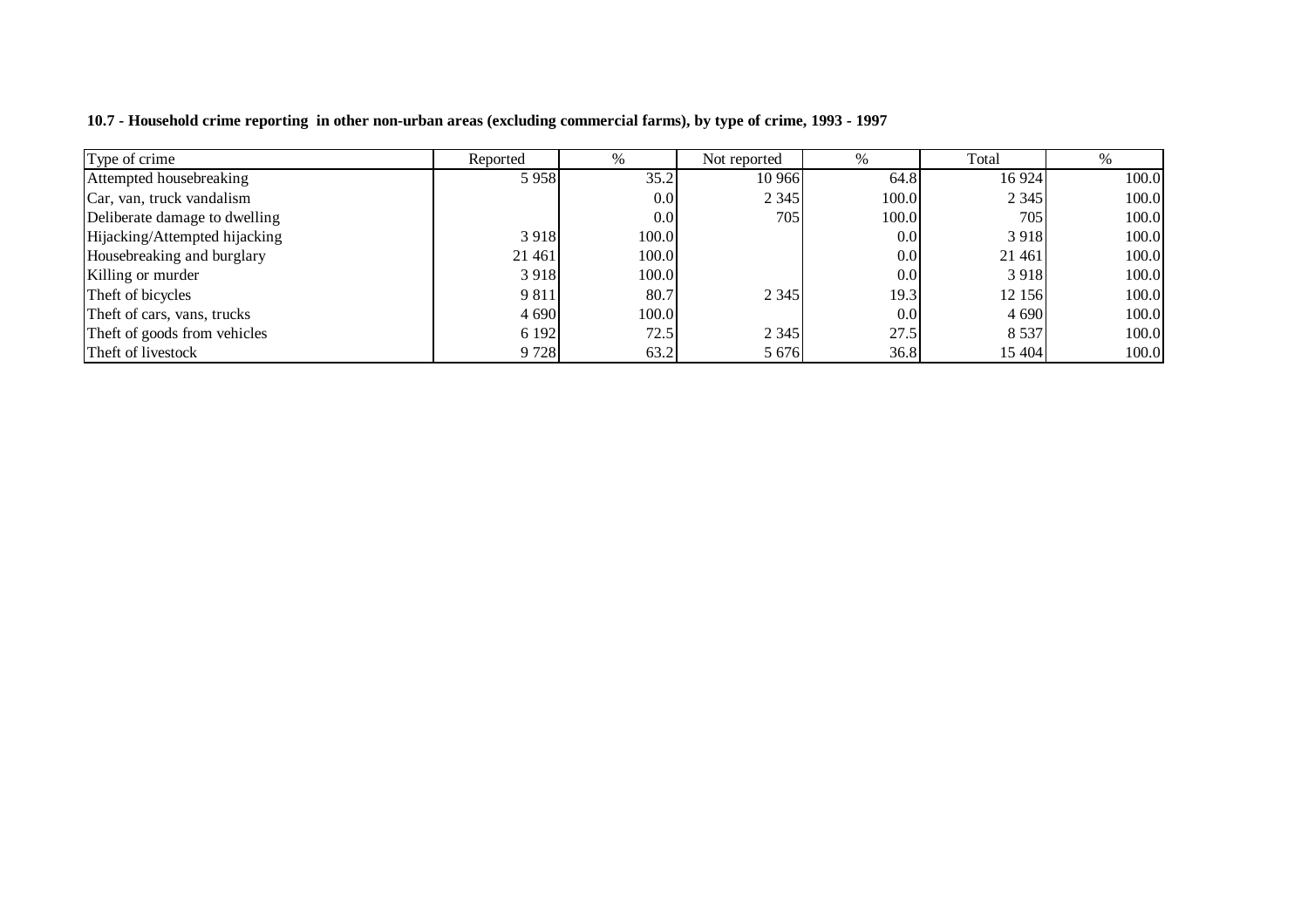|                               | Satisfied | Dissatisfied |         |      | Don't know |                  | Total   |       |
|-------------------------------|-----------|--------------|---------|------|------------|------------------|---------|-------|
| Type of crime                 | Number    | $\%$         | Number  |      | Number     |                  | Number  |       |
| Hijacking/Attempted hijacking | 58 734    | 45.3         | 65 894  | 50.9 | 4915       | 3.8              | 129 543 | 100.0 |
| Housebreaking and burglary    | 361 612   | 36.2         | 621 334 | 62.1 | 17 139     |                  | 000 085 | 100.0 |
| Murder                        | 66 056    | 36.0         | 11 687  | 60.9 | 5790       | 3.2 <sub>1</sub> | 183 533 | 100.0 |
| Theft of cars, vans, trucks   | 192 956   | 50.8         | 177 548 | 46.8 | 9 1 5 6    | $\angle .4$      | 379 659 | 100.0 |

10.8 - Extent of satisfaction with the police amongst those who reported a household crime, by type of crime, 1993 - 1997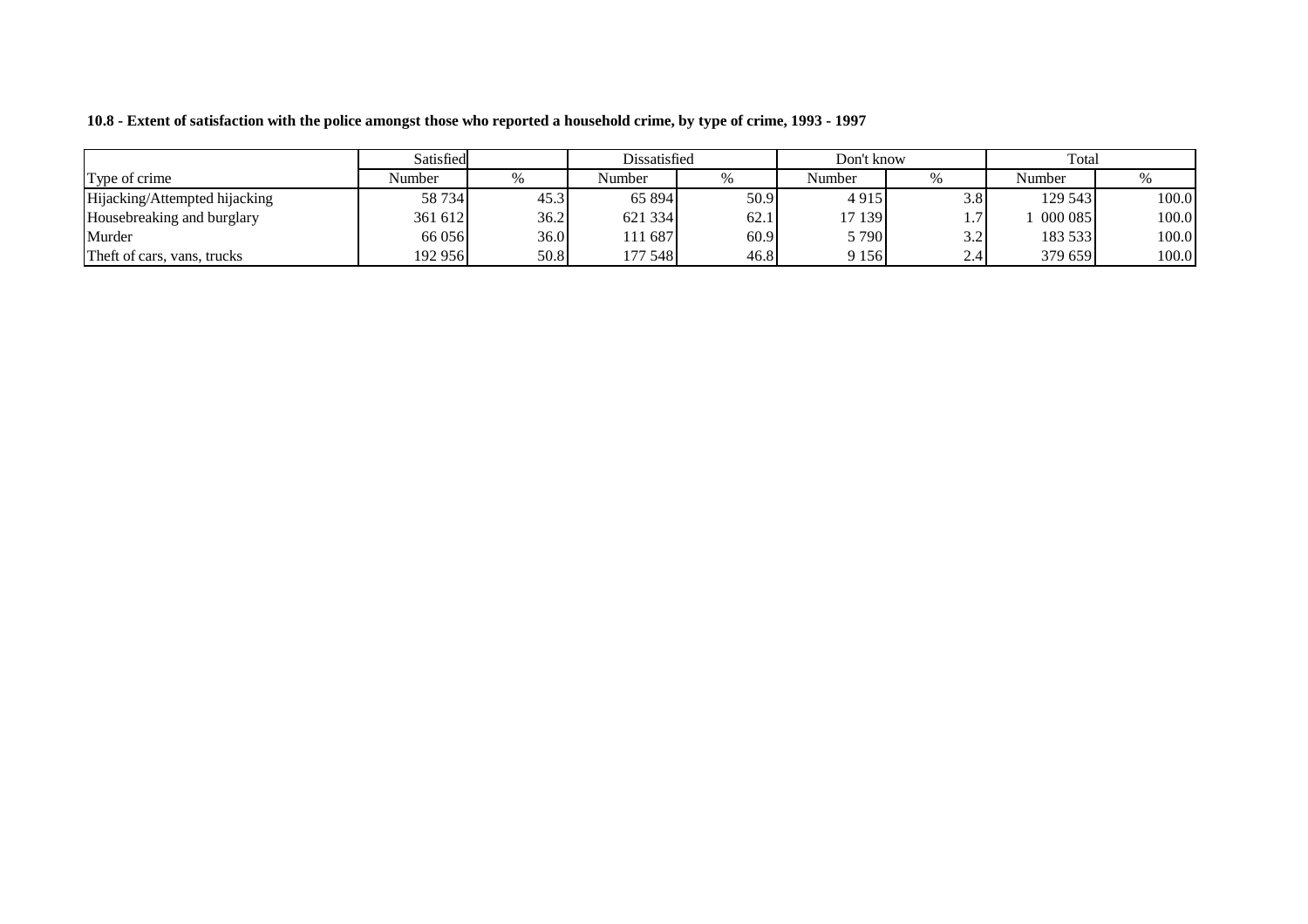10.9 - Reasons for dissatisfaction amongst those who reported a household crime to the police, and were dissatisfied with the outcome, 1993 - 1997

| Reason for dissatisfaction              | Hijacking/Attempted hijacking | $\%$  | Housebreaking and burglary | $\%$  | Murder  | $\%$             | Theft of vehicles | %     |
|-----------------------------------------|-------------------------------|-------|----------------------------|-------|---------|------------------|-------------------|-------|
| Police did insufficient to solve case   | 18 008                        | 27.3  | 145 552                    | 23.4  | 39 301  | 35.7             | 57 575            | 32.4  |
| Police lack of interest                 | 21 9 34                       | 33.3  | 201 581                    | 32.4  | 25 1 22 | 22.8             | 42 060            | 23.7  |
| Police failed to arrest                 | 19 907                        | 30.2  | 118 379                    | 19.1  | 31 385  | 28.5             | 13 0 75           | 7.4   |
| Police failed to recover stolen goods   | 2627                          | 4.0   | 70 227                     | 11.3  |         |                  | 47 868            | 27.0  |
| Police were rude/impolite               |                               |       | 14 6 68                    | 2.4   | 3 1 1 2 | 2.8              |                   |       |
| Police failed to properly inform victim |                               |       | 27 596                     | 4.4   | 2 2 9 7 | 2.1 <sub>1</sub> | 695               | 0.4   |
| Police were slow to arrive              | 3418                          | 5.2   | 27 548                     | 4.4   | 753     | 0.7              | 16 275            | 9.2   |
| Other                                   |                               |       | 15 7 8 2                   | 2.5   | 8 1 0 6 | 7.4 <sub>1</sub> |                   |       |
| Total                                   | 65 894                        | 100.0 | 621 334                    | 100.0 | 110 076 | 100.0            | 177 548           | 100.0 |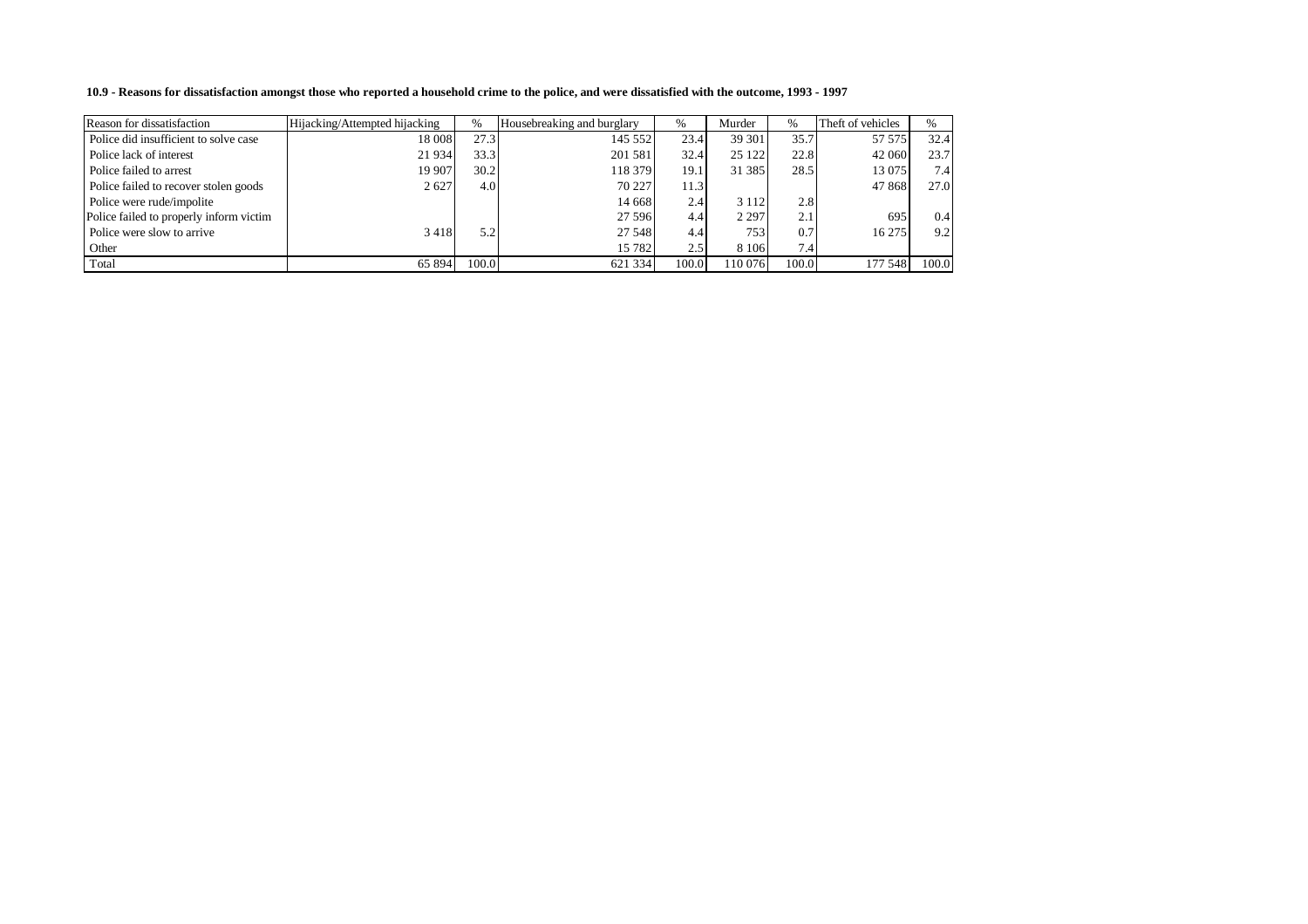## **SECTION 11: INDIVIDUAL CRIME REPORTING, 1993-1997**

#### **11.0 - Individual crimes reported, by type of crime and gender**

| Type of crime              |        | Reported | %    | Not reported | %    | Don't know | $\%$ | Total     | $\%$  |
|----------------------------|--------|----------|------|--------------|------|------------|------|-----------|-------|
|                            | Male   | 16 4 24  | 4.5  | 346 253      | 95.5 |            |      | 362 678   | 100.0 |
| *Corruption                | Female | 10 391   | 6.5  | 146 140      | 92.1 | 2 1 2 7    | 1.3  | 158 658   | 100.0 |
|                            | Total  | 26 815   | 5.1  | 492 394      | 94.4 | 2 1 2 7    | 0.4  | 521 336   | 100.0 |
|                            | Male   | 513 461  | 34.2 | 938 184      | 62.5 | 49 630     | 3.3  | 1 501 275 | 100.0 |
| Assault                    | Female | 578 553  | 42.5 | 767 353      | 56.4 | 14 647     | 1.1  | 1 360 553 | 100.0 |
|                            | Total  | 1092 014 | 38.2 | 1705 537     | 59.6 | 64 277     | 2.2  | 2 861 828 | 100.0 |
|                            | Male   | 443 595  | 31.9 | 899 290      | 64.7 | 46 015     | 3.3  | 1 388 899 | 100.0 |
| Theft of personal property | Female | 355 440  | 23.8 | 1116 523     | 74.7 | 22 217     | 1.5  | 1494 180  |       |
|                            | Total  | 799 034  | 27.7 | 2015 814     | 69.9 | 68 231     | 2.4  | 2 883 079 |       |
|                            | Male   | 395 141  | 43.8 | 456 206      | 50.5 | 51 743     | 5.7  | 903 090   | 100.0 |
| Robbery                    | Female | 193 004  | 36.7 | 320 941      | 61.0 | 12 3 9 4   | 2.4  | 526 339   |       |
|                            | Total  | 588 145  | 41.1 | 777 147      | 54.4 | 64 137     | 4.5  | 429 429   |       |
|                            | Male   | 34 4 94  | 51.4 | 32 634       | 48.6 |            |      | 67 128    | 100.0 |
| Sexual offences            | Female | 140 632  | 45.8 | 166 129      | 54.2 |            |      | 306 761   |       |
|                            | Total  | 175 125  | 46.8 | 198 763      | 53.2 |            |      | 373 889   |       |
|                            | Male   | 141 896  | 34.4 | 270 769      | 65.6 |            |      | 412 665   | 100.0 |
| *Fraud                     | Female | 74242    | 18.2 | 305688       | 75.0 | 27475      | 6.7  | 407405    |       |
|                            | Total  | 216138   | 26.4 | 576457       | 70.3 | 27475      |      | 820070    |       |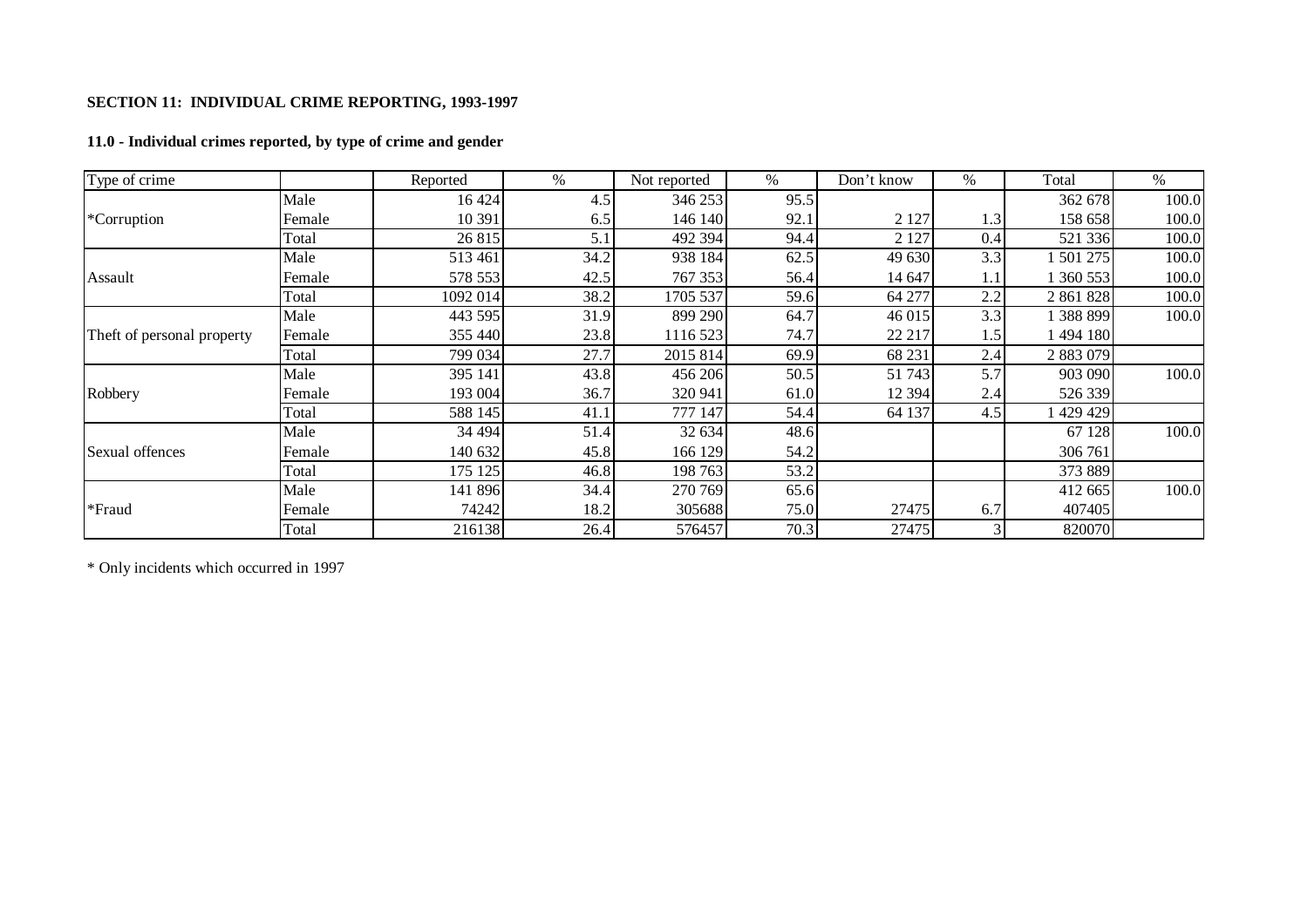## **11.1 - Number of individual crimes reported, by type of crime and age, 1993 - 1997**

| Type of crime              |              | 16-25   | 26-35   | 36-45   | 46-55   | 56-65   | $65+$   | Unstated | Total     |
|----------------------------|--------------|---------|---------|---------|---------|---------|---------|----------|-----------|
|                            | Reported     | 11 538  |         | 10 177  |         | 5 0 9 9 |         |          | 26 815    |
| *Corruption                | Not reported | 176 642 | 151 613 | 56 552  | 59 049  | 21 812  | 26 7 25 |          | 492 394   |
|                            | Do not know  |         | 2 1 2 7 |         |         |         |         |          | 2 1 2 7   |
|                            | Total        | 188 180 | 153 740 | 66 729  | 59 049  | 26 912  | 26 7 25 |          | 521 336   |
|                            | Reported     | 271 292 | 263 386 | 224 818 | 128 486 | 123 530 | 80 501  |          | 092 014   |
| Assault                    | Not reported | 679 778 | 419 424 | 276 023 | 178 695 | 92 599  | 40 692  | 18 3 26  | 1705 537  |
|                            | Do not know  | 10761   | 25 819  | 24 29 8 | 3 3 9 9 |         |         |          | 64 277    |
|                            | Total        | 961 832 | 708 628 | 525 139 | 310 580 | 216 129 | 121 193 | 18 3 26  | 2 861 828 |
|                            | Reported     | 98 842  | 132 559 | 241 675 | 132 746 | 107 583 | 84 227  | 1 402    | 799 034   |
| Theft of personal property | Not reported | 517790  | 573 646 | 358 989 | 224 829 | 193 679 | 140 943 | 5936     | 2 015 814 |
|                            | Do not know  | 19 012  | 4 3 0 5 | 26 5 23 | 18 391  |         |         |          | 68 231    |
|                            | Total        | 635 644 | 710 511 | 627 187 | 375 966 | 301 262 | 225 171 | 7338     | 2 883 079 |
|                            | Reported     | 61 894  | 166 013 | 121 132 | 45 750  | 118 004 | 75 352  |          | 588 145   |
| Robbery involving force    | Not reported | 185 807 | 226 592 | 116 386 | 134 394 | 77998   | 23 3 26 | 12 644   | 777 147   |
|                            | Do not know  | 4 8 0 8 | 14 205  | 16918   | 28 205  |         |         |          | 64 137    |
|                            | Total        | 252 510 | 406 810 | 254 436 | 208 350 | 196 002 | 98 678  | 12 644   | 429 429   |
|                            | Reported     | 58 272  | 37 606  | 40 503  | 17 203  | 10 264  | 3 5 3 8 | 7740     | 175 125   |
| Sexual offences            | Not reported | 85 962  | 68 754  | 21 7 67 | 3 641   | 15 769  | 2 8 7 1 |          | 198 763   |
|                            | Do not know  |         |         |         |         |         |         |          |           |
|                            | Total        | 144 233 | 106 360 | 62 270  | 20 844  | 26 033  | 6 4 0 9 | 7740     | 373 889   |
|                            | Reported     | 31 167  | 108 588 | 14 5 24 | 44 792  | 7992    | 9 0 7 4 |          | 216 138   |
| *Fraud                     | Not reported | 163 208 | 208 763 | 135 647 | 32 736  | 12 129  | 23 973  |          | 576 457   |
|                            | Do not know  |         | 15 9 28 | 2941    |         | 8 6 0 6 |         |          | 27 475    |
|                            | Total        | 194 376 | 333 279 | 153 112 | 77 528  | 28 7 28 | 33 047  |          | 820 070   |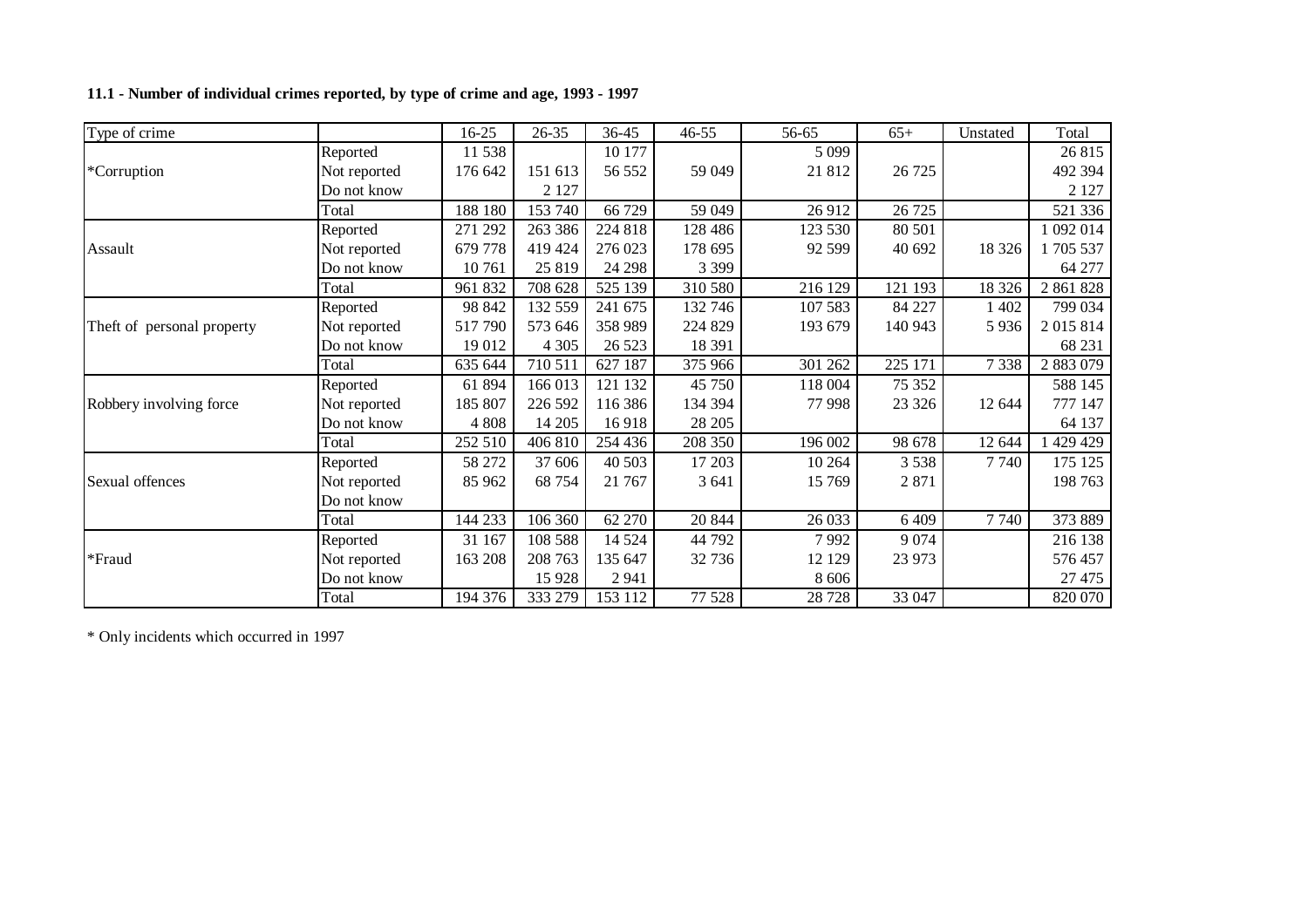## **11.1.1 - Proportion of individual crimes reported, by type of crime and age, 1993 - 1997**

| Type of crime              |              | 16-25   | $26 - 35$ | 36-45 | $46 - 55$ | 56-65 | $65+$ | Unstated | Total |
|----------------------------|--------------|---------|-----------|-------|-----------|-------|-------|----------|-------|
|                            | Reported     | 6.1     | 0.0       | 15.3  | 0.0       | 18.9  | 0.0   |          | 5.1   |
| *Corruption                | Not reported | 93.9    | 98.6      | 84.7  | 100.0     | 81.1  | 100.0 |          | 94.4  |
|                            | Do not know  | 0.0     | 1.4       | 0.0   | 0.0       | 0.0   | 0.0   |          | 0.4   |
|                            | Total        | 100.0   | 100.0     | 100.0 | 100.0     | 100.0 | 100.0 |          | 100.0 |
|                            | Reported     | 28.2    | 37.2      | 42.8  | 41.4      | 57.2  | 66.4  | 0.0      | 38.2  |
| Assault                    | Not reported | 70.7    | 59.2      | 52.6  | 57.5      | 42.8  | 33.6  | 100.0    | 59.6  |
|                            | Do not know  | 1.1     | 3.6       | 4.6   | 1.1       | 0.0   | 0.0   | 0.0      | 2.2   |
|                            | Total        | 100.0   | 100.0     | 100.0 | 100.0     | 100.0 | 100.0 | 100.0    | 100.0 |
|                            | Reported     | 15.5    | 18.7      | 38.5  | 35.3      | 35.7  | 37.4  | 19.1     | 27.7  |
| Theft of personal property | Not reported | 81.5    | 80.7      | 57.2  | 59.8      | 64.3  | 62.6  | 80.9     | 69.9  |
|                            | Do not know  | 3.0     | 0.6       | 4.2   | 4.9       | 0.0   | 0.0   | 0.0      | 2.4   |
|                            | Total        | 100.0   | 100.0     | 100.0 | 100.0     | 100.0 | 100.0 | 100.0    | 100.0 |
|                            | Reported     | 24.5    | 40.8      | 47.6  | 22.0      | 60.2  | 76.4  | 0.0      | 41.1  |
| Robbery involving force    | Not reported | 73.6    | 55.7      | 45.7  | 64.5      | 39.8  | 23.6  | 100.0    | 54.4  |
|                            | Do not know  | 1.9     | 3.5       | 6.6   | 13.5      | 0.0   | 0.0   | 0.0      | 4.5   |
|                            | Total        | 100.0   | 100.0     | 100.0 | 100.0     | 100.0 | 100.0 | 100.0    | 100.0 |
|                            | Reported     | 40.4    | 35.4      | 65.0  | 82.5      | 39.4  | 55.2  | 100.0    | 46.8  |
| Sexual offences            | Not reported | 59.6    | 64.6      | 35.0  | 17.5      | 60.6  | 44.8  | 0.0      | 53.2  |
|                            | Do not know  | 0.0     | 0.0       | 0.0   | 0.0       | 0.0   | 0.0   | 0.0      | 0.0   |
|                            | Total        | 100.0   | 100.0     | 100.0 | 100.0     | 100.0 | 100.0 | 100.0    | 100.0 |
|                            | Reported     | 16.0    | 32.6      | 9.5   | 57.8      | 27.8  | 27.5  |          | 26.4  |
| *Fraud                     | Not reported | 84.0    | 62.6      | 88.6  | 42.2      | 42.2  | 72.5  |          | 70.3  |
|                            | Do not know  | $0.0\,$ | 4.8       | 1.9   | 0.0       | 30.0  | 0.0   |          | 3.4   |
|                            | Total        | 100.0   | 100.0     | 100.0 | 100.0     | 100.0 | 100.0 |          | 100.0 |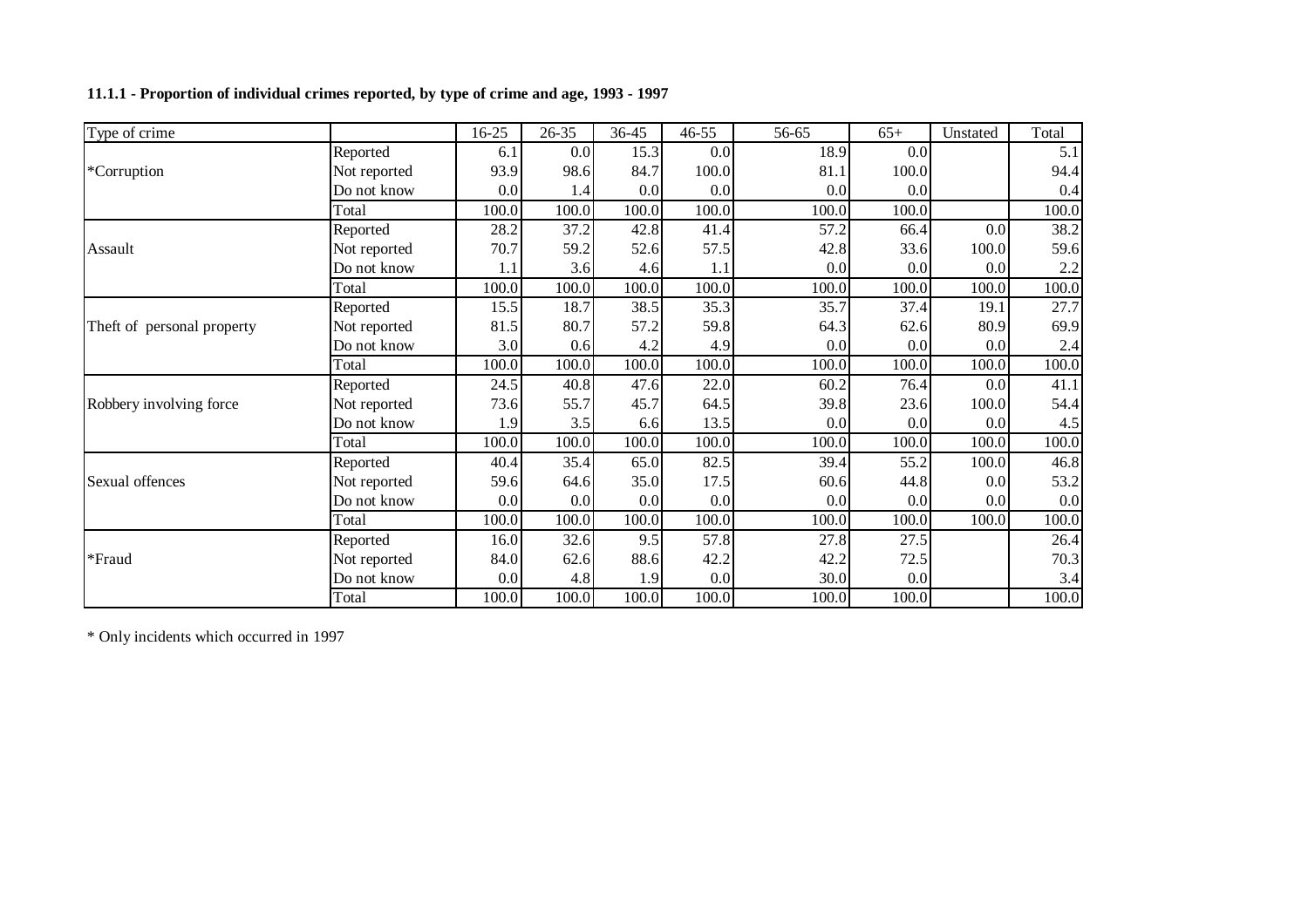## **11.2 - Number of individual crimes reported, by type of crime and education level, 1993 - 1997**

| Type of crime              |              | None     | Grade 3 - 4 | Grade 5 - 7 | Grade 8 - 11 | Dip WOM | Grade 12 | Grade $12 +$ | Unstated | Total     |
|----------------------------|--------------|----------|-------------|-------------|--------------|---------|----------|--------------|----------|-----------|
|                            | Reported     |          | 16 638      | 10 177      |              |         |          |              |          | 26 815    |
| *Corruption                | Not reported | 8 0 4 8  | 5 6 5 4     | 66 114      | 208 702      | 28 233  | 87 377   | 88 265       |          | 492 394   |
|                            | Do not know  |          |             |             |              |         |          | 2 1 2 7      |          | 2 1 2 7   |
|                            | Total        | 8 0 4 8  | 22 29 2     | 76 292      | 208 702      | 28 233  | 87 377   | 90 392       |          | 521 336   |
|                            | Reported     | 115 531  | 99 759      | 217 575     | 431 408      | 18 067  | 139 409  | 70 265       |          | 1092014   |
| Assault                    | Not reported | 231 770  | 111 656     | 348 684     | 612 831      | 42 085  | 243 025  | 89 884       | 25 603   | 1705537   |
|                            | Do not know  | 3 3 9 9  |             |             | 38 015       |         | 22 863   |              |          | 64 277    |
|                            | Total        | 350 700  | 211 415     | 566 259     | 1 082 253    | 60 151  | 405 298  | 160 149      | 25 603   | 2 861 828 |
|                            | Reported     | 37 884   | 68 792      | 112 236     | 269 971      | 51 963  | 123 436  | 134 752      |          | 799 034   |
| Theft of personal property | Not reported | 52 192   | 181 088     | 322 430     | 690 784      | 133 021 | 349 533  | 269 633      | 17 132   | 2 015 814 |
|                            | Do not know  | 18 391   | 5 5 7 6     | 9 1 4 4     | 9 604        |         | 4 2 9 3  | 21 224       |          | 68 231    |
|                            | Total        | 108 467  | 255 456     | 443 810     | 970 359      | 184 984 | 477 261  | 425 609      | 17 132   | 2 883 079 |
|                            | Reported     | 20 078   | 39 856      | 146 938     | 182 501      | 55 680  | 65 404   | 77 689       |          | 588 145   |
| Robbery involving force    | Not reported | 40 160   | 41 835      | 172 791     | 285 374      | 51 866  | 125 267  | 59 853       |          | 777 147   |
|                            | Do not know  |          |             | 6 6 19      | 11 196       |         | 21 818   | 24 504       |          | 64 137    |
|                            | Total        | 60 238   | 81 691      | 326 348     | 479 071      | 107 546 | 212 488  | 162 046      |          | 429 429   |
|                            | Reported     | 13 4 8 6 | 15 375      | 40 660      | 78 459       |         | 19 872   | 7 2 7 4      |          | 175 125   |
| Sexual offences            | Not reported | 12 4 36  | 11 543      | 3 8 4 0     | 94 699       |         | 58 225   | 9 5 4 9      | 8 4 7 1  | 198 763   |
|                            | Do not know  |          |             |             |              |         |          |              |          |           |
|                            | Total        | 25 9 22  | 26918       | 44 499      | 173 158      |         | 78 097   | 16823        | 8 4 7 1  | 373 889   |
|                            | Reported     | 3 5 7 3  |             | 63 517      | 59 566       | 6 0 7 1 | 37 958   | 45 453       |          | 216 138   |
| *Fraud                     | Not reported | 22 975   | 37 887      | 62 783      | 244 188      | 9 0 9 4 | 121 924  | 77 605       |          | 576 457   |
|                            | Do not know  |          |             |             | 11 547       |         | 3 4 0 3  | 12 5 25      |          | 27 475    |
|                            | Total        | 26 547   | 37 887      | 126 300     | 315 302      | 15 165  | 163 284  | 135 583      |          | 820 070   |

Dip WOM <sup>=</sup> Diploma without matric \* Only incidents which occurred in 1997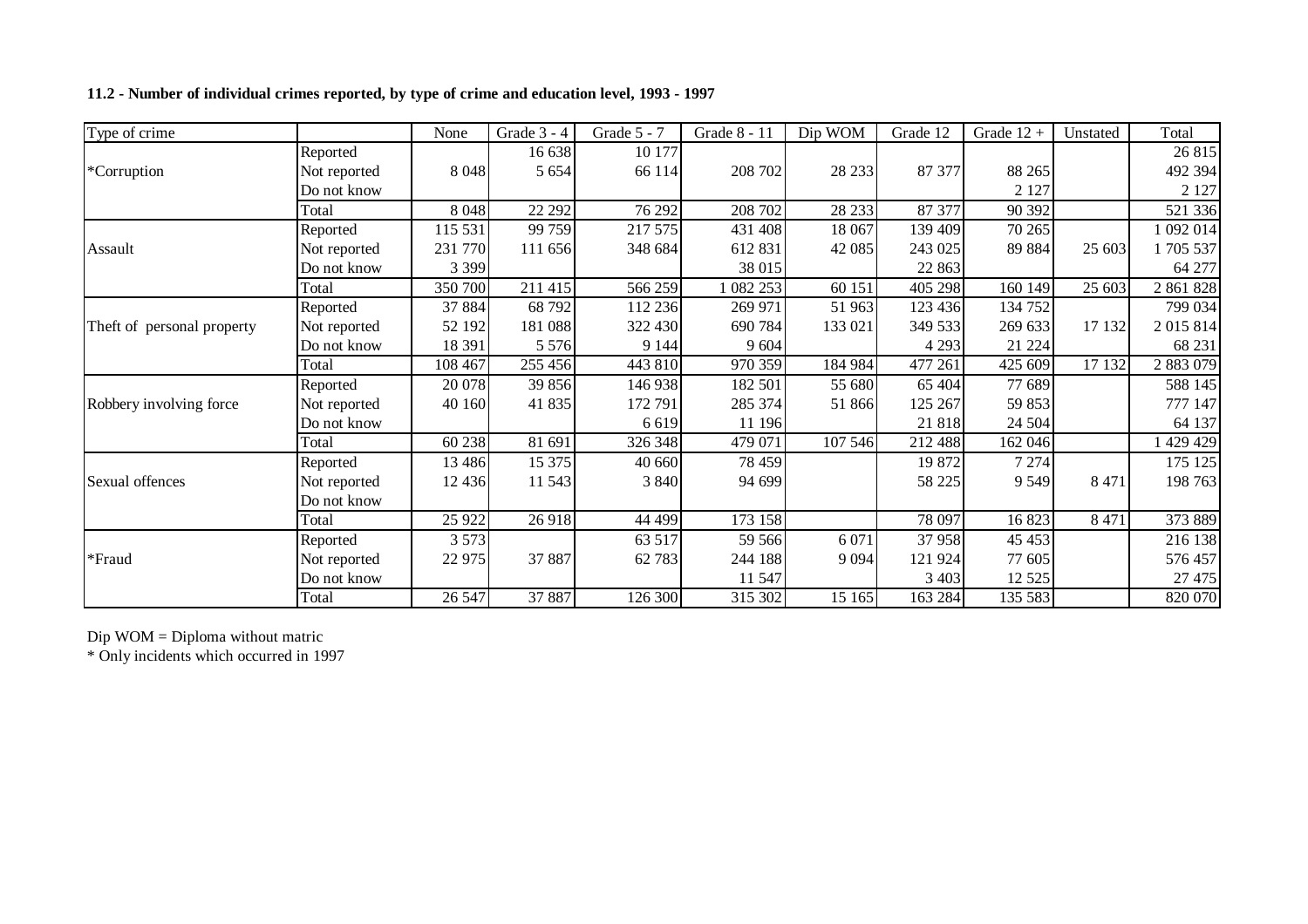# **11.2.1 - Proportion of individual crimes reported, by type of crime and education level, 1993 - 1997**

| Type of crime              |              | None  | Grade 3 - 4 | Grade 5 - 7 | Grade 8 - 11 | Dip WOM | Grade 12 | Grade $12 +$ | Unstated | Total     |
|----------------------------|--------------|-------|-------------|-------------|--------------|---------|----------|--------------|----------|-----------|
|                            | Reported     |       | 74.6        | 13.3        |              |         |          |              |          | 5.1       |
| *Corruption                | Not reported | 100.0 | 25.4        | 86.7        | 100.0        | 100.0   | 100.0    | 97.6         |          | 94.4      |
|                            | Do not know  |       |             |             |              |         |          | 2.4          |          | 0.4       |
|                            | Total        | 100.0 | 100.0       | 100.0       | 100.0        | 100.0   | 100.0    | 100.0        |          | 100.0     |
|                            | Reported     | 32.9  | 47.2        | 38.4        | 39.9         | 30.0    | 34.4     | 43.9         |          | 38.2      |
| Assault                    | Not reported | 66.1  | 52.8        | 61.6        | 56.6         | 70.0    | 60.0     | 56.1         | 100.0    | 59.6      |
|                            | Do not know  | 1.0   | 0.0         | 0.0         | 3.5          | 0.0     | 5.6      | 0.0          |          | 2.2       |
|                            | Total        | 100.0 | 100.0       | 100.0       | 100.0        | 100.0   | 100.0    | 100.0        | 100.0    | 100.0     |
|                            | Reported     | 34.9  | 26.9        | 25.3        | 27.8         | 28.1    | 25.9     | 31.7         |          | 27.7      |
| Theft of personal property | Not reported | 48.1  | 70.9        | 72.7        | 71.2         | 71.9    | 73.2     | 63.4         | 100.0    | 69.9      |
|                            | Do not know  | 17.0  | 2.2         | 2.1         | 1.0          |         | 0.9      | 5.0          |          | 2.4       |
|                            | Total        | 100.0 | 100.0       | 100.0       | 100.0        | 100.0   | 100.0    | 100.0        | 100.0    | 100.0     |
|                            | Reported     | 33.3  | 48.8        | 45.0        | 38.1         | 51.8    | 30.8     | 47.9         |          | 41.1      |
| Robbery involving force    | Not reported | 66.7  | 51.2        | 52.9        | 59.6         | 48.2    | 59.0     | 36.9         |          | 54.4      |
|                            | Do not know  |       |             | 2.0         | 2.3          |         | 10.3     | 15.1         |          | 4.5       |
|                            | Total        | 100.0 | 100.0       | 100.0       | 100.0        | 100.0   | 100.0    | 100.0        |          | 100.0     |
|                            | Reported     | 52.0  | 57.1        | 91.4        | 45.3         |         | 25.4     | 43.2         |          | 46.8      |
| Sexual offences            | Not reported | 48.0  | 42.9        | 8.6         | 54.7         |         | 74.6     | 56.8         | 100.0    | 53.2      |
|                            | Do not know  |       |             |             |              |         | 0.0      | 0.0          |          | 0.0       |
|                            | Total        | 100.0 | 100.0       | 100.0       | 100.0        |         | 100.0    | 100.0        | 100.0    | 100.0     |
|                            | Reported     | 13.5  | 0.0         | 50.3        | 18.9         | 40.0    | 23.2     | 33.5         |          | 26.4      |
| *Fraud                     | Not reported | 86.5  | 100.0       | 49.7        | 77.4         | 60.0    | 74.7     | 57.2         |          | 70.3      |
|                            | Do not know  |       |             |             | 3.7          |         | 2.1      | 9.2          |          | 3.4       |
|                            | Total        | 100.0 | 100.0       | 100.0       | 100.0        | 100.0   | 100.0    | 100.0        |          | $100.0\,$ |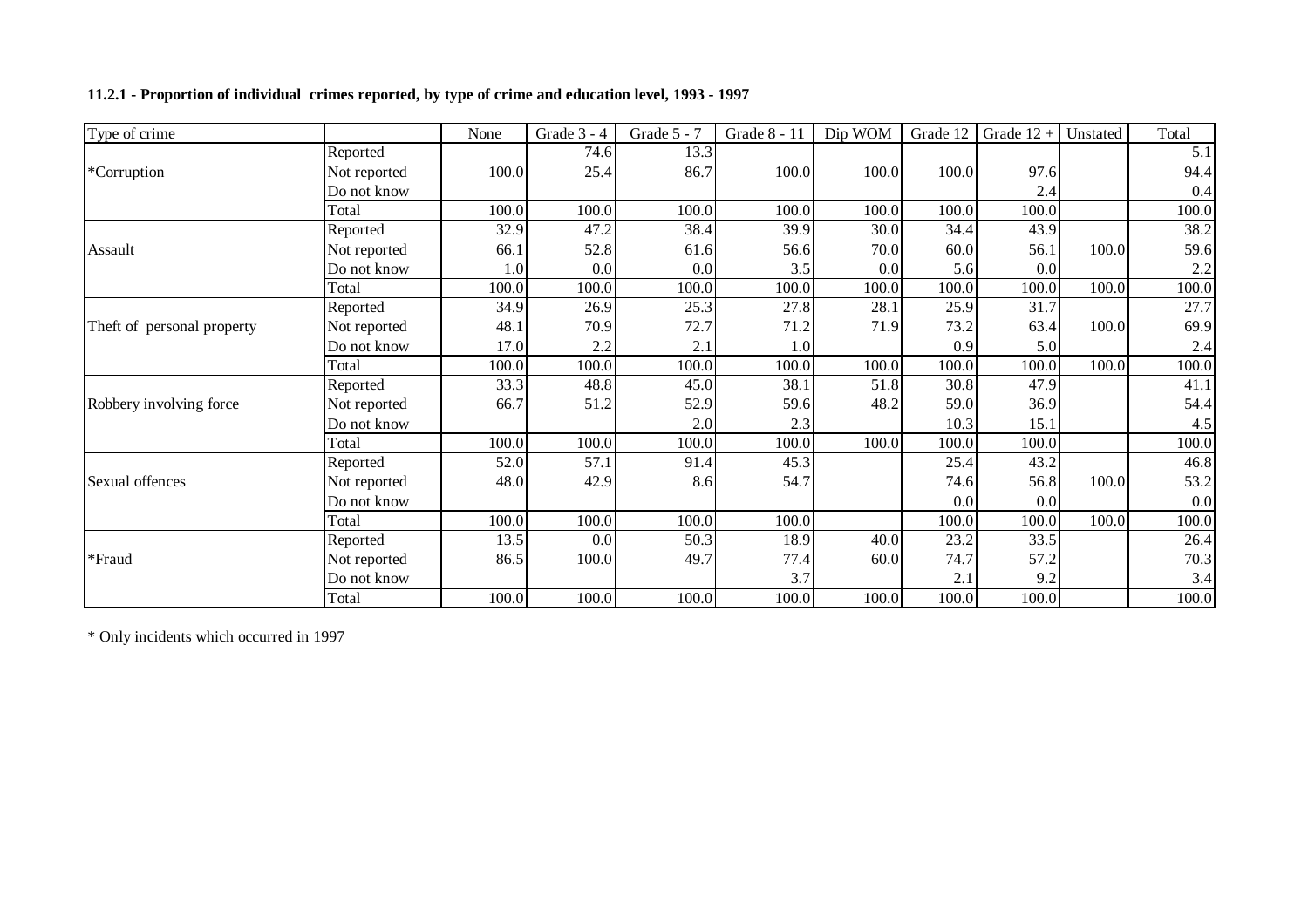| Type of crime              | Reported |      | Not reported | $\%$ | Don't know |                  | Total     |       |
|----------------------------|----------|------|--------------|------|------------|------------------|-----------|-------|
| *Corruption                | 26 815   | 6.9  | 357 166      | 92.5 | 2 1 2 7    | 0.61             | 386 108   | 100.0 |
| Assault                    | 861 227  | 36.3 | 446 295      | 61.0 | 64 277     | ، ت              | 2 371 800 | 100.0 |
| Theft of personal property | 440 121  | 22.9 | 439 208      | 74.9 | 41 432     | າ າ<br>ر.        | 920 760   | 100.0 |
| Robbery                    | 408 207  | 37.8 | 652 685      | 60.4 | 19 013     |                  | 079905    | 100.0 |
| Sexual offences            | 153 087  | 49.9 | 153 650      | 50.1 |            |                  | 306 737   | 100.0 |
| *Fraud                     | 35 532   | 25.5 | 379 243      | 71.5 | 15 9 28    | 3.0 <sub>l</sub> | 530 703   | 100.0 |

**11.3 - Individual crimes reported among the African/black population, by type of crime, 1993 - 1997**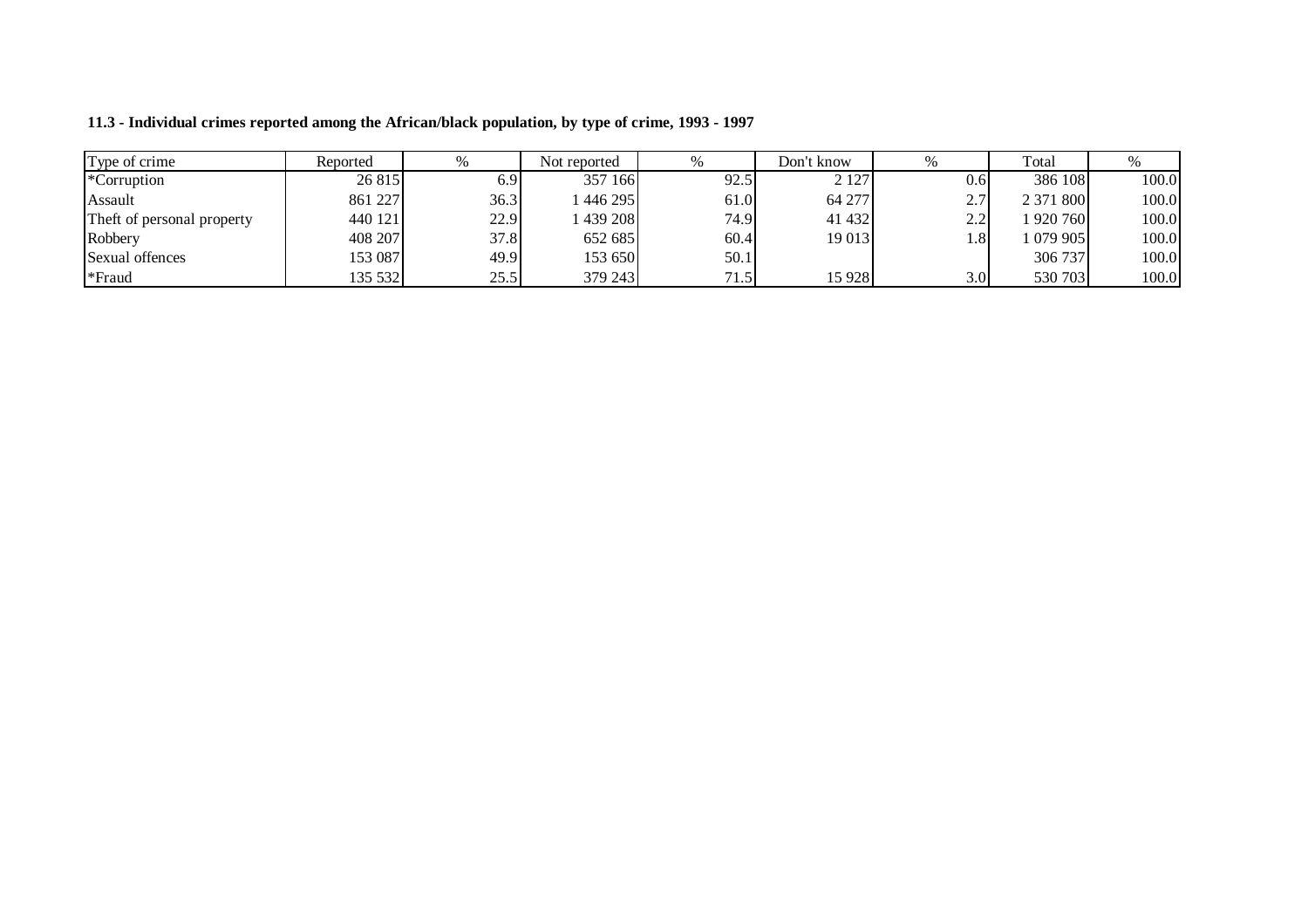## **11.4 - Individual crimes reported among the coloured population, by type of crime, 1993 - 1997**

| Type of crime              | Reported | %    | Not reported | $\%$  | Total   |       |
|----------------------------|----------|------|--------------|-------|---------|-------|
| *Corruption                |          |      | 9 0 5 2      | 100.0 | 9 0 5 2 | 100.0 |
| Assault                    | 134 927  | 47.9 | 146 998      | 52.1  | 281 925 | 100.0 |
| Theft of personal property | 141 861  | 46.9 | 160 934      | 53.1  | 302 794 | 100.0 |
| Robbery                    | 22 7 32  | 36.0 | 40 391       | 64.0  | 63 123  | 100.0 |
| Sexual offences            | 22 039   | 59.2 | 15 205       | 40.8  | 37 244  | 100.0 |
| *Fraud                     | 2619     | 3.6  | 69 656       | 96.4  | 72 275  | 100.0 |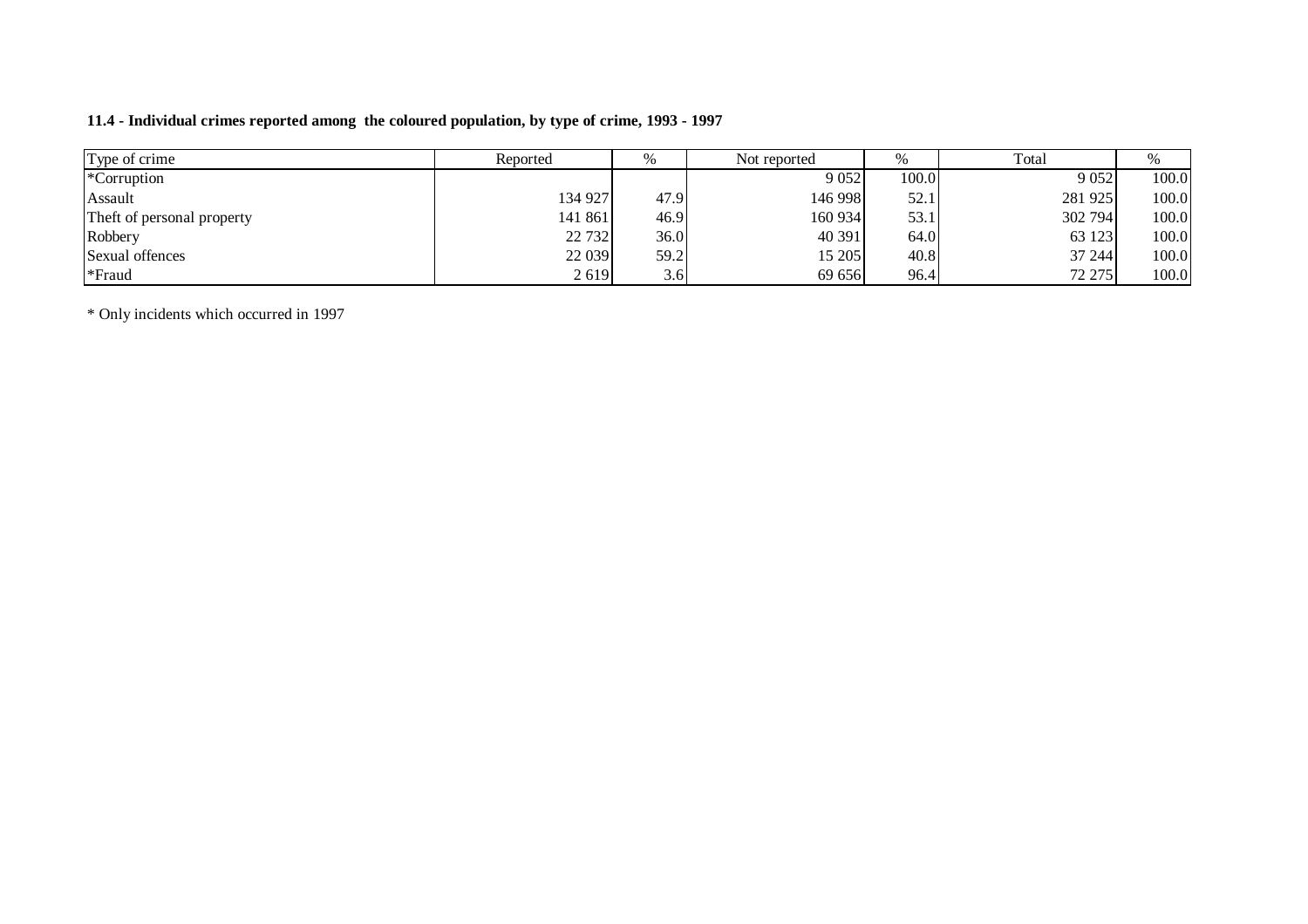## **11.5 - Individual crimes reported among the Indian population, by type of crime, 1993 - 1997**

| Type of crime              | Reported | %    | Not reported | $\%$  | Don't know | $\%$ | Total  | %     |
|----------------------------|----------|------|--------------|-------|------------|------|--------|-------|
| *Corruption                |          |      | 25 550       | 1001  |            |      | 25 550 | 100.0 |
| Assault                    | 6 6 7 4  | 25.1 | 19 9 27      | 74.9  |            |      | 26 601 | 100.0 |
| Theft of personal property | 25 752   | 30.1 | 59 726       | 69.9  |            |      | 85 478 | 100.0 |
| Robbery                    | 17 560   | 28.5 | 15 895       | 25.8  | 28 205     | 45.7 | 61 660 | 100.0 |
| Sexual offences            |          |      | 11460        | 100.0 |            |      | 11 460 | 100.0 |
| *Fraud                     | 27 361   | 60.4 | 17931        | 39.6  |            |      | 45 293 | 100.0 |

\* Only incidents which occurred in 1997

# **11.6 - Individual crimes reported among the White population, by type of crime, 1993 - 1997**

| Type of crime              | Reported | %    | Not reported |       | Don't know |     | Total   | %     |
|----------------------------|----------|------|--------------|-------|------------|-----|---------|-------|
| <i>*</i> Corruption        |          |      | 100626       | 100.0 |            |     | 100 626 | 100.0 |
| Assault                    | 74 931   | 44.8 | 92 317       | 55.2  |            |     | 167 248 | 100.0 |
| Theft of personal property | 191 301  | 34.2 | 341 693      | 61.0  | 26 799     | 4.8 | 559 793 | 100.0 |
| Robbery                    | 139 646  | 62.1 | 68 177       | 30.3  | 16918      | 7.5 | 224 741 | 100.0 |
| Sexual offences            |          |      | 18 447       | 100.0 |            |     | 18 447  | 100.0 |
| *Fraud                     | 50 626   | 30.0 | 109 626      | 64.9  | 8 606      | 5.1 | 168 858 | 100.0 |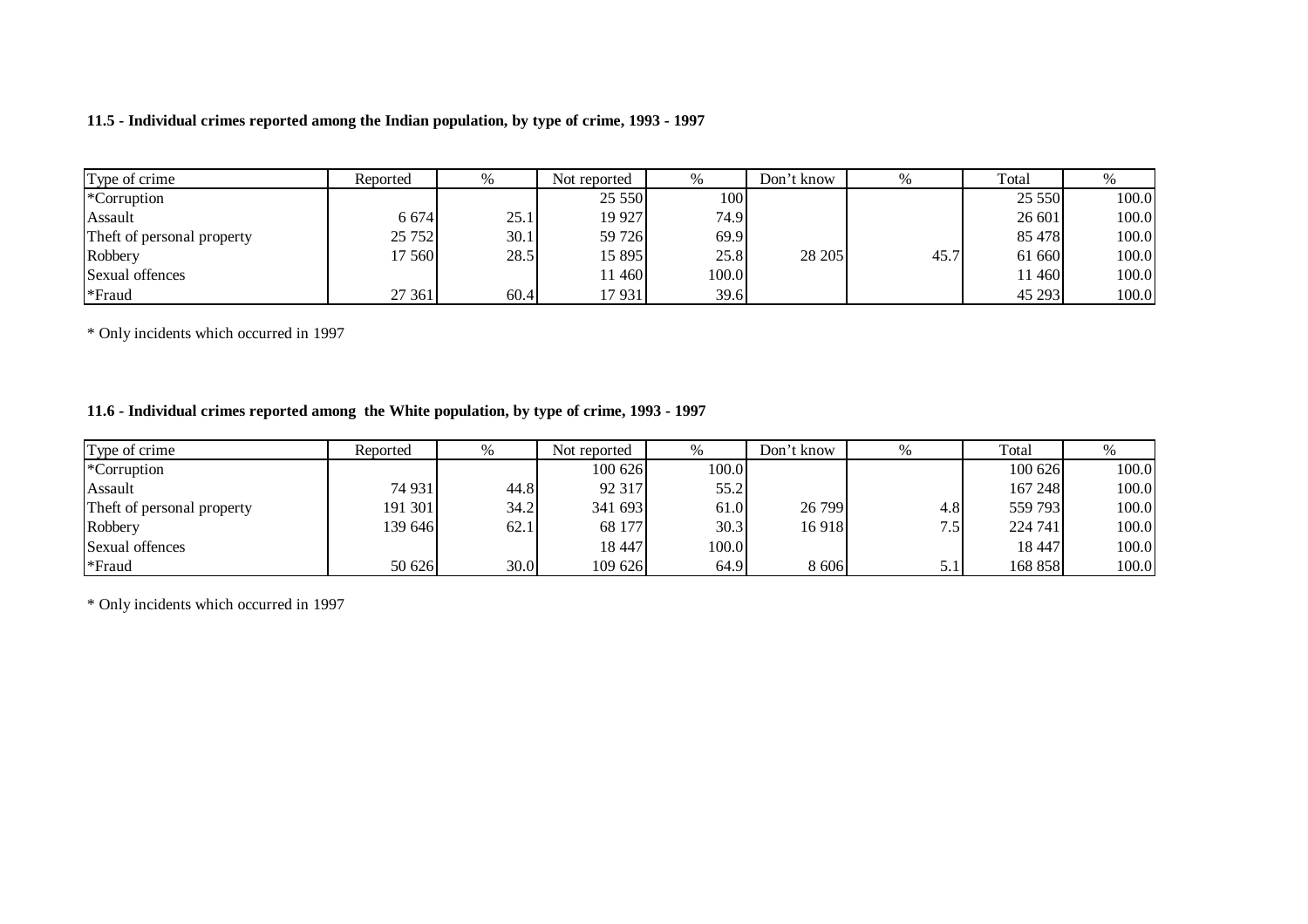## **11.7 - Individual crimes reported in formal urban areas, by type of crime, 1993 - 1997**

| Type of crime              | Reported | %    | Not reported | %    | Don't know |     | Total     |       |
|----------------------------|----------|------|--------------|------|------------|-----|-----------|-------|
| *Corruption                | 5 0 9 9  | 1.91 | 266 042      | 98.1 |            |     | 271 141   | 100.0 |
| Assault                    | 433 938  | 37.8 | 702 743      | 61.2 | 10761      | 0.9 | 1 147 442 | 100.0 |
| Theft of personal property | 375 908  | 24.8 | 085 588      | 71.6 | 54 058     | 3.6 | 1 515 554 | 100.0 |
| Robbery                    | 277 403  | 34.7 | 468 328      | 58.7 | 52 710     | 6.6 | 798 441   | 100.0 |
| Sexual offences            | 69 673   | 41.2 | 99 30 6      | 58.8 |            |     | 168 980   | 100.0 |
| *Fraud                     | 132 935  | 25.4 | 366 325      | 70.0 | 24 072     | 4.6 | 523 331   | 100.0 |

\* Only incidents which occurred in 1997

## **11.8 - Individual crimes reported in informal urban areas, by type of crime, 1993 - 1997**

| Type of crime              | Reported | $\%$ | Not reported | %    | Don't know | %               | Total   |       |
|----------------------------|----------|------|--------------|------|------------|-----------------|---------|-------|
| *Corruption                | 21 716   | 25.8 | 62 538       | 74.2 |            | $0.0\mathsf{I}$ | 84 254  | 100.0 |
| Assault                    | 127 803  | 33.5 | 234 448      | 61.4 | 19 402     | 5.1             | 381 653 | 100.0 |
| Theft of personal property | 51 000   | 13.2 | 336 567      | 86.8 |            | 0.0             | 387 567 | 100.0 |
| Robbery                    | 86 824   | 36.2 | 141 913      | 59.1 | 11 427     | 4.8             | 240 164 | 100.0 |
| Sexual offences            | 17482    | 27.3 | 46 622       | 72.7 |            | 0.0             | 64 105  | 100.0 |
| *Fraud                     | 41 800   | 37.8 | 68 743       | 62.2 |            | 0.0             | 110 543 | 100.0 |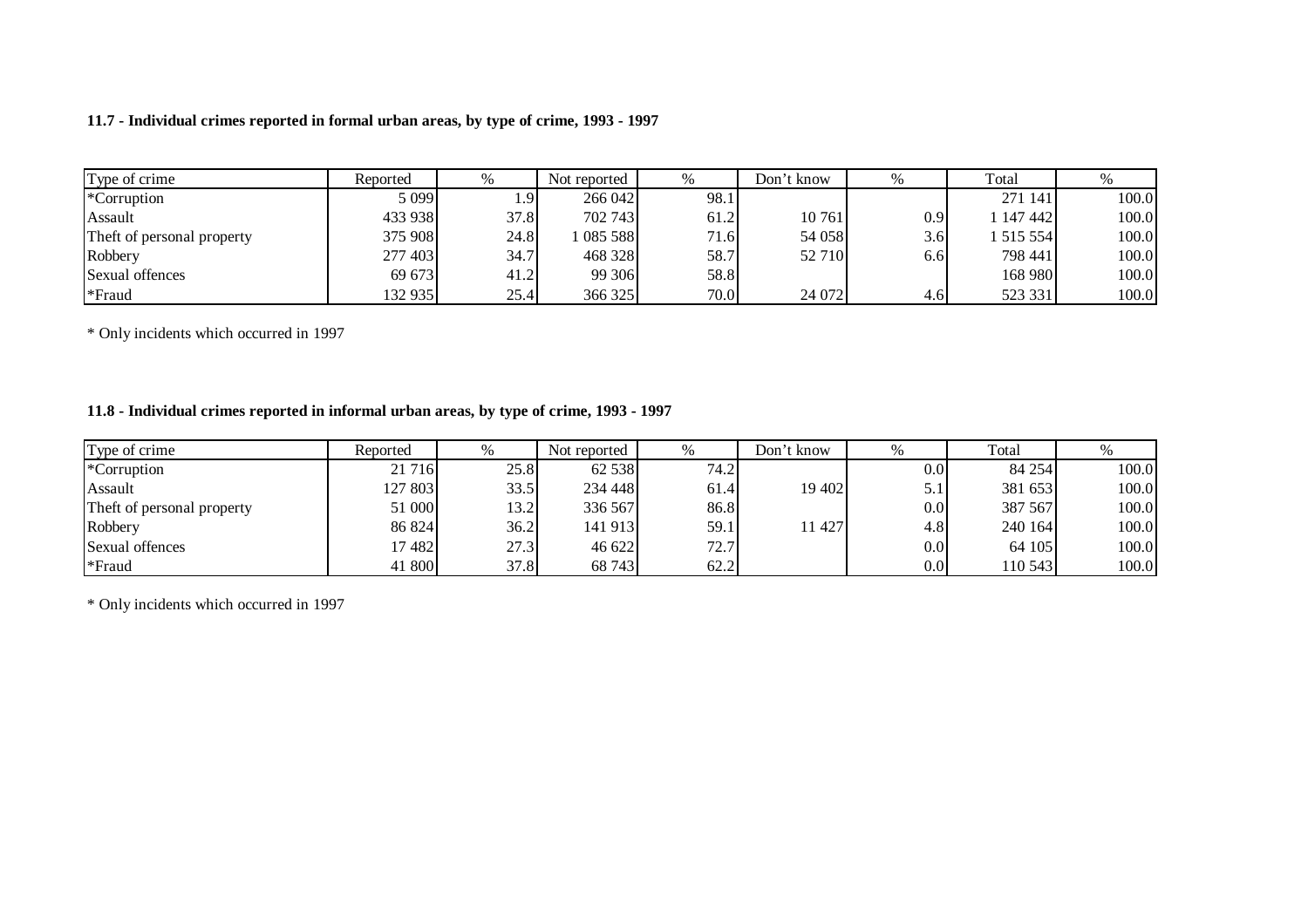## **11.9 - Individual crimes reported in traditional non-urban areas, by type of crime, 1993 - 1997**

| Type of crime              | Reported | %    | Not reported | %     | Don't know |                  | Total     |       |
|----------------------------|----------|------|--------------|-------|------------|------------------|-----------|-------|
| *Corruption                |          |      | 130 667      | 100.0 |            |                  | 130 667   | 100.0 |
| Assault                    | 397 275  | 38.1 | 614 561      | 58.9  | 31 158     | 3.0 <sub>l</sub> | 1 042 995 | 100.0 |
| Theft of personal property | 250 285  | 33.9 | 479 231      | 64.8  | 9868       | 1.3              | 739 384   | 100.0 |
| Robbery                    | 195 516  | 58.2 | 140 1921     | 41.8  |            |                  | 335 708   | 100.0 |
| Sexual offences            | 81 439   | 62.7 | 48 415       | 37.3  |            |                  | 129 854   | 100.0 |
| *Fraud                     | 33 24 2  | 24.7 | 97 851       | 72.8  | 3 4 0 3    | 2.5              | 134 496   | 100.0 |

\* Only incidents which occurred in 1997

## **11.10 - Individual crimes reported on commercial farms, by type of crime, 1993 - 1997**

| Type of crime              | Reported |      | Not reported | %     | Don't know | $\%$            | Total   |       |
|----------------------------|----------|------|--------------|-------|------------|-----------------|---------|-------|
| *Corruption                |          |      | 14 4 44      | 100.0 |            |                 | 14 444  | 100.0 |
| Assault                    | 119 053  | 49.1 | 120 689      | 49.7  | 2956       | $\gamma$<br>⊥.∠ | 242 697 | 100.0 |
| Theft of personal property | 100 403  | 55.7 | 79 803       | 44.3  |            |                 | 180 206 | 100.0 |
| Robbery                    | 10756    | 44.7 | 13 322       | 55.3  |            |                 | 24 078  | 100.0 |
| Sexual offences            | 3 3 6 5  | 43.2 | 4 4 2 0      | 56.8  |            |                 | 7785    | 100.0 |
| *Fraud                     | 8 1 6 2  | 15.8 | 43 538       | 84.2  |            |                 | 51 700  | 100.0 |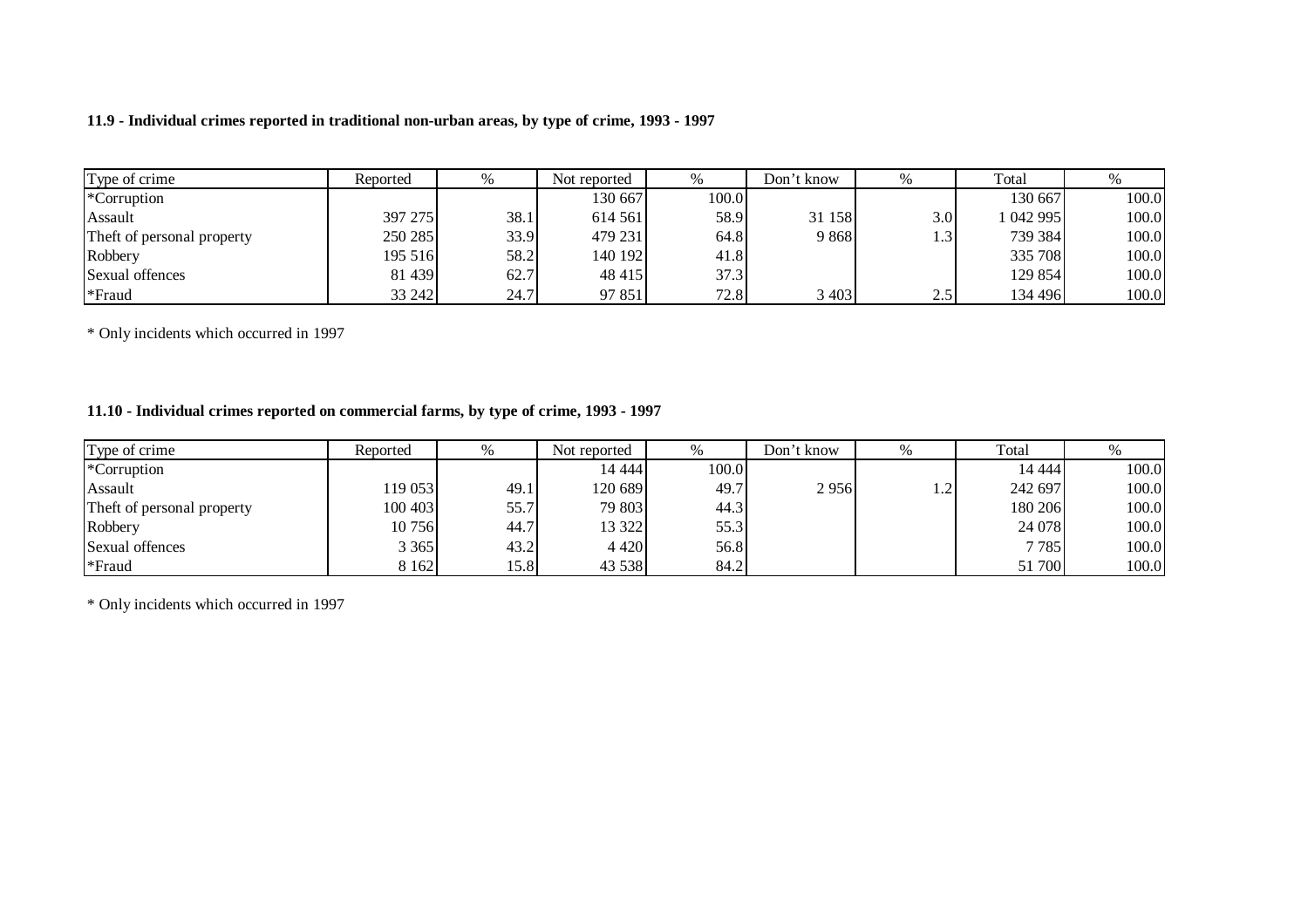| 11.11 - Individual crimes reported in other non-urban areas, (excluding commercial farms), by type of crime, 1993 - 1997 |  |  |  |
|--------------------------------------------------------------------------------------------------------------------------|--|--|--|
|--------------------------------------------------------------------------------------------------------------------------|--|--|--|

| Type of crime              | Reported | 0/2   | Not reported |      | Do not know | $\%$                              | Total   |       |
|----------------------------|----------|-------|--------------|------|-------------|-----------------------------------|---------|-------|
| *Corruption                |          |       | 18 704       | 89.8 | 2 1 2 7     | 10.2                              | 20 831  | 100.0 |
| Assault                    | 13 944   | 39.0  | 21 837       | 61.0 |             |                                   | 35 781  | 100.0 |
| Theft of personal property | 21 438   | 35.5  | 34 624       | 57.4 | 4 3 0 5     | $\overline{ }$<br>$^{\prime}$ . 1 | 60 368  | 100.0 |
| Robbery                    | 17 646   | 56.9  | 13 392       | 43.1 |             |                                   | 31 039  | 100.0 |
| Sexual offences            | 166      | 100.0 |              |      |             |                                   | 3 1 6 6 | 100.0 |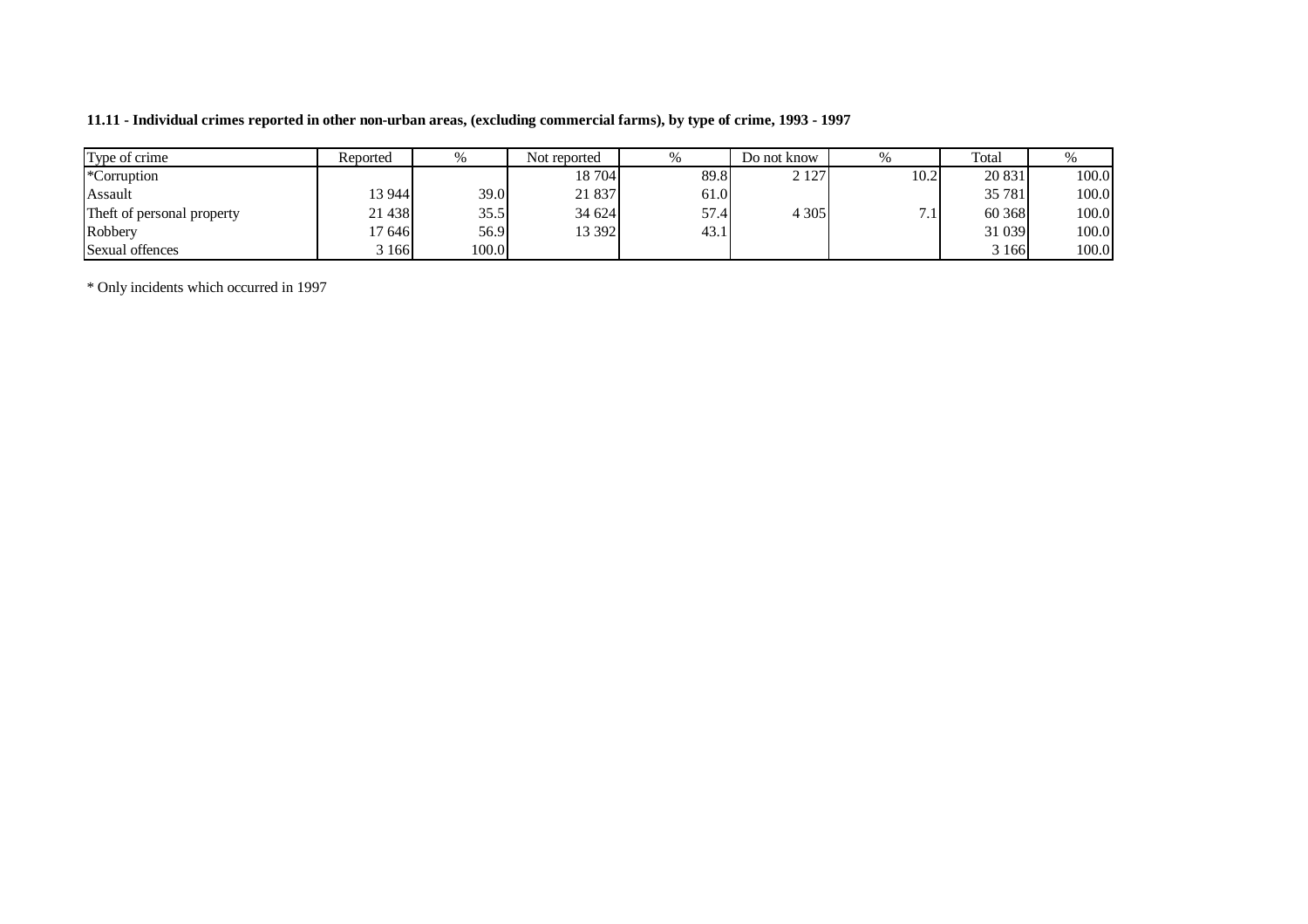11.12 - Reasons for dissatisfaction with the police, amongst those who reported a crime to the police, and were dissatisfied with the outcome

| Reason for dissatisfaction                | Assault | $\%$  | Robbery involving force | $\frac{0}{6}$ | Sexual offences |       |
|-------------------------------------------|---------|-------|-------------------------|---------------|-----------------|-------|
| Police did insufficient to solve case     | 167 785 | 28.0  | 139 028                 | 33.8          | 36 065          | 60.4  |
| Police lack of find/interest the offender | 233 212 | 39.0  | 130 999                 | 31.9          | 9 5 5 3         | 16.0  |
| Police failed to arrest                   | 97 329  | 16.3  | 36 4 63                 | 8.9           | 14 137          | 23.7  |
| Police failed to recover stolen goods     |         |       | 27 9 20                 | 6.8           |                 |       |
| Police failed to take report seriously    | 66 821  | 11.2  |                         |               |                 |       |
| Police were rude/impolite                 | 16 812  | 2.8   | 16837                   | 4.1           |                 |       |
| Police failed to properly inform victim   |         |       | 34 271                  | 8.3           |                 |       |
| Police were slow to arrive                | 16 30 5 | 2.7   | 17 989                  | 4.4           |                 |       |
| Other                                     |         |       | 7639                    | 1.9           |                 |       |
| Total                                     | 598 264 | 100.0 | 411 146                 | 100.0         | 59 756          | 100.0 |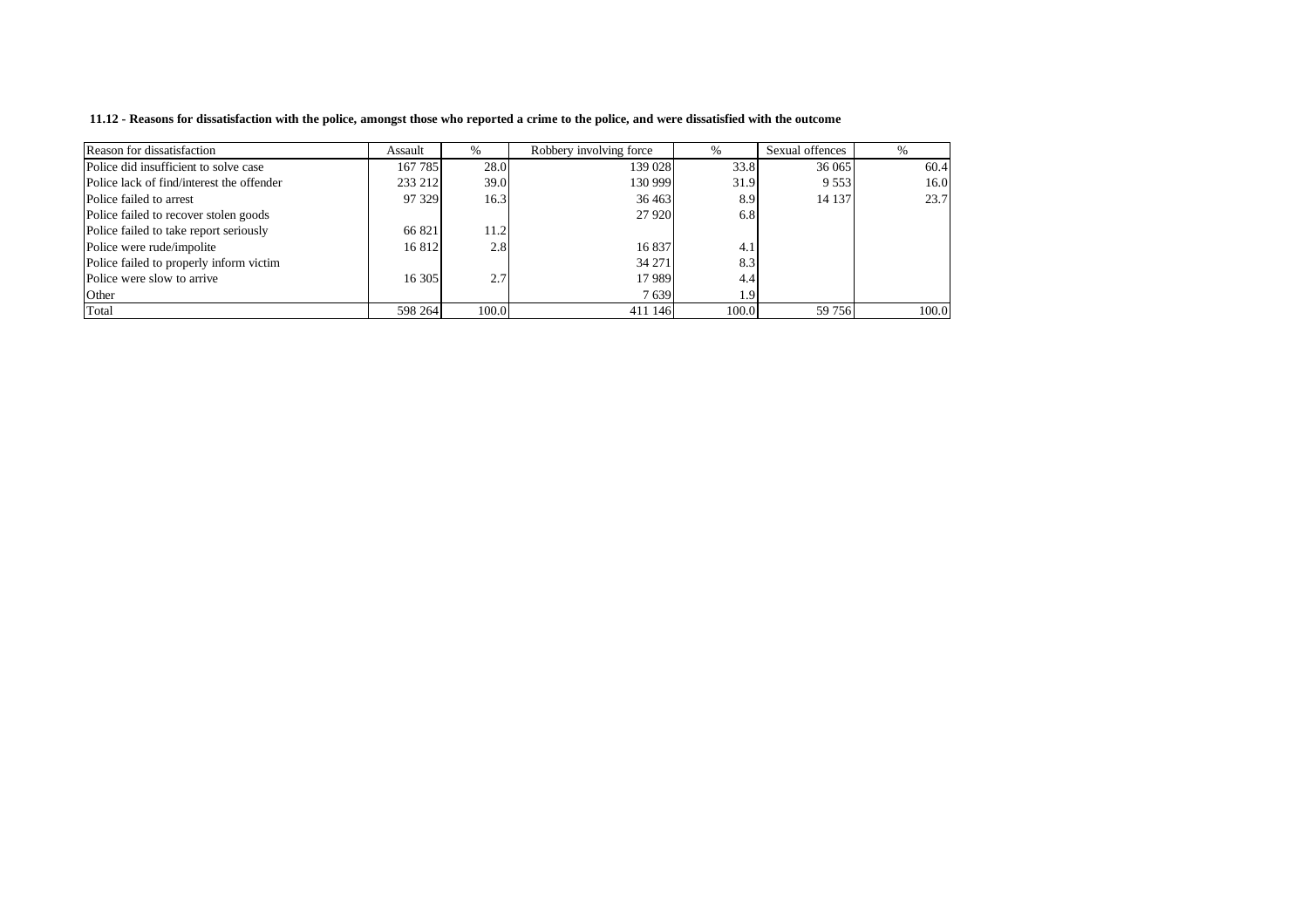#### **11.13 - Reasons for not reporting amongst those who did not report individual crimes**

| Reasons for not reporting                                 | Assault | $\%$  | Robbery | %     | Sexual offences | $\%$  |
|-----------------------------------------------------------|---------|-------|---------|-------|-----------------|-------|
| Crime not serious enough                                  | 546 688 | 32.1  | 182 708 | 23.5  | 9 5 7 0         | 4.8   |
| Believed police would fail to solve the crime             | 246 151 | 14.4  | 128 165 | 16.5  | 9 9 6 2         | 5.0   |
| Solved the crime without police assistance                | 252 129 | 14.8  | 41 267  | 5.3   | 37 219          | 18.7  |
| Police inappropriate                                      | 48 255  | 2.8   | 39 119  | 5.0   |                 | 0.0   |
| Police are corrupt                                        | 41 342  | 2.4   | 8 6 1 6 | 1.1   | 4 3 9 1         | 2.2   |
| Fear of reprisal by the police                            | 4 9 4 1 | 0.3   |         | 0.0   |                 |       |
| Fear of reprisal by the offender $(s)$                    | 101 023 | 5.9   | 27 121  | 3.5   | 41 3 35         | 20.8  |
| Previous bad experience when dealing with the police      | 64 051  | 3.8   | 52 353  | 6.7   |                 | 0.0   |
| Police inaccessible/too far                               | 29 618  | 1.7   |         | 0.0   |                 | 0.0   |
| Could not identify the perpetrator                        | 34 0 36 | 2.0   | 261 852 | 33.7  | 8 8 3 8         | 4.4   |
| Stolen goods not very valuable                            |         |       | 7 5 5 5 | 1.0   |                 |       |
| Thought that police would not take the incident seriously |         |       |         |       | 12 3 23         | 6.2   |
| Felt it was partly my fault                               |         |       |         |       | 19813           | 10.0  |
| Fear of being blamed for the crime                        |         |       |         | 0.0   | 4 2 9 3         | 2.2   |
| Fear of being exposed or embarrassed                      |         |       |         |       | 18 805          | 9.5   |
| Other                                                     | 331 297 | 19.4  | 28 391  | 3.7   | 32 215          | 16.2  |
| Unstated                                                  | 6 0 0 7 | 0.4   |         |       |                 |       |
| <b>Grand Total</b>                                        | 705 537 | 100.0 | 777 147 | 100.0 | 198 763         | 100.0 |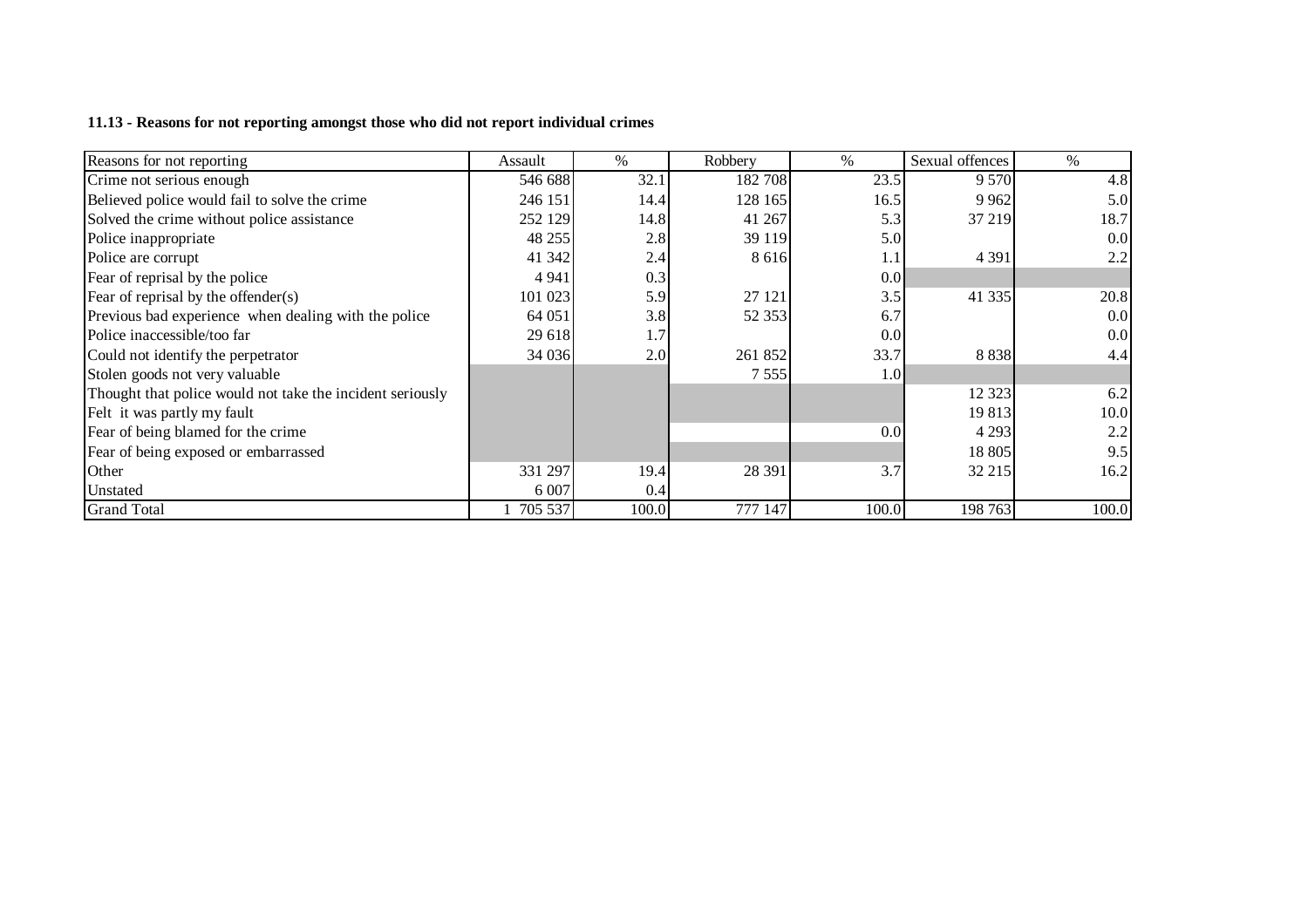#### **SECTION 12: OVERALL SATISFACTION WITH THE POLICE**

#### **12.0 - Satisfaction with the police, by police area**

|                           |           |      | Neither satisfied |      |              |      |                |                                    |           |      | Neither satisfied |      |              |      |            |
|---------------------------|-----------|------|-------------------|------|--------------|------|----------------|------------------------------------|-----------|------|-------------------|------|--------------|------|------------|
| Police Area               | Satisfied |      | nor dissatisfied  |      | Dissatisfied |      | Total          | Police Area                        | Satisfied |      | nor dissatisfied  |      | Dissatisfied |      | Total      |
|                           | Number    | $\%$ | Number            | $\%$ | Number       | $\%$ |                |                                    | Number    | $\%$ | Number            | %    | Number       | $\%$ |            |
| Boland                    | 320 642   | 50.5 | 133 787           | 21.1 | 180 810      | 28.5 | 635 240        | Molopo                             | 104 756   | 33.1 | 63 443            | 20.1 | 147 909      | 46.8 | 316 108    |
| Bushveld                  | 163 233   | 41.9 | 68 671            | 17.6 | 157 507      | 40.4 | 389 411        | Mooi River                         | 270 329   | 38.8 | 154 649           | 22.2 | 271 089      | 38.9 | 696 067    |
| Central                   | 201 629   | 22.3 | 170 266           | 18.8 | 532 506      | 58.9 |                | 904 400 Namaqualand                | 32 624    | 50.5 | 13 081            | 20.2 | 18 947       | 29.3 | 64 652     |
| Diamond Fields            | 135 758   | 51.3 | 47 780            | 18.1 | 80 937       | 30.6 |                | 264 474 Northern Free State        | 392 358   | 56.7 | 91 692            | 13.2 | 208 218      | 30.1 | 692 268    |
| Drakensburg               | 70 25 2   | 26.4 | 43 806            | 16.4 | 152 394      | 57.2 | 266451         | North Rand                         | 127 543   | 21.2 | 240 356           | 39.9 | 234 270      | 38.9 | 602 168    |
| Durban                    | 477 782   | 23.3 | 708 221           | 34.6 | 862 780      | 42.1 |                | 2 048 783 Port Elizabeth           | 241 004   | 45.4 | 171 134           | 32.2 | 119 290      | 22.4 | 531 428    |
| East London               | 204 463   | 36.5 | 133 975           | 23.9 | 222 376      | 39.7 | 560 813        | Pretoria                           | 325 678   | 31.2 | 244 374           | 23.4 | 474 702      | 45.4 | 1 044 754  |
| <b>East Rand</b>          | 217814    | 21.6 | 329 635           | 32.7 | 461 464      | 45.7 |                | $\left  008913 \right $ Queenstown | 220 257   | 40.1 | 130 808           | 23.8 | 198 742      | 36.1 | 549 807    |
| <b>Eastern Free State</b> | 230 646   | 47.5 | 68 194            | 14.0 | 186 989      | 38.5 | 485 829        | Southern Cape                      | 209 339   | 70.1 | 57 600            | 19.3 | 31 896       | 10.7 | 298 836    |
| Eastern Highveld          | 193 863   | 35.1 | 86 390            | 15.7 | 271 641      | 49.2 | 551 894        | Southern Free State                | 259 128   | 47.8 | 46 828            | 8.6  | 235 981      | 43.5 | 541 938    |
| Eastern Metropole         | 390 423   | 59.3 | 141 613           | 21.5 | 126 478      | 19.2 | 658 514        | Soweto                             | 181 404   | 27.4 | 126 657           | 19.1 | 353 640      | 53.4 | 661 701    |
| Far North                 | 248 809   | 45.6 | 81 921            | 15.0 | 214 753      | 39.4 | 545 483        | Tugela                             | 182 399   | 35.7 | 78 740            | 15.4 | 250463       | 49.0 | 511 602    |
| Giyani                    | 444 751   | 46.3 | 206 561           | 21.5 | 308 728      | 32.2 |                | 960 040 Uitenhage                  | 103 789   | 47.3 | 49 290            | 22.4 | 66 511       | 30.3 | 219 590    |
| Gordonia                  | 89 988    | 70.5 | 11 611            | 9.1  | 26 040       | 20.4 | 127 640 Ulundi |                                    | 243 326   | 44.8 | 99 142            | 18.2 | 200 909      | 37.0 | 543 377    |
| Grahamstown               | 107 506   | 46.9 | 62 931            | 27.4 | 58 891       | 25.7 | 229 327        | Umfolozi                           | 333 822   | 47.7 | 168 480           | 24.1 | 197 952      | 28.3 | 700 254    |
| Highveld                  | 255 796   | 35.9 | 125 442           | 17.6 | 330 642      | 46.4 | 711 879        | <b>U</b> mtata                     | 490 505   | 47.1 | 235 712           | 22.6 | 314 472      | 30.2 | 1 040 688  |
| Johannesburg              | 200 789   | 22.5 | 315 127           | 35.4 | 374 730      | 42.1 |                | 890 646 Umzimkulu                  | 334 583   | 67.5 | 79 807            | 16.1 | 81 645       | 16.5 | 496 036    |
| Karoo                     | 75 078    | 53.8 | 26 238            | 18.8 | 38 338       | 27.5 |                | 139 655   Upper Karoo              | 49 191    | 62.6 | 22 360            | 28.5 | 7 0 0 9      | 8.9  | 78 560     |
| Lowveld                   | 146 880   | 28.4 | 166 205           | 32.1 | 204 328      | 39.5 | 517413         | Vaal Rand                          | 115 829   | 19.8 | 140 898           | 24.1 | 328 274      | 56.1 | 585 002    |
| Marico                    | 382 658   | 37.1 | 315 033           | 30.6 | 332 503      | 32.3 | 1 030 194      | <b>West Rand</b>                   | 228 171   | 31.6 | 109 815           | 15.2 | 383 406      | 53.1 | 721 392    |
| Midlands                  | 286 279   | 38.7 | 152 182           | 20.5 | 302 118      | 40.8 | 740 579        | <b>Western Metropole</b>           | 475 795   | 48.8 | 122 718           | 12.6 | 375 564      | 38.6 | 974 077    |
|                           |           |      |                   |      |              |      |                | Total                              | 9 766 870 | 38.2 | 5 843 174         | 22.9 | 9 9 27 8 39  | 38.9 | 25 537 882 |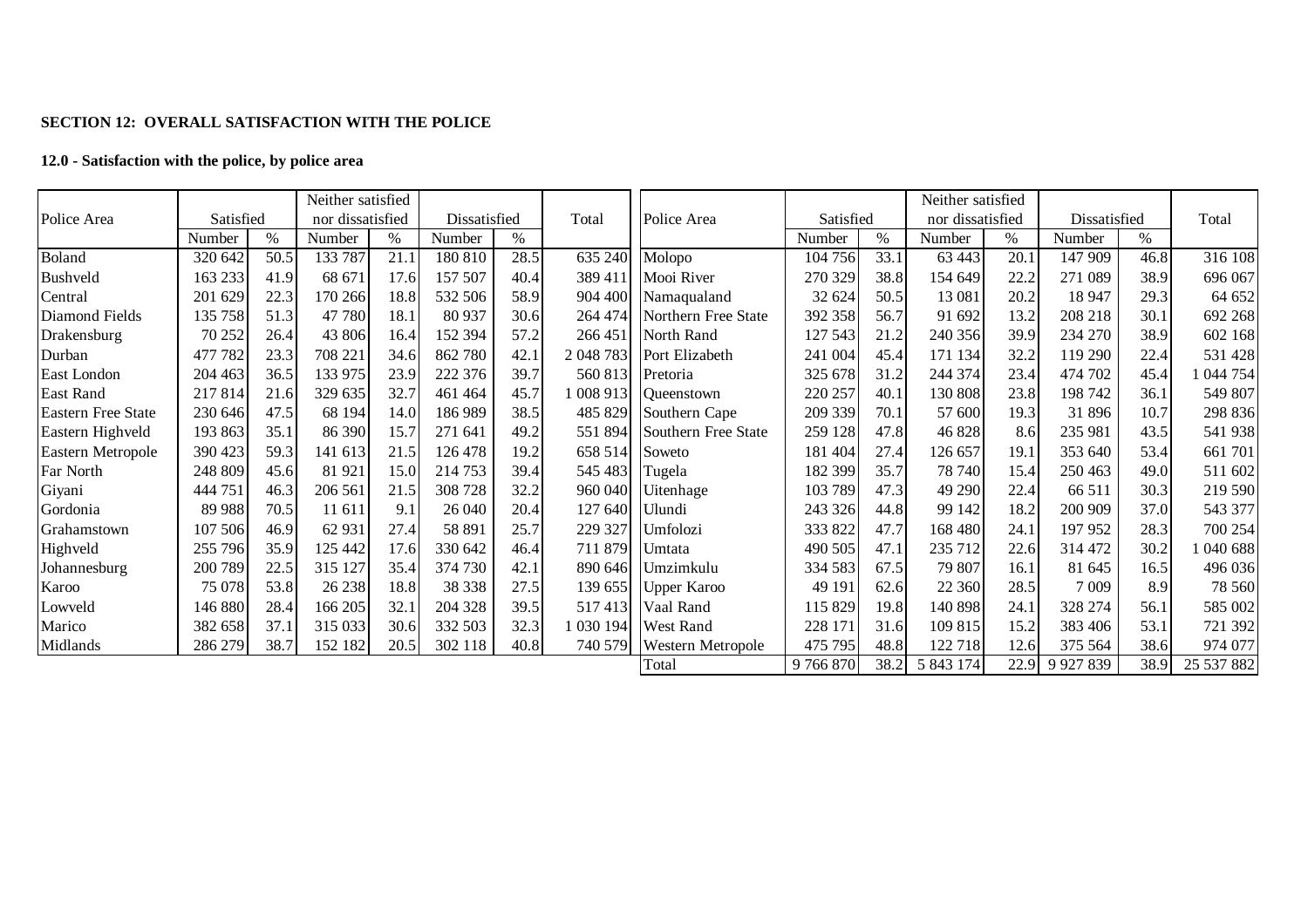#### **12.1 - Satisfaction with the police, by population group**

| Population Group | Satisfied |      | Neither satisfied nor dissatisfied |      | Dissatisfied |      | Total      |       |
|------------------|-----------|------|------------------------------------|------|--------------|------|------------|-------|
|                  | Number    | %    | Number                             |      | Number       | %    | Number     |       |
| African/Black    | 6 857 148 | 36.6 | 4 0 61 8 24                        | 21.7 | 7 803 336    | 41.  | 18 722 308 | 100.0 |
| Coloured         | 1 074 683 | 50.6 | 342 104                            | 16.1 | 705 734      | 33.2 | 2 122 521  | 100.0 |
| Indian/Asian     | 281 233   | 30.2 | 314 514                            | 33.8 | 335 317      | 36.0 | 931 064    | 100.0 |
| White            | 511 073   | 41.9 | 1 090 175                          | 30.2 | 007214       | 27.9 | 3 608 462  | 100.0 |
| Other            | 42 732    | 27.8 | 34 557                             | 22.5 | 76 238       | 49.7 | 153 527    | 100.0 |

#### **12.2 - Satisfaction with the police, by province**

| Population Group    | Satisfied   |      | Neither satisfied nor dissatisfied |      | Dissatisfied |      | Total        |       |
|---------------------|-------------|------|------------------------------------|------|--------------|------|--------------|-------|
|                     | Number      | %    | Number                             | $\%$ | Number       | %    | Number       | %     |
| Eastern Cape        | 512 853     | 42.8 | 853 893                            | 24.1 | 1 171 012    | 33.1 | 3 537 759    | 100.0 |
| <b>Free State</b>   | 882 132     | 51.3 | 206 714                            | 12.0 | 631 189      | 36.7 | 1 720 035    | 100.0 |
| Gauteng             | 1 397 228   | 25.3 | 506863                             | 27.3 | 2 610 485    | 47.3 | 5 5 14 5 7 5 | 100.0 |
| KwaZulu-Natal       | 1 858 1921  | 36.9 | 286573                             | 25.5 | 895 866      | 37.6 | 5 040 631    | 100.0 |
| Mpumalanga          | 596 540     | 33.5 | 378 036                            | 21.2 | 806 611      | 45.3 | 1781187      | 100.0 |
| North West          | 757 743     | 37.1 | 533 125                            | 26.1 | 751 502      | 36.8 | 2 042 369    | 100.0 |
| Northern Cape       | 307 561     | 57.5 | 94 832                             | 17.7 | 132 932      | 24.8 | 535 325      | 100.0 |
| Northern Province   | 1 058 421 1 | 37.8 | 527419                             | 18.8 | 1 213 494    | 43.3 | 2 799 334    | 100.0 |
| <b>Western Cape</b> | 396 200     | 54.4 | 455 718                            | 17.8 | 714 749      | 27.8 | 2 566 667    | 100.0 |